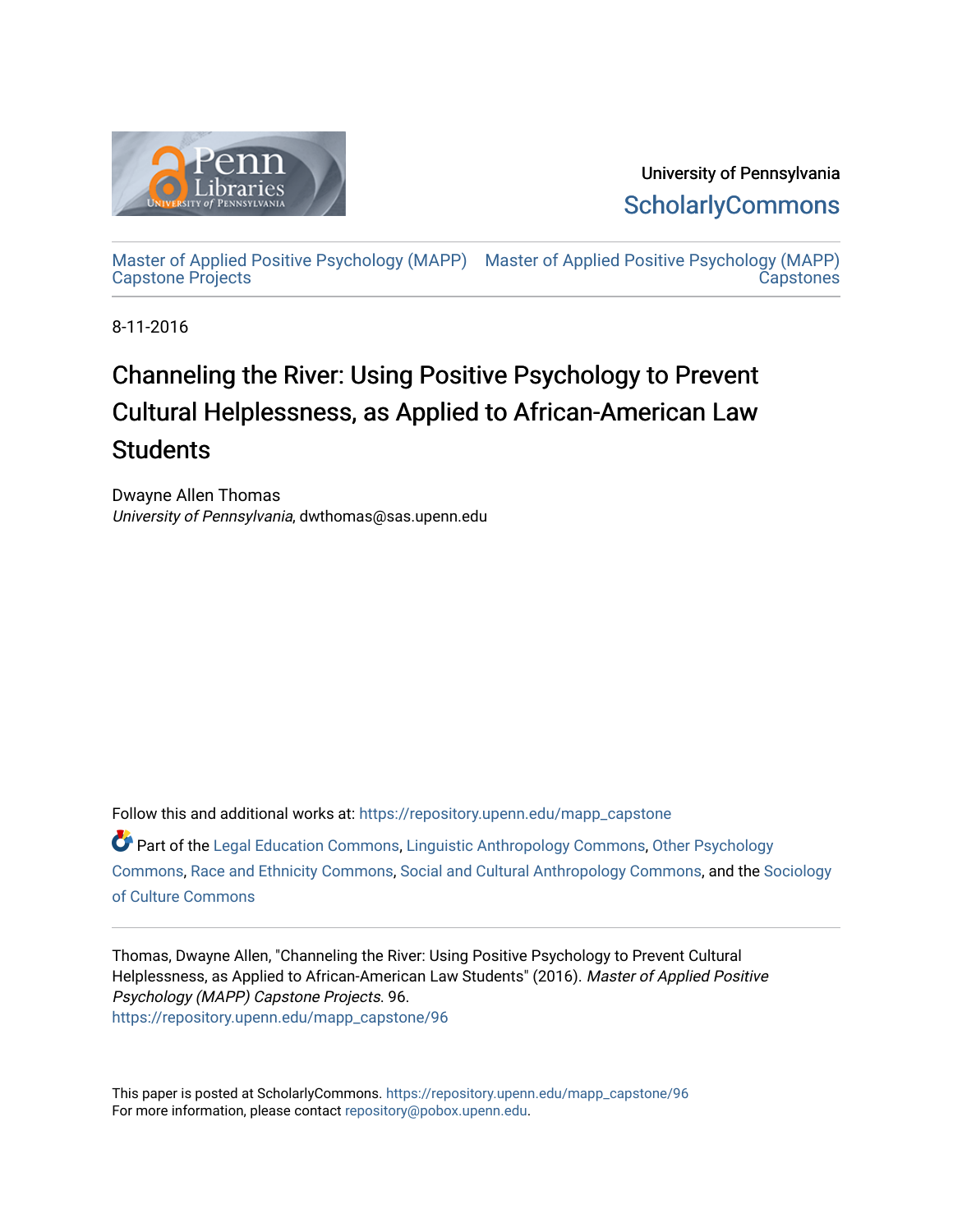# Channeling the River: Using Positive Psychology to Prevent Cultural Helplessness, as Applied to African-American Law Students

# Abstract

Helplessness deficits are characterized by an organism's failure to escape escapable situations after exposure to aversive stimuli. It has recently been learned that helplessness is the mammalian default protective response, and that it is subdued as mammals learn to control their environment. Human helplessness responses are mediated by our ability to *think*; explanations for adverse stimuli that tend toward the individual's inability to control a stimulus can cause a person to exhibit helplessness deficits. This paper proposes a theory of *cultural helplessness*, positing that information and beliefs spread through cultural transmission can provide individuals with automatic explanations, which can potentially lead to helplessness deficits across a population when group members are subjected to similar aversive stimuli. This theory is applied to a group of African-American law students who have the ability to score well on the LSAT and pass the Bar Exam on the first try, but do not. Positive psychology, applied as part of an interdisciplinary strategy, is proposed as a way to help these students to perceive themselves as being in control of their fate, thus allowing them to achieve according to their ability.

# Keywords

positive psychology, learned helplessness, explanatory theory, education, African-American achievement, law school, culture, cultural transmission, stereotype threat, capital deficiency theory, race, Bar Exam, LSAT

## **Disciplines**

Legal Education | Linguistic Anthropology | Other Psychology | Race and Ethnicity | Social and Cultural Anthropology | Sociology of Culture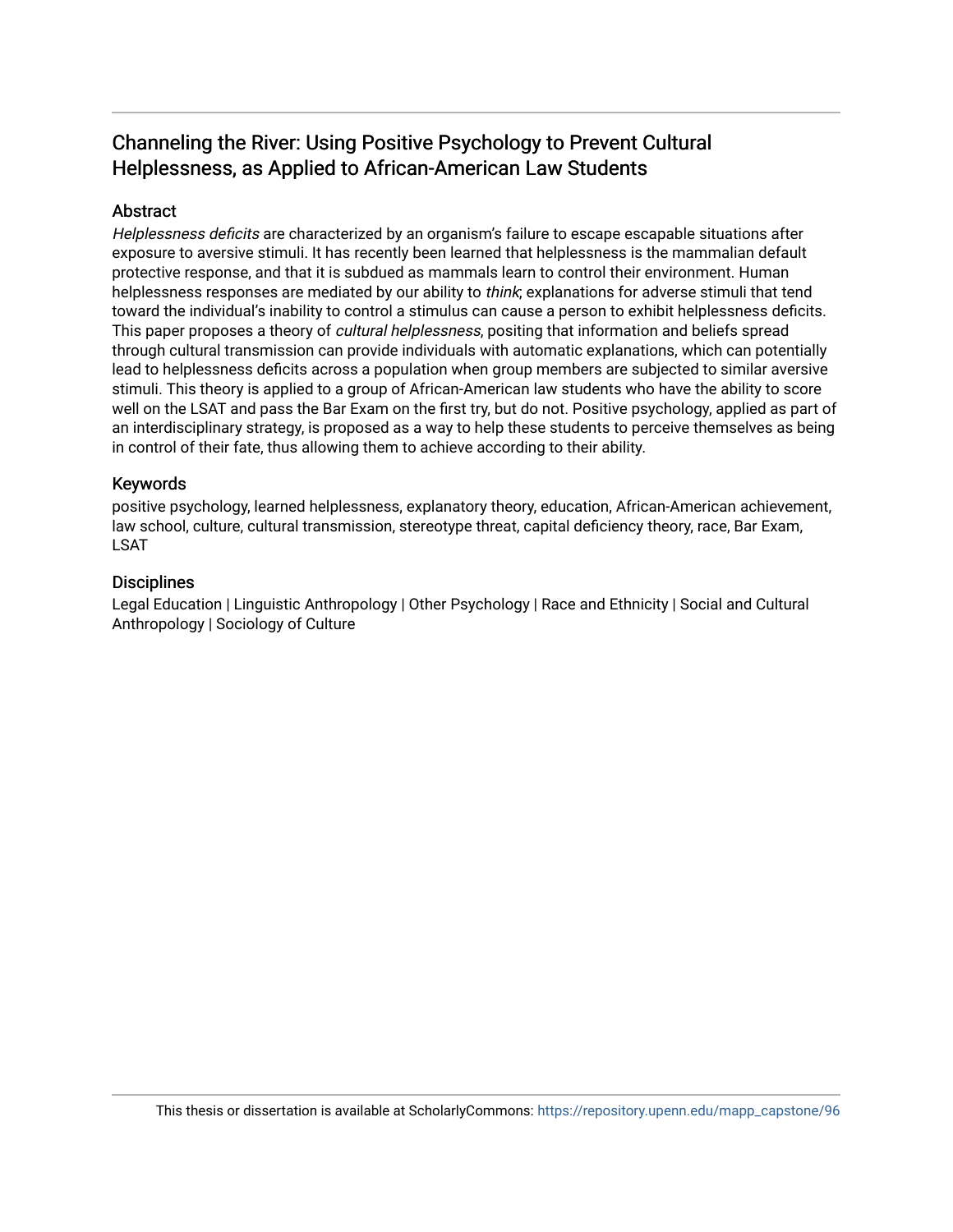Channeling the River: Using Positive Psychology to Prevent Cultural Helplessness,

As Applied to African-American Law Students

Dwayne Allen Thomas

University of Pennsylvania

A Capstone Project Submitted

In Partial Fulfillment of the Requirements of the Degree of

Master of Applied Positive Psychology

Advisor: Martin E. P. Seligman

Date: August 11, 2016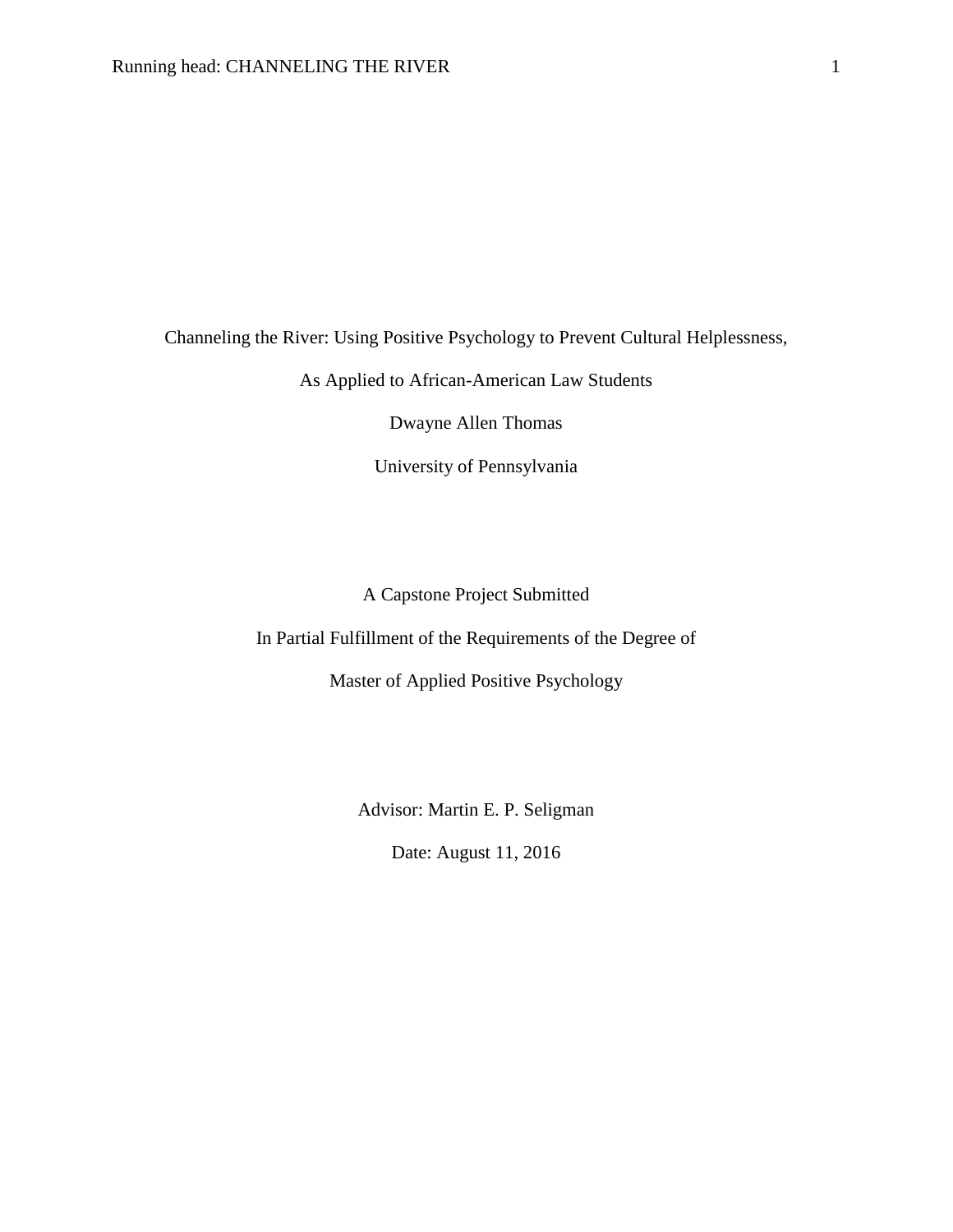# Channeling the River: Using Positive Psychology to Prevent Cultural Helplessness, As Applied to African-American Law Students Dwayne Allen Thomas DwayneAThomas@gmail.com

Capstone Project Master of Applied Positive Psychology University of Pennsylvania Advisor: Martin E. P. Seligman August 11, 2016

#### Abstract

*Helplessness deficits* are characterized by an organism's failure to escape escapable situations after exposure to aversive stimuli. It has recently been learned that helplessness is the mammalian default protective response, and that it is subdued as mammals learn to control their environment. Human helplessness responses are mediated by our ability to *think*; explanations for adverse stimuli that tend toward the individual's inability to control a stimulus can cause a person to exhibit helplessness deficits. This paper proposes a theory of *cultural helplessness*, positing that information and beliefs spread through cultural transmission can provide individuals with automatic explanations, which can potentially lead to helplessness deficits across a population when group members are subjected to similar aversive stimuli. This theory is applied to a group of African-American law students who have the ability to score well on the LSAT and pass the Bar Exam on the first try, but do not. Positive psychology, applied as part of an interdisciplinary strategy, is proposed as a way to help these students to perceive themselves as being in control of their fate, thus allowing them to achieve according to their ability.

*Keywords:* positive psychology, learned helplessness, explanatory theory, education,

African-American achievement, law school, culture, cultural transmission, stereotype threat,

capital deficiency theory, race, Bar Exam, LSAT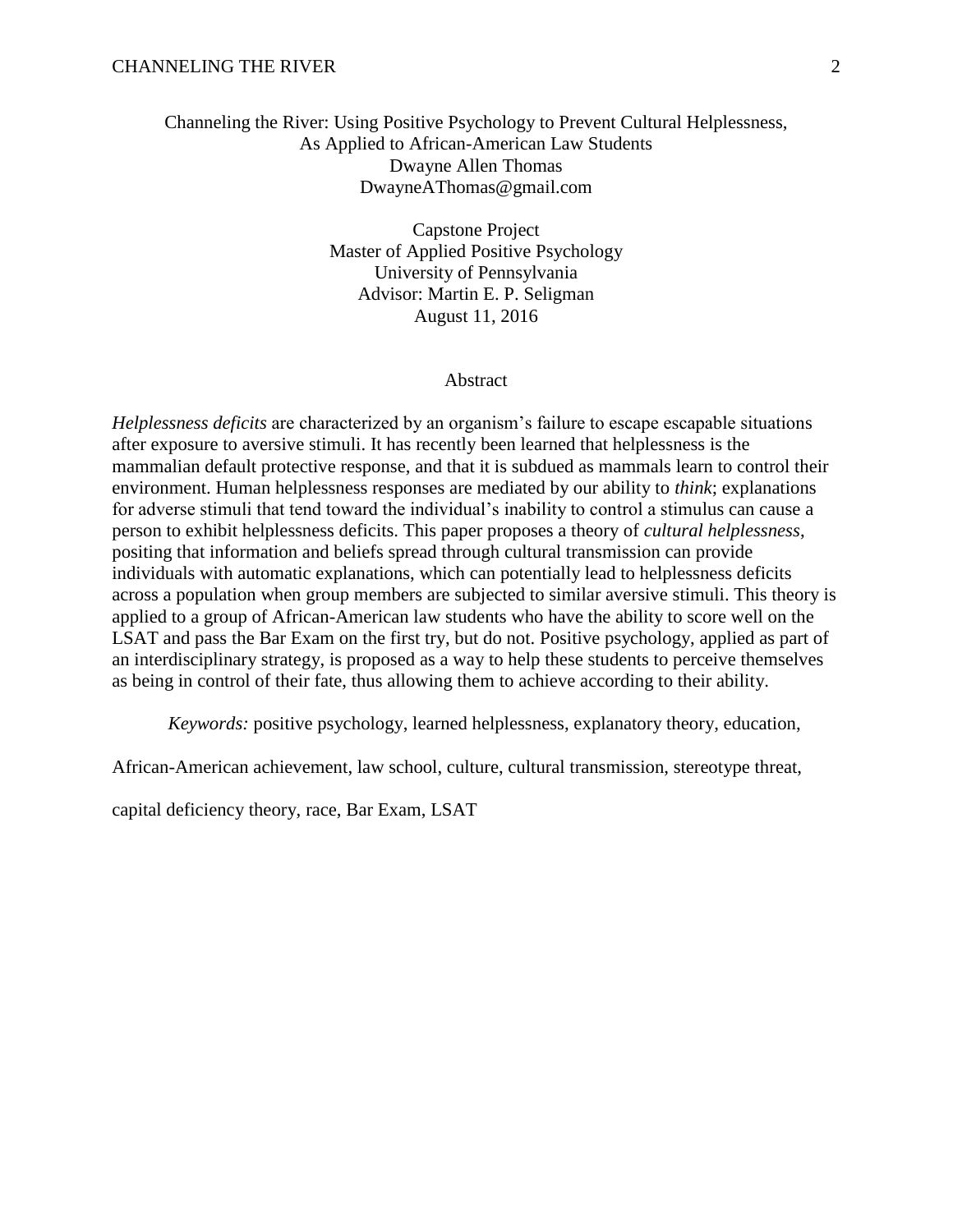# **Table of Contents**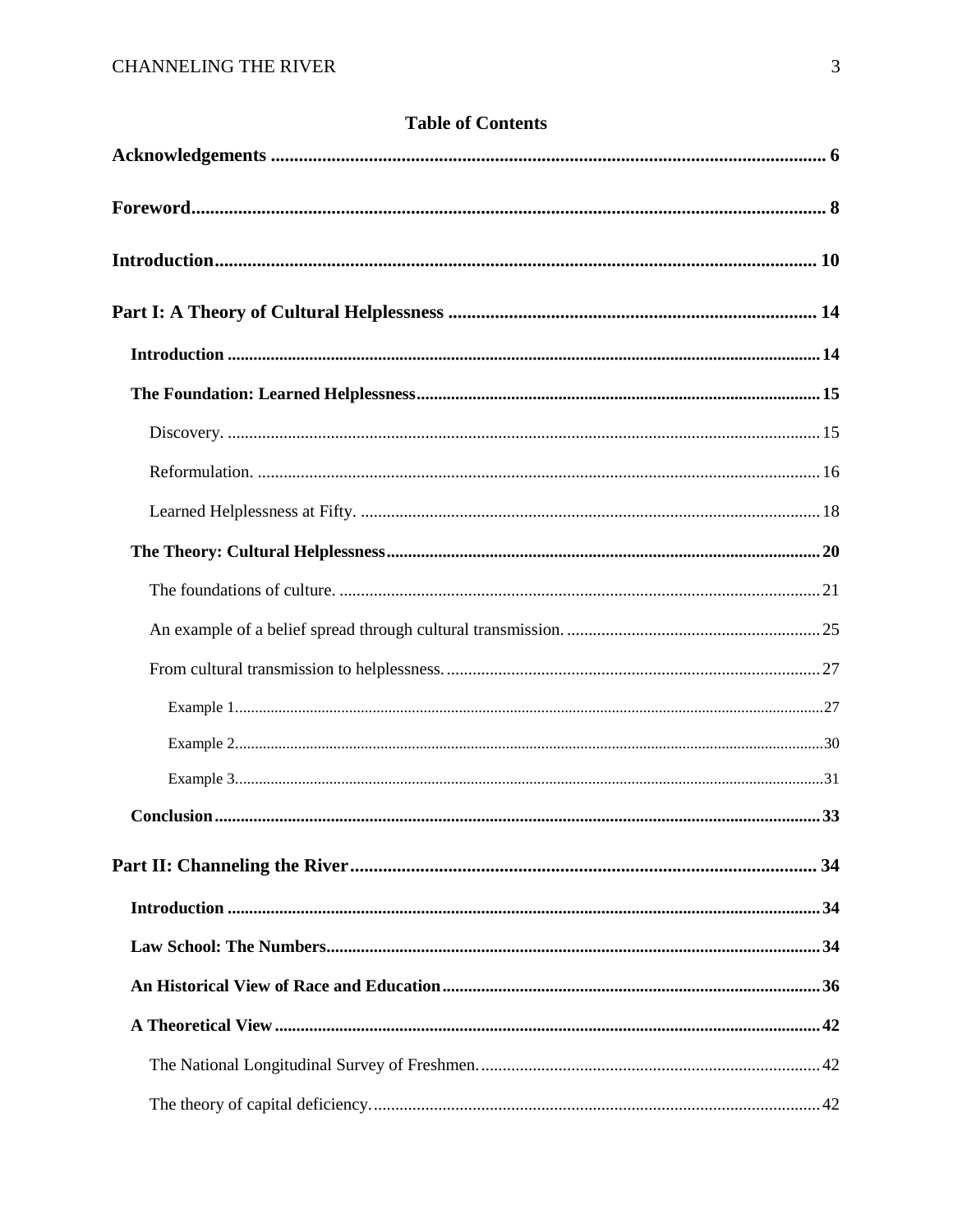| Cultural Helplessness, as Applied to Certain African-American Law Students  46 |    |
|--------------------------------------------------------------------------------|----|
|                                                                                |    |
|                                                                                |    |
|                                                                                |    |
|                                                                                |    |
|                                                                                |    |
|                                                                                |    |
|                                                                                |    |
|                                                                                |    |
|                                                                                |    |
|                                                                                |    |
|                                                                                |    |
|                                                                                |    |
|                                                                                |    |
|                                                                                | 67 |
|                                                                                |    |
|                                                                                |    |
|                                                                                |    |
|                                                                                |    |
|                                                                                |    |
|                                                                                |    |
|                                                                                |    |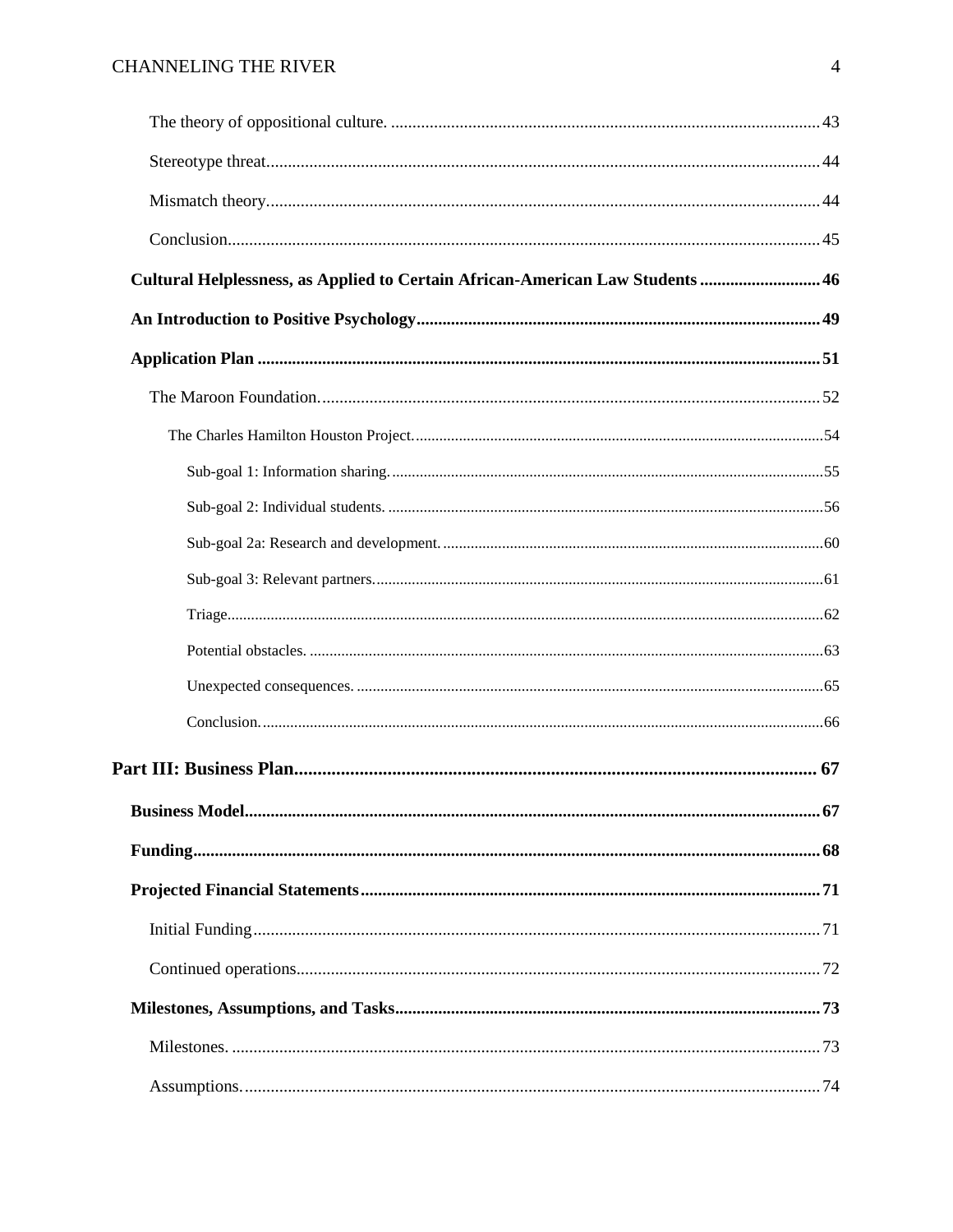# **CHANNELING THE RIVER**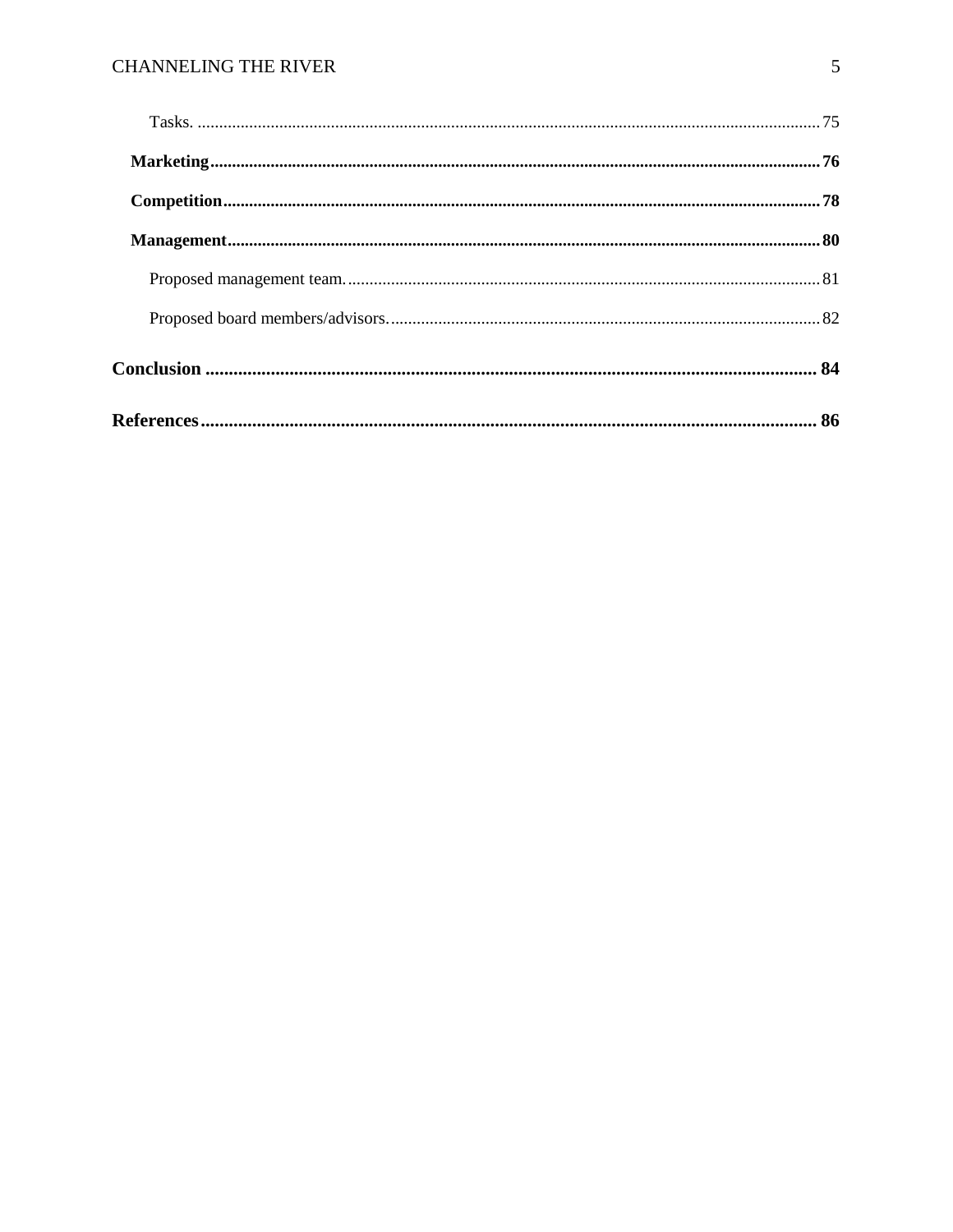#### **Acknowledgements**

First, to my girlfriend, Valencia Parris, my mom, Edith Thomas, and my nephew Roderick Thomas, thanks for putting up with my absence over the course of the past year while I traveled to Philadelphia once a month.

To Marty Seligman, thanks for agreeing to be my advisor, for your support of my ideas, and for encouraging me to push ahead and fully consider solutions, rather than being satisfied with describing an interesting problem.

To Martha Knudson and Darrah Wolfe, thanks for being my surrogate audience, reading through my drafts, fixing my typos, and asking questions I didn't realize I hadn't provided answers for. Also to Martha and her husband Tyler, for reviewing my business plan.

Finally, I'd like to thank all of the researchers and professors (some I know personally, most I do not, but they were kind enough to answer my emails) who provided me with insights into human nature, leads on articles and books (even if the references didn't make it into the final draft), and helped me to reframe my own questions in ways I would not have otherwise considered: Wayne Baker, Deborah Bishov, Anne Brafford, Leona Brandwene, Bram Buunk, Lauren Cheatham, Charles Cobine, David Cooperrider, Angela Duckworth, Jane Dutton, Josiah Evans, David Gal, Marybeth Gasman, Daniel Gilbert, Kelly Goldsmith, Patricia Graham, Jon Haidt, Ralph Keyes, Barbara Mellers, Caroline Miller, Eric Molleman, James Pawelski, Dan Pink, Joshua Plotkin, Raj Raghunathan, Reb Rebele, Julie Reuben, Linda Reustle, Joshua Rothman, Judy Saltzberg Levick, Peter E. Schulman, Paddy Steinfort, Claudio Tennie, Danny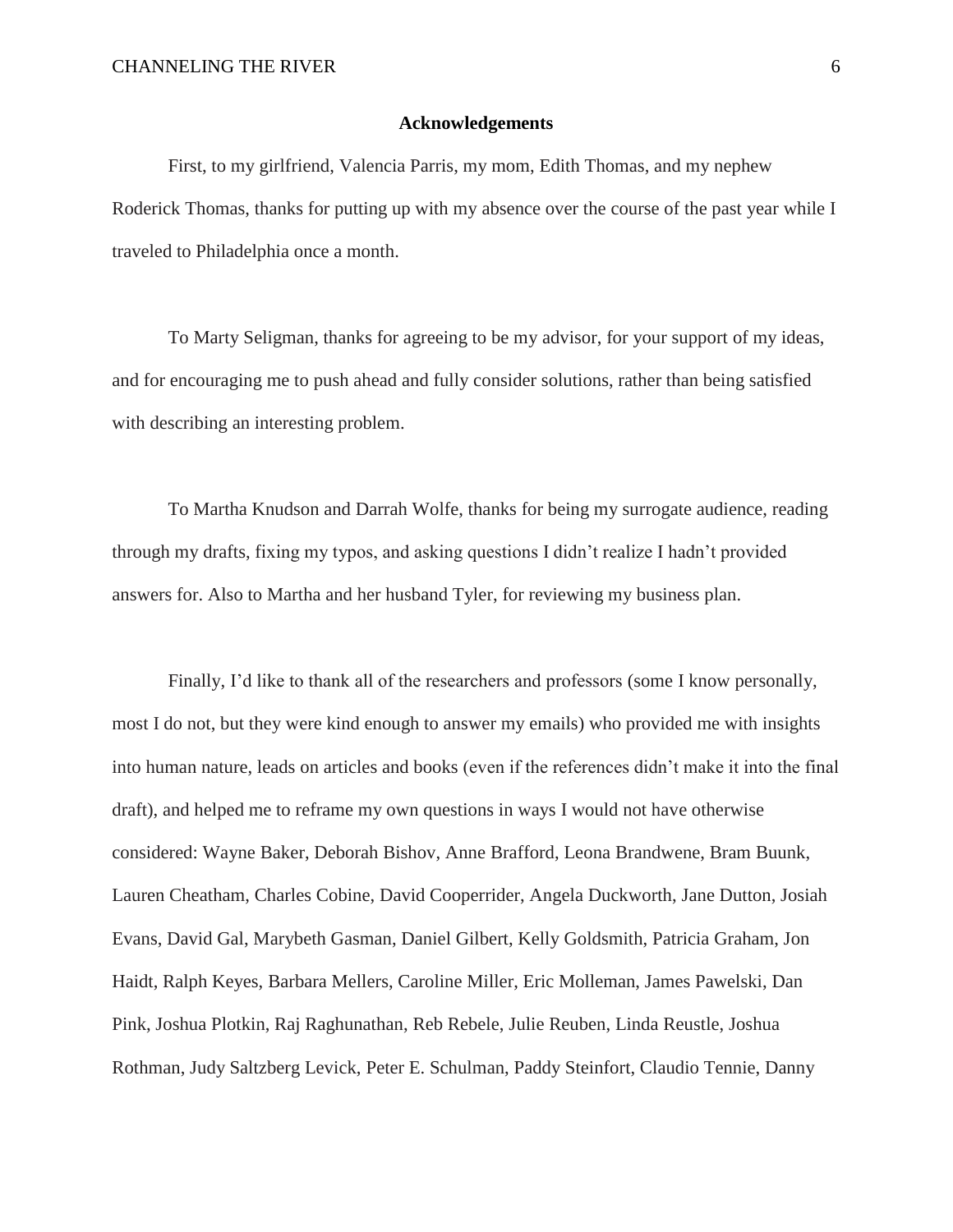Torrance, Heather Williams, Klaus Zuberbeuhler, and anyone I might have missed for your willingness to help, share information, and provide me with insights I had not previously considered.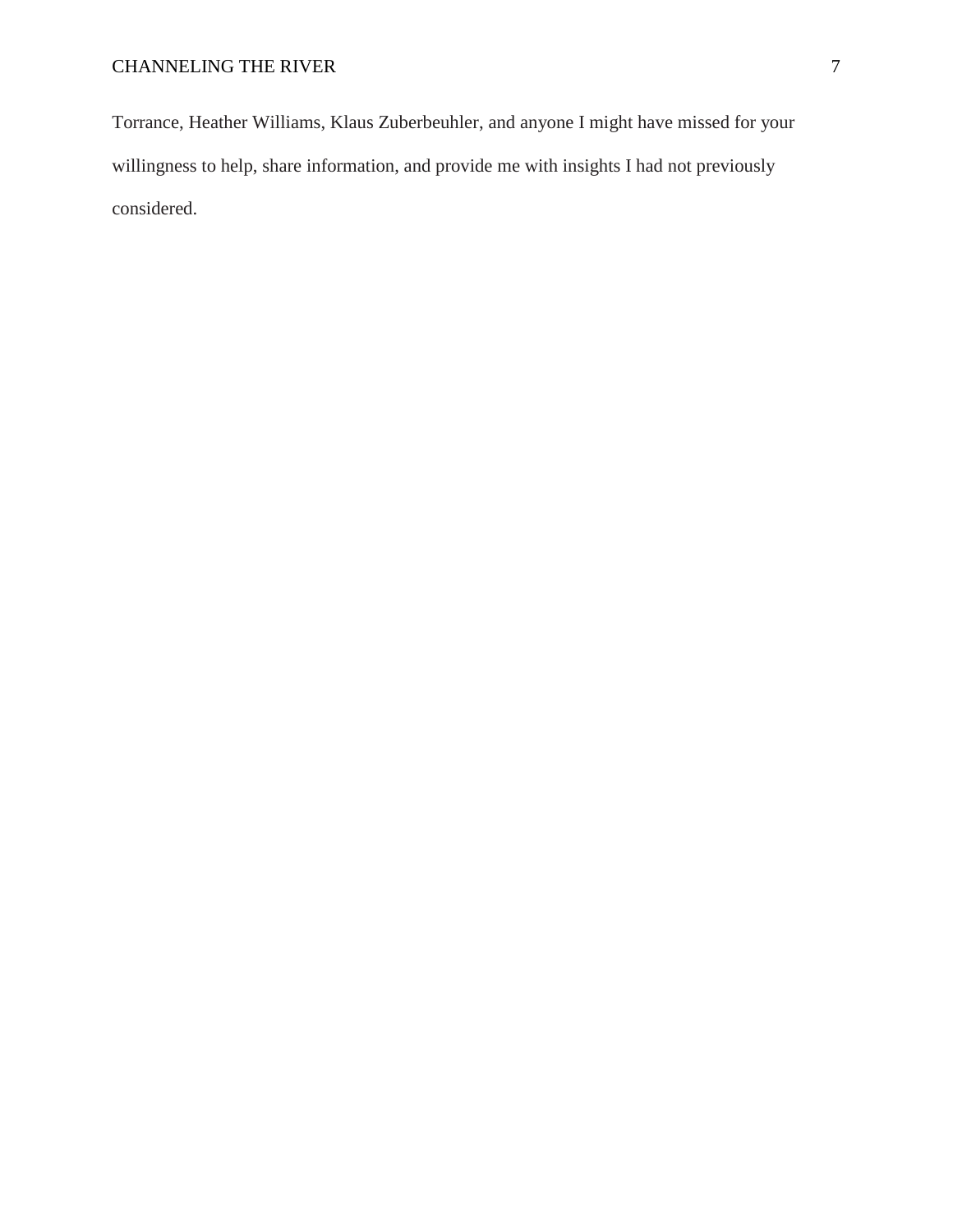#### **Foreword**

The title of this paper is derived from four books: *Deep Like the Rivers: Education in the Slave Quarter Community, 1831-1865* (Webber, 1978); *The Shape of the River: Long Term Consequences of Considering Race in College and University Admissions* (Bowen & Bok, 2006); *The Source of the River: The Social Origins of Freshmen at America's Selective Colleges and Universities* (Massey & Charles, 2006); and *Taming the River: Negotiating the Academic, Financial, and Social Currents in Selective Colleges and Universities* (Charles, Fischer, Mooney, & Massey, 2009). These four books address different aspects of African-American education. Webber (1978) uses the metaphor of the river to describe the education of slaves. One the one hand, there were the beliefs, values, character, and information (or lack thereof) that slaveholders tried to instill in the slaves. Despite these attempts to limit their development, the slaves built an entire culture largely hidden from slaveholders. This hidden culture, education, and society was what Webber was referring to in choosing a line from Langston Hughes' *The Negro Speaks of Rivers* as his title.

In a similar vein, Bowen and Bok (2006) studied how race-based affirmative action policies have actually worked in practice. While the arguments for and against may be common knowledge, the student experience is largely hidden from view. Likewise, Massey and Charles (2006) and Charles et al. (2009) report on a longitudinal study of freshmen at Ivy League and selective colleges. This study helps to inform us what proportion of students come from various backgrounds, and what these students do once they are accepted into these schools. Again, factors that are largely hidden from view.

I applied to the Master of Positive Psychology program because I believed I could use what I would learn to help African-American students who should pass the Bar Exam but do not.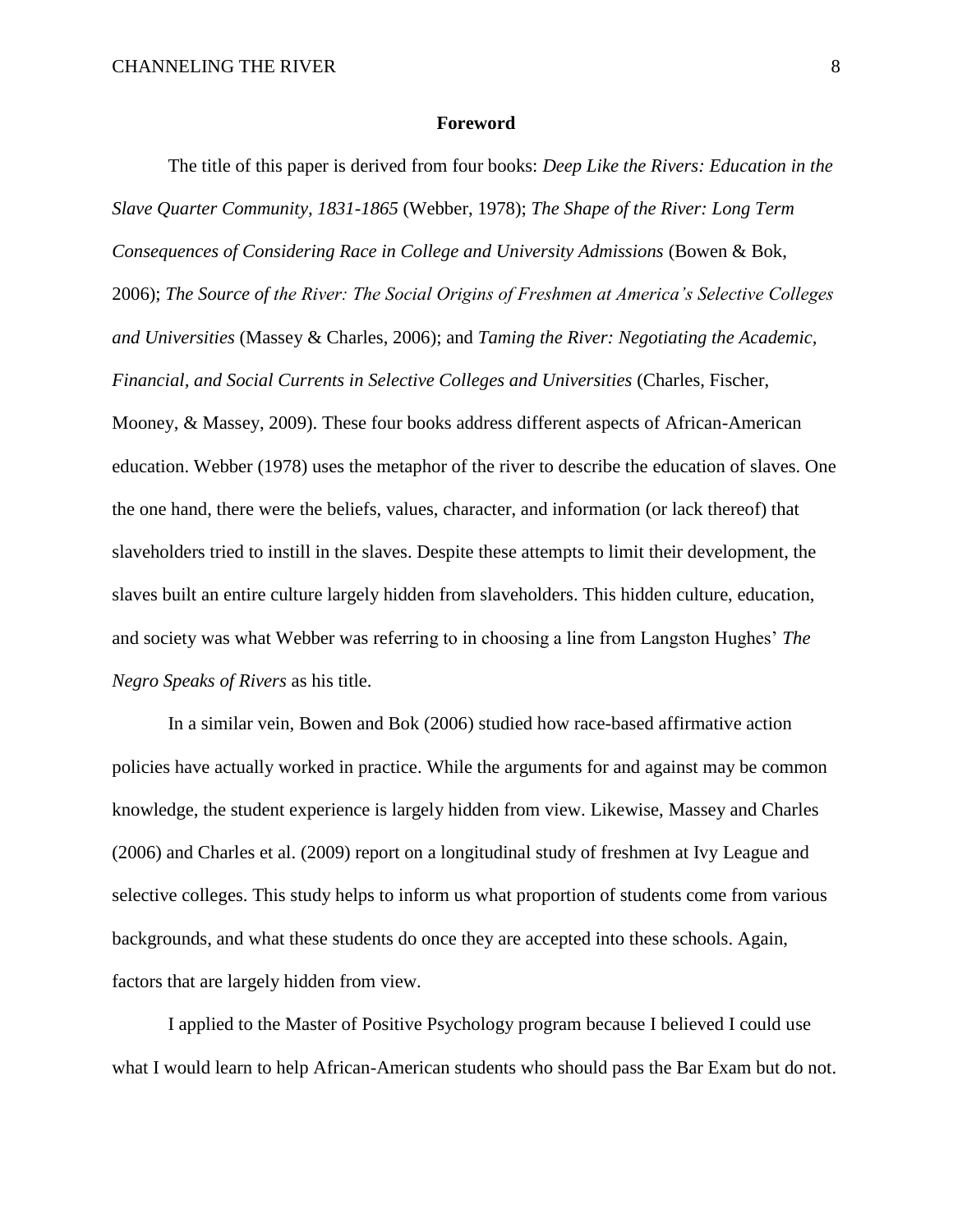Over the course of the year, my ideas on the scale and nature of the issue and how to truly assist this population evolved. It was only after taking a step back and thinking about factors common to all humans that I could get a clear idea of what might be affecting the success of this specific group.

Today, schools and companies all over the United States seek diverse candidates. But, in the case of attorneys, only five percent of all licensed attorneys are African-American. There simply is not enough talent available to fill the demand. Positive psychology can help fill this gap. To extend the metaphor, positive psychology can help *channel the river*, helping African-American students who should do well in law school to live up to their potential. If successful, the solution proposed in this paper can be adapted to other levels of education, helping these students' formal education to be as deep as our ancestors' informal education.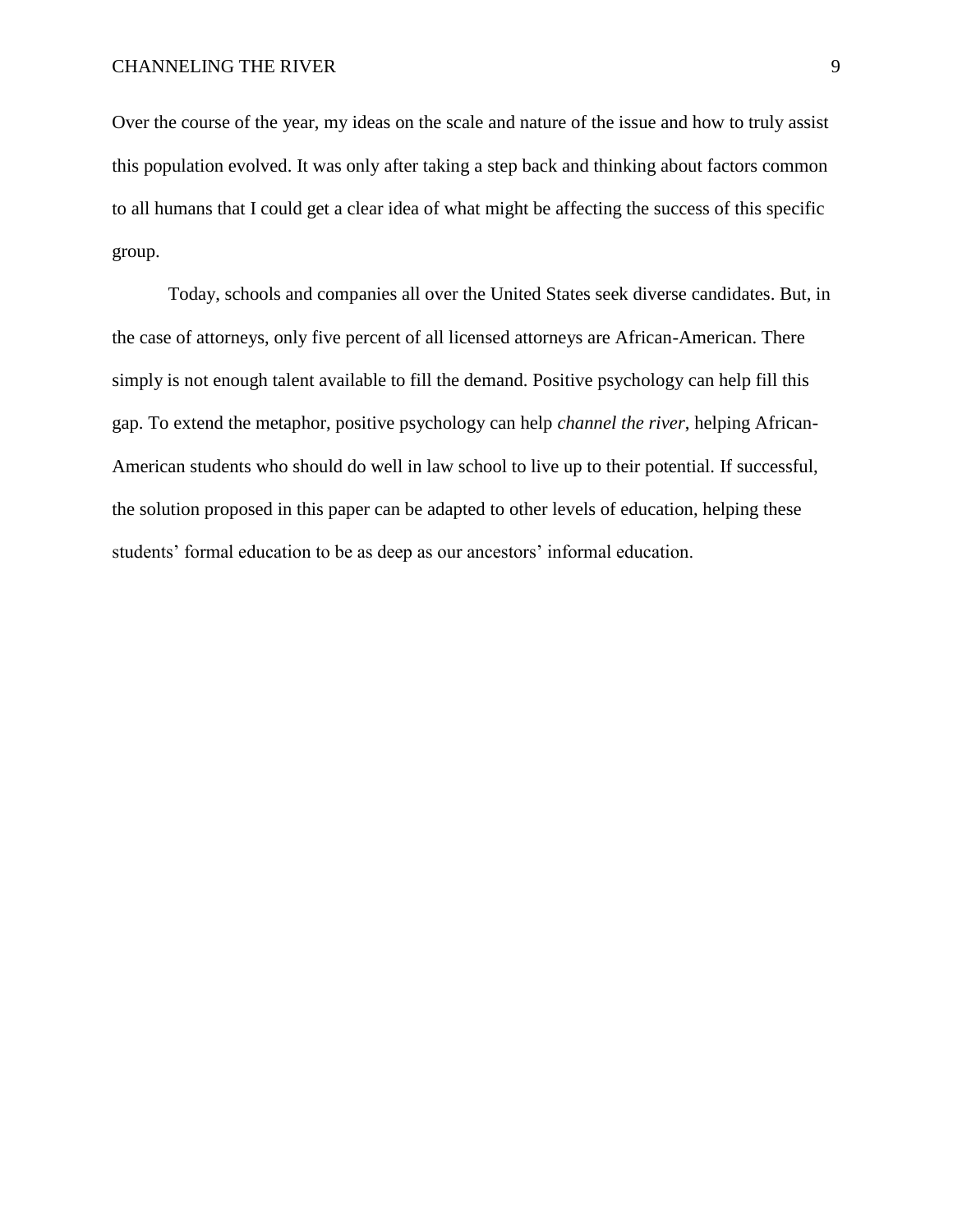#### **Introduction**

In the fall of 2012, I found myself running Brooklyn Law School's student newspaper when the July 2012 New York Bar Exam results were published. Our results? A slight decline – 85.7% of the class of 2012 passed, down from 89.1% in 2011, which itself was down from 89.7% in 2010 (Brooklyn Law School, 2016). The students, including me, were worried. To us, these continued, albeit slight, drops meant that our personal chances of failing the exam were significantly higher than they were when we entered school. Even worse for me, during the course of my investigation for the paper, I learned that approximately half of Brooklyn Law's African-American examinees had not passed (New York State Board of Law Examiners, 2012). Suddenly, in the space of a day, my chance of passing the Bar Exam dropped by 30 percentage points!

I later learned that the decline in Bar Exam pass rates wasn't an anomaly. Instead, it was a reversion to the mean. Though it is widely accepted that the first indicators of The Great Recession occurred in 2007 (USA Today, 2013), there are hints that the first indicators occurred much earlier. The New York statewide pass rate peaked in 2008 (Thomas, 2013). Three years earlier, the entering class was made up of students who would not have chosen law school but for the fact that they could not find a job upon graduation. As the Great Recession got underway, more and more people applied to school either because work was unavailable or perceived as unavailable. The larger applicant pool allowed schools to more easily fill their classes with students whose academic credentials were higher than historical averages. These students continued to pass the Bar Exam at higher rates than historical averages, slowly reverting to the mean over the course of several years as the recession took its course and the applicant pool returned to its normal size (Thomas, 2013).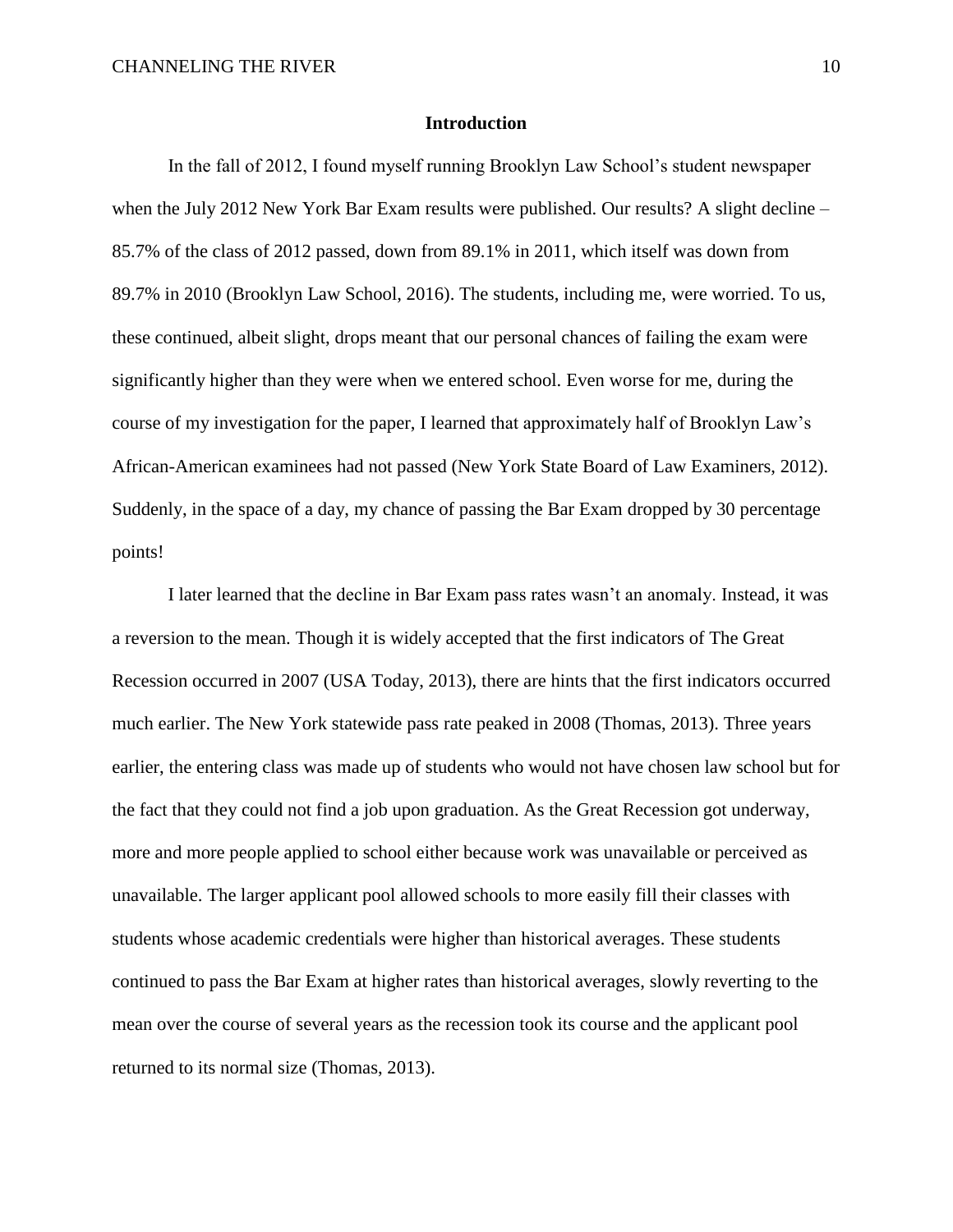Based on this information, I predicted that the pass rate of my class, Brooklyn Law's class of 2013, would continue to revert to the mean, dropping just beneath the class of 2012. I was wrong. Instead, 94% of our class passed, Brooklyn Law's highest pass rate in 25 years (Miller, 2013). Additionally, nearly 91% of African-American students passed (J. Hall, personal communication, April 5, 2014). The celebration didn't last long – only 84.5% of Brooklyn Law's class of 2014 passed the July 2014 exam (Brooklyn Law School, 2016). Again, nearly 50% of the African-American students passed (NY BOLE, 2014).

A look at the statewide pass rates from 2012-2014 reveals a similar, but far less dramatic pattern. For all persons taking New York July examinations, the pass rate changed from 68% in 2012 to 69% in 2013 to 65% in 2014 (National Conference of Bar Examiners, 2012; NCBEX, 2013; NCBEX, 2014). For first time examinees, the changes were similarly small: 76% in 2012, 78% in 2013, and 74% in 2014 (NCBEX, 2012; NCBEX, 2013; NCBEX, 2014).

Notably, the classes of 2013 and 2014 were statistically identical, not just at Brooklyn Law, but nationally (Karas, 2014). The disparate results between the two classes led to a debate on the question of how two statistically identical classes could have such different results. Some believed that the July 2013 examination was less difficult than the July 2014 examination (Denney, 2015). Others, like me, believed there was something different about the students.

What happened at the schools whose pass rates climbed and dropped so dramatically? My hypothesis was fear. *U.S. News and World Report's* director of data research informed me that in 2012-2013, the magazine changed its method of ranking law schools, causing a number of schools to change position (R. Morse, personal communication, March 12, 2013). Brooklyn Law dropped from #65 to #80 (Noël, 2013). Over the course of a week, my classmates panicked as my staff tried to figure out what was going on. The dean cleared his schedule for two days to talk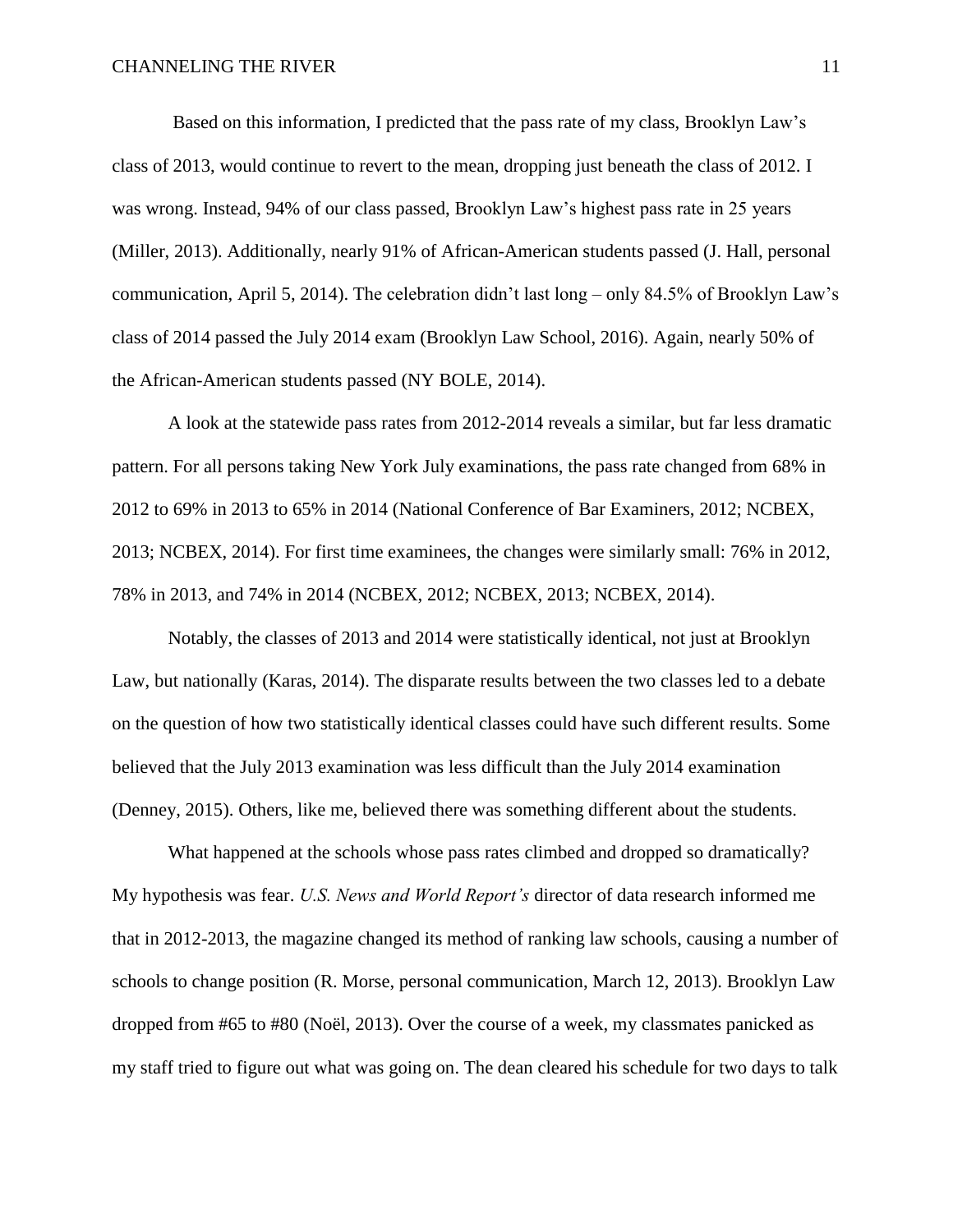with students about whatever was on their minds. I'm not entirely certain that all of my classmates accepted or cared about Mr. Morse's explanation; the significant change in the school's ranking meant to many of us that we would have a much harder time finding jobs.

Two months later, we began studying for the Bar Exam. A few months after that, nearly all of us passed.

At the time, I figured that the negative emotions elicited by the events of that week caused the class of 2013 to focus more intensely on our work. Those who would have otherwise failed, not from lack of ability, but from a less intense focus on the task at hand stemming from inaccurate beliefs about their ability, put those thoughts aside and worked their hardest to overcome the perceived challenges associated with the school's new ranking. In the course of writing this paper, I learned that Gable and Harmon-Jones (2010) theorized as much, suggesting that negative affective states with high motivational intensity generally narrow attention. I also learned that Finucane (2011) found support for Gable and Harmon-Jones' hypothesis in a study of 98 undergraduate students, examining the effects of fear and anger on selective attention.

For me, the class of 2013's results were a signal – more people have the ability to pass the Bar Exam on the first try than actually do. More specifically, four out of ten African-American students at Brooklyn Law in 2012 and 2014 could have passed on the first try, but without the extra push from a galvanizing event such as the 2013 changes to the *U.S. News* rankings, these individuals did not maintain the narrow focus necessary to pass over the course of the entire ten-week study period. From that point forward, I sought to replicate the results of the July 2013 exam. However, intensely negative galvanizing events are rare, so I had to look elsewhere.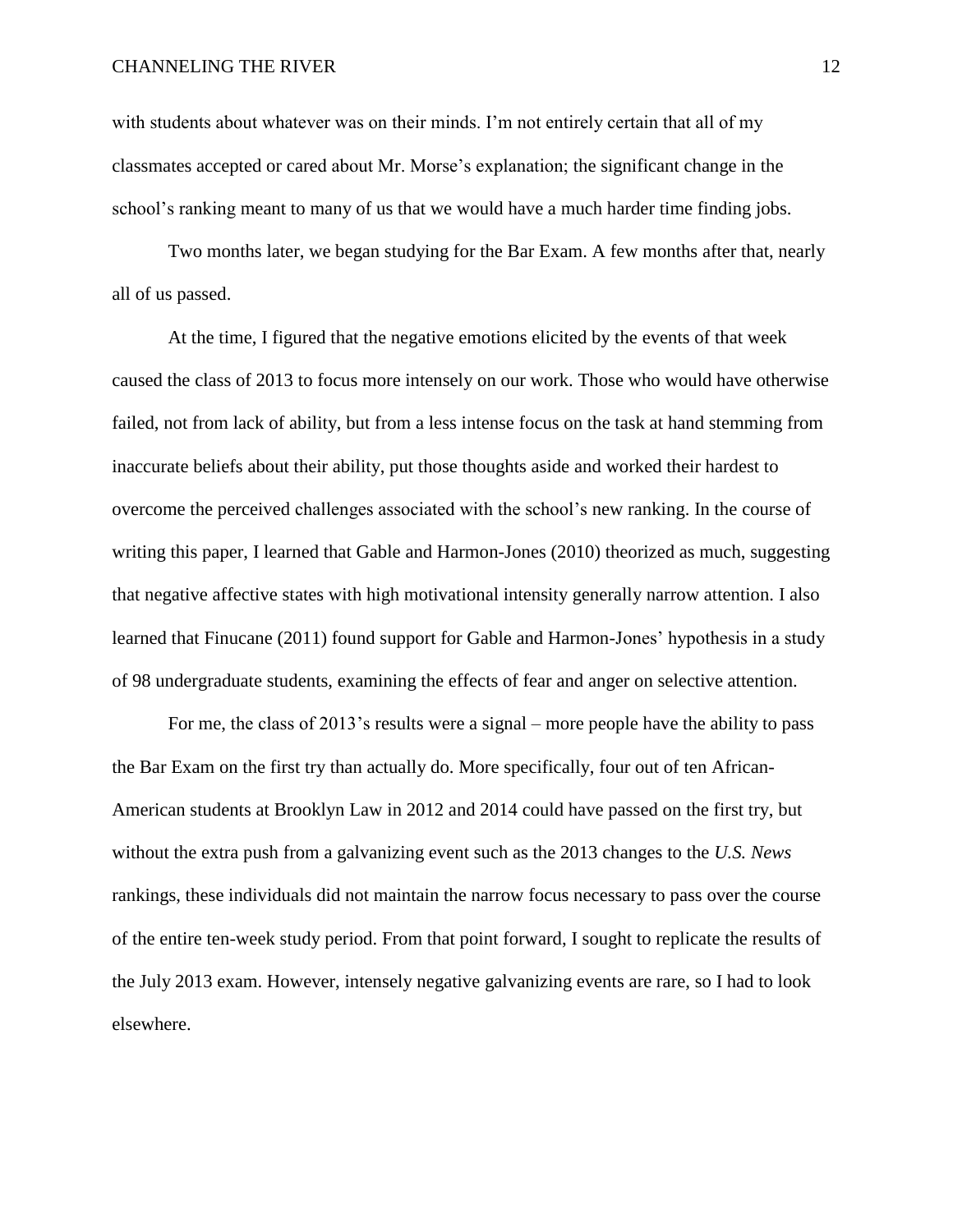My first effort was to extend an offer to Brooklyn Law School's Black Law Students Association's class of 2014 to call me if they needed assistance during their study period. Not many of my former classmates took me up on the offer. In October, I was disappointed to learn that only half of them passed.

In November, I decided to regroup and try something more ambitious – to recruit members of BLSA's class of 2014 who passed to provide individual tutoring for the class of 2015. I thought it would be a good idea to include psychology in the program, and not knowing anything about psychology, I turned to Google, searching for "top psychologists." This search led me to a website that had a profile on Marty Seligman and learned helplessness.

As I read about learned helplessness, it reminded me of something I noticed in conversations with people going back at least 10 years. Specifically, many of my friends and acquaintances refused to engage in activities or take on tasks that I and others perceived them as being perfectly capable of. A few gave legitimate reasons, such as family obligations, for why they came to the conclusion that they were incapable of doing something. Others, however, reasoned that some unknown or set of predetermined factors would stop them from achieving their objectives.

Curious, but not wanting to search through the entire library, I Googled Marty and sent a probably too long email asking where I could find more information on learned helplessness. He was kind enough to reply with a list of resources, including a link to Penn's Master of Applied Positive Psychology (MAPP) program.

After a few months, a few videos, a few articles, and a few books, I decided to apply to MAPP. I did so believing that it was my best chance of learning what I would need to know in order to apply psychological principles to improving African-American success rates on the Bar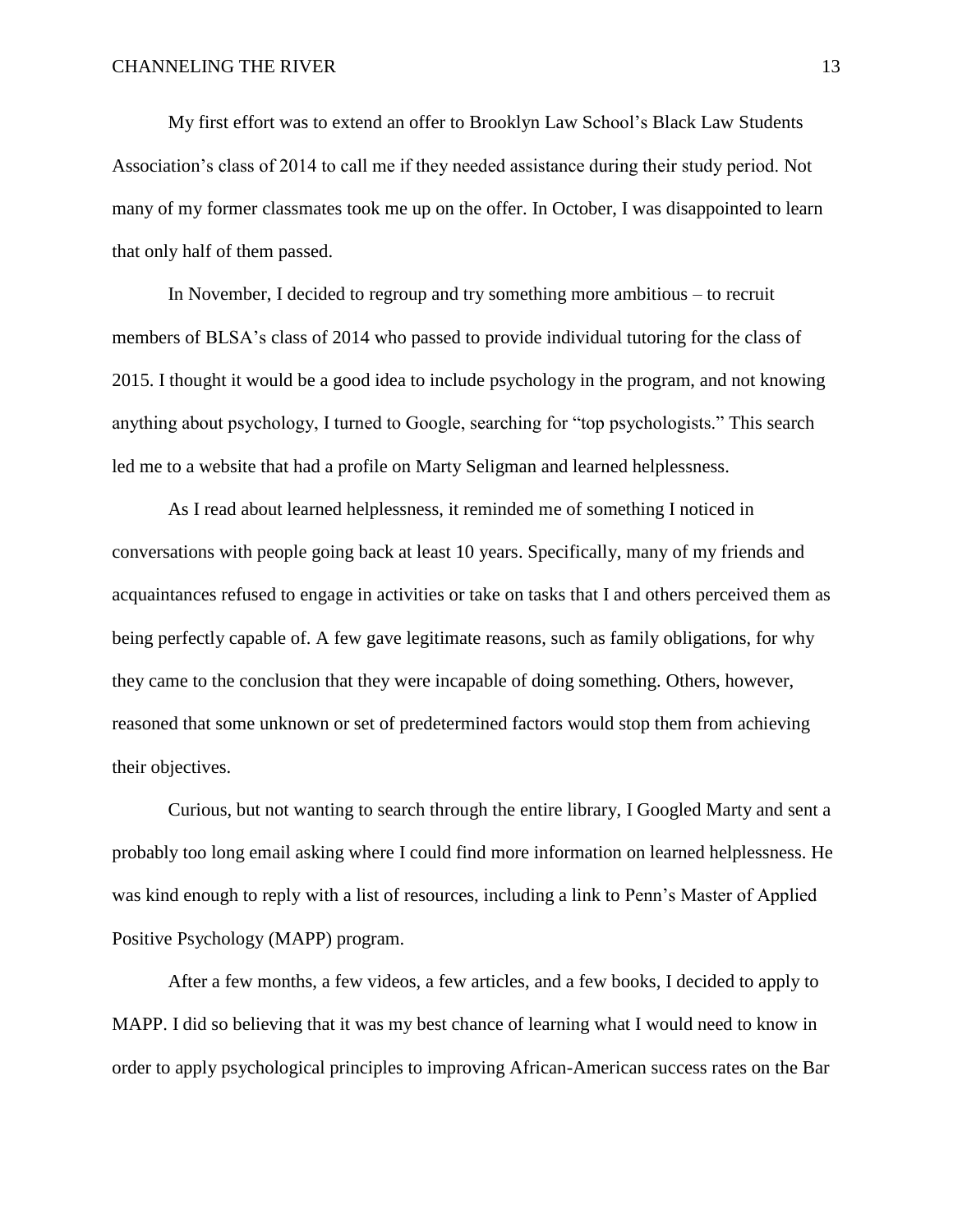#### CHANNELING THE RIVER 14

Exam. Early in our first semester, we learned that happiness could spread through networks of people (Fowler & Christakis, 2008). It was this piece of information that inspired my question: "What if helplessness is spreading through networks of people as well?" Once I settled on the idea that it might, the next question was how. A mid-semester presentation on culture set the next link in the chain, provided there was research on how information traveled through groups of people. What follows is the result of searching for the answers to those questions.

Part I proposes a theory of cultural helplessness, providing a history of learned helplessness, connecting cultural transmission to explanatory style. Part II examines the possibility that helplessness deficits, based on cultural beliefs, are at least partially responsible for the failure of otherwise competent people, in this case African-Americans, from performing to their ability on tests such as the LSAT and Bar Exam. Part II also proposes the use of positive psychology research as a way to help students believe they are in control of their own success, thus preventing helplessness deficits from occurring. Part III presents a business plan for a positive organization, whose first mission will be to use positive psychology to achieve equal results for these students who could pass, but do not.

#### **Part I: A Theory of Cultural Helplessness**

#### **Introduction**

The guiding principle of cultural helplessness is that *beliefs learned through cultural transmission can cause members of a group to experience helplessness deficits when faced with similar aversive stimuli.* This does not mean that every member of a group will experience helplessness deficits in a given situation. Not only is there a lot of in-group variation between individuals, but most individuals belong to more than one group, providing overlapping sets of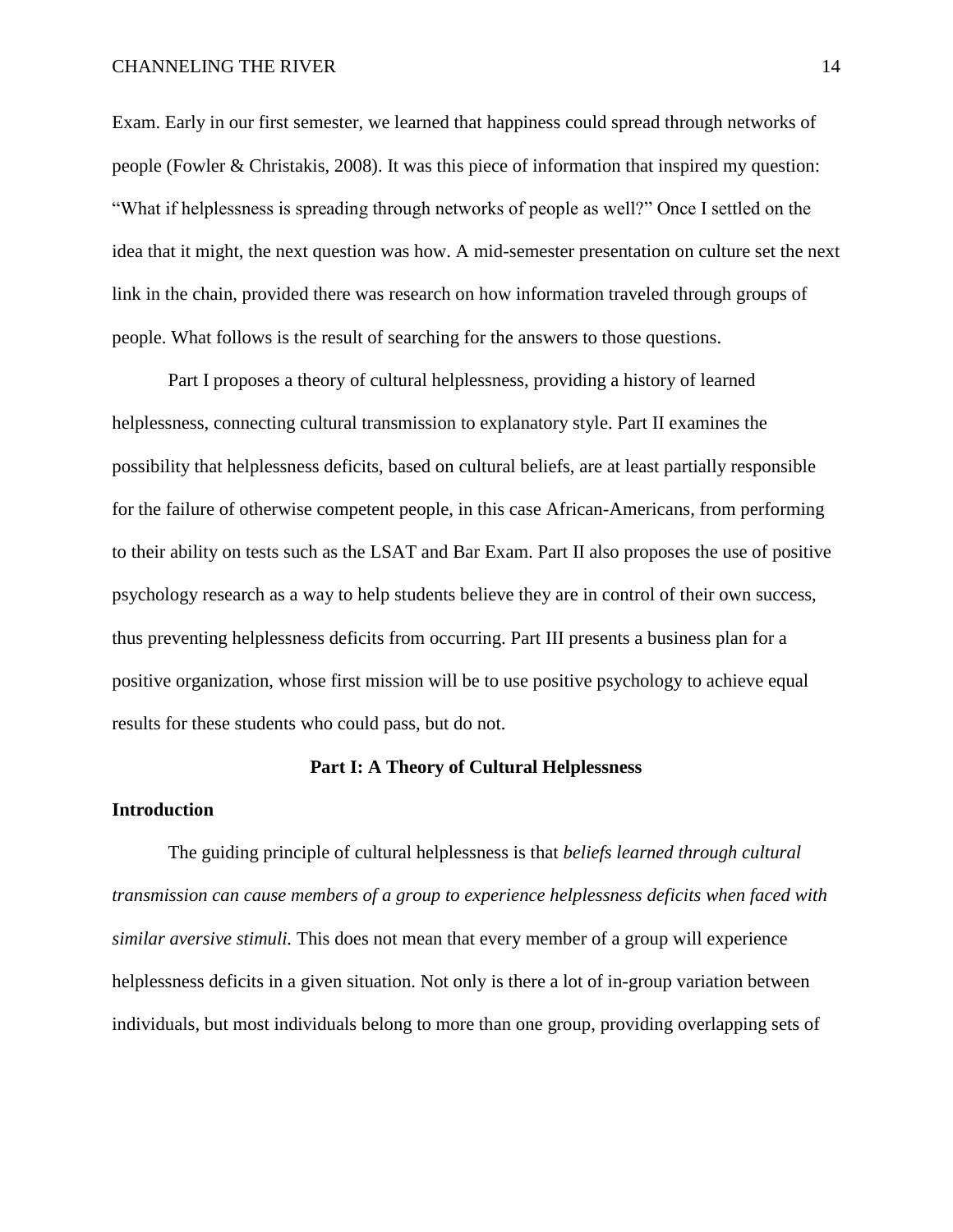$\overline{a}$ 

beliefs that can be used to analyze a situation. These additional experiences may promote control for some group members, allowing them to function normally where others do not.

#### **The Foundation: Learned Helplessness**

Cultural helplessness builds upon the existing framework of *learned helplessness*, which is "the failure to escape shock induced by uncontrollable aversive events" (Maier & Seligman, 2016, abstract). The understanding of the underlying mechanisms that cause helplessness deficits has been updated a number of times in the past 50 years. The following is a brief review.

**Discovery.** Helplessness was accidentally discovered in the 1960s during research into avoidance and escape responses in animals (Maier, Peterson, & Schwartz, 2000). At the time, Richard L. Solomon of the University of Pennsylvania and his graduate students were attempting to understand what reinforcing factors helped animals to learn avoidance responses to a future negative stimulus. In the course of their research, Overmier and Leaf (as cited in Maier et al.,  $2000$ ) came across an anomaly. They found that when they induced a Pavlovian fear response<sup>1</sup> in an animal prior to teaching the animal an avoidance response, it often did not learn to escape or avoid a shock (Maier et al., 2000).

Overmier and Leaf later learned that if the animals were taught to escape prior to being conditioned, their experiment would run as intended (Maier et al., 2000). Two of Solomon's other students, Marty Seligman and Steven Maier, were more interested in the anomalous result and began to study it. First, Overmier and Seligman (as cited in Maier et al., 2000) gave some animals escapable shocks and others inescapable shocks. They found that the animals given escapable shocks learned avoidance responses as expected. Those given inescapable shocks did

<sup>&</sup>lt;sup>1</sup> Ivan Pavlov is commonly known for discovering that animals could be conditioned to respond to an unrelated stimulus. He is understood to have made this discovery when he noticed that his dogs salivated upon hearing the dinner bell, even if dinner never came. In the discussed experiment, Overmier and Leaf were trying to condition animals to experience fear when they heard a warning signal (Maier et al., 2000).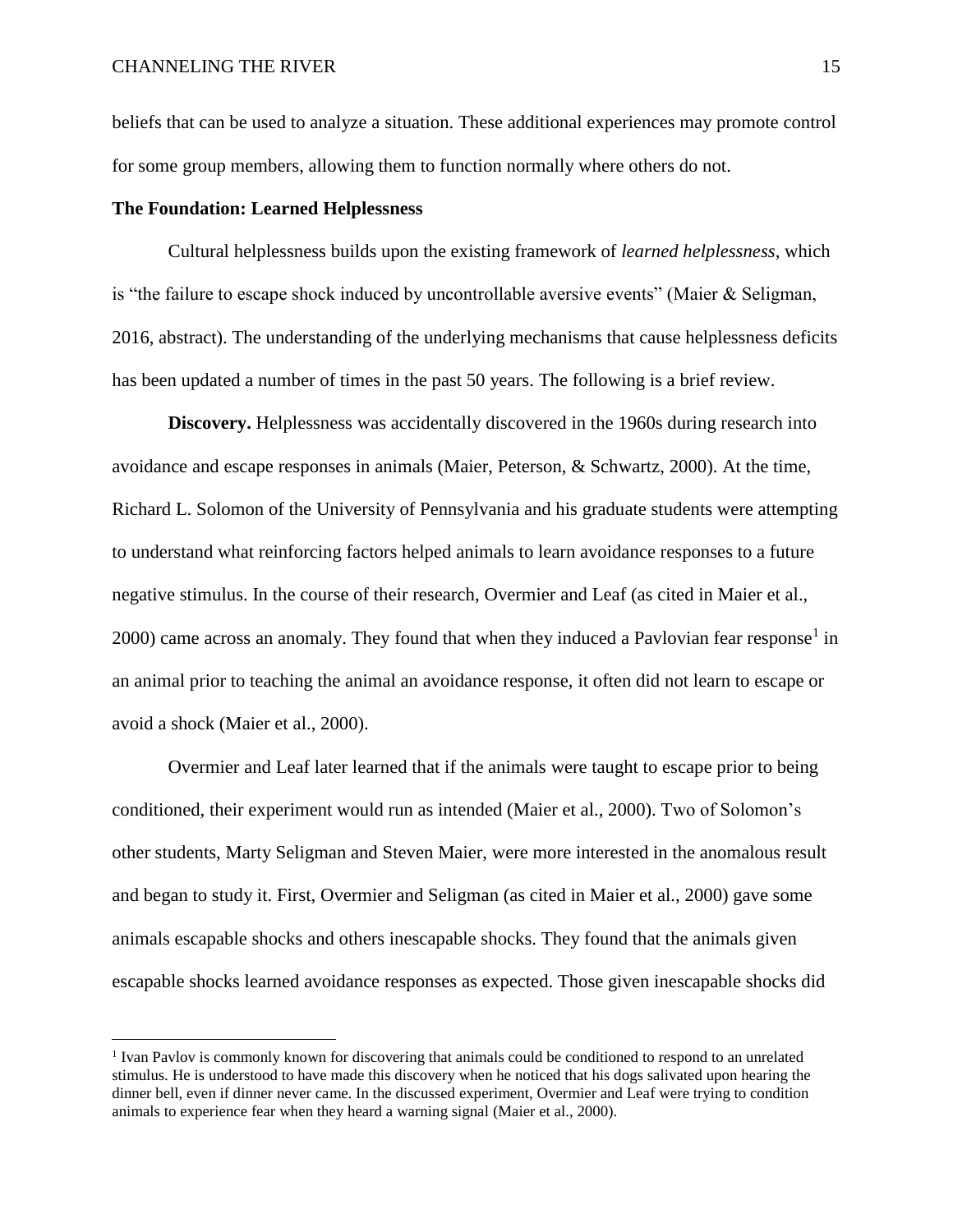not learn avoidance responses. Seligman and Maier (as cited in Maier et al., 2000) later found that animals that did not learn avoidance responses after being subjected to an inescapable shock could learn avoidance responses if they subsequently were given escapable shocks. These results led to the development of learned helplessness theory (Maier et al., 2000).

Initially, Seligman and Maier (as cited in Maier et al., 2000) argued that an animal learns that its voluntary actions will not affect the duration of the shock. As a result, this learning prevents the animal from associating its escape response with ending the shock. It also dulls the animal's impulse to escape (Maier et al., 2000).

**Reformulation.** By 1978, learned helplessness had not only been extensively studied in animals, but also applied to human behavior (Abramson, Seligman, & Teasdale, 1978). However, other researchers began to feel that the existing theory was inadequate to fully explain helplessness in humans. To that end, they reconsidered helplessness through the lens of *attribution theory* (Abramson et al., 1978).

Attribution theory posits that when humans realize they are helpless, they try to ascribe it to a cause (Abramson et al., 1978). The chosen cause "then determines the generality and chronicity of [one's] helplessness deficits as well as his later self-esteem" (Abramson et al., 1978, p. 50). Put another way, our own conclusions impact whether we become helpless, how strong the effect is, and how long it will last for. This is true regardless whether the conclusions we come to are correct or not.

In order to fully explore possible variations of what people might experience, Abramson et al. considered helplessness along several dimensions (1978). The first distinction they made was between *personal* and *universal* helplessness. Personally helpless individuals attribute failures to internal causes (e.g., "I'm terrible at *x*."). These individuals believe that they cannot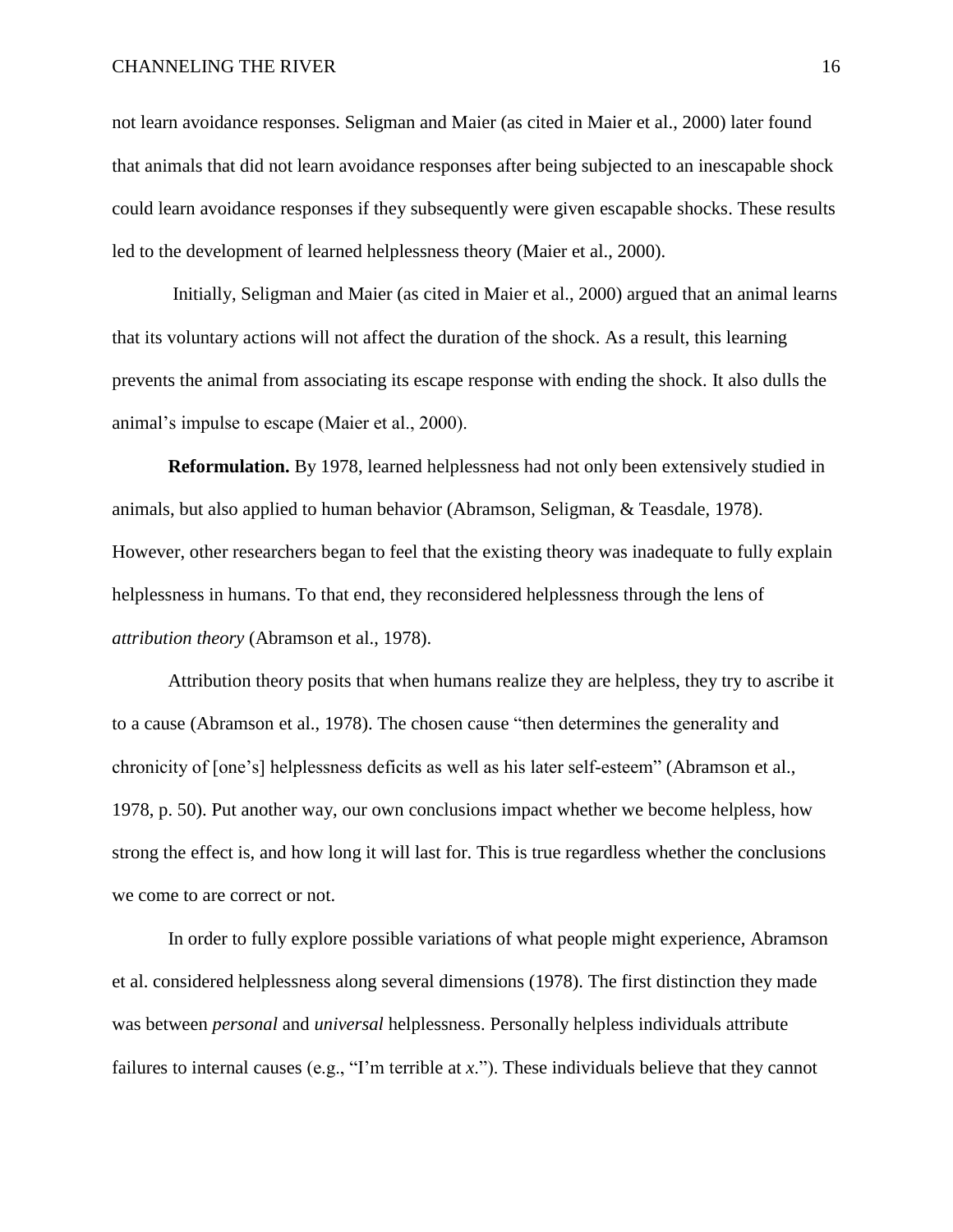solve problems that can be solved, but some relevant other person can. In contrast, universally helpless individuals attribute failures to external causes. These individuals believe neither they nor relevant others can solve the problem at hand (Abramson et al., 1978).

These researchers also made a distinction between *global* and *specific* helplessness deficits (Abramson et al., 1978). Global helplessness deficits occur over a wide range of situations, some related to the cause of a failure, some not. Specific helplessness deficits occur over a narrow range, closely related to the cause of a failure. In the literature, Abramson et al. illustrate these dimensions using an accountant who just lost his job as an exemplar. If the accountant is experiencing a specific helplessness deficit, an observer might find that he didn't seek new employment or perform any work that involved accounting, such as his income taxes. If, instead, the accountant is experiencing a global helplessness deficit, an observer would find not only that the accountant didn't look for another job or engage in accounting work, but also that he refused to engage in other parts of his life, including activities with family and friends (Abramson et al., 1978).

Finally, Abramson et al. distinguished between *chronic* (enduring or recurrent) and *transient* (temporary and non-repeating) incidences of helplessness (1978). They argued that a helpless individual's choice of attributions would determine whether his helplessness was chronic or transient, and may also determine the strength of these deficits (Abramson et al., 1978).

Additionally, Abramson et al. suggested that attributions typically fall along three dimensions: *stable-unstable*, *internal-external*, and *global-specific* (1978). The stable-unstable dimension determines the extent of the chronicity of helplessness deficits. Stable refers to factors that are lasting or recurring (e.g. task difficulty). Unstable refers to factors that are sporadic or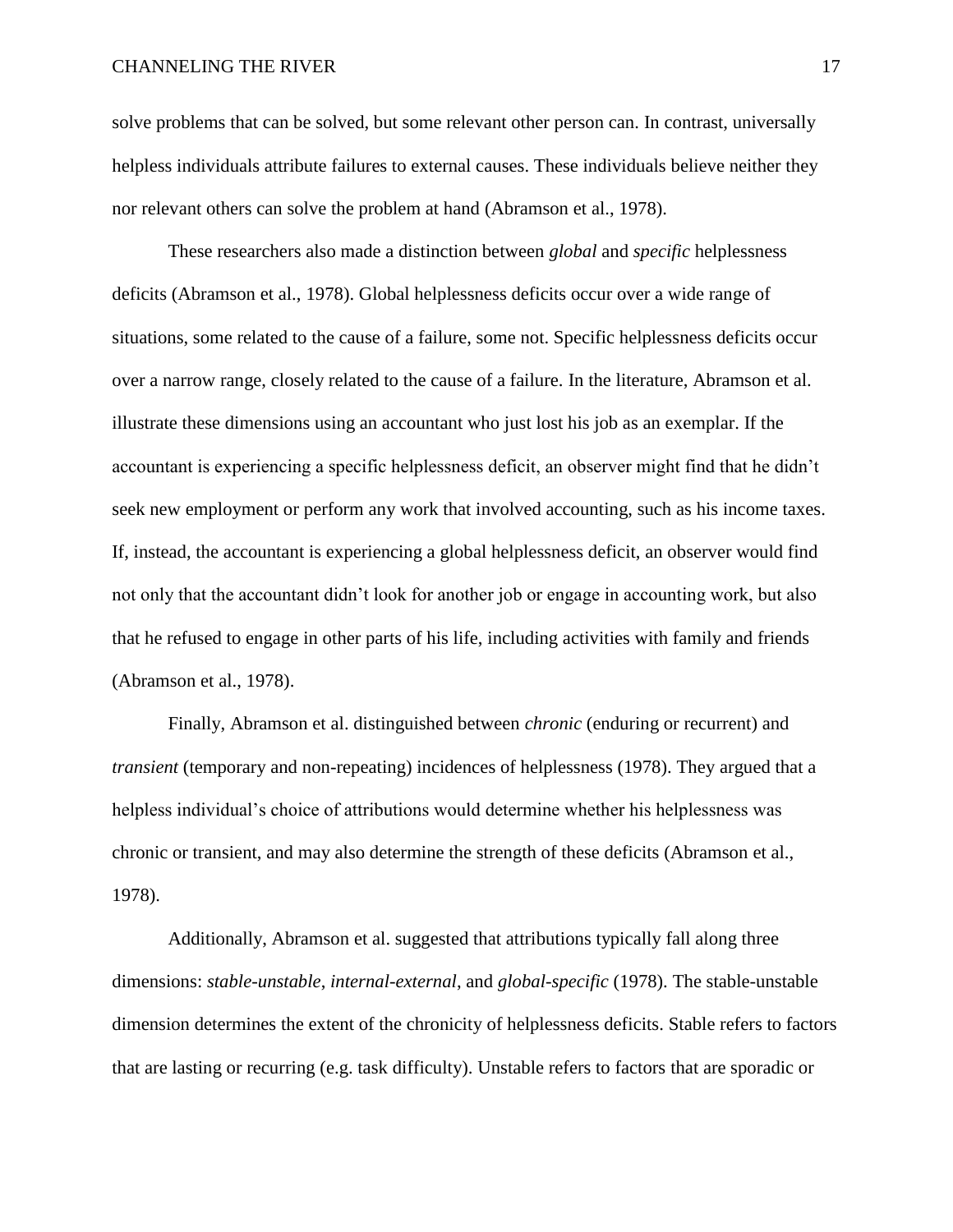short-lived. The more stable the attribution, the more chronic a helplessness deficit is expected to be (Abramson et al., 1978).

The internal-external dimension concerns whether one attributes helplessness to himself or to outside factors (Abramson et al., 1978). Internal attributions tend to have worse outcomes than external attributions because one tends to carry his sense of self with him and also because "external circumstances are usually but not always in greater flux than internal factors" (Abramson et al., 1978, p. 56).

The global-specific attribution dimension is similar to the definitions of global and specific helplessness deficits (Abramson et al., 1978). One expects global attributions to recur across a wide variety of situations. However, specific attributions are expected to recur only across one or a few. One who uses a global attribution can be expected to experience a greater number of helplessness deficits (Abramson et al., 1978).

Seligman (1991) later coined the term *learned optimism* to differentiate between optimistic and pessimistic attributional, or *explanatory styles.* An *optimistic explanatory style* was generally more external, variable, and specific with respect to negative events and generally more internal stable, and global for positive events. A *pessimistic explanatory style* reverses these factors with respect to negative and positive events. Those with more pessimistic explanatory styles would tend to experience a greater number of helplessness deficits (Seligman, 1991).

**Learned Helplessness at Fifty.** Maier and Seligman (2016) recently released the results of neuroscientific research into helplessness. According to them, "the original theory got it backward" (Maier & Seligman, 2016, abstract). As noted above, the original theory assumed that animals generally expect to have control over their environment. However, when subjected to an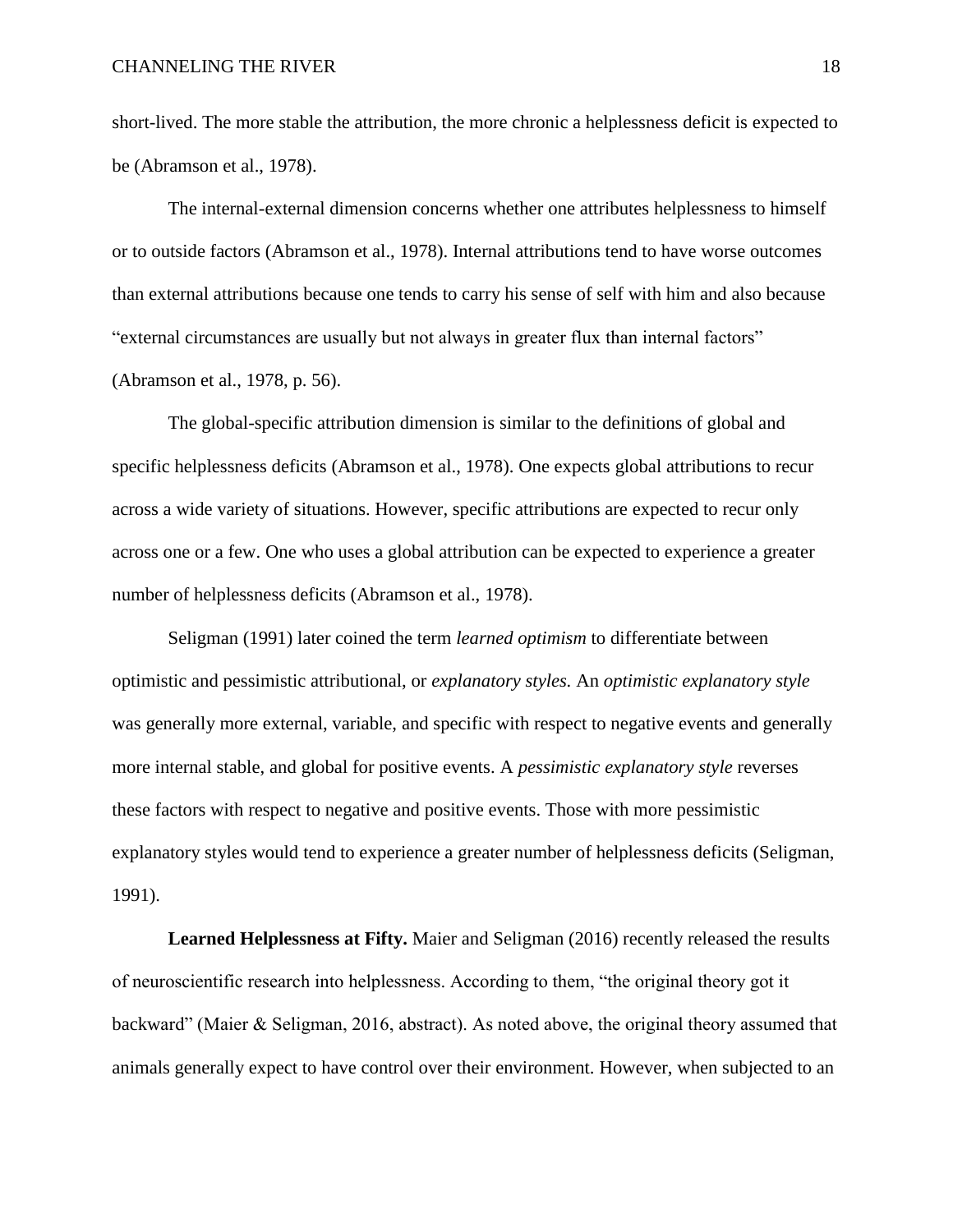inescapable shock, animals *learned* that changing the outcome was not within its power. Thus, they learn to be helpless, displaying anxious and passive behavior even when escape was possible.

Today, it is understood that helplessness is a default reaction to sustained aversive events, and animals can overcome helplessness by learning control. These findings need to be replicated, and a full description of the research that led to this conclusion is beyond the scope of this paper. <sup>2</sup> However, one finding of note is that "*there is nothing in the brain that is selectively turned on by a lack of control, only something that turns things off when there is the presence of control*" (Maier & Seligman, 2016, p. 360).

Based on this new information, Maier and Seligman (2016) now argue that for several days after experiencing uncontrollable aversive events, mammals typically display increased anxiety and passivity. Where the original theory posited that these reactions were learned, the updated theory posits that these reactions are not learned. Rather, these reactions are the default reaction to uncontrollable negative stimuli. The research shows that uncontrollable negative stimuli sensitize a distinct set of neurons. The experience of control cancels this sensitization, and the "expectancy of control [blunts] the impact of subsequent stressors" (Maier & Seligman, 2016, p. 361). In other words, when a mammal has experienced control in the past, and thus expects it in the future, it is less likely to become helpless after experiencing an uncontrollable negative stimulus.

These findings do not take away from explanatory theory. Rather, it seems that explanatory theory is precisely about control. As formulated, individuals with an optimistic explanatory style might be seen as perceiving control with respect to positive events and

 $\overline{a}$ 

<sup>&</sup>lt;sup>2</sup> For a full discussion of the mechanisms involved, see Maier and Seligman, 2016.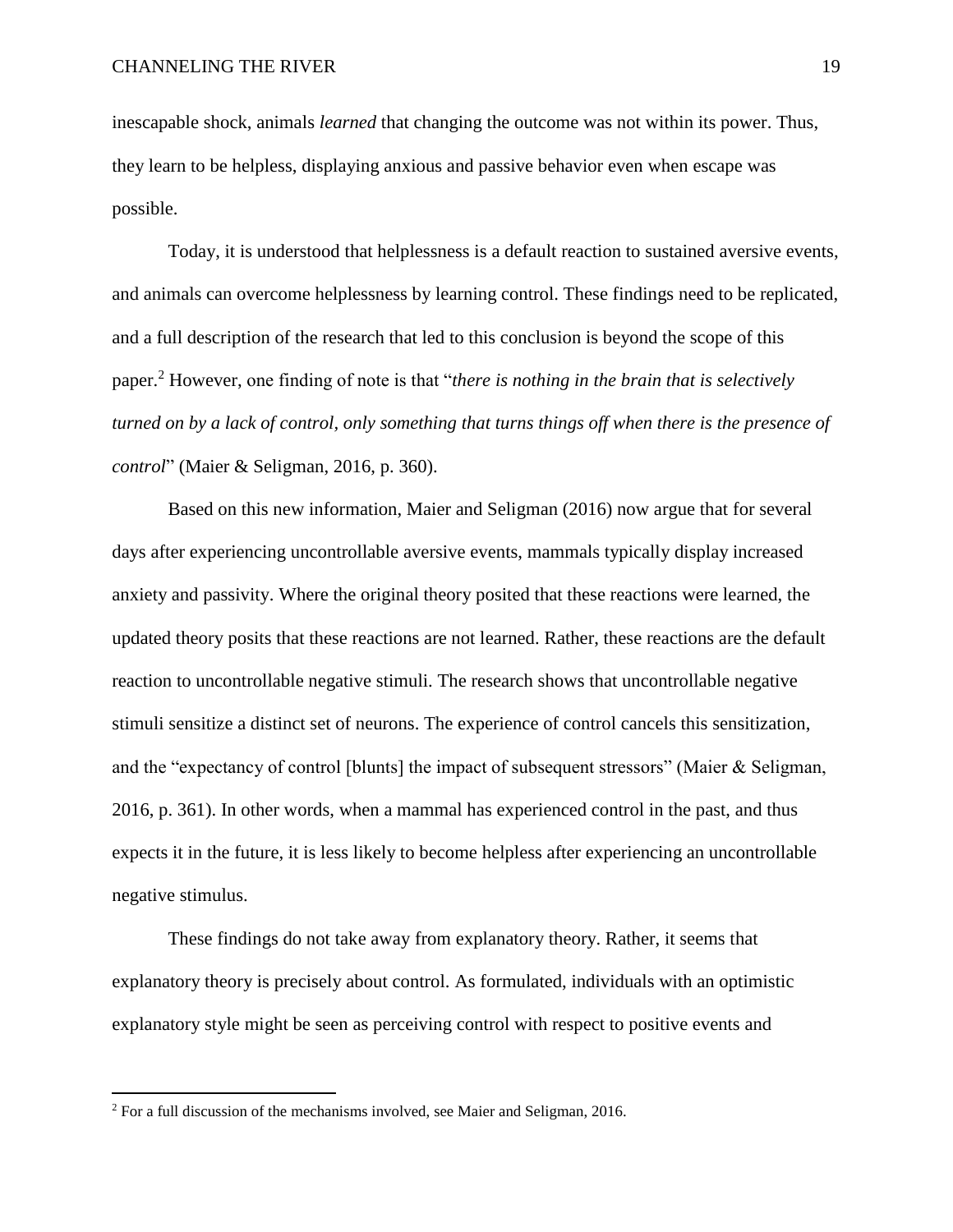discounting their lack of control over negative events. To the contrary, individuals with a pessimistic explanatory style seem to perceive a lack of control with respect to positive events and heed their lack of control over negative events. With this in mind, I turn to the question of how humans develop these explanations.

## **The Theory: Cultural Helplessness**

In the introduction, I noted that learned helplessness mirrored my observations of people who were reluctant to engage in tasks they were objectively capable of successfully completing. More precisely, what stood out to me was hearing *the same explanations* from *different people* using *the same words* to explain why they could not complete *the exact same task*. I had done it myself, repeating opinions I heard from others verbatim, using the same tone of voice, as if these thoughts were my own. Over the course of the first few months in MAPP, it slowly came to me. "But wait," I thought, "if I'm adopting others' opinions, perhaps the same thing is happening to them. And maybe if one person is experiencing helplessness he can spread it to others. And maybe *that's* what I'm observing!

At first, my thinking was along the lines of *vicarious learned helplessness* (Brown & Inouye, 1978). Brown and Inouye posited that an individual who observes another of perceived similar ability fail will subsequently devalue her own opinion about her ability to accomplish the same task. They concluded in part that cognition of uncontrollability, not actual uncontrollability, is responsible for the onset of helplessness deficits (Brown & Inouye, 1978).

However, Brown and Inouye's vicarious learned helplessness didn't quite fit. I agreed that cognition played a factor, but I wasn't thinking about helplessness as a result of something one observed. I was thinking about the effect on the persons the observer told the story to, and the effect of hearing the same thing multiple times from different sources. This distinction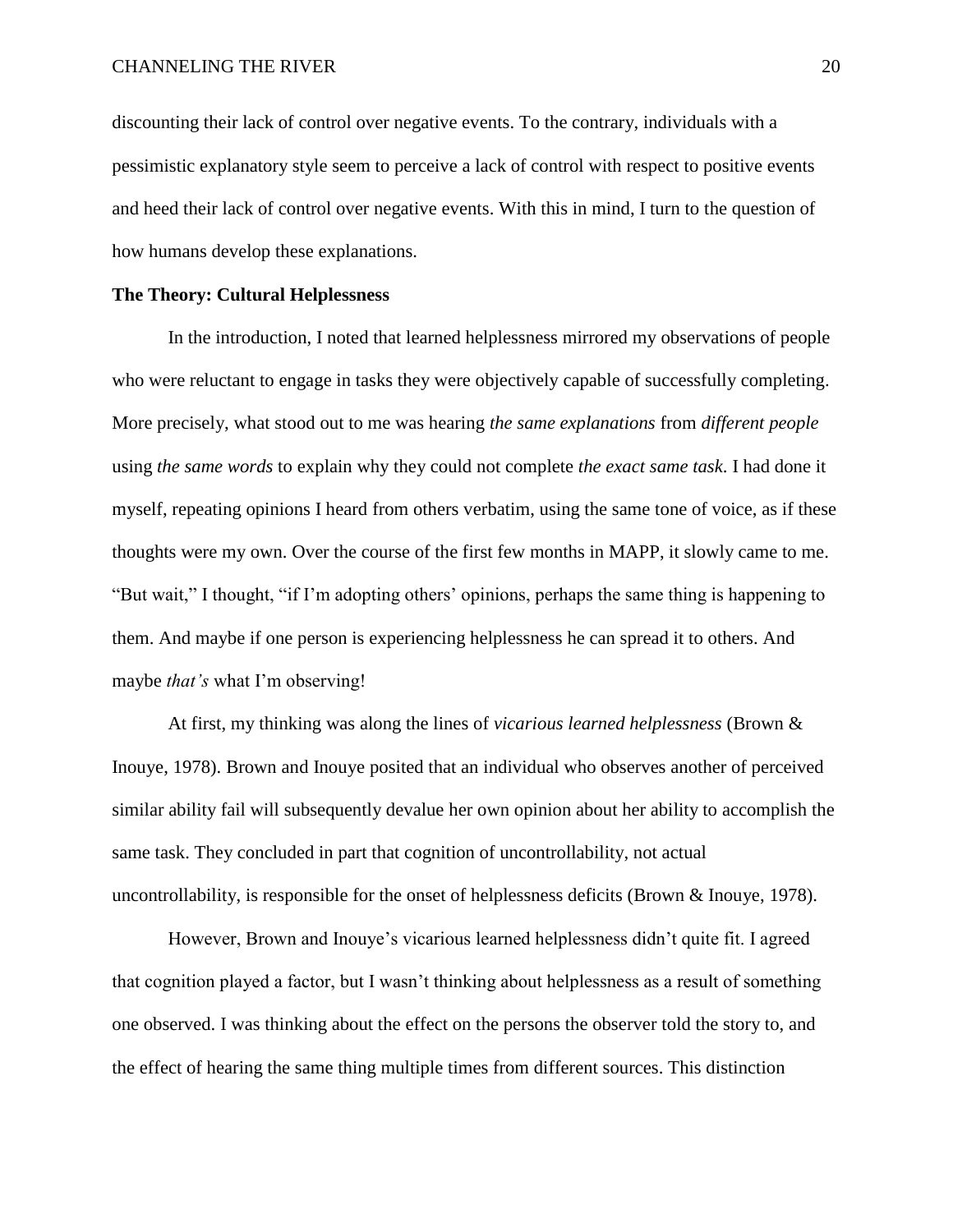became the basis of my inquiry. In the next section, I submit my proposed answer: the explanations that form the basis of explanatory theory can spread through a population via cultural transmission.

**The foundations of culture.** All organisms pass on behaviors and information from one generation to the next through their DNA. However, new behaviors passed on through genomic expression can take a long time to spread through a population. For example, Trut (1999) notes that six generations into a 40-year experiment to domesticate foxes, researchers had to create a new category in addition to what they started with. The new category included pups that displayed strong attention seeking behavior, including trying to get human attention. Eighteen percent of pups displayed this new level of domestication in generation 10, and 35% displayed these domestic behaviors by generation 20. At the time of the article, 70-80% of the population displayed these behaviors (Trut, 1999).

Like other organisms, humans pass on behaviors through genetic means. Unlike other organisms, we also pass information via culture. Richerson and Boyd (2005) define *culture* as "information [conscious and unconscious mental states acquired or modified by social learning] capable of affecting individuals' behavior that they acquire from other members of their species through teaching, imitation, and other forms of social transmission" (p. 5). Though, this is not to say that genetic and cultural evolution operate via the same mechanisms. Culture is unique to human beings (Tomasello, Kruger, & Ratner, 1993) and accounts for a considerable amount of what we consider different about one another (Richerson & Boyd, 2005). While many of our animal cousins live in elaborate social groups, culture is distinguishable by "the nature of [its] products – for example, material artifacts, social institutions, behavioral traditions, and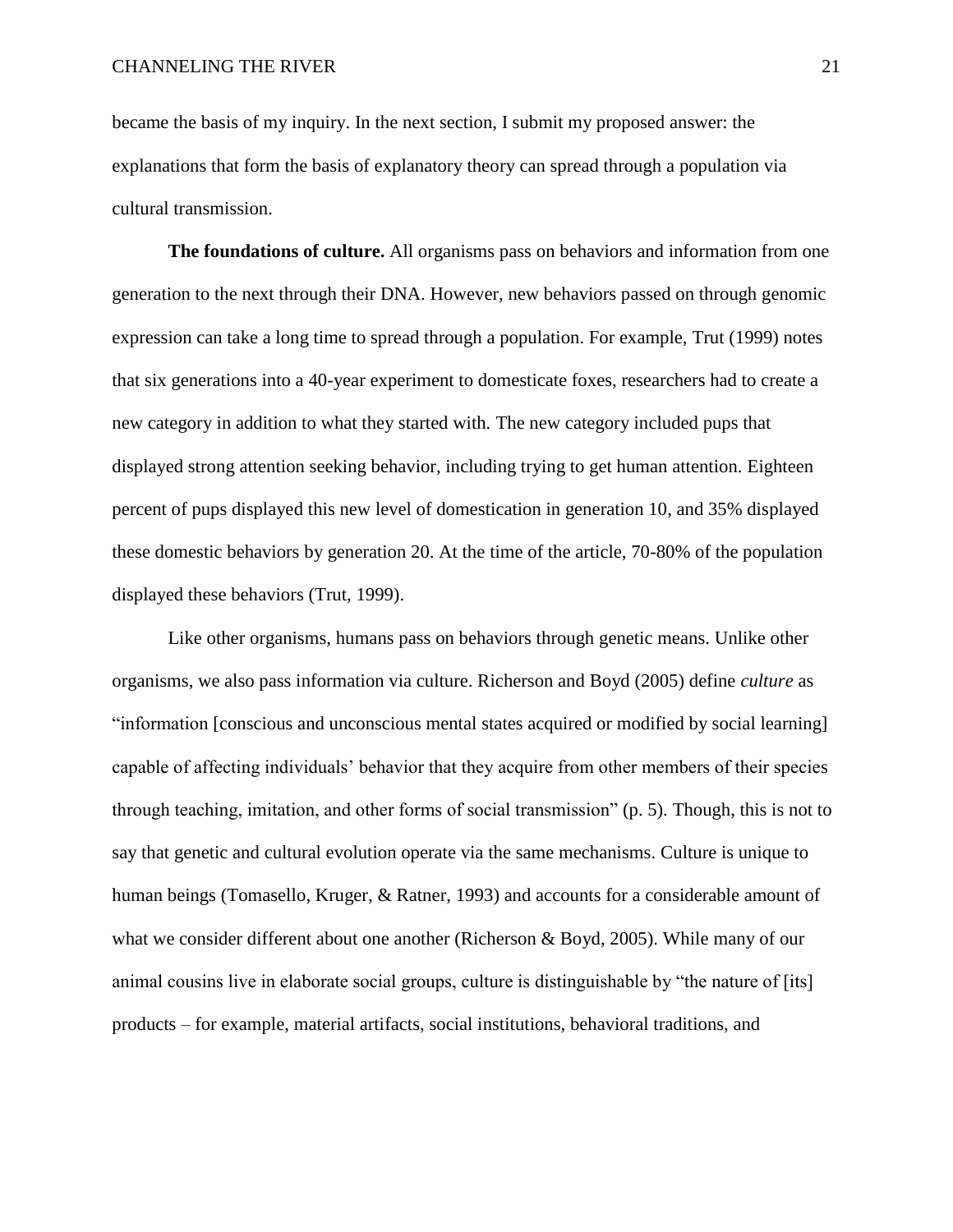languages" (Tomasello et al., 1993, p. 495). Richerson and Boyd believe that human behavior cannot be understood without taking culture into account (2005).

The basis of culture is the human ability to copy and pass behavior and information within and across generations without a significant loss of fidelity (Tomasello et al., 1993; Tennie, Call, & Tomasello, 2009). Tomasello et al. posit that three forms of *cultural learning* – imitation, instruction, and collaboration – drive our ability to retain behaviors and information. This process is *cumulative* – later generations maintain earlier generations' ways of doing things unless necessity or inspiration incites modifications to the existing way of doing things. From that point forward, succeeding generations retain the modified version of the original behavior or information, until subsequent ideas modify the behavior or information further. This is referred to as the *ratchet effect*, which is believed to be the reason why "human culture accumulates modifications over time in a way that chimpanzee and other animal cultures do not" (Tennie et al., 2009, p. 2406).

Expanding on Tomasello et al., Tennie et al. note that with respect to imitation that primates, including humans, generally focus on the results of an action (2009). However, human children tend to focus on the actions themselves more often than other primates and "engage in such analysis more naturally, more frequently, and perhaps more skillfully, than do chimpanzees and other non-human primates" (Tennie et al., 2009, p. 2409). This allows humans to copy a wide variety of actions (Tennie et al., 2009).

Imitation also helps humans conform to group norms by seeking identification with the group. Cavalli-Sforza and Feldman (as cited in Tennie et al., 2009) believe that identifying oneself as a member of the group explains why "human beings often imitate others simply in order to be like them" (Tennie et al., 2009, p. 2412). This type of imitation extends even to non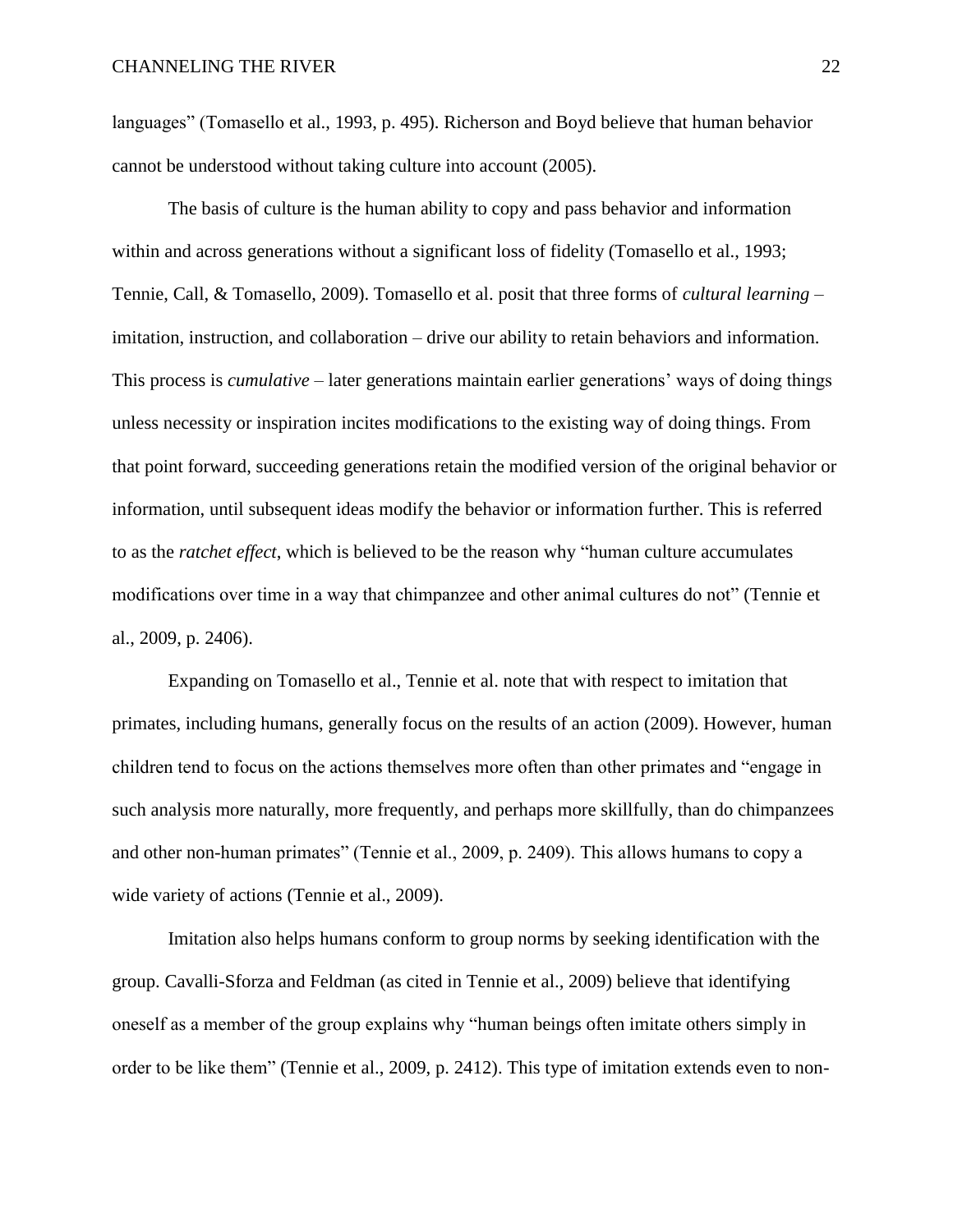instrumental matters, like fashion (Tennie et al., 2009). The pervasiveness of this trait bolsters Baumeister and Leary's (1995) *belongingness hypothesis*, which states that human beings share a strong desire to develop and maintain at least some strong relationships.

With respect to collaboration, Tennie et al. note that humans are unusual in that we cooperate with non-kin, strangers, and large groups of people (2009). Cooperation allows for greater transmission of ideas, and the potential for individuals to create solutions they could not create alone. Even using tools left behind by others provides a form of indirect collaboration, as the user can build upon older designs without having to speak to the prior user (Tennie et al., 2009).

Finally, Tennie et al. note that all human societies engage in teaching, which may help to transmit practices that can only be learned through imitation (2009). Human children seem to be geared to learn from adults, and their responses help to make sure that behaviors are successfully transmitted. In contrast, adults expect certain behaviors from children, who interpret these expectations as the way things "*should* be done" (Tennie et al., 2009, p. 2412). Children will even correct a third party who they believe is performing an action incorrectly (Tennie et al., 2009). Thus, these modes of transmission help to ensure that information is passed from person to person and from generation to generation.

Tanaka, Kendal, and Laland (2009) provide an instructive example of how information can spread through a population. They used mathematical modeling to show that ineffective medical treatments can spread through a population more easily than effective treatments. The crux of this unexpected result is time. Though a person is more likely to discontinue an ineffective treatment, the effective treatment will remedy one's ailment more quickly. The result being that observers have more opportunities to witness the execution of the ineffective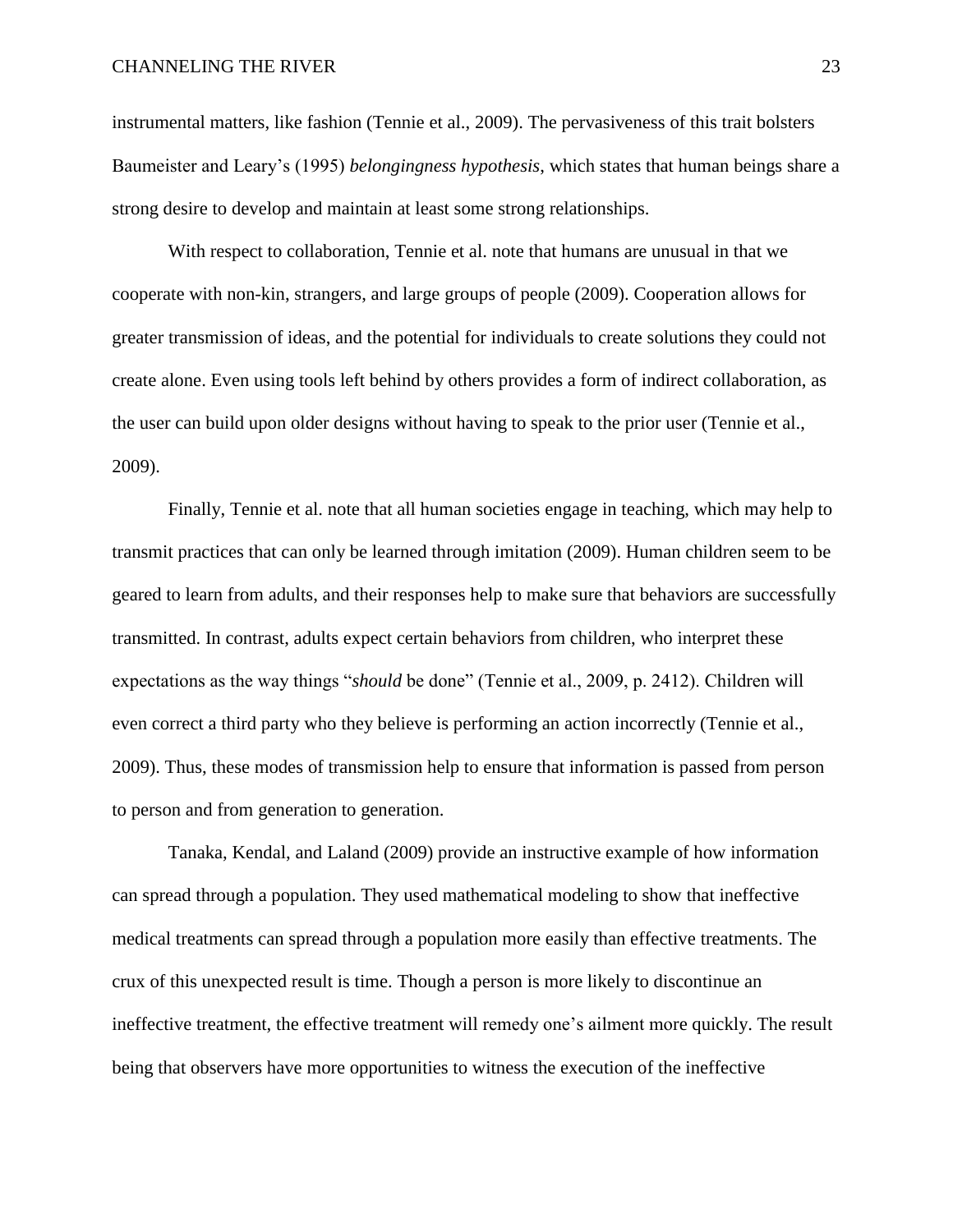treatment. Thus, there is a greater possibility of more people adopting the less effective behavior (Tanaka et al., 2009).

Discussing language, Keyes (1992) provides a set of rules for how modifications can spread through a population, over generations. According to Keyes, many of our most common sayings are misquoted or misattributed. This happens, in part, because our memories aren't perfect. When we try to recall something that someone else said, rather than quoting verbatim, we express the thought that sounds closest to what we think we heard. The variation typically shortens the original or switches the order of some of the words. However, not only *what* is transformed, but *who* is transformed. Quotes attributed to famous persons spread through the population more quickly than those that are not, and so many famous people find that the rest of us have put words in their mouths. Often, a saying can become so ubiquitous that it is no longer attributed to anyone. In the end, it may even have a far different meaning than what was originally intended (Keyes, 1992).

Humans not only transmit information, but we can also recognize and react to others' states of mind. One such process is called *emotional contagion*. Nakahashi and Ohtsuki (2015) consider emotional contagion "an evolutionary strategy of dealing with real world events" (p. 481). Emotional contagion is characterized by an instant information transfer from one person to another though acoustic, optical, or olfactory cues. The result of this exchange is that one person copies another's emotion (Nakahaski & Ohtsuki, 2015).

Emotional contagion was demonstrated in the longitudinal Framingham Heart Study, where Fowler and Christakis (2008) found that happiness can spread through networks of people. Recent findings suggest that people are poor judges of whether another considers them a friend, and that persons in reciprocal friendships have a greater influence on each other (Almaatouq,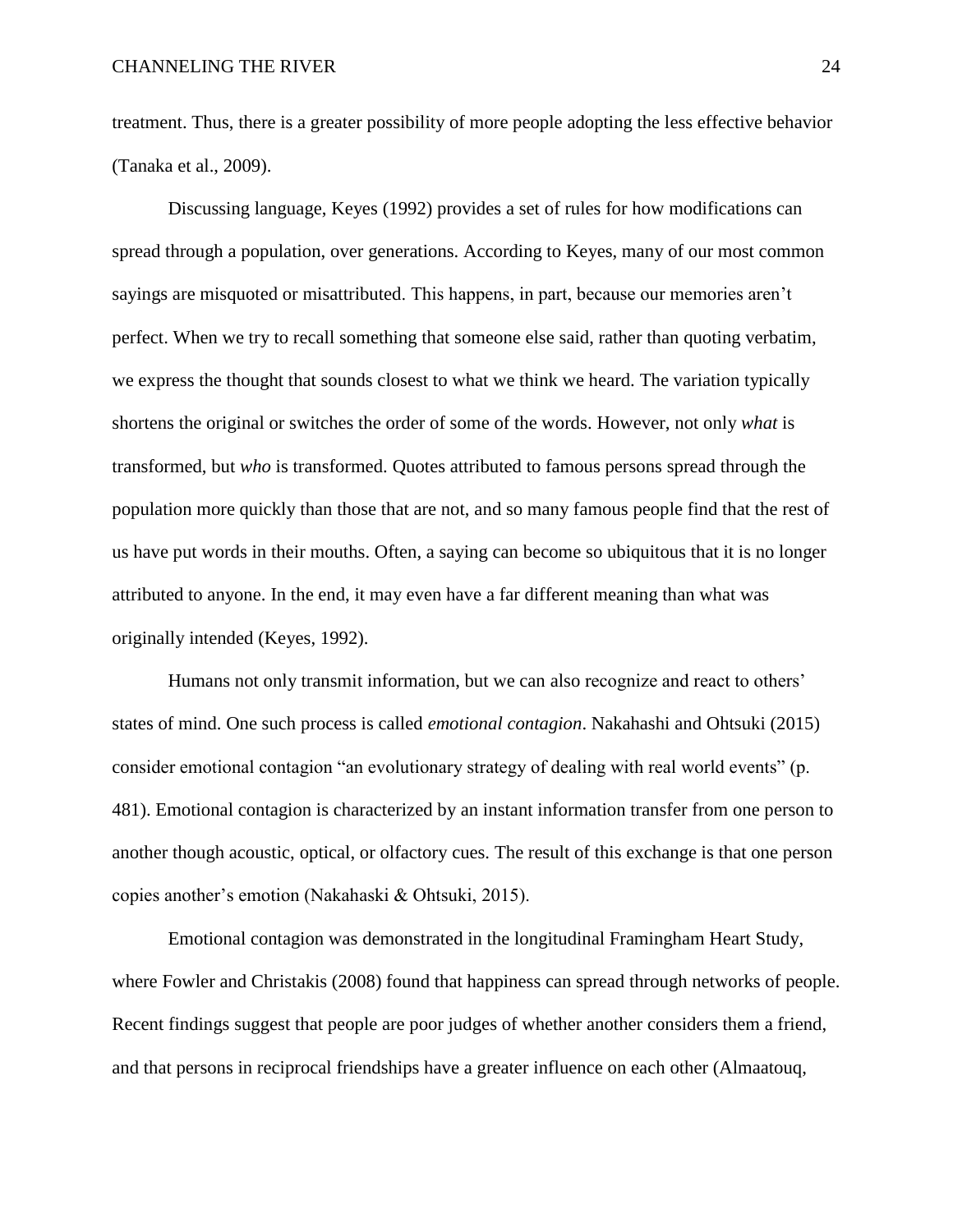Radaelli, Pentland, & Shmueli, 2016). In the with these findings, this effect was greatest among mutual friends who lived near each other, and persists up to three degrees of separation (Fowler & Christakis, 2008).

In contrast to emotional contagion is *emotional empathy*. Where emotional contagion causes a second person to produce the same emotion as the first, emotional empathy causes the second person to produce a different emotion from the first (Nakahaski & Ohtsuki, 2015). A final technique is *behavioral mimicry*, where one copies behavior but not emotion. This process is typically much slower than emotional contagion (Nakahaski & Ohtsuki, 2015).

**An example of a belief spread through cultural transmission.** As per Richerson and Boyd, these processes also form the basis for many of our deeply held beliefs (2005). For example, when I was a child, many of the adults in my neighborhood informed me that *children were meant to be seen and not heard*. This happened quite often, because even at four years old, I was strongly interested in being heard. My refusal to be silent when ordered to angered the adults. After all, it was disrespectful for children to attempt to interject in adult conversations. In turn, I was angry at the adults because I wanted to help and I had something important to add. Also, I didn't think the rule made a lot of sense. As a result, I did not adopt the rule for my own life.

Later, when my childhood friends were teenagers, I began to hear them say the same things to younger kids. Interestingly, they were using the same tones of voice as the adults did to admonish the younger kids. I started to realize that the adults probably learned the rule from their elders.

In college and law school I learned that this "seen but not heard" rule was created during the period where slavery was legal in the United States as a way to keep the slave population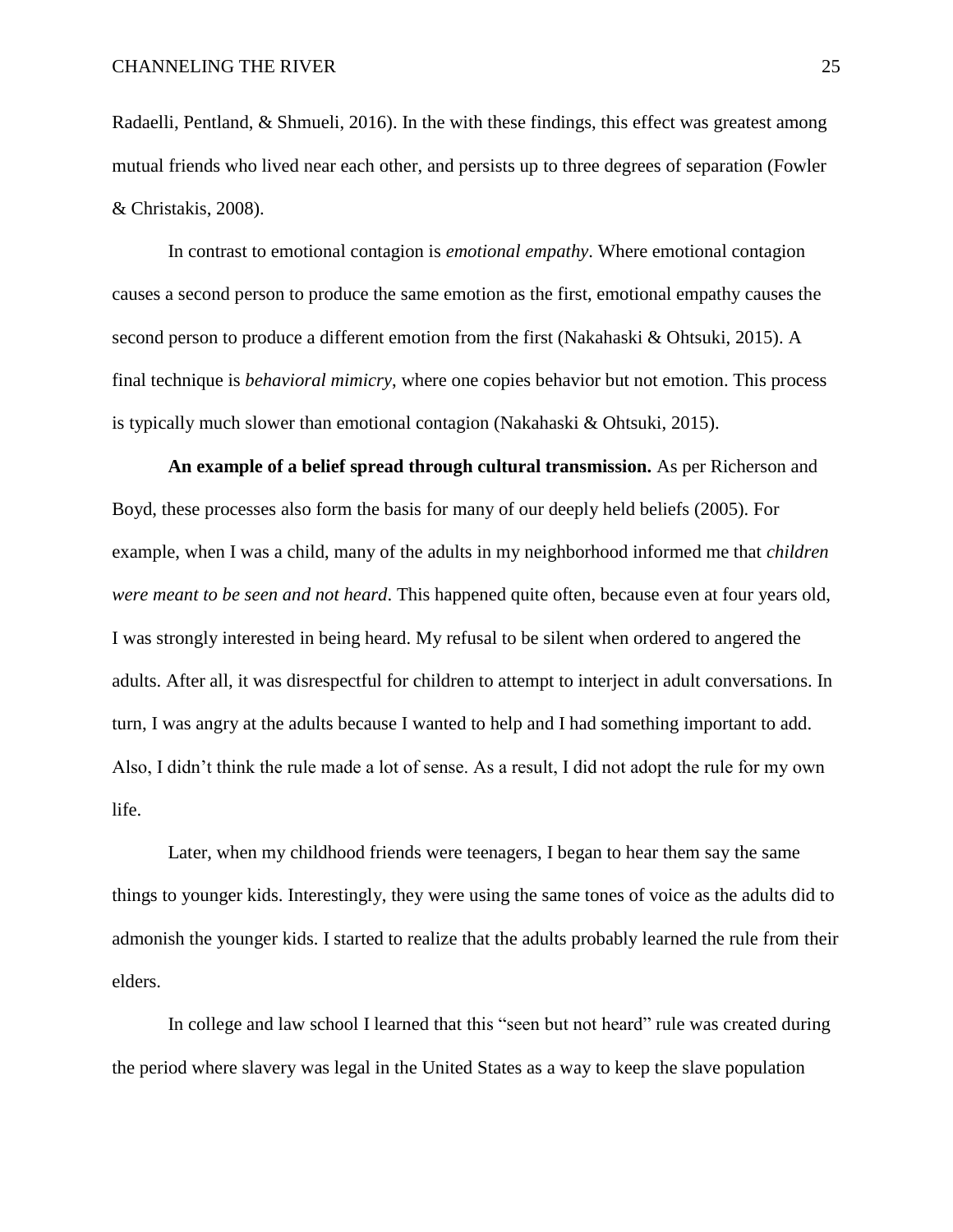under control. However, in the course of researching this paper, I asked a professor at the University of Pennsylvania for resources related to the American origin of the saying. She politely informed me that many sayings are misattributed to slavery, *and* that this particular saying originated 200 years before the first English colony in the Americas – with  $15<sup>th</sup>$  century English clergy (M. Gasman, personal communication, March 18, 2016).

The original version of this saying is "A mayde schuld be seen, but not herd" (Mirkus, 1450, p. 230). It is a homily, a moral rule. Read in context, it would not be understood to mean that women or children should keep quiet. Rather, Mirkus exhorts women to be strong and patient like Mary, warning that cursing and other types of strong language makes one less perfect, and thus, a less desirable woman (1450).

The history of this saying covers nearly every area discussed so far. Over time, *mayde* transformed to *children.* The meaning of the phrase transmuted from an exhortation for women to be strong to an admonishment for children to keep quiet. It was invented by a member of the clergy, whose authority could help it to spread more easily. As a rule, it is ineffective – children are not well known for keeping quiet. This allows for multiple demonstrations of the rule/saying/belief in action. Children learn the saying as a rule; some imitate adults as they grow up, attempting to use the same rule only to discover that it is ineffective. As if by magic, the now-adults have forgotten that they were once children who refused to stay quiet. When their children also refuse to comply, the now-adults exhibit the same emotions that the now-elders did so many years ago. Some eventually abandon the rule, often noting its ineffectiveness to their now-adult children, who retort that this is exactly one of the rules that they were subject to as children. Others hold on, citing tradition despite results. In the end, enough people adopt the rule and demonstrate it to ensure its continued survival.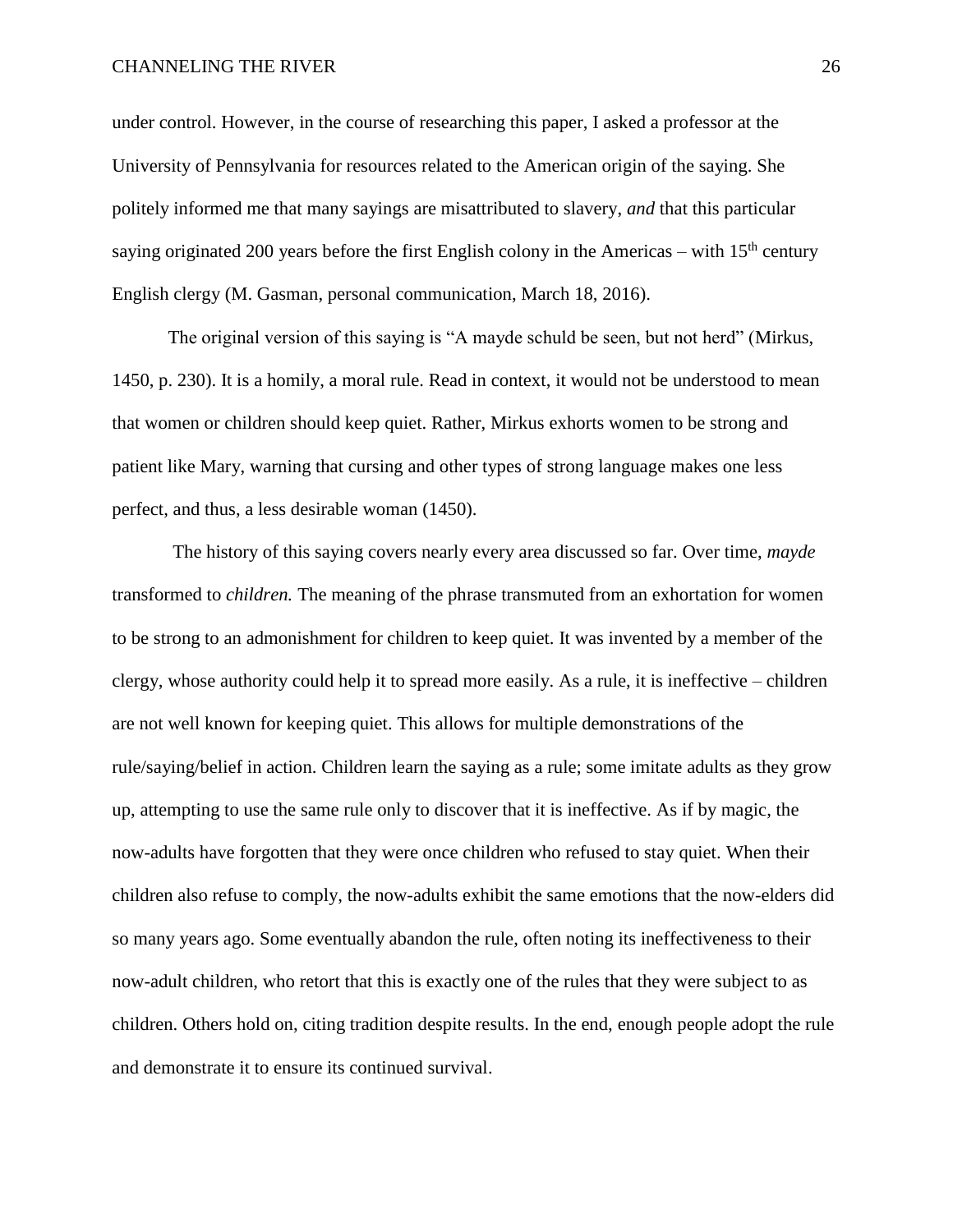**From cultural transmission to helplessness.** As shown above, culture is a process of accumulated learning through repetition, imitation, teaching, and change through necessity or innovation. Humans tend to reformulate information learned through language into its shortest possible form, often changing the original meaning of the information in the process. Ineffective behaviors can spread through a population by repeated example. All of these factors can affect our beliefs and inform our expectations of control over our environment. As a result, information learned in this manner can lead to an expectation that an individual does not have control over a situation, thus leading to helplessness deficits for the individual and others in the group who may hold the same beliefs. What follows are examples of how this might arise.

*Example 1.* The United States of America is well known for its cultural ideal of independence from a central authority. I first learned this in seventh grade, when my history teacher told the class in no uncertain terms that we had the *right* to question authority. A cursory examination will trace this formulation psychologist Timothy Leary, who was active in the 1960s. Leary is credited as often saying, "Think for Yourself; Question Authority" (Potter & Estren, 2012, p. 10). Here, the idea is not presented as a right, but as an appeal for people to investigate what others say rather than accepting it at face value. You might come to the same conclusion as what an authority said, but at least the authority won't be able to take advantage of your ignorance (Potter & Estren, 2012).

A more thorough investigation will trace the idea further, to the late  $19<sup>th</sup>$  century, to the beginning of the movements which resulted in compulsory education in the United States. A number of parties were involved in this transition from parents being the primary source of a child's education to the state being the primary source of a child's education (Steffes, 2012). All involved wanted schools to instill independence as a value in children (Steffes, 2012).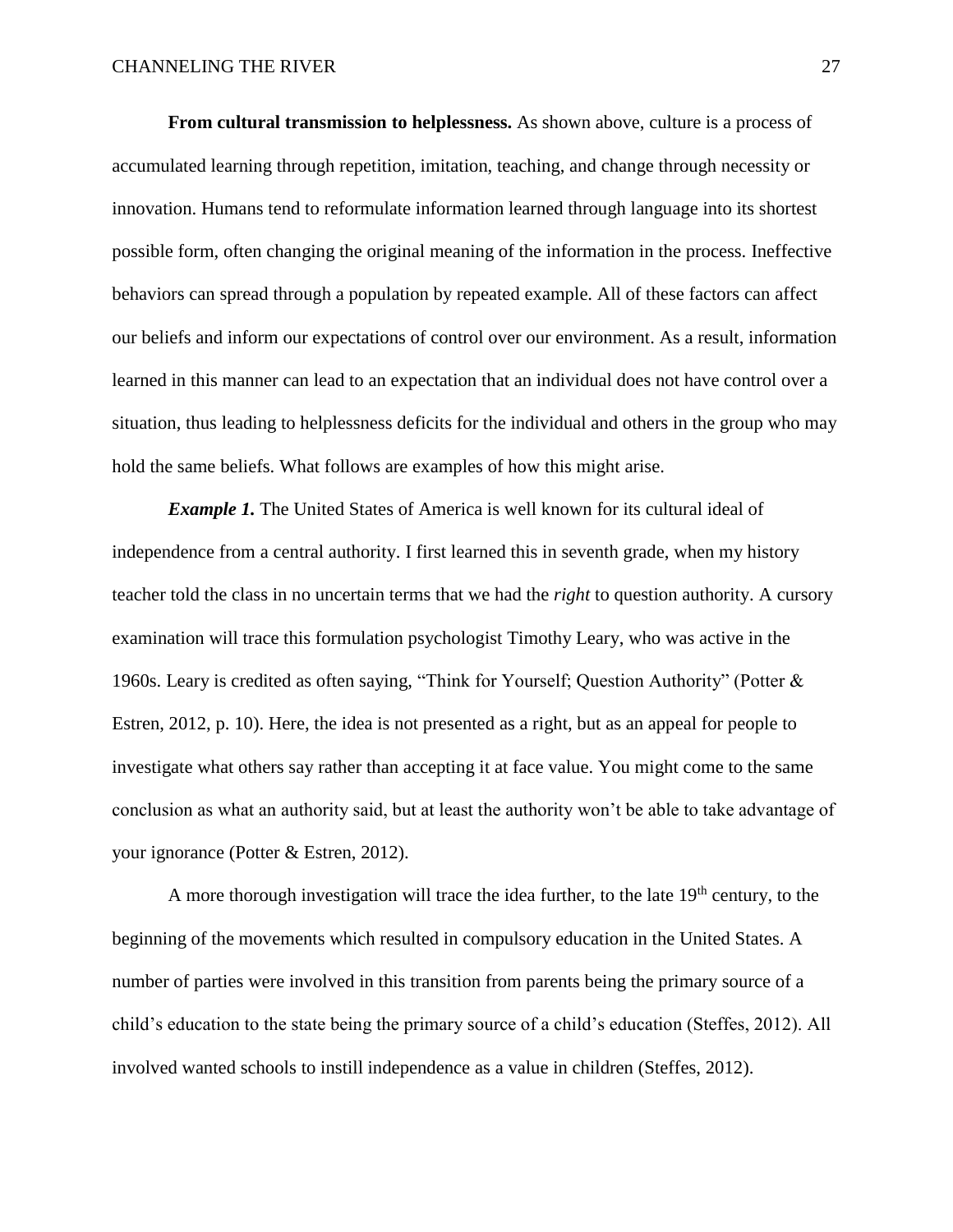However, schools weren't the source of the idea of independence from authority. One hundred years earlier, the United States fought England in the Revolutionary War. Here, the central government of England was "the bad guy" (R. Kennedy, personal communication, February 16, 2016). Benjamin Franklin also makes an appearance, as he is credited with saying, "It is the first responsibility of every citizen to question authority" (Potter & Estren, 2012, p. 10).

Ultimately the idea of independence from authority can be back to the year 1215 and the Magna Carta (Danziger & Gillingham, 2003). However, the Great Charter was not a statement of rights; it was a settlement of a dispute. As noted above, the true nature of the Magna Carta ultimately does not matter. The common understanding of the Magna Carta as a statement of rights and independence from the absolute authority from the crown eventually took hold. This led to the Enlightenment (Danziger & Gillingham, 2003) and ultimately our current understanding that we have a right to question authority.

Americans generally consider individual independence to be a desirable trait. However, in the right circumstances, a belief in independence can foster helpless deficits. Imagine an American student who has come to identify with the idea that he should be independent from authority. One day, the student decides to attend graduate school and starts the process of preparing for the GMAT, GRE, LSAT, etc. As a caveat, this student is intelligent and would have no problem learning the material for the test in question. However, in the course of his education, he was not exposed to the subjects being tested and had little reason to learn them outside of this examination.

Valuing independence and having grown up in a school system that values independent work, he does what nearly half of students who prepare for the LSAT do – he goes it alone (Evans, Thornton, & Reese, 2008). Except that he (like many of us) does not study for this exam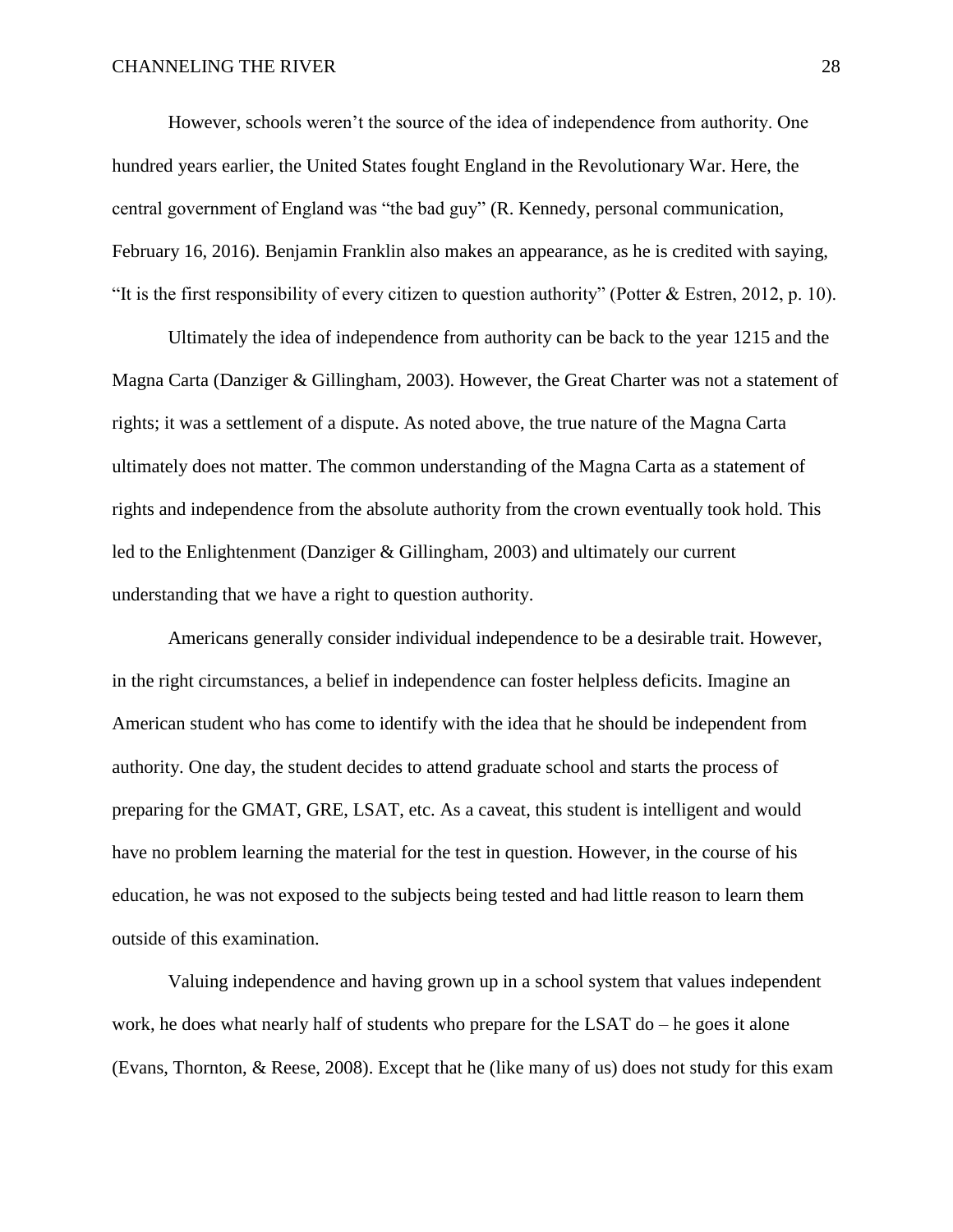the way we learn in school – by studying the underlying material. Rather, he studies in a way that was learned from others – by finding a study guide that contains only old versions of the subject test and answering the questions.

This mode of study is not terribly effective. He takes the test and gets a score that average rather than exemplary. He tries to figure out what happened. The correct answer is, "I didn't understand the underlying material and should not have expected to do well." However, experience suggests a different answer, "This was a fluke. I'll just take it again and do better next time."

At this point in his life, independence is his primary mode of operation. The idea of getting help causes cognitive dissonance, if pondered at all. If the cognitive dissonance is strong enough, the student will not even consider taking class after the first failure. Assuming that he does take a class, however (in the case of the LSAT), the mean score for those who take a commercial course is the same as those who study alone (Evans et al., 2008). While I cannot speak for all test preparation companies, the one I used did not do a good job of teaching the underlying material. For the purposes of this example, let us say that the student either studied on his own or with a company that did not adequately prepare him for the test. In either case, the student gets the same score.

At this point, it is clear that the student would benefit greatly from a coach who can teach the material underlying the test. But, in an attempt to explain this unusual second failure, the student falls back on his experience of independent success: "*I'm smart.*" "*There must be something wrong with the test.*" "*The test is biased against people like me.*" "*I don't need to do well on this test to do well in school*." If someone suggests getting a tutor, the student responds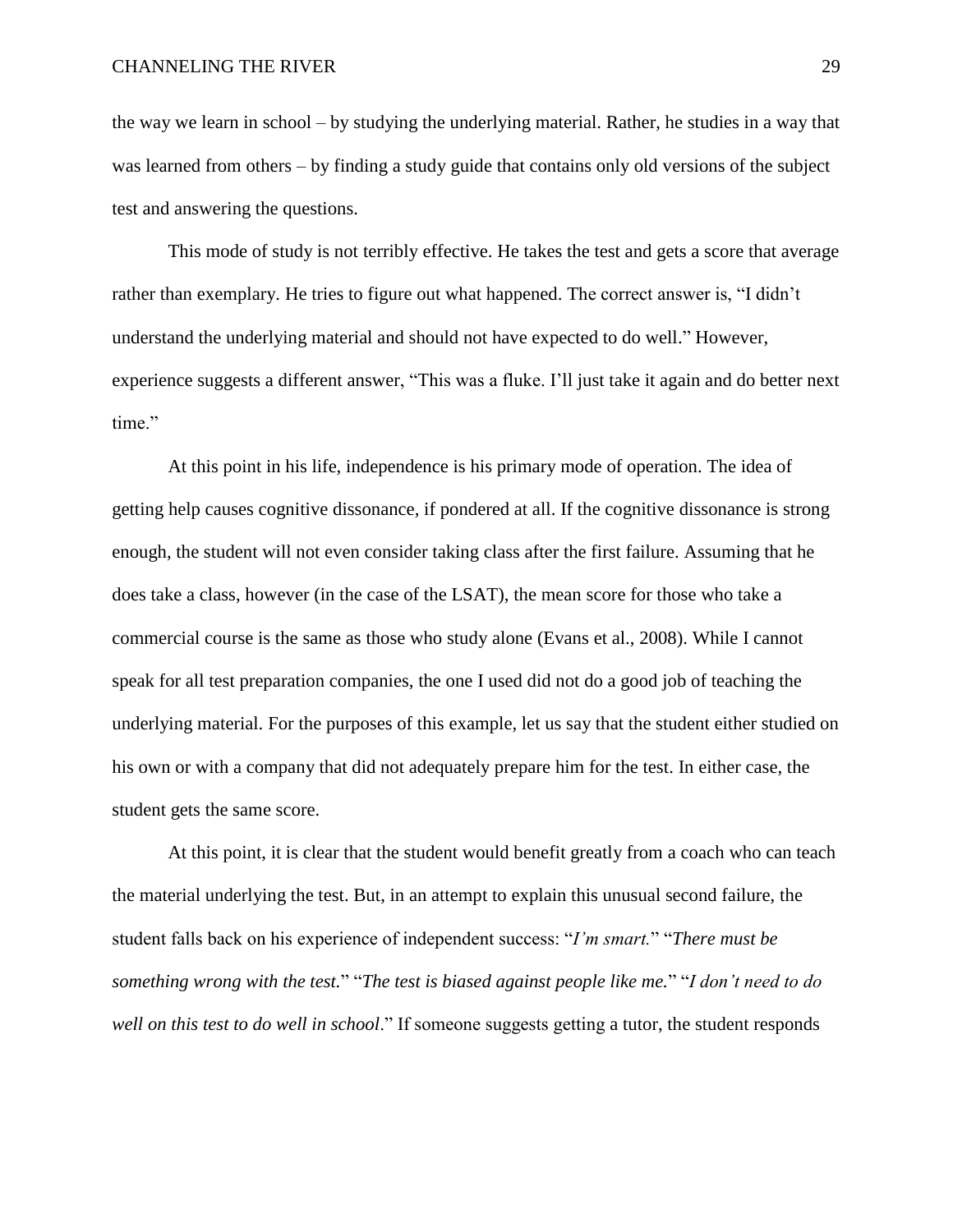with, "*I don't need help*," "*That won't work*," or "*Tutors are too expensive*" (without having first checked on the price).

Here, the student equates his failure to achieve his goal independently with the question of whether success is within his control. Not being able to pass without assistance is perceived as a lack of control with respect to success. Tutoring is out of the question, rejected as being pointless, especially where the tutor tries to bring something new to the student and the student doesn't experience immediate success. Here, the student, believing success is out of his control, experiences helplessness, gives up, and either does not attend graduate school or does not apply to his first choice school.

*Example 2.* Reivich and Shatté (2002) recount the story of a female African-American client who lost her composure at an interview for an internal promotion because she believed her interviewers were not seriously considering her for the position, and that they intended to deny her the promotion on the basis of her race.

While it is unquestioned that racial discrimination in the United States has played a part in an untold number of decisions to deny people jobs, housing, etc., nothing in the client's story suggests that her interviewers intended to discriminate against her. Rather, it seemed that she was a leading candidate for the job. She worked at the company for some time and personally knew her interviewers. However, things went downhill when she perceived an innocuous action by one of her interviewers to be a signal that their minds were already made up against her.

In her own words, she started to think about the difficulties African-American women have had getting jobs because of past racial discrimination. Thus, nothing she could do in that interview would affect the outcome. In that moment, I believe she experienced a helplessness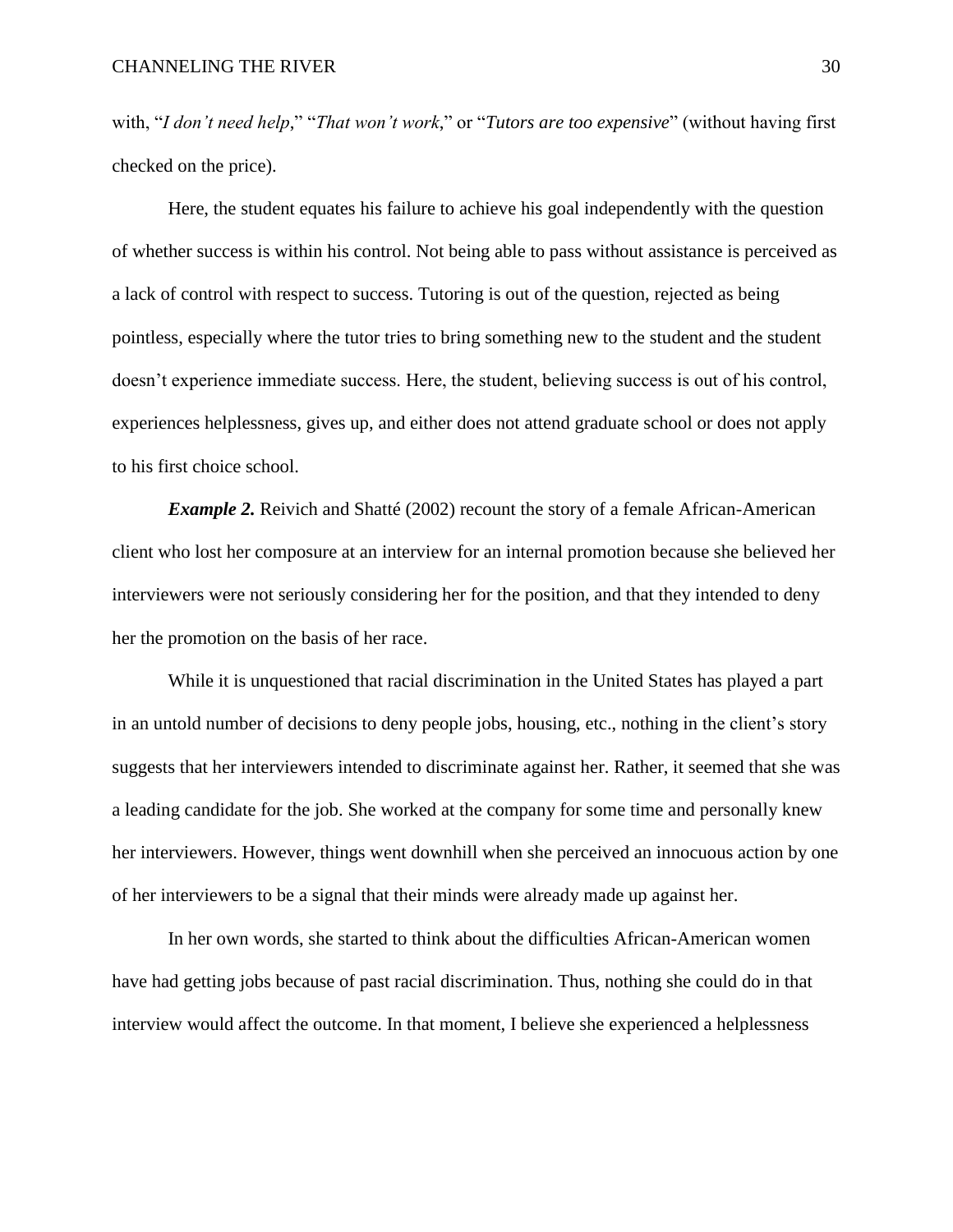deficit, based off knowledge that both in the past and today, a decision maker's consideration of race has led them to reject otherwise qualified candidates such as herself.

It should be noted that her reaction – an explosion of anger directed at her interviewers, thus ending the interview and ruining any chance she had of getting the job, was probably culturally derived as well. To me, it is reminiscent of what I learned from other kids in my neighborhood growing up – that when backed into a corner, one must fight back, thus regaining control of the situation. Here, such a response is maladaptive, but may hold value in other contexts.

*Example 3.* Festinger's (1954) theory of *social comparison processes* posits, among other things, that humans are driven to evaluate their opinions and abilities, and that where nonsocial ways to perform these analyses are unavailable, humans will evaluate their opinions and abilities by comparing them to others. Forsyth's (2000) review of the literature considers social comparison theory as being "as much about group dynamics as it is a theory about individual's perceptions of their opinions and abilities" (p. 98).

People tend to conform to group norms (Tennie et al., 2009). This idea also appears in the social comparison literature. Not only do people tend to adjust their ideas to that of the groups they belong to, but as groups become more cohesive, the more the members' views tend to resemble the mean of the group (Forsyth, 2000). Dissenting voices tend to be rejected, or seek out new groups.

We tend to compare ourselves to others because of our innate desire for high status relative to others in our circle (Schwartz, 2004). *Downward comparisons* (where one compares himself to another of lesser ability or performance) tend to increase well-being (Schwartz, 2004). *Upward comparisons* (where one compares himself to another of greater ability or performance)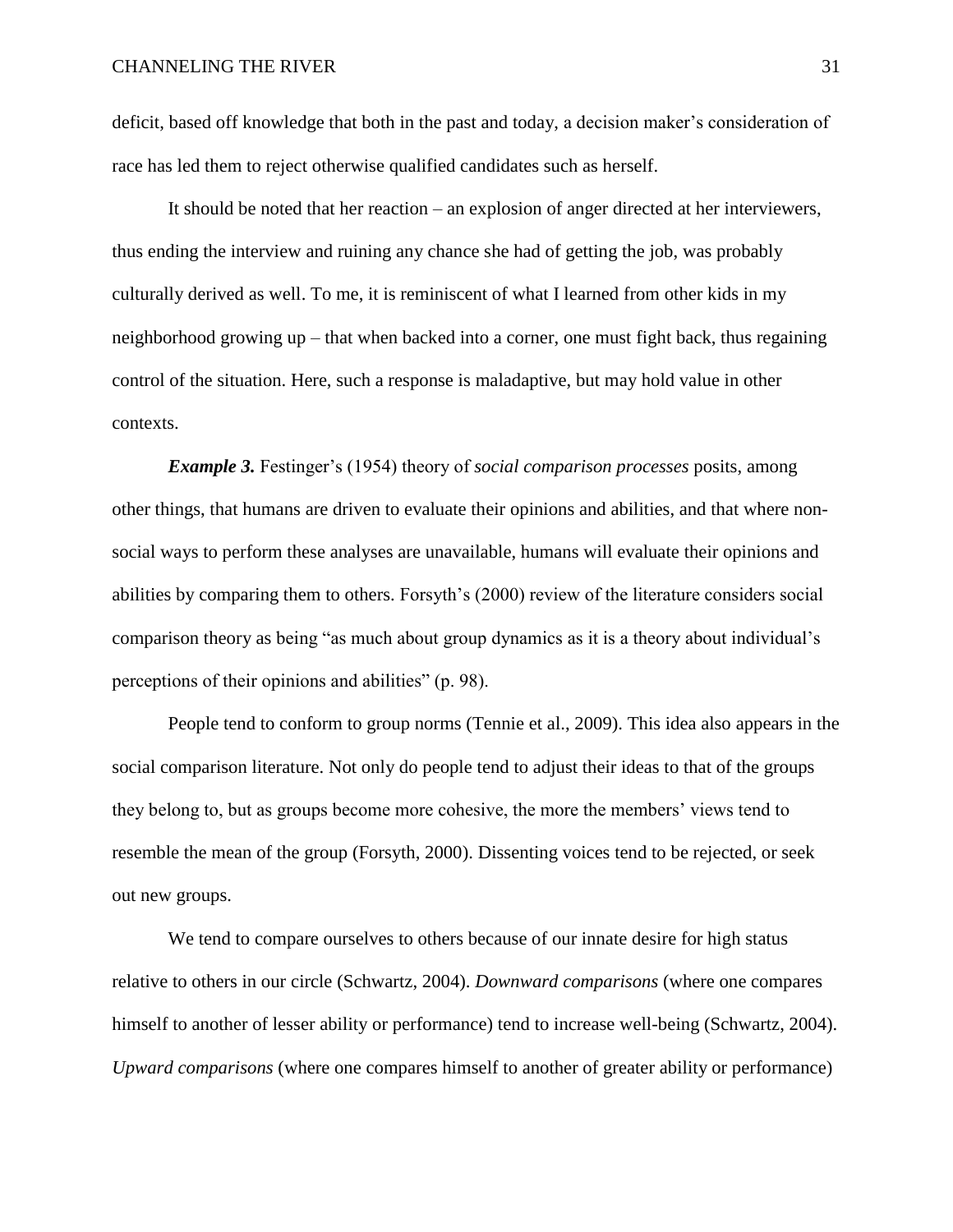can produce an increased competitive drive (Forsyth, 2000), can foster negative mood, decreased well-being, jealousy (Schwartz, 2004), and lower self-esteem (Forsyth, 2000). Individuals will not join groups whose members highly outperform or underperform them (Festinger, 1954), and "individuals may deliberately avoid joining groups that include people who outperform them in spheres they consider to be personally important" (Forsyth, 2000, p. 92).

The literature posits that those who find themselves, through evaluation, to be at the bottom of a group will seek to leave the group. But sometimes groups or comparisons to another group are inescapable, or at least perceived to be inescapable. In law school, for example, groups are artificially created among students of near equal ability by class ranking. Of note is the top 10% of the class, perceived by my classmates as having the best chance of getting the most desirable jobs right out of law school. Also of note is the bottom 25% of the class, generally understood by my classmates as being those most likely to fail the Bar Exam.

Most students who enter law school will finish, but their class ranking is not likely to change much over the course of three years. As a result, a formerly A student is forced to compare themselves to her classmates through most of her law school career. Being at or near the bottom of the class, while simultaneously taking classes with students one perceives to be highly intelligent, can cause a student to feel that success is outside of her control. She may find herself not working as hard toward her second and third years because she gets the same "low" grades regardless of effort. Those who strongly experience helplessness may carry deficits into Bar Exam study, experiencing anxiety during the study period and not working as hard as they need to in order to pass. Alternatively, they may study as hard as needed but experience deficits during the test as a result of seeing unfamiliar material. In either case, these experiences can lead to failure.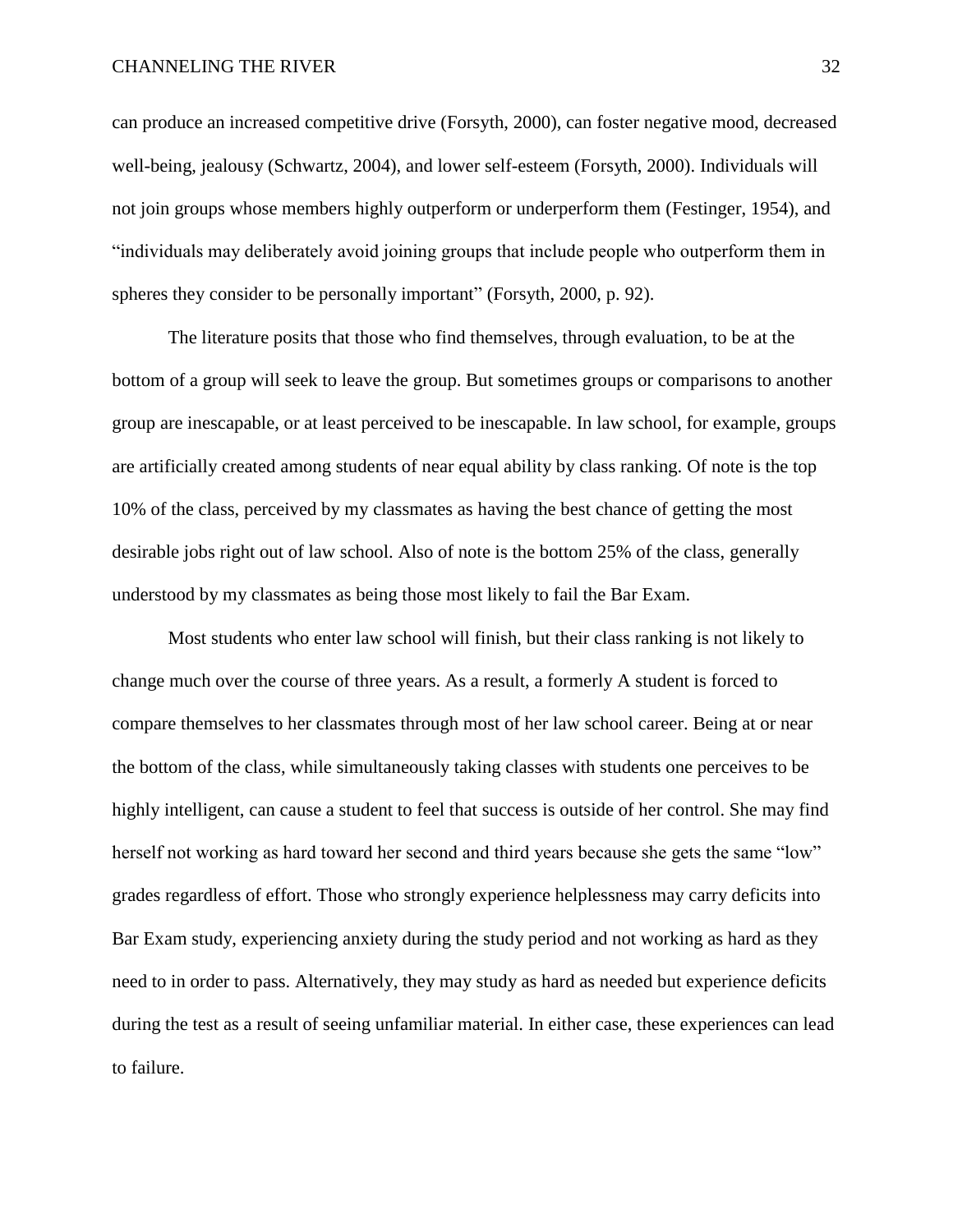## **Conclusion**

Generally, helplessness deficits can be activated by a perceived lack of control. In humans, this perception may arise through the explanations one creates for perceived negative events. At least some of these explanations are the product of cultural learning and social comparison. Beliefs spread through a population, and while many of these beliefs are useful, they don't always gel with reality, and can cause a person to expect a lack of control or can foster a belief that one does not have control over important outcomes. In such cases, a portion of a population that inherits a particular belief will be susceptible to helplessness deficits, though it will not be true that everyone in the population will experience helplessness.

I believe that helplessness deficits are a contributing factor in the failure to pass the Bar Exam of law students who have both the ability and training, but who do not pass. In Part II, I discuss how these deficits might come about in certain African-American Bar examinees.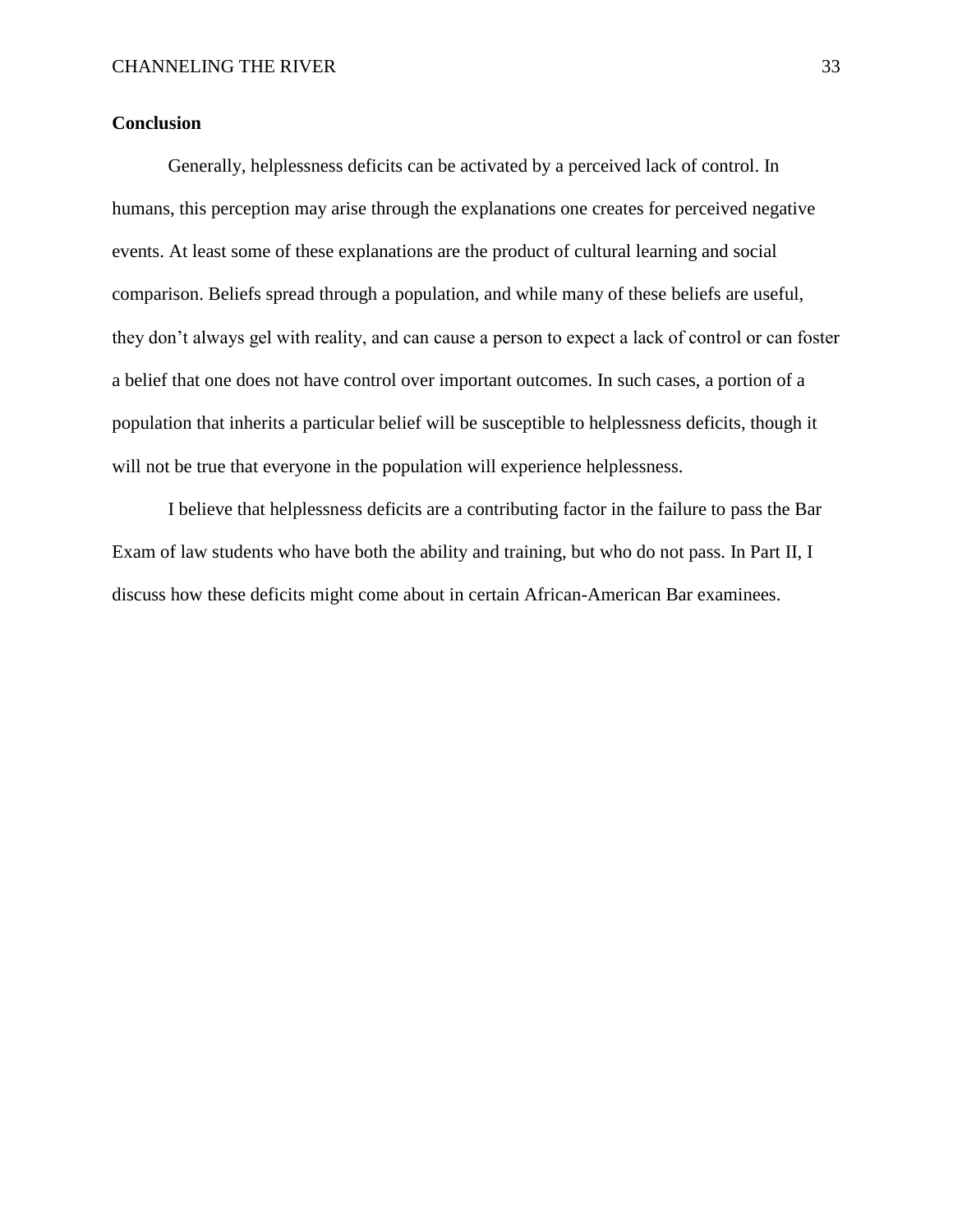#### **Part II: Channeling the River**

## **Introduction**

It is generally accepted that African-Americans and Hispanic/Latino students, as a group, are less prepared for, and achieve in higher education at lower rates than their white and Asian counterparts (Massey, Charles, Lundy, & Fischer, 2003). This section will discuss the historical origins and theoretical understanding of this discrepancy as it relates to African-American law school students, consider how cultural helplessness deficits may play a role on the individual level, and propose the creation of a positive organization to help increase the number of successful African-American law students.

#### **Law School: The Numbers**

In order to apply to an American Bar Association (ABA) accredited law school, one must complete a bachelor's degree and take the LSAT. The LSAT tests reading comprehension, one's ability to use logic, and one's ability to identify logical fallacies in other's arguments. According to the Law School Admissions Council (n.d.), who administers the LSAT, the combination of undergraduate GPA and LSAT performance is strongly correlated with first-year law school performance ( $r = .31$  to .64, median .48;  $n$  [law schools] = 178). Law schools use GPA and LSAT to determine which students they will admit, with more elite schools generally attracting the highest performing students.

Converted LSAT scores range from 120-180, with 150 approximately representing the  $50<sup>th</sup>$  percentile. In the year 2011-2012, the mean score for all takers was 150.66 (*SD* = 10.19; *n* = 105,390) (Delassandro, Anthony, & Reese, 2012). The mean score for students identifying as White or Caucasian was 152.80 (*SD* = 9.27). Asian: 152.68 (*SD* = 10.52). Hispanic/Latino: 146.32 (*SD* = 9.25). Black/African American: 141.84 (*SD* = 8.68) (Delassandro et al., 2012).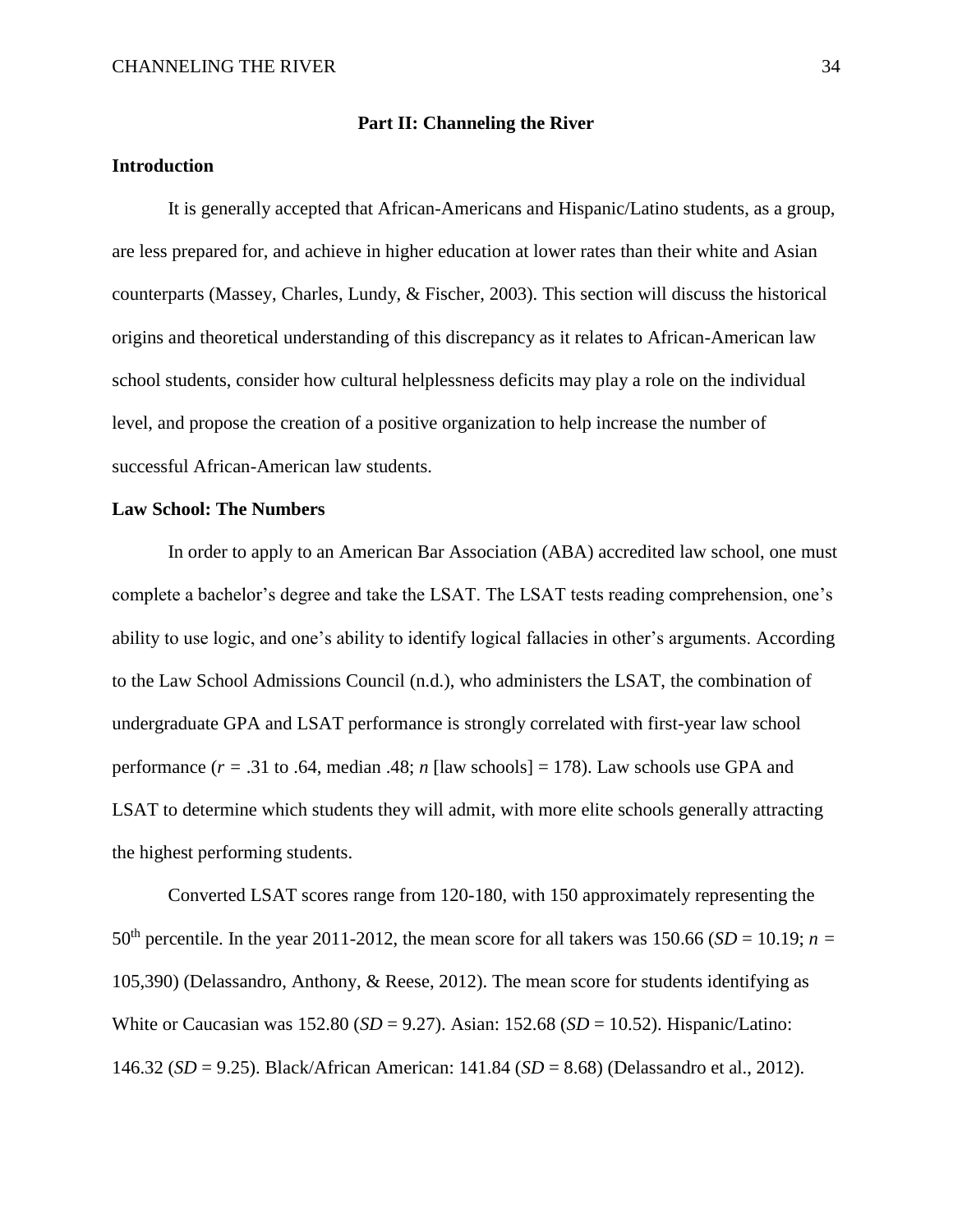Of those admitted to law school from 2013-2015 ( $n = 131,466$ ), the mean GPA = 3.33 and the mean LSAT score  $\approx$  155 (J. Evans, personal communication, June 27, 2016). Asians ( $n =$ 13,582): GPA ≈ 3.35; LSAT ≈ 158. White/Caucasian (*n* = 89,517): GPA ≈ 3.38; LSAT ≈ 157. Hispanic/Latino (*n* = 13,853): GPA ≈ 3.25; LSAT ≈ 3.25. African-American (*n* = 14,019): GPA  $\approx$  3.1; LSAT = 149 (J. Evans, personal communication, June 27, 2016).

Although 14 – 15% of all law school applicants are African-American, approximately 56% are admitted, in comparison to 78% of all students (J. Evans, personal communication, June 27, 2016). Of those, 80% of African-American students matriculate, in comparison to 83% of all students. By the end of the first year, 45% of African-American, and 65% of all law school applicants have matriculated (J. Evans, personal communication, June 27, 2016).

Jumping ahead to the Bar Exam, the best available data set is the LSAC National Longitudinal Bar Passage Study (NLBPS), which followed students who began law school in 1991 (Yakowitz, 2010). Here, researchers found that 96.7% of white (*n =* 19,285), 91.9% of Asian (*n* = 961), 89% of Hispanic (*n* = 520), and 77.6% of African-American (*n =* 1,368) examinees passed the bar after one or more attempts ("LSAC Bar Passage Study," n.d.). Yakowitz notes that this study exaggerates racial disparities because it includes graduates of the six ABA-accredited historically black law schools (HBCUs), who are predominantly African-American, but does not include graduates of unaccredited law schools, who are predominantly white (2010). Both groups tend to fail the bar in large numbers. This skews the pass rate of students who identified as white upward. In 2015, graduates of unaccredited law schools represented 4.5% of all persons taking a bar exam (NCBEX, 2015). Nineteen percent passed (NCBEX, 2015).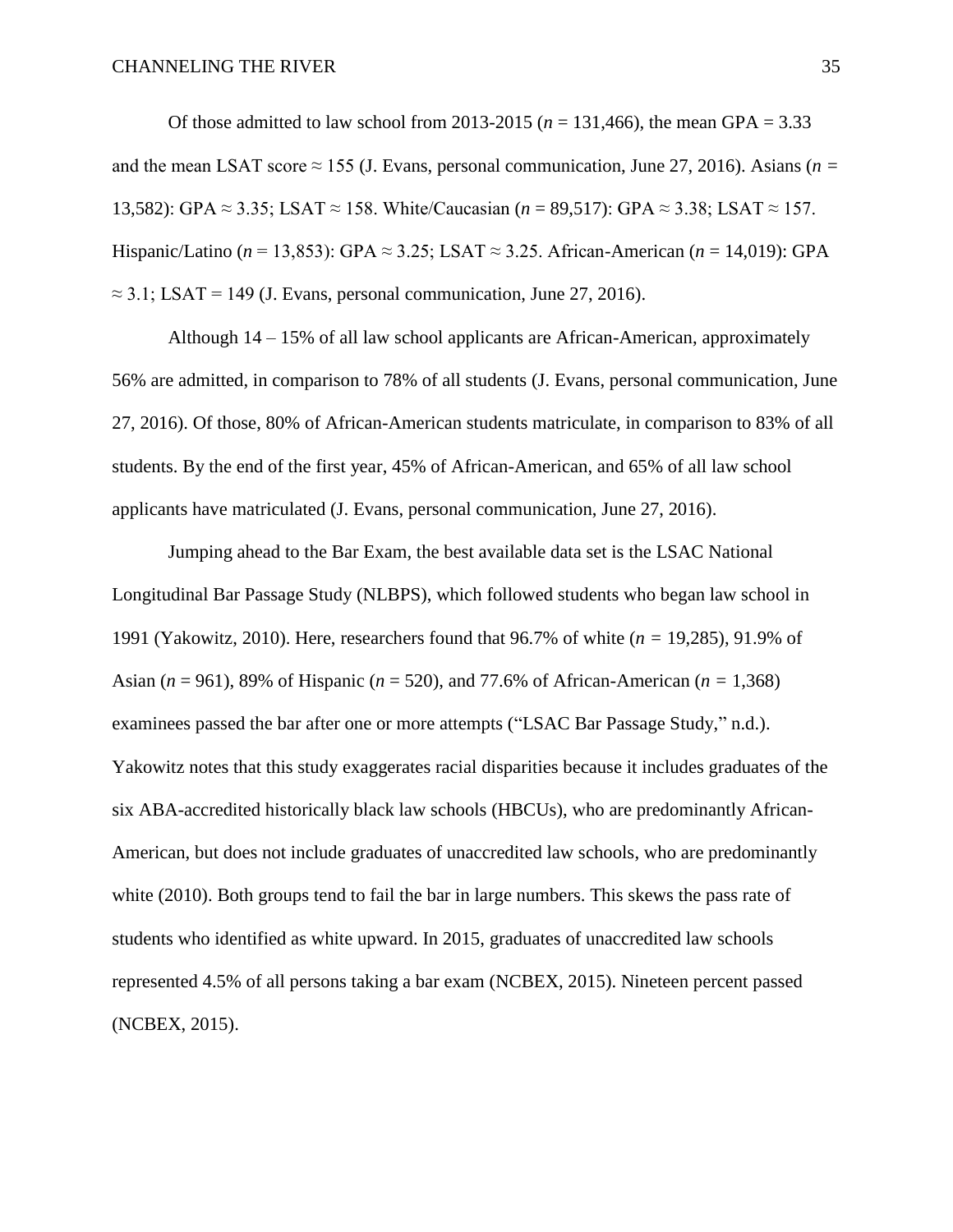On average, these data show that African-Americans start the law school application process with lower GPAs and LSAT scores than many of their counterparts. Though African-Americans apply to law school in proportion to their representation in the general population, a smaller proportion than average are admitted. Of those admitted, a smaller than average portion matriculates. Of those who matriculate, a smaller than average proportion pass the bar. Finally, a smaller than average proportion of African-Americans who fail on their first attempt retake the bar (Yakowitz, 2010). The end result is that in 2010, only 5% of the attorney population was African-American (American Bar Association, 2016).

The most immediate question that springs to mind after reviewing these statistics is "why?" The following sections will attempt to shed some light on the answer to that question.

#### **An Historical View of Race and Education**

 $\overline{a}$ 

The concept of race, as we understand it today, is not a biological fact (Shanklin, 1994; Nanda & Warms, 2004), but instead was largely developed in the United States (Montagu, 1997) through various government actors. <sup>3</sup> The first set of racial classifications in what would become the United States were made to circumvent rules regarding slavery. Generally, European slavery was restricted: one could not enslave another person unless that person was a non-Christian, a prisoner of war, or as punishment for a crime (Mann, 2011). The English colonists originally favored indentured servitude as a way of obtaining cheap labor, but realized early that freed indentured servants were both expensive to replace and represented unwanted future competition (PBS, n.d.). Popular uprisings such as Bacon's Rebellion in 1676 united indentured servants and slaves in common cause against the ruling class (Roberts, 2011). Factors such as these pushed colonists away from the use of indentured servants.

<sup>3</sup> See *Perkins v Lake County Dep't of Utilities*, 862 F.Supp. 1262 (1964) for a detailed explanation of the difficulties associated with classifying individuals by race.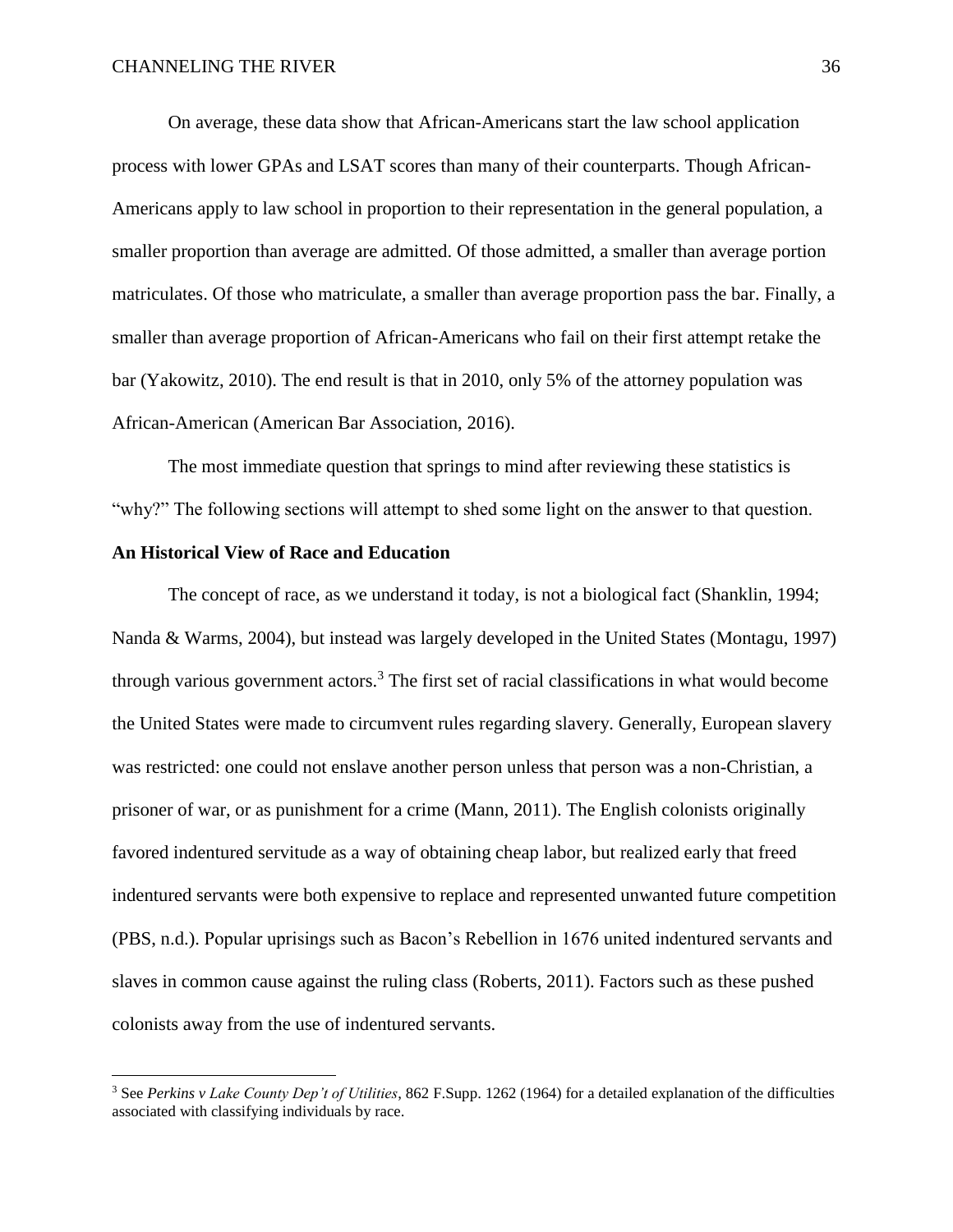Slavery based on skin color represented a way around these problems. Slaves could be paid lower – or no – wages. Slaves did not necessarily have to be freed. And persons of a different skin color could not easily blend into the population at large. Large scale importation was possible because European and African economics differed in an important way – Europeans tied value to land; Africans tied value to labor (Mann, 2011). As a result, Africans tended to have a lot of slaves (though they were better treated and longer lived in Africa than they would eventually be in the New World). Both Europeans and Africans held a cultural norm of trading slaves, which facilitated the sale of African slaves to Europeans. Finally, there were the aforementioned issues with competition from and uprisings by indentured servants. And so, early in the history of the future United States, English colonists began to rely more heavily on the labor of Africans sold to them as slaves (Mann, 2011).

Ironically, one of the first African slaves in the colonies was held by an African. In 1654, Anthony Johnson, previously an indentured servant himself, took John Casor to court, claiming Casor as his slave ("History of Slavery in America," n.d.). The court ruled in favor of Johnson, stating that Africans were not protected by English Common Law. After Johnson's death, a Virginia court ruled that the government could seize his land because "he was a negroe and by consequence an alien" (PBS, n.d.).

By 1665, Massachusetts legalized slavery and Virginia legalized the enslavement of a slave's child. In 1705, Virginia passed the first Slave Codes, specifying a definition of a slave: *And also be in enacted, by the authority aforesaid, and it is hereby enacted,* That all servants imported and brought into this country, by sea or land, who were not christians in their native country, (except Turks and Moors in amity with her majesty, and others that can make due proof of their being free in England, or any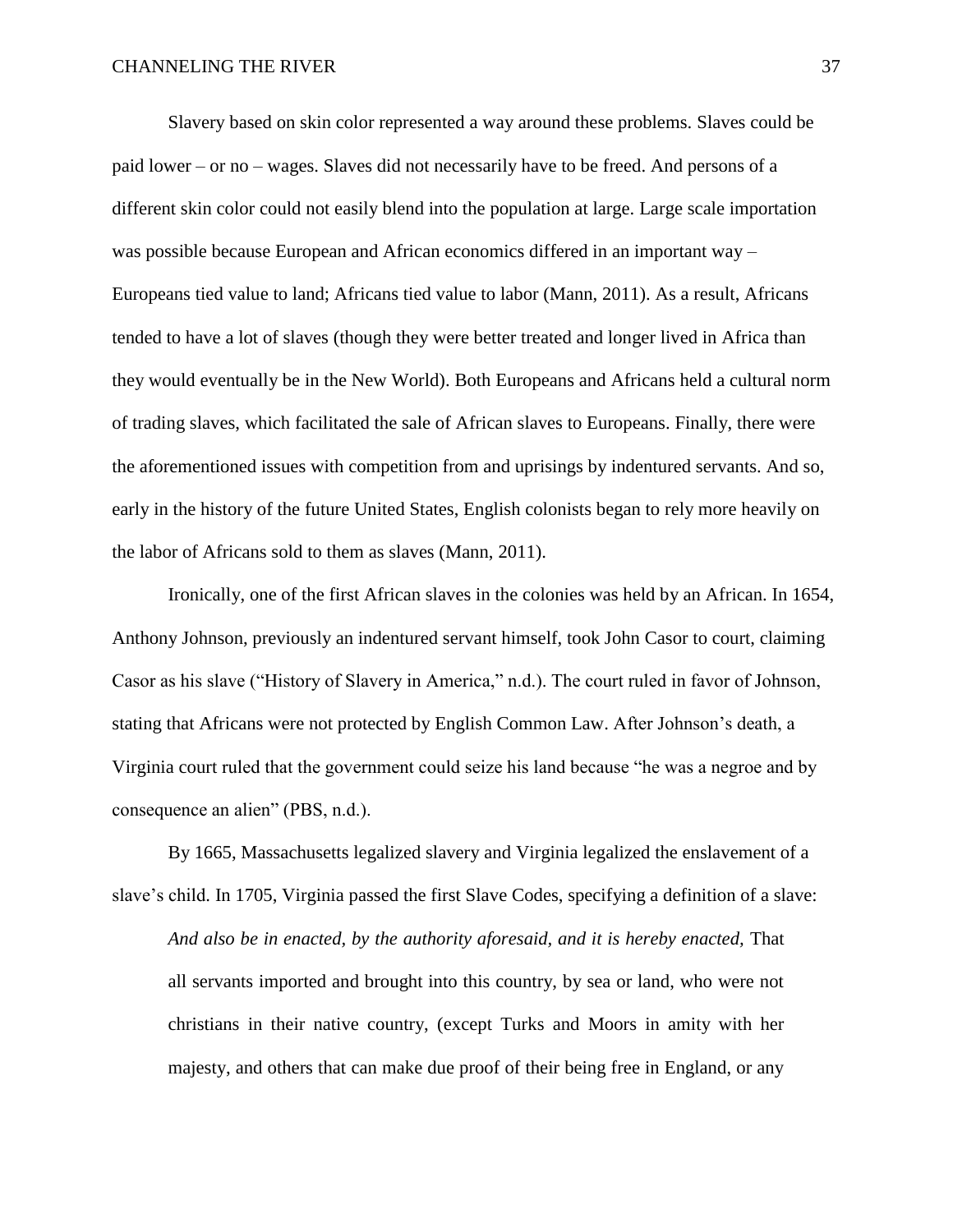other christian country, before they were shipped, in order to transportation hither) shall be accounted and be slaves, and such be here bought and sold notwithstanding a conversion to christianity afterward.

("An act concerning Slaves and Servants," 1705). Seeking to divide free laborers, indentured servants, and slaves, the Codes, among other things, made distinctions in the types of punishments that could be levied against white Christian servants versus others; established a list of groups who could not purchase a Christian servant; restricted the ownership of weapons by Africans; created new property rights for slave owners; and created separate judicial systems for different classes of people. Moving forward, the 1790 Census created the United States' first official classifications: free, slave, taxed, and untaxed (Prewitt, 2005). It also created additional classifications, based on ancestry: European, African, and untaxed Native American (Prewitt, 2005).

The courts played a large role in shaping racial classifications, mainly in determining who was and was not white. For example, in *People v. Hall*, the California Supreme Court distinguished white persons as Caucasian, holding that a Chinese person could not testify in a murder case against a white person (*People v. Hall*, 4 Cal. 399 [1854]). In *Dow v. United States*, the Fourth Federal Circuit held Syrians, Armenians, and Parsees to be white, allowing Dow to take advantage of naturalization laws (*Dow v. United States*, 226 F. 145 [4th Cir. 1915]). Finally, in *United States v. Thind*, the U.S. Supreme Court separated the scientific and popular definitions of the words Aryan and Caucasian, to hold that Indians from the extreme northwestern part of the country were not white, despite being both Caucasian and Aryan (*U.S. v. Thind*, 261 U.S. 204  $[1923]$ .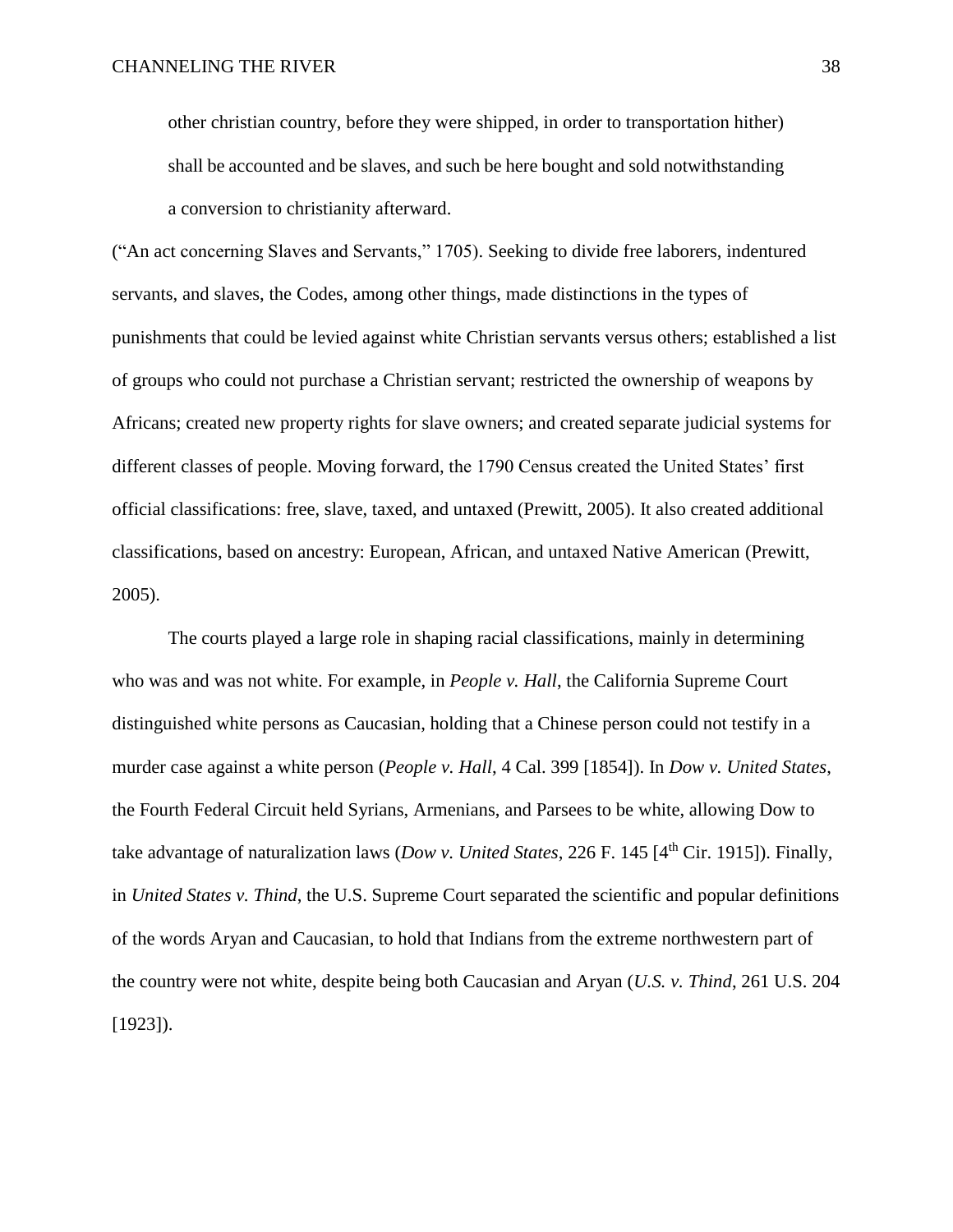Class differences, maintained in part by perceived racial differences, extended to the development of secondary education in the United States. Near the end of the 19<sup>th</sup> century, only 4% of students entered high school (Steffes, 2012). These were the children of wealthy and elite families. When the Industrial Revolution began, parents, community groups, and state and local leaders in the United States turned to education as a way to guard against the uncertainties of the social upheaval that was taking place. By the 1940s, 50% of U.S. children attended high school (Steffes, 2012).

The focus of these schools was not equal *results* for the students being educated, but equal *opportunity* for a minimum acceptable standard of education (Steffes, 2012). These schools stressed the value of independence of the prior agrarian era, despite growing interdependence stemming from increased industrialism. The new students were not taught that they had the ability or responsibility to govern society. Rather, they were taught that these complex affairs should be left to experts (Steffes, 2012).

To be clear, schooling was a local, not a national issue (Steffes, 2012). Parents, individuals, and community groups were all in favor of increased education, and many commentators advocated for the inclusion of subjects that would teach children practical social roles. By the 1930s, commentators were angry after realizing that the schools simply maintained the status quo of social stratification, rather than giving students equal chances to obtain society's rewards (Steffes, 2012).

These divisions were also a part of school funding (Steffes, 2012). Schools were funded by local property taxes, which were funneled to the districts the taxes came from, rather than being dispersed equally among all schools in the state. This allowed more affluent neighborhoods to maintain better schools than less affluent neighborhoods. Additionally,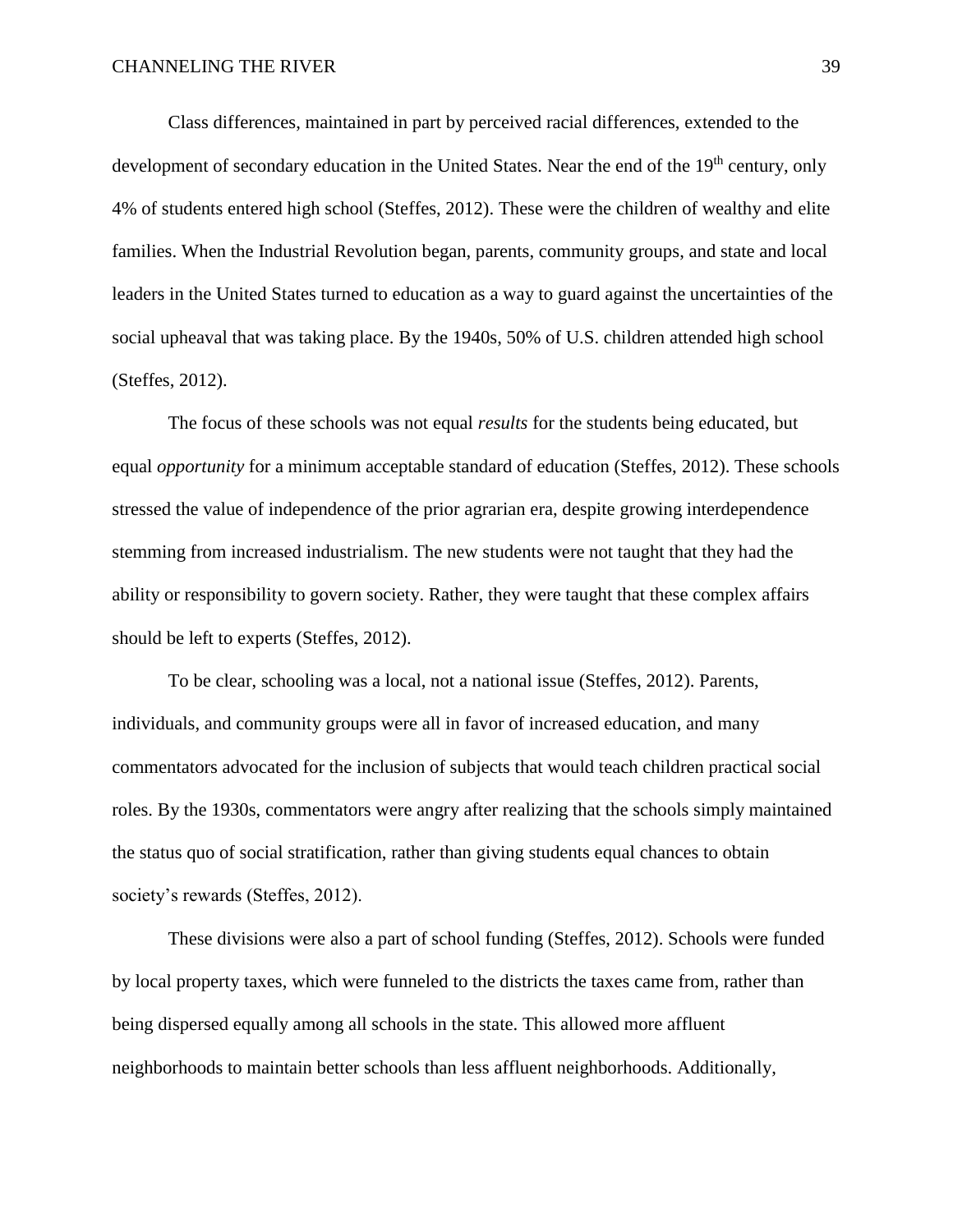Southern states applied a greater amount of resources to white schools than primarily African-American schools, helping to keep that population working as laborers (Steffes, 2012).

In 1896, the U.S. Supreme Court, in *Plessy v. Ferguson*, created the doctrine of *separate but equal*, allowing for segregation in public facilities (*Plessy v. Ferguson*, 163 U.S. 537 [1896]). This decision legitimized the segregation that was already taking place.

In the 1930s, the federal government introduced *redlining*, which was a real estate appraisal practice that included the racial makeup of a neighborhood into account when determining property values (Smith & Smith, 2003). Under this scheme, neighborhoods comprised mostly of African-Americans were considered high-risk, thus lowering their property values. This provided a disincentive for white families to move into African-American neighborhoods. As a result, African-American property values remained artificially low because of artificially reduced demand (Smith & Smith, 2003). Therefore, these property owners could not trade equity for cash to send their kids to school, or generate revenues for school through the property tax mechanism.

Though *Plessy*, and thus racial segregation, was eventually overturned by *Brown v. Bd. of Education*, 347 U.S. 483 (1954), the U.S. Supreme Court does not consider money a *suspect classification* in the way that it now considers race. As a result, the Court applied a less stringent legal standard to its analysis of *San Antonio Independent School District v. Rodriguez*, 411 U.S. 1 (1973), approving a Texas school district's use of property tax funds to finance school operations in the districts where the property tax was collected. This decision has since allowed more affluent districts to continue the practice of funneling funds to schools in the neighborhoods where the taxes originate. In practice, this essentially maintains preexisting differences the quality of education received in racially segregated neighborhoods.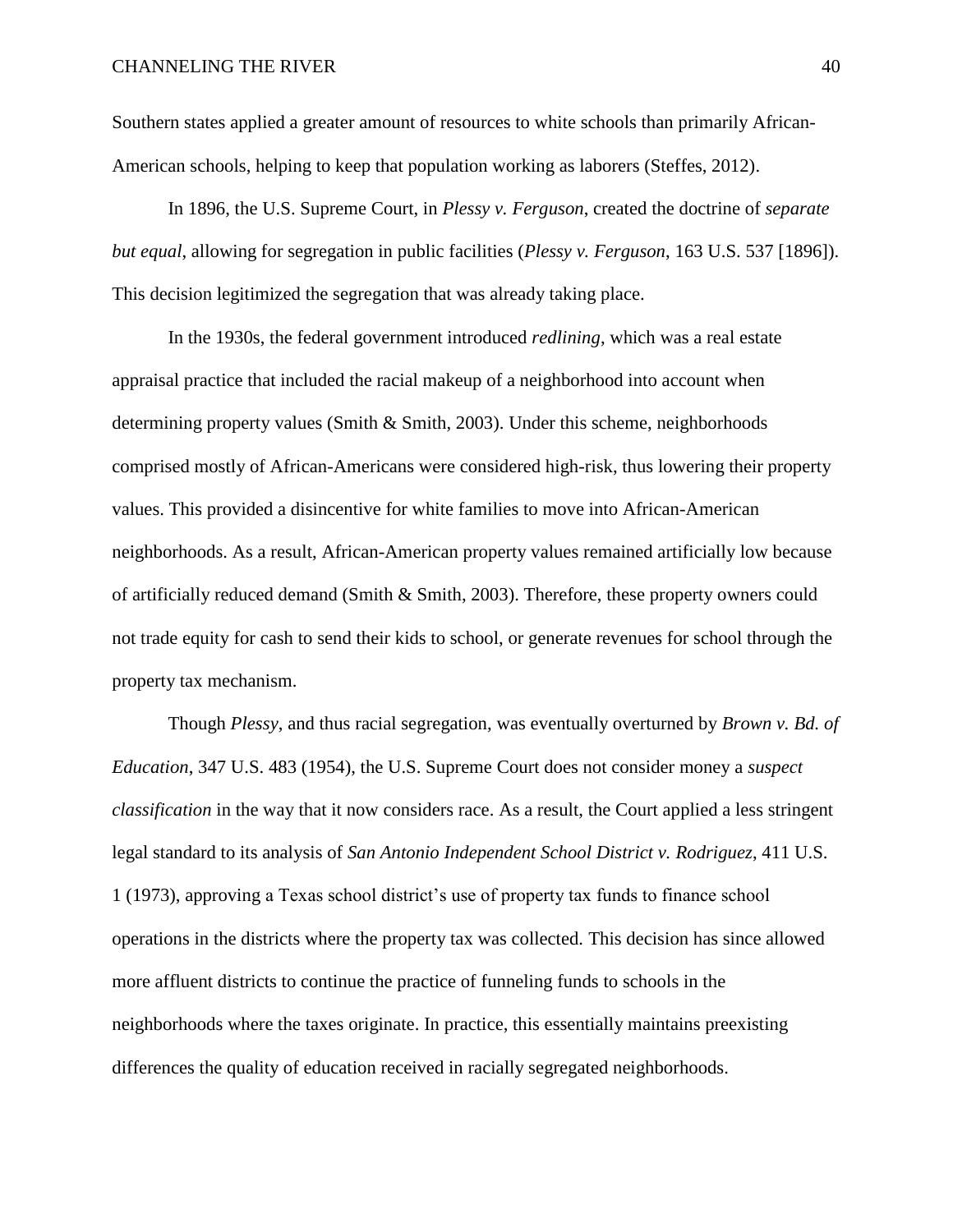With respect to Asian and Hispanic/Latino populations, immigration policy has been the main driver of educational outcomes. Mexicans, for example, immigrated to the United States as low-wage workers starting with 1942's Bracero program (Lee, 2015). In contrast, many Asians immigrated to the United States after 1965's Immigration and Nationality Act was passed (Nadeem, Skrentny, Lee, Valdez, & Gabbacia, 2015). This act gave preference to highly skilled applicants, causing Asian immigration to shift from low-wage workers to highly educated workers. As a result, 51% of Chinese immigrants in 2010 were college graduates, compared to 28% of all adults in the United States and 4% of all adults in China. In contrast, 17% of Mexicans and 5% of Mexican immigrants to the United States are college graduates (Lee, 2015).

Highly educated Asian immigrants have created after school organizations to help give their children additional opportunities for education (Lee, 2015). They also pass on information about schools, college admissions processes, etc. at community meeting places. This information also finds its way to working class Asians through ethnic-language media (Lee, 2015). Because of these factors, Asian students currently make up approximately 20% of the entering class at Ivy League universities, though Asians only account for 6% of the U.S. population (Nadeem et al., 2015). This success is the basis of the *model minority* myth (Lee, 2015).

As this review shows, race in the United States is a social construct that was invented through legislative acts and court decisions in an effort to keep visually identifiable groups of people first as slaves, and then in the labor class. When schooling was rapidly expanded at the beginning of the Industrial Revolution, funding methods and choices made about what to teach students helped to maintain the preexisting social order. While these generally served to keep the children of low-skilled workers among the labor class, high-skilled Asian workers took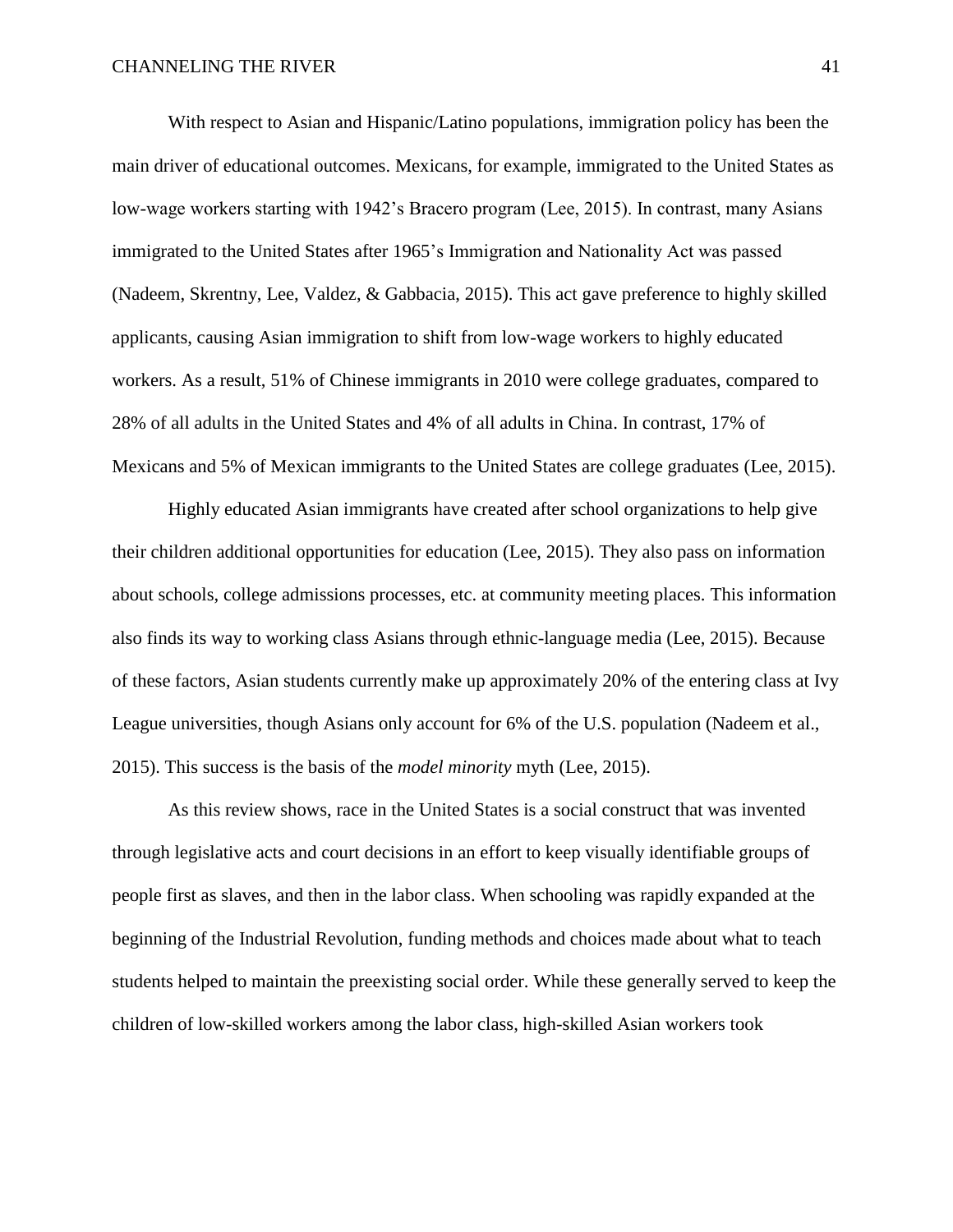advantage of changes to immigration laws, their knowledge base, and skill set to create a set of institutions that helped their children more easily navigate the road to academic excellence.

### **A Theoretical View**

Massey, Charles, Lundy, and Fischer (2003) provide an in-depth review of several theories which have been proposed in an effort to explain underachievement by African-American and Hispanic/Latino students. Here, I provide a brief review of three of these theories.

**The National Longitudinal Survey of Freshmen.** While not entirely analogous to law school, The National Longitudinal Survey of Freshmen, which followed 959 Asian students, 998 white students, 1051 African-American students, and 916 Latino students through their careers in Ivy League and other highly selective schools may provide some additional insight (Massey et al., 2003; Charles, Fischer, Mooney, & Massey, 2009). One of the things learned in this study is that the white and Asian student populations are primarily comprised of students from a high socioeconomic background (Massey et al., 2003). Many of these students reported having two parents with a bachelor's degree or higher, and a household income of over \$100,000. In contrast, African-American students came from a wider variety of backgrounds. As such, a white student picked at random would almost certainly be one of a higher socioeconomic status. In contrast, one could not easily predict the socioeconomic background of an African-American student picked at random (Massey et al., 2003). About half of the African-American students grew up in segregated neighborhoods, which are more likely to have violence, disorder, and a lower quality of infrastructure than upper-middle class or integrated neighborhoods (Massey et al., 2003).

**The theory of capital deficiency.** The *theory of capital deficiency* posits that higher levels of *financial capital* (money), *human capital* (skills, abilities, and knowledge), *social*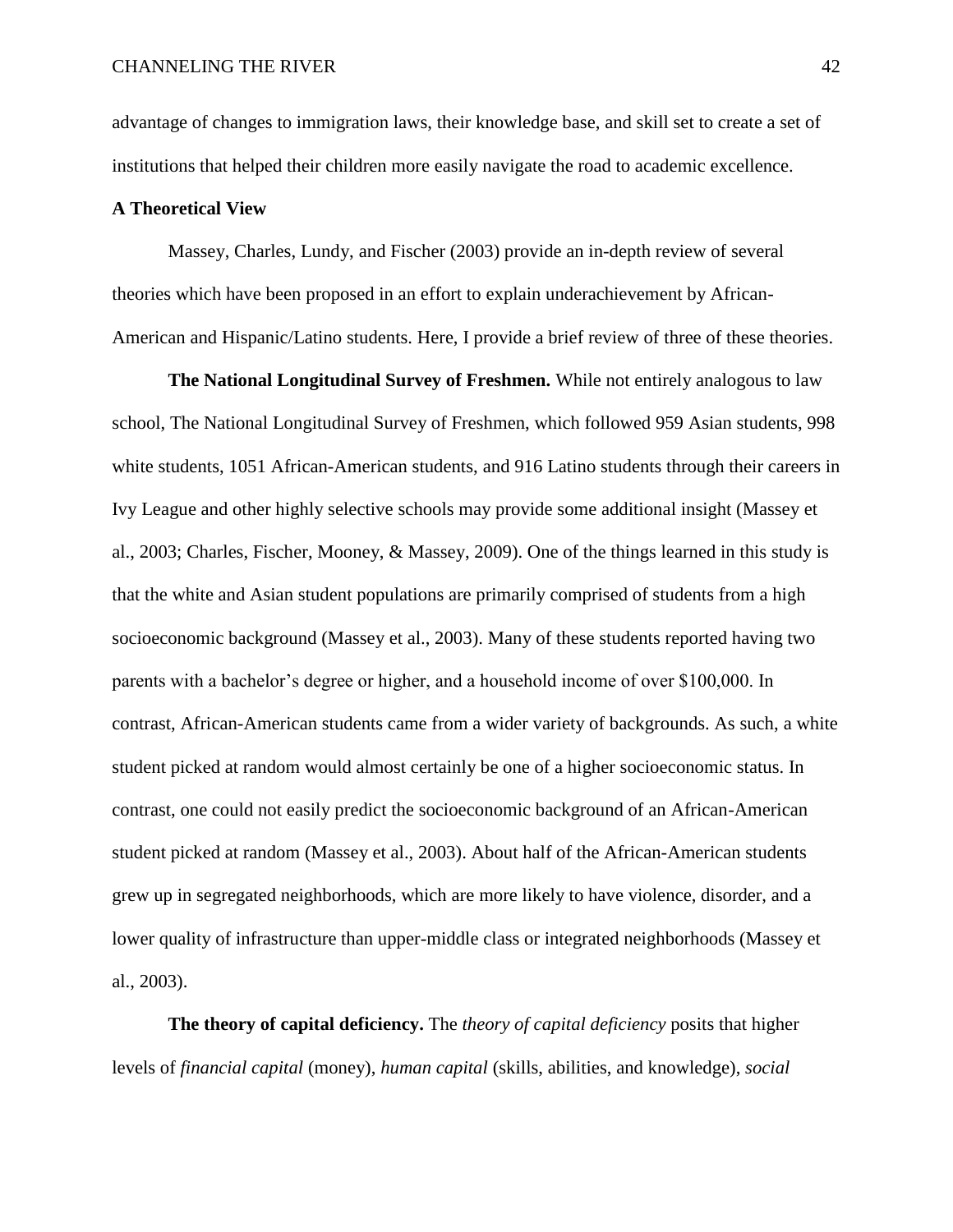*capital* (benefits that accrue to members of a social circle), and *cultural capital* (knowledge of cultural norms that allows one to navigate various social settings) can all serve to increase one's chances of success in academia and at various levels of society (Massey et al., 2003). MacLeod (as cited in Massey et al., 2003) notes that these factors are highly correlated with one another. This theory "is generally supported by a substantial body of work documenting the powerful effect that family socioeconomic status has on children's educational achievement" (Massey et al., 2003, p. 7). Under this theory, historical factors such as segregation begets reduced access to these forms of capital which results in relatively lower levels of preparation and performance among African-American and Hispanic/Latino students (Massey et al., 2003).

**The theory of oppositional culture.** The *theory of oppositional culture* posits that members of minority groups that did not enter a society of their own free will and were then relegated to low social status will tend to share a negative view of the majority's values and institutions (Massey, et al., 2003). Members of these groups who seem to share majority values, such as pursuing academic success and speaking proper English, are ostracized. These students, forced with a choice between group loyalty and being ostracized, choose the group. As a result, they underperform academically (Massey et al., 2003).

Having lived through this scenario, I admit that the desire to be part of a particular group and not be teased is a highly motivating force that partially led to my disinterest in high school. However, as Festinger (1954) notes, people who find that they cannot easily compare to a group tend to leave it. Furthermore, the same people who teased me were also very supportive of my academic efforts, something noted by Massey et al. (2003). These factors may explain why the results of trying to test this theory are largely inconclusive: for some, the desire to be just like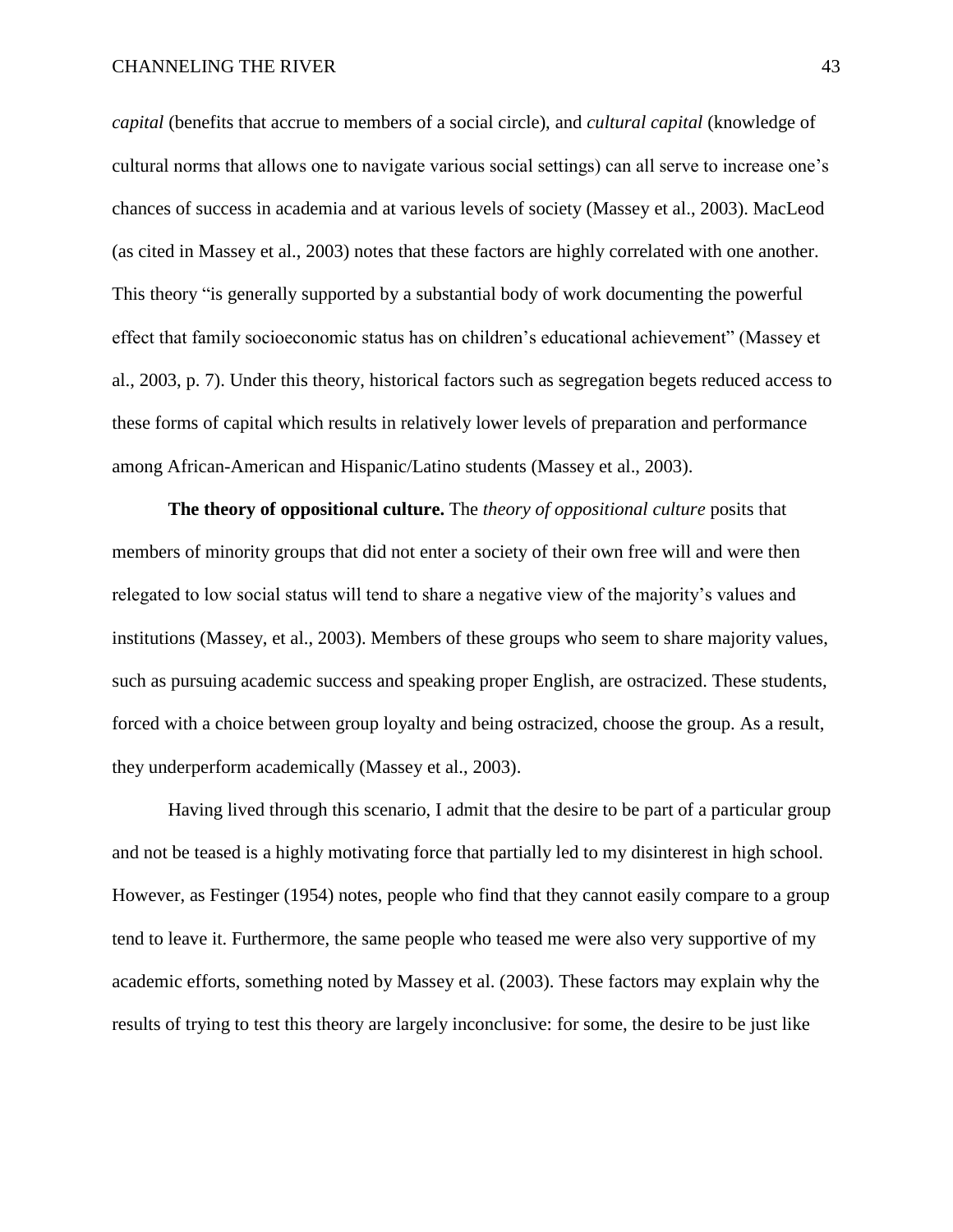everyone else wanes. For others, they found a way to achieve academically and be accepted by the group. Finally, some may not care as much as the theorists originally thought.

**Stereotype threat.** The theory of *stereotype threat* posits that exposure to a negative stereotype about a group one belongs to prior to a performance relevant to that stereotype can cause a person underperform, thus living up to the stereotype (Massey et al., 2003). Continued exposure can lead to *disidentification* with a particular area of achievement. Here, it is believed that African-Americans who consistently underachieve no longer consider academic achievement important to their self-worth (Massey et al., 2003).

There has been experimental support for stereotype threat, but according to Massey et al., more work needs to be done outside the laboratory to see how these results translate to the real world (2003).

**Mismatch theory.** Finally, m*ismatch theory*<sup>4</sup> posits that a student, regardless of race, who attends a school they are substantially underprepared for compared to their classmates can suffer rather than benefit, quickly and hopelessly falling behind (Sander, 2004; Friedersdorf, 2015). In the context of race-based affirmative action, this means that students who are admitted to schools that they might not gain entry to but for affirmative action can set themselves up for failure by choosing a school they are not prepared to compete in. With respect to law school, Sander believes that mismatches created by affirmative action are responsible for the class placement and lower bar exam placement of African-American students (2004).

While I agree with Sander that large differences in preparation may lead to a downward spiral and adverse outcomes for all underprepared students, I also believe that mismatch theory is not adequate to describe the academic experience of African-American law students. Rather,

 $\overline{a}$ 

<sup>&</sup>lt;sup>4</sup> Massey et al. do not cover mismatch theory. However, it seemed important to include here.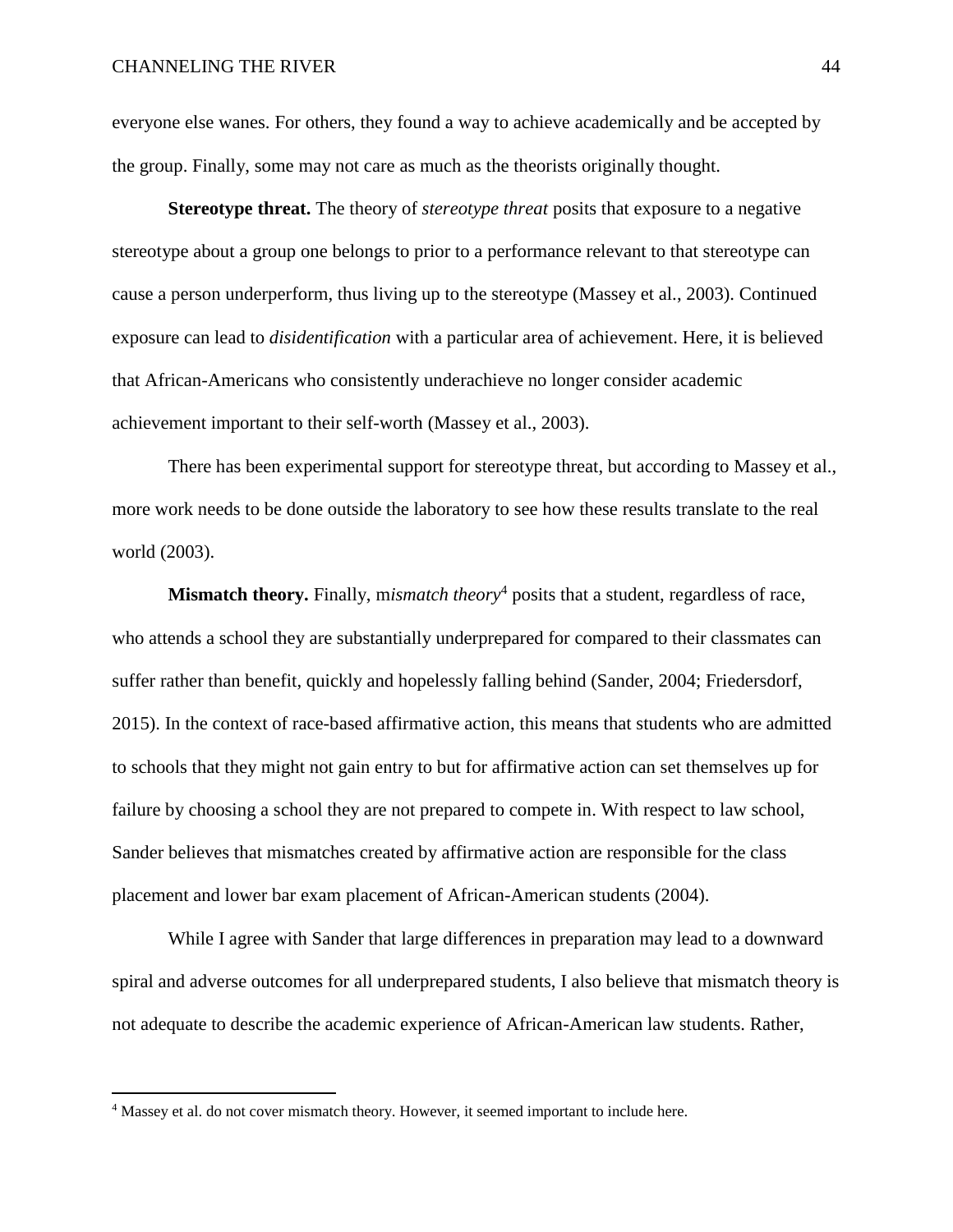Sander's theory is largely abrogated by several factors: (1) the African-American Bar Exam pass rate of the class of 2013 (discussed above); (2) LSAC's assertion that GPA and LSAT results are correlated with *first year* law school success; and (3) the development of the concept of *grit*, which states that the amount of and type of work a person is willing to achieve a goal is the main determinant of one's success (Duckworth, Peterson, Matthews, & Kelly, 2007). The first factor tends to show that law schools are probably not using affirmative action to admit students who are significantly behind their peers. The second and third factors tend to show that past the first year, LSAT and undergraduate GPA are not predictive of success. The real question is how the student responds after the first year.

 **Conclusion.** Although race is not a biological fact, the racial groups created through the operation of U.S. law boast different average results in undergraduate GPA, LSAT, and on the Bar Exam. African-Americans, in particular, obtain lower than average GPAs, LSAT scores, and pass rates on the Bar Exam. Capital deficiency theory makes a strong case for the idea that the various benefits of higher socioeconomic status drive a large portion of these discrepancies. The *privileged poor* theory (Jack, 2015) helps to bolster capital deficiency theory by showing that children of lower socioeconomic status who obtain additional forms of capital by attending private and preparatory schools tend to also do well in elite schools. The historical record lends additional credibility to these theories, as it shows that a variety of factors within and without the government artificially held back the economic progress of African-Americans, and that today, African-Americans tend not to have the same resources as their white and Asian counterparts.

There is also support for the idea that the psychological mechanisms of individual African-Americans also play a part in their success. Both stereotype threat and mismatch theory posit the idea that psychological factors can cause students to experience a downward spiral, thus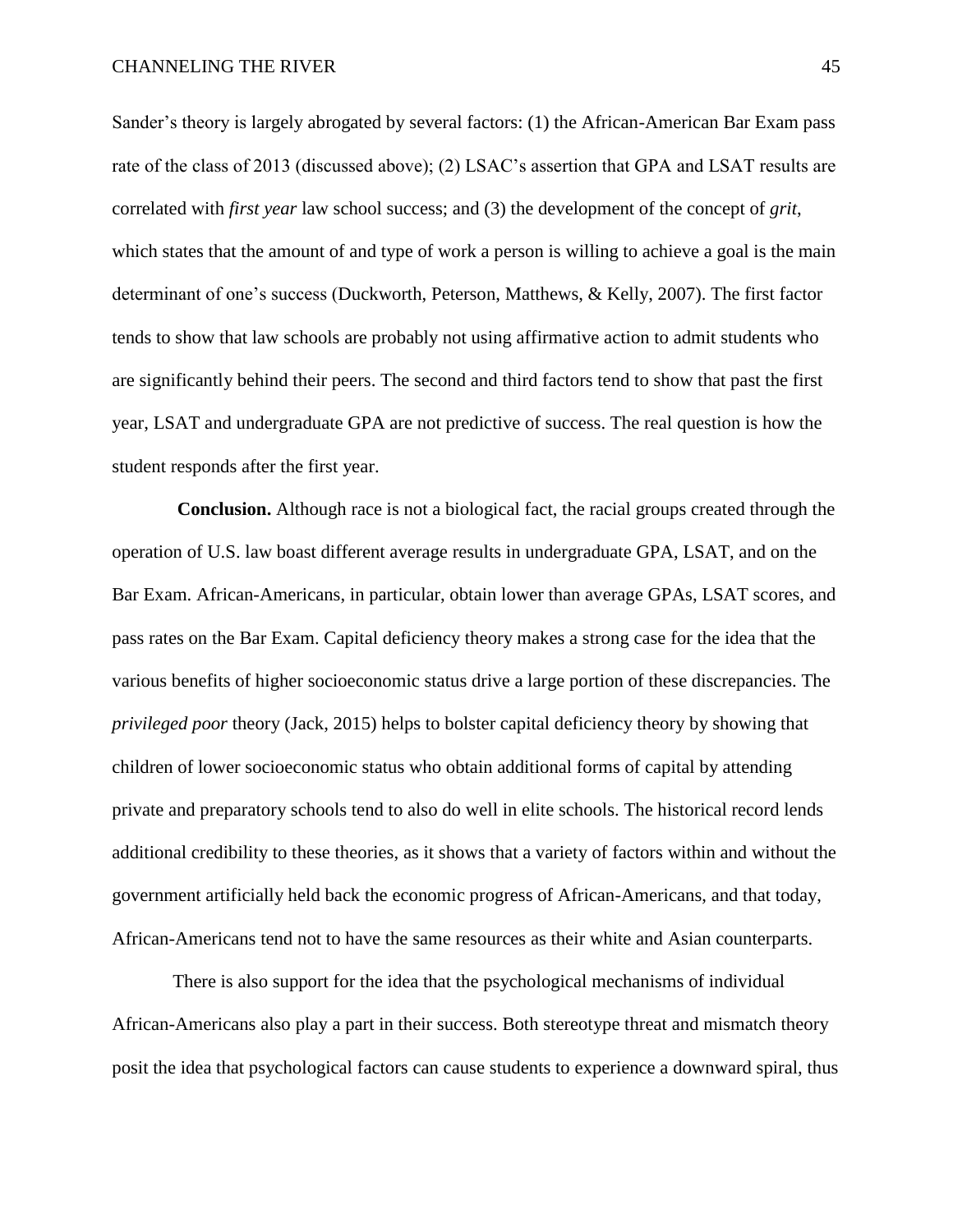leading to a lack of success. I believe that helplessness deficits may also be in play, stemming from culturally learned expectations that suggest a student is not in control of his fate.

# **Cultural Helplessness, as Applied to Certain African-American Law Students**

As noted in the beginning of this paper, not every African-American student at Brooklyn Law passed the 2013 bar. Rather, 9 out of 10 passed, in comparison to 5 out of 10 the year before and the year after. Therefore, I posit that out of this group, 10% failed because they did not understand the material or had an emergency that interfered with their studies. Forty percent did not have serious issues understanding the material, but either did not study hard enough or efficient enough to pass, or suffered from psychological phenomena during the study period or during the test, limiting their effectiveness. I suspect that different schools will also be able to divide their students into these three groups, even though the proportions will not be the same.

For the purposes of this paper, I argue that helplessness may be a factor for those students who could have passed the Bar, but did not. This group of otherwise capable students may have an expectancy that they lack control over their ability to pass the Bar. One possible source of such a belief might be the prior experience of upper class students and admitted African-American attorneys.

On a personal note, I took two Bar Exams and found both to be easy. I know exactly one other African-American attorney who categorized the test as easy. To the contrary, discussions about the Bar usually revolve around its difficulty; so much so that it can be uncomfortable to admit that I felt fully prepared when I walked in, and that by the time I was done writing the first essay I was confident that I would pass.

Now imagine how it might impact you to spend three years hearing from everyone you know – even those who have not taken it – about the difficulty of the exam. Imagine hearing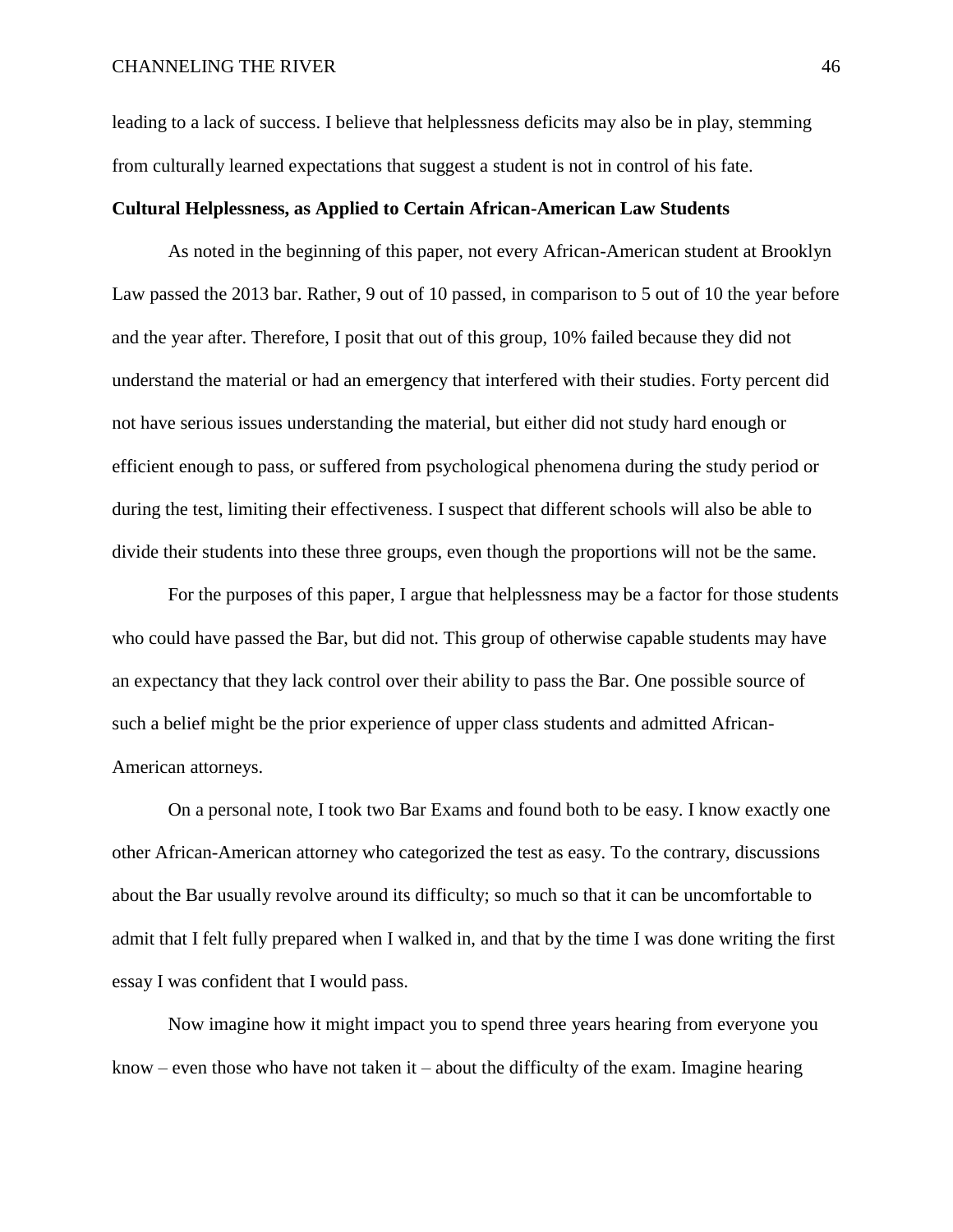several African-American alumni whose intelligence you respect talk about their difficulties on the Bar, or having to take it more than once. Imagine hearing members of the administration say that they don't know why people fail, except for the few who point out that some students simply don't work hard enough. Without that alternate voice, the one that insists that passing is contingent on both understanding the material, and the amount of time one is willing to put in to learning things he doesn't already know, students can come to expect not only that the Bar will be hard, but it will be beyond their abilities. When faced with 10 weeks of study that students generally feel as though they are not learning anything, experiencing helplessness deficits on the assumption that the work you are putting in is not beneficial is a real possibility.

With respect to class rankings, as noted earlier, one's LSAT/GPA combination is a strong predictor of first year law school success. African-American students typically enter law school with lower LSAT/GPA combinations than other groups, and often find themselves in the bottom of their respective classes. A certain portion of those students will come to learn from other students that people below a certain class ranking are more likely to fail the Bar. Even more specifically, I was told by a professor in a Bar prep course that students who were scoring below a certain letter grade were those who were more likely to fail the Bar. Here, we have an example where students were explicitly told, close to exam time, that they were more likely to fail the Bar. In other years, this might have led to an expectation that passing was beyond their control. However, by this time I believe my class – having dealt with the trauma of the new *U.S. News Rankings*, was committed to the idea that they were going to pass no matter what.

Based on the foregoing, I believe that the examinee most likely to be in the class of people who have the ability to pass but do not, in part due to helplessness deficits, are those from lower socioeconomic backgrounds who do not benefit from being one of the privileged poor.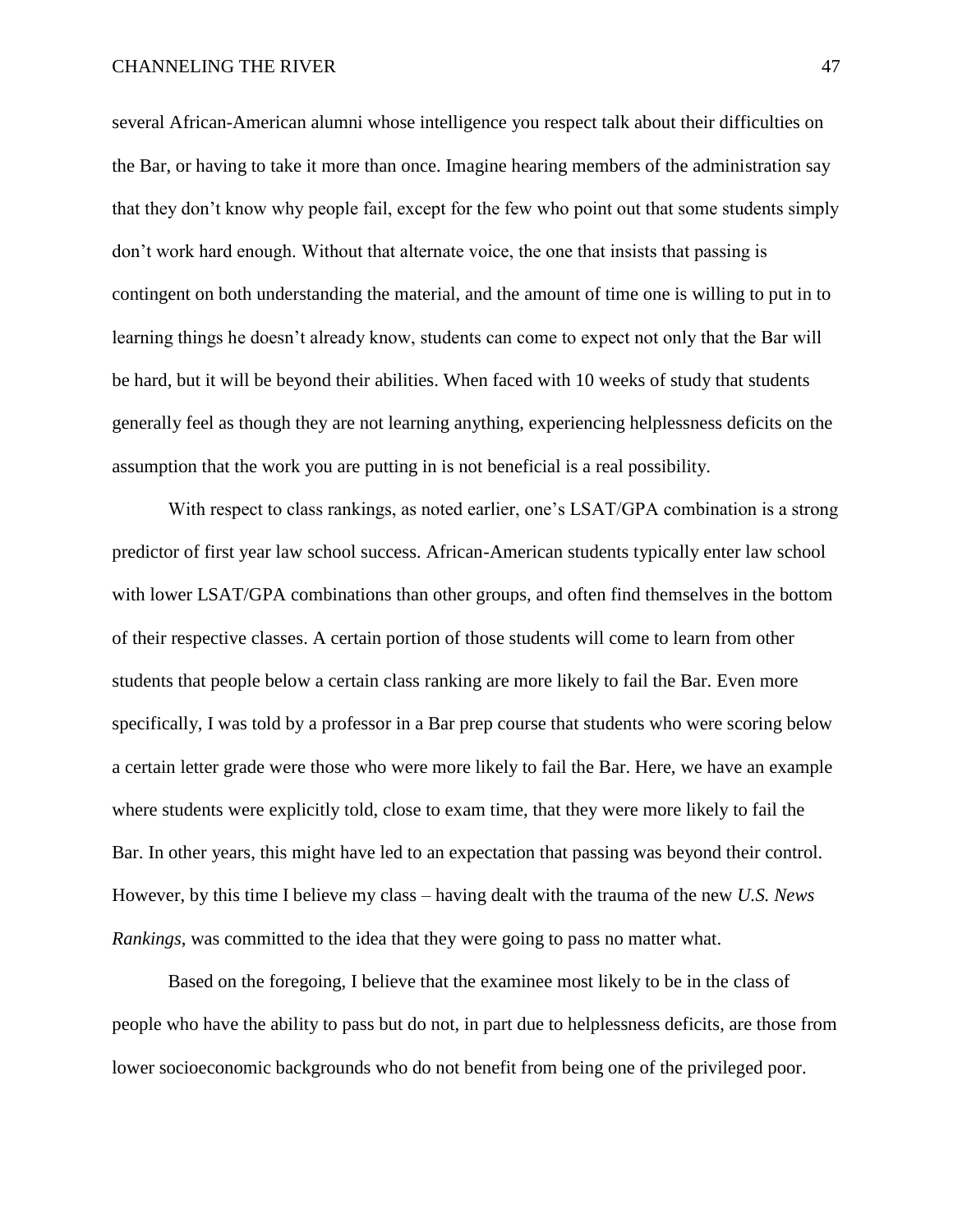#### CHANNELING THE RIVER 48

These students, who may not have benefits associated with being born into a higher socioeconomic status (financial, human, social, and cultural capital, as noted above) or attending preparatory and other schools like the privileged poor (also noted above) may compare their academic abilities negatively with respect to their peers. They may also lack the depth of human, social, and cultural capital as their peers, not believing they have as many people to turn to in order to discuss issues related to school and success. As a result, they may be more likely than others to feel that they do not have control over their success, thus giving them a greater potential to experience helplessness deficits in their studies or on their tests.

For example, I have observed people from low-income neighborhoods like the one I grew up in state unequivocally that students from higher income backgrounds all get private tutoring, and as a result, African-American students could not compete with them. If a student perceives that his classmates understand the material more easily than he does, he may take this as a sign that they are, in fact, receiving extra help that he cannot easily obtain. This may result in an expectation that he will not be able to compete with his classmates.

Students who start law school and other academic endeavors slightly underprepared need not experience helplessness deficits as they seek to master the material. More effort may be needed to put students on equal footing, but with hard work they should be able to finish their respective programs at or near the same level of competency and understanding as their classmates. Many law schools have academic success programs to help entering students who may be less prepared than their peers. While these programs deal with academic preparedness, it is unlikely they take into account the possibility that the students they wish to help may come from a wide variety of backgrounds. It is also unlikely that these programs focus on mental preparedness.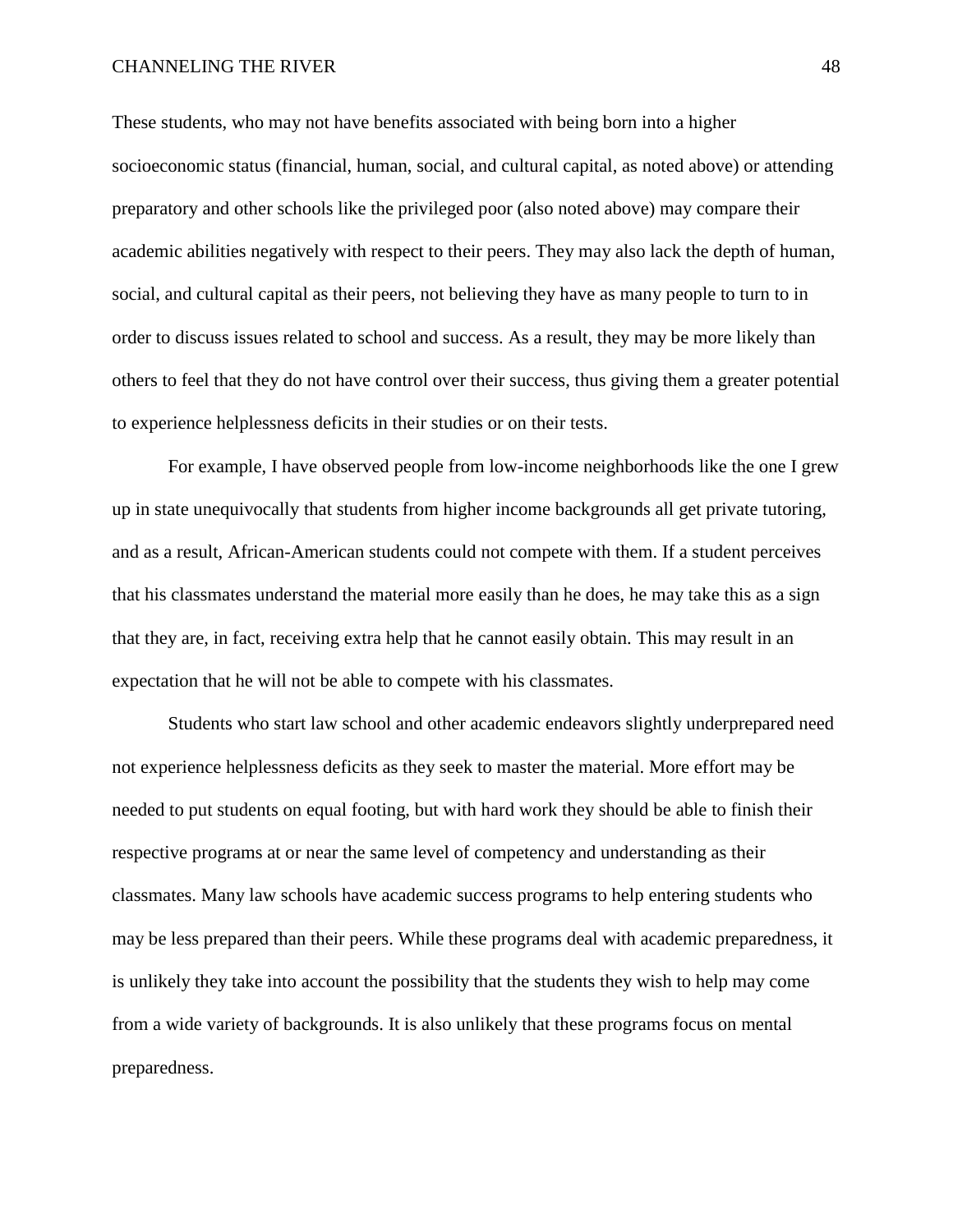As things stand now, African-American law students, on average, continue to perform below average on the LSAT and Bar Exam. I believe it is possible to create a more effective program. I also believe that positive psychology has a strong role to play in such a program. Below, I propose a program that incorporates positive psychology as part of an interdisciplinary process to simultaneously teach content and prevent adverse psychological phenomena from occurring. I believe this program has potential to help African-American law students achieve according to their ability, thus increasing the available pool of African-American attorneys.

### **An Introduction to Positive Psychology**

Positive psychology is the scientific study of the factors that contribute to human wellbeing. Where psychology has focused on the disease model – treating and eliminating mental illness, positive psychology focuses on the cultivation of mental wellness.

Prior to World War II, psychology focus on three areas: "curing mental illness, making the lives of people more productive and fulfilling, and identifying and nurturing high talent" (Seligman & Csikszentmihalyi, 2000, p. 6). After WWII, psychology's primary focus shifted to pathology because of economic incentives: (1) many psychologists realized that they could earn an income treating mental illness; and (2) grant-making bodies chose to fund research focused on pathology. This shift highly benefited the scientific understanding of mental illness, however, psychology's other original areas of focus diminished to near obscurity (Seligman & Csikszentmihalyi, 2000).

This focus on what can go wrong with people tended to ignore what can go right with people (Peterson, 2006), and in 1998, Martin Seligman, then president of the American Psychological Association, called for the creation of an empirically sound "science of human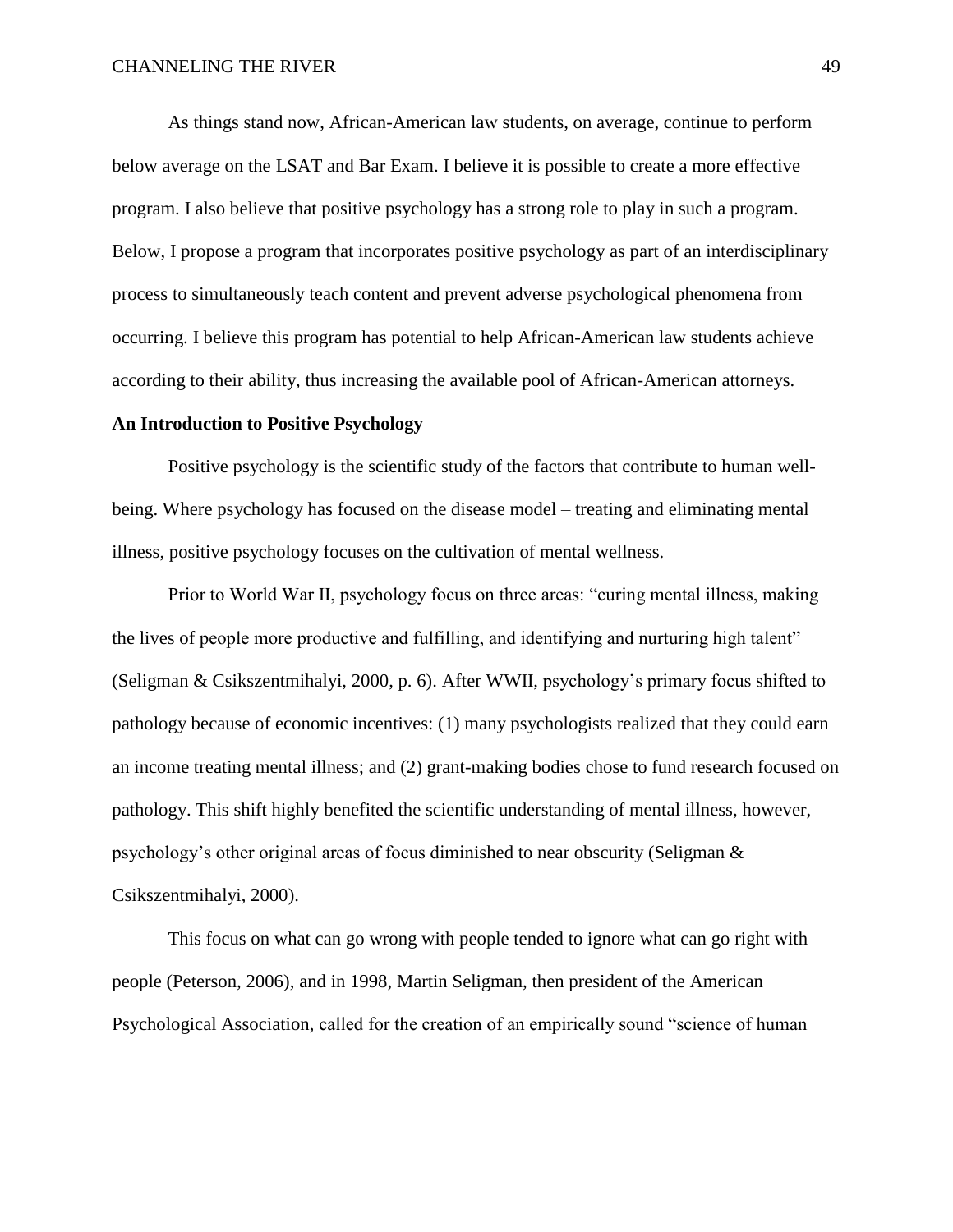$\overline{a}$ 

strengths" (Seligman, 1999, p. 560). Initially, this *positive psychology*<sup>5</sup> sought to prevent mental illness by cultivating human strengths. By 2006, positive psychology was being described in terms of "promoting human potential" (Peterson, 2006, p. 5), in terms that complemented the extensive work done to fix the worst things in life.

Though positive psychology is a relatively new field, in some sense it is not. Some of the questions asked by positive psychology have been explored for thousands of years. Aristotle wrote about achieving *eudaemonia*, a state of being happy, through the *virtuous circle* (Melchert, 2002). James (1899) argued that the brain's *plasticity* (its ability to change through effort) could help people to form habits that can ultimately lead to happiness. More recently, researchers have studied areas as diverse as health, creativity, strengths, and altruism (Diener, 2009).

Today, positive psychology research covers a wide variety of subjects related to human flourishing, including the mechanisms underlying long-term success (Duckworth et al., 2007), personal and character strengths and how to use them to improve one's life (Peterson & Seligman, 2004; Rath & Conchie, 2009; Biswas-Diener, Kashdan, & Minhas, 2010), how to cultivate the factors that help one overcome hardship (Reivich & Shatté, 2002), and how to utilize everyone who works in an organization to help the organization make better long-term decisions (Coooperrider, 2013). This research has led to books, academic journals, professional associations, and graduate and Ph.D. level programs in positive psychology. Positive psychology has also been applied to other disciplines, including health, counseling, and clinical spaces (Joseph, 2015).

Despite, or perhaps because of its popularity, positive psychology is not without its critics and concerns. Some are concerned that positive psychology focuses too much on the individual

<sup>5</sup> See Peterson (2006, p. 4, fn. 1) for a description of prior uses of the term *positive psychology*, and similar disciplines in Russia and South Africa.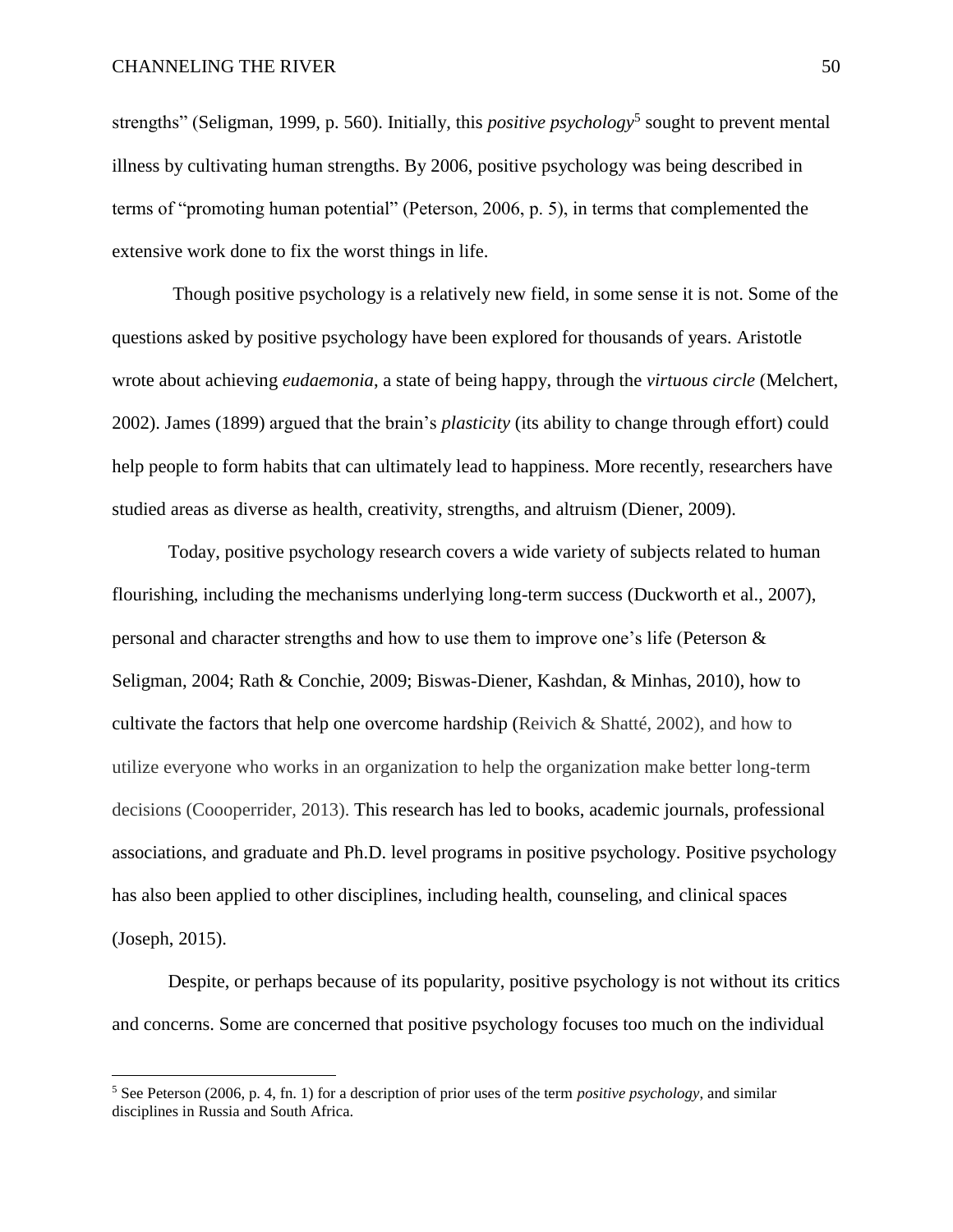#### CHANNELING THE RIVER 51

(Diener, 2009). Others agree, noting that well-being is a concept that should include individuals, their relationships, and the societies they live in (Prilleltensky, 2005). Some argue positive psychology does not adequately acknowledge the role that the negative aspects of human nature have played and can continue to play in its development (Pauwels, 2015). Some commentators note the field has grown so large that researchers have felt a need to define its boundaries (Pauwels, 2015). Finally, positive psychology, by virtue of its name, is often misunderstood to be *happiology* – the study happiness, specifically a hedonic, superficial form of happiness (Peterson, 2006).

None of these concerns have particularly short-term solutions. Some have already taken up the issue of scope and defining positive psychology (Pauwels, 2015). Finally, only continued public exposure to positive psychology will raise awareness that positive psychology is not the *science of happiness.* Current or future researchers will have to take an interest in positive psychology and its relation to negative aspects of human nature. In the next section, I take up Prilleltensky's concern by proposing an application focused on both individuals and the populations they belong to.

## **Application Plan**

As alluded to in the prior sections, African-American success throughout the law school process has both individual and group characteristics. Individuals learn and take the various tests required to become an attorney; the group performs below average at every stage. I believe that the biggest contributor to these results are capital deficiencies that can ultimately be traced to historical efforts to keep a portion of the United States' population in the labor class. However, I also believe, based on the outstanding Bar Exam results of the class of 2013, that capital deficiency theory does not provide a complete explanation. These results indicate to me that it is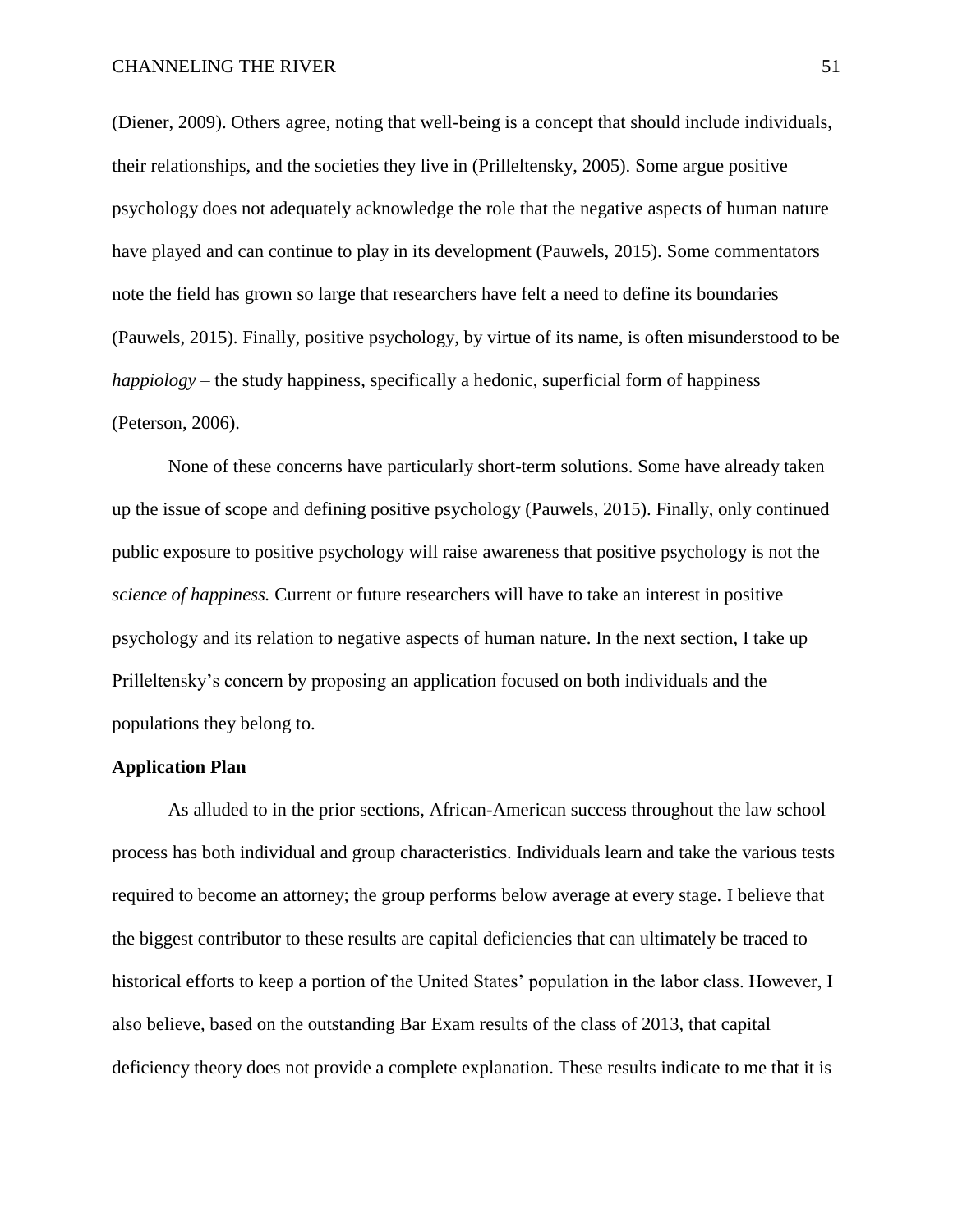likely that a measurable proportion of students who fail the Bar Exam have the training and ability to pass on the first try, however, something on the individual level is preventing the focus that leads to performance. I believe one factor to be shared beliefs, which can cause helplessness deficits that (1) prevent examinees from studying as consistently or as long as they need to in order to pass; or (2) lead to anxiety during the exam itself. My solution to these overlapping issues lies in the creation of a positive organization – *The Maroon Foundation*.

**The Maroon Foundation.** Named after the societies formed by slaves who routinely escaped into the Amazon (Mann, 2011), the Maroon Foundation will seek to use positive psychology as part of an interdisciplinary model to address social issues relevant to minority populations. The work of the foundation will be divided into self-contained projects in order to facilitate *small wins*, a strategy proposed by Weick (1984). Weick argued that size of a perceived task affects the quality of thought that people use to accomplish the task. The larger the issue, the poorer the quality. Breaking large problems into smaller, concrete, controllable problems, and framing them not as problems can help people to more easily think of solutions (Weick, 1984). By pursuing measurable small wins, the foundation will have a greater likelihood of achieving a long-term impact on social issues.

The choice of name is a *framing device*, a way to establish the culture of the organization (Howard-Grenville & Hoffman, 2010). Framing "helps shape the perspectives through which people see the world by providing contextual cues that guide decision making and inferences" (Tatchenkery & Metzker, 2006). It is also a first step towards *cultivating a sense of identity*, a strategy that Heath and Heath (2010) notes as a precursor to lasting changes. Finally, it represents a first step toward a *mind shift*, as our subjective beliefs can affect objective outcomes (Crum & Phillips, 2015).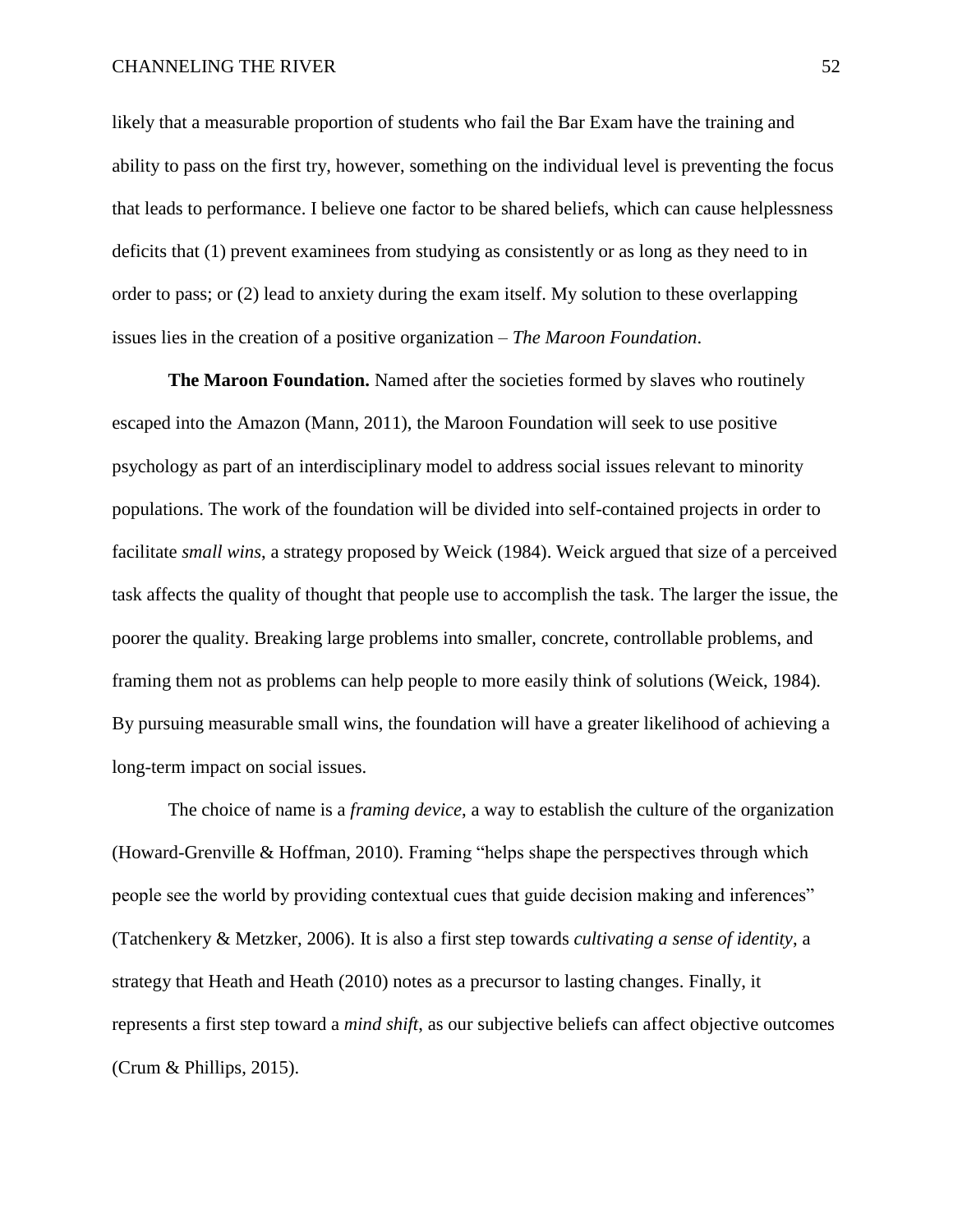For example, many people in the foundation's intended target audience are directly descended from African slaves who were imported into the Americas. A more complete understanding of the lives of African-American ancestors may serve to spark an attitude of belief in one's ability to tackle hard problems. Our general understanding of the African slave trade tends to include knowledge that persons were kidnapped from Africa; packed tightly into slave ships; forced to perform hard labor against their will; whipped by masters and overseers; and separated from their families. However, this understanding does not capture the full extent of the Trans-Atlantic slave trade, which, as mentioned above, also included sales of African slaves by Africans. It does not include some of the worst abuses by slaveholders, including castrations and the cutting off of ears (Webber, 1978). Most importantly, it does not include knowledge of the slaves themselves. The historical record does not show that these people became helpless. Rather, they tended to assert their independence and humanity at every available opportunity.

The first African slaves in what was to be the first permanent settlement in America in 1526 revolted six months after they arrived, burning down the settlement as the colonists' numbers dwindled to 150 from 500 due to illness (Aptheker, 1945, Mann, 2011). In the 1800s, slaves in the United States, knowing that members of slave patrols were generally illiterate, would take letters and pass them off as passes when they were arrested by slave patrols (Webber, 1978). Africans routinely escaped, faked illness, sabotaged equipment, maimed animals (Mann, 2011), built communities, and in at least one account, considered themselves far cleverer than the slave owners (Webber, 1978). In 1775, Archibald Bullock and John Houstoun of Georgia told future President John Adams, "The Negroes have a wonderfull Art of communicating Intelligence among themselves. It will run severall hundreds of Miles in a Week or Fortnight" (Goldstone, 2005, p.41). This communication system kept the slaves informed of events ahead of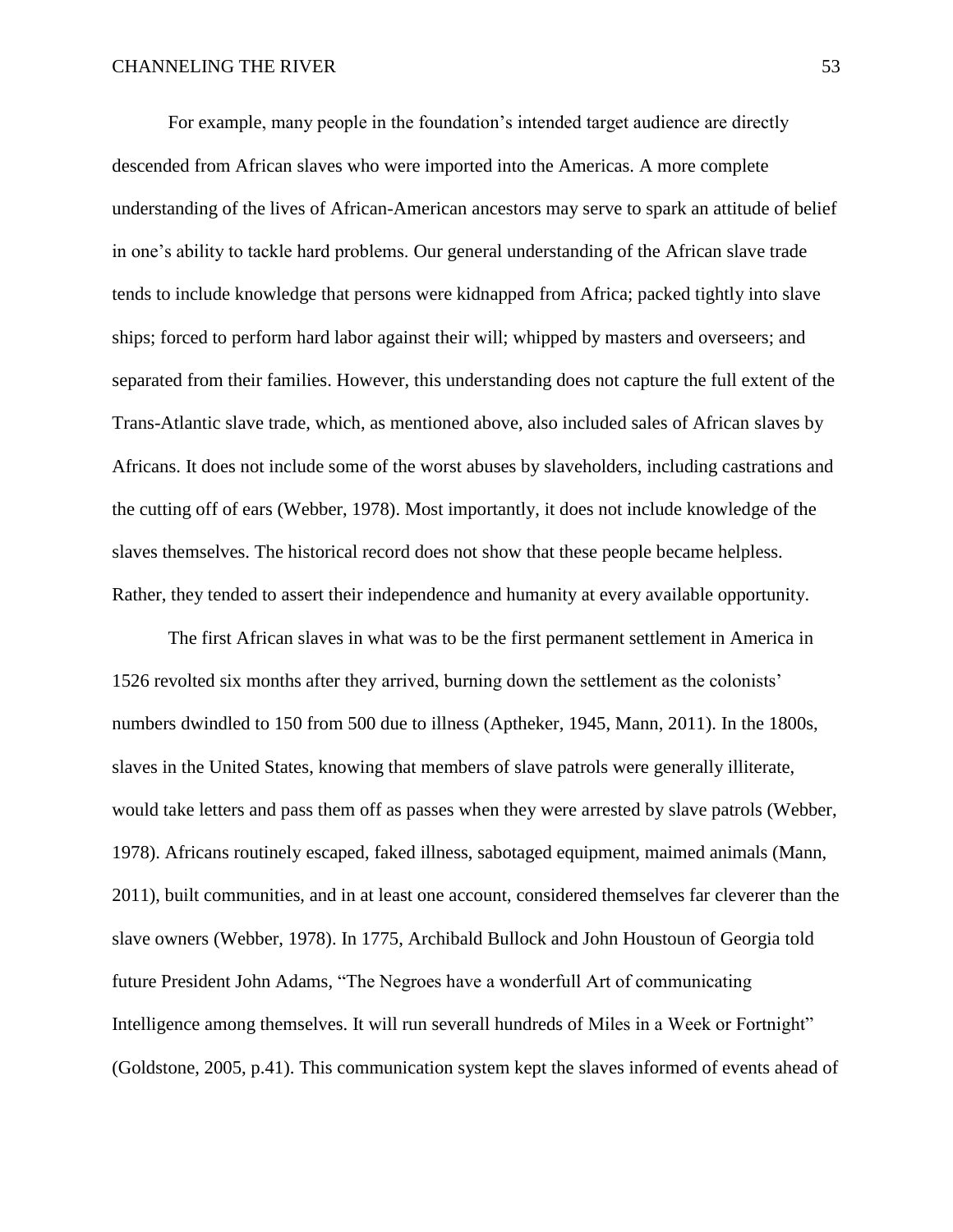their masters, and helped them to maintain connections with family members who had been sold to other plantations (Webber, 1978). Though enslaved, and subject to the possibility of horrible punishments at any time, the slaves, in their own words, exhibited many of the social factors that drive resiliency (Webber, 1978, Masten et al., 2009). Providing this more complete account could prove an important first step in reframing how students view themselves, and thus, their chances of success today.

*The Charles Hamilton Houston Project.* The foundation's inaugural project will be named after Charles Hamilton Houston, the former Dean of Howard Law School who is credited with devising the strategy that led to *Brown*, which ended the Jim Crow segregation laws (NAACP, n d.). The primary goal of this project will be to increase the number of African-American attorneys admitted to the Bar each year. The primary target of this project will be students with the ability to pass, but are have a higher likelihood of failure because of helplessness deficits or other psychological phenomena.

In order to accomplish these goals, the project will seek to accomplish three *lower order goals*, which are short-term, context specific goals that help one achieve a larger goal (Duckworth & Gross, 2014): (1) raising the mean African-American LSAT score to the mean for all students admitted to law school; (2) improving the legal analysis and writing skills of African-American law students; and (3) increasing the African-American Bar passage rate. This is another example of seeking out small wins to achieve a larger goal.

The project will seek out these subordinate goals not just on the individual level, but at multiple levels. Prilleltensky (2005) notes that this type of multilevel strategy is more effective than employing interventions only at the individual level, because each level of society has its own set of tools to influence outcomes. The project will first look to emulate what is already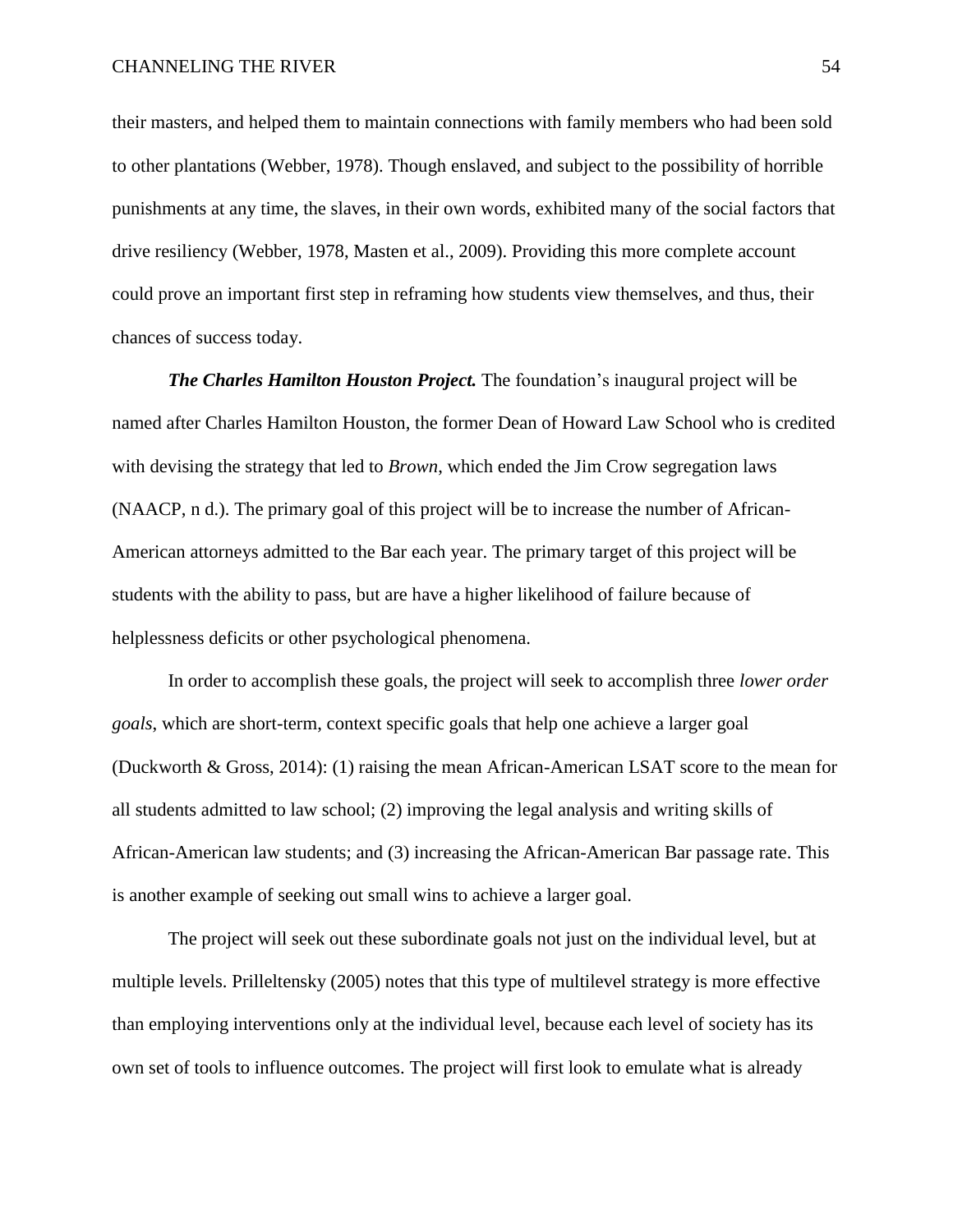working before putting effort into creating something new, which Heath and Heath (2010) note as a way of getting to more effective solutions more quickly. Additionally, the project will seek out partnerships where it would be more advantageous to work with individuals or organizations than to go it alone.

*Sub-goal 1: Information sharing.* The project's first task will be to share certain LSAT, law school, and Bar Exam information. The object will be to make this information as close to common knowledge as possible, so that fewer prospective attorneys are guessing when it comes to understanding things like what majors best prepare one for law school. For example, I learned from other prospective students that an English major was the best preparation for law school. But I didn't consider law school until I was about to graduate. I didn't learn this information until I was about to graduate. Finally, a study showed that philosophy majors have higher average LSAT scores than English majors (Niaswiadomy, 2010). So even if I started early, I would not necessarily have given myself the best possible chance of getting the highest score by taking my classmates advice.

In another example, in law school, several students (who had not yet taken the Bar) informed me that online-only Bar prep courses were best for African-Americans. I was later informed by the administration that students who took these courses failed at a higher rate than those who took other courses.

In both cases, incorrect, and sometimes detrimental, information is part of what is learned in the culture of pre-law or law school students. It is likely the same thing happens in other educational contexts. Students have a high level of exposure to incorrect information, but not much to correct information. Thus, the project will seek to become a credible source of law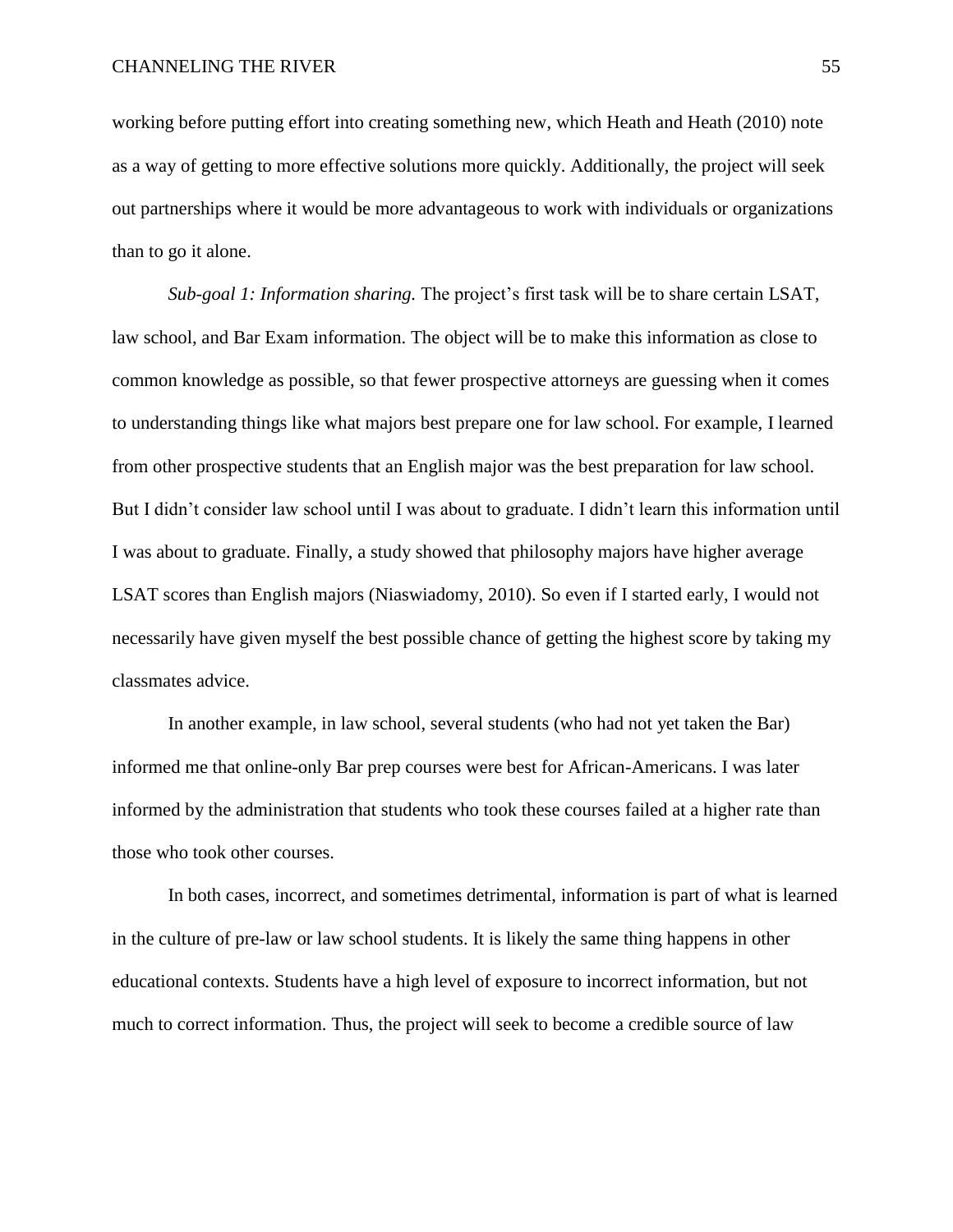school related information, which will allow correct information to spread through the population of prospective law students.

In order to facilitate this information spread, the project will emulate the successful practice of Asian parents noted earlier in this section. Thus, the project will maintain a website, use advertising space in African-American media including radio stations, magazines, and TV stations, and send information directly to students at *feeder schools* (where the highest proportions of prospective students apply from). Additionally, the project will seek to partner with LSAC, colleges, and student run programs in order to find the most effective ways of sharing, but not duplicating, useful information.

*Sub-goal 2: Individual students.* On the individual level, the project will seek to host three preparatory classes – a nine-month LSAT class; a first-year writing class; and a supplemental Bar Exam class. Portions of each of these classes will utilize positive psychology research.

In all cases, the first object of the classes will be to help students spell out their goals. Ryan (as cited in Locke & Latham, 2002) believed that "conscious goals direct action" (p. 705). Locke and Latham found a strong correlation between the difficulty of a goal and the effort exerted by the person who was trying to achieve the goal. They also found that effort tends to wane when one is working past the limits of their ability. Finally, they found that people worked harder toward specific goals than nonspecific goals (Locke & Latham, 2002). Therefore, helping the students to set hard, but specific and realistic goals should help students to have the best chance of success.

In order to help students to set goals, the project will start by providing a few resources and bits of information. First, because there is general knowledge that African-American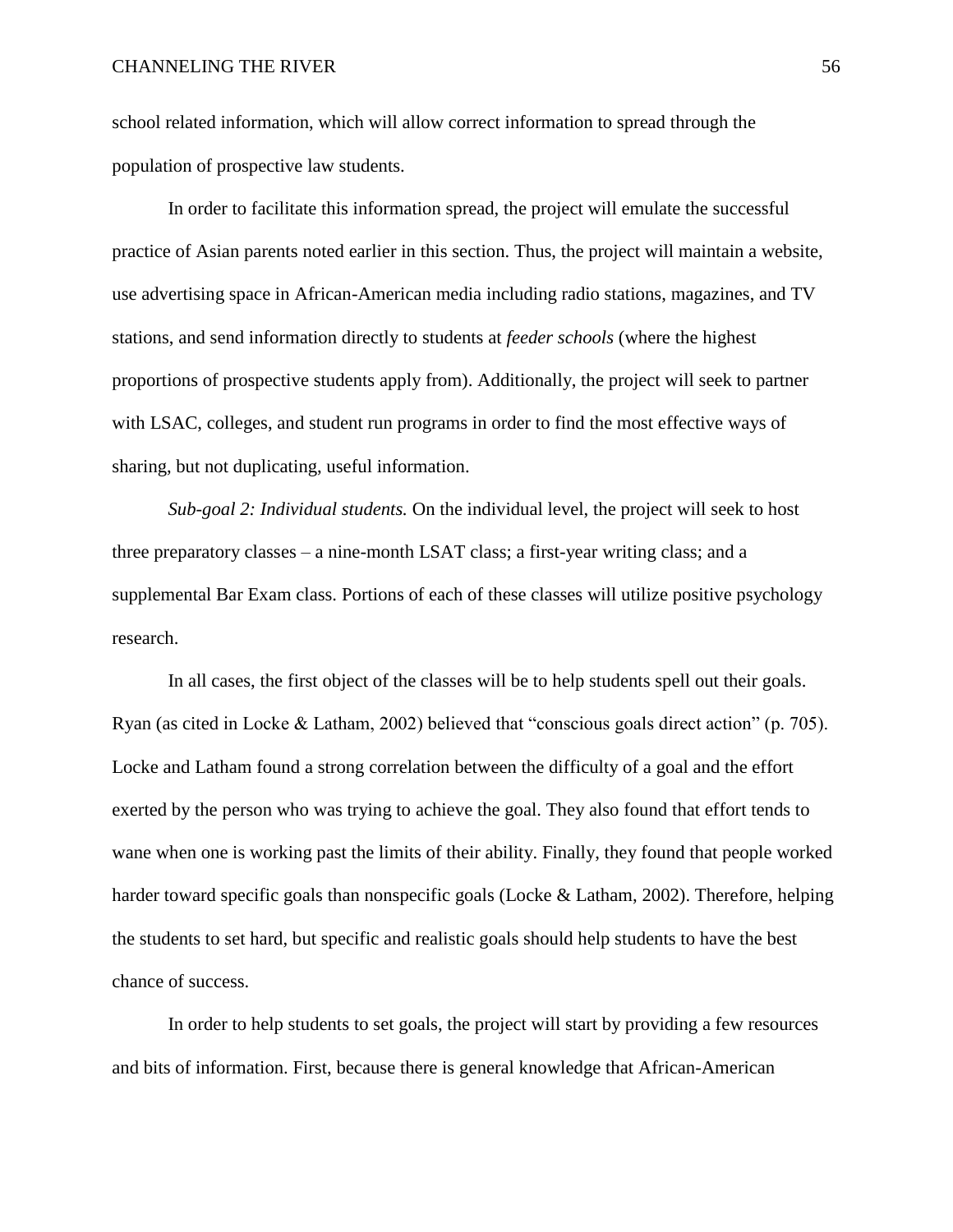students do not perform as well on standardized tests as their counterparts, but it is generally not understood what a standardized test is, the project will provide students with the definition. As per Ravitch (1987) a *standardized test* is a test where the same content is given all participants in the same manner at the same time. Students will learn that except for this distinction, there is nothing different about a standardized test than any other test.

Next, students will learn that their success is determined by the amount of and type of work they are willing to devote to their goals (Duckworth, 2016). They will further be informed that the program will help to give them useful, evidence-based tools to facilitate their success.

From here, (using the LSAT as an example), students will be informed of the mean LSAT score of all students admitted to law school, as well as the ranges that various schools have accepted in the past. It will be noted that African-Americans score lower on average on the LSAT (Delassandro et al., 2012), but it will be reiterated that proper preparation is key to peak performance. The Project may employ former successful students as a model to speak with students about the necessary work.

With these factors in mind, students will engage in a *mental contrasting plus implementation* exercise (Duckworth, Grant, Loew, Oettingen, & Gollwitzer, 2011). Here, the now-informed students will be asked to write down the score they hope to achieve. Then, they will be asked to think of things that could keep them from achieving their goals. Finally, they will be asked to devise ways to overcome these obstacles. By planning in advance, these students may be able to more easily work through problems that arise during the course of their studies (Duckworth et al., 2011).

On day two, students will begin the session by completing a *values affirmation exercise.* This exercise would mirror the one given to students in a study conducted by Cohen, Garcia,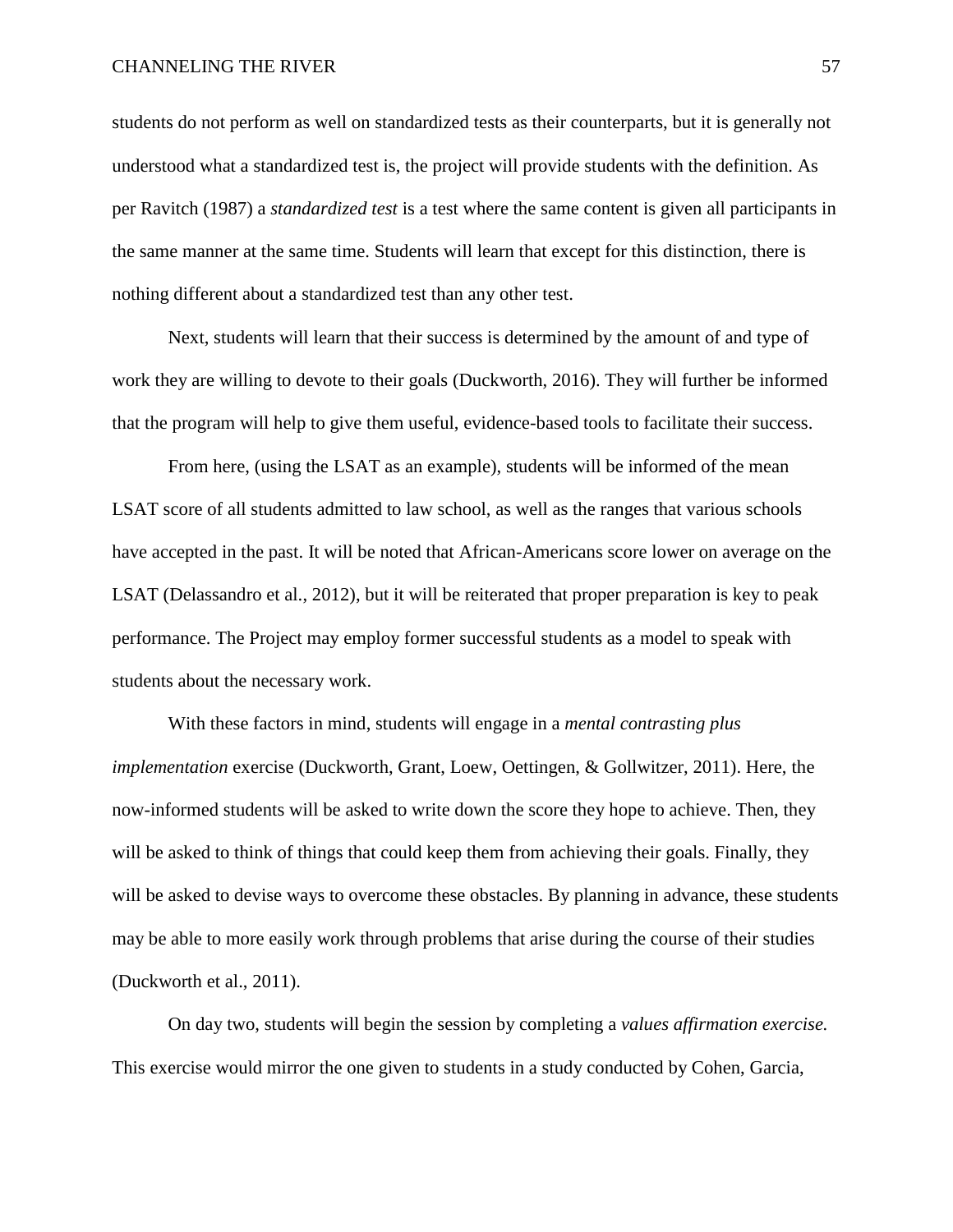Apfel, and Master (2006). There, Cohen et al. presented students with envelopes that had their names on them. Inside was a short writing assignment, asking students what they valued most and why those values were important to them. At the end of this assignment, students sealed the envelopes. African-American students who were asked to write about their values earned higher grades at the end of the semester than students in the control condition (Cohen et al., 2006). Harackiewicz et al. (2013) conducted a similar experiment on 798 U.S. undergraduate biology students, 154 of which were *first generation* (where neither of a student's parents obtained a four-year college degree). Those who took part in the exercise showed improvement in their grades and stayed in the biology program longer than those who were not given the exercise. A variation on this exercise, perhaps connecting student values to why they want to be an attorney, may inspire students to work harder at achieving their goals.

After the exercise, students will engage in training inspired by Mellers et al. (2014). Working over two years in political forecasting tournament, Mellers et al. showed that groups of people make better predictions than individuals, and that teams trained in teamwork, probability, and statistics could make even better predictions than groups without training (2014). One of the factors common to the best forecasters was that they updated their predictions more frequently than the less successful forecasters (Mellers et al., 2015). The techniques used to create these *superforecasters* can be applied here.

To the extent possible, students will be broken up into groups of similar ability. Eppie and Romano, and Betts and Shkolnik (as cited in Mellers et al., 2014) have found evidence that students, especially high achievers, learn better when they work in groups of similar ability. A sufficiently large group of LSAT students can be further grouped according to ability by subject.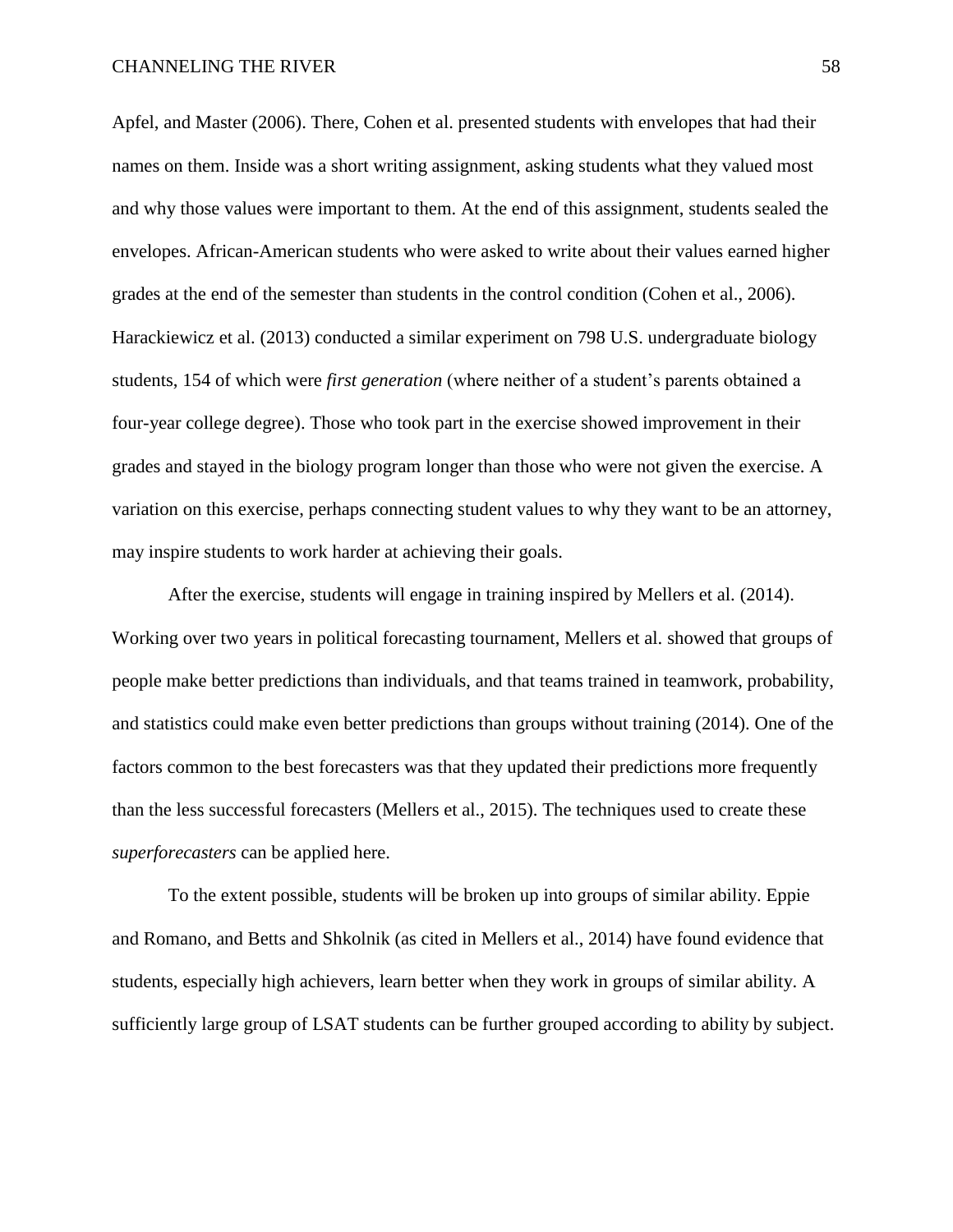Next, students will receive a short training in probability. In their experiment, Mellers et al. were taught the principles of sound probabilistic reasoning to help guide their forecasts (B. Mellers, personal communication, April 11, 2016). While extensive training may not be necessary, it will be useful for the students to learn basic probabilistic reasoning so that they can better estimate their chances of achieving their goals as the study period moves forward.

Finally, if small enough, groups can serve as teams. During the course of study, team members can help each other understand the material better through explanations and detailed, constructive responses to each other (B. Mellers, personal communication, April 11, 2016). The students should also seek to update their predictions about their chances of reaching their goal on a regular basis. These tactics may promote small wins, more accurate assessments of students' own ability, and greater willingness to put effort toward reaching their goals.

Regardless of the student's current state of knowledge, the project will make use of *journey metaphors* to describe the relationship of what they are doing now to their ultimate goal. Journey metaphors may be useful in creating an academically oriented identity by connecting a possible future self to their current self (Landau, Oyserman, Keefer, and Smith, 2014).

Once these preliminary matters are complete, the classes will start. The preparatory classes will focus on the fundamental skills required to do well on the task at hand, connecting the skill to others along the way and to its place in legal practice. During the course, the project will employ *deliberate practice* to help give students the greatest gains in the shortest period of time. Deliberate practice requires repeated trials and immediate, detailed feedback from the teacher (Ericsson, Krampe, & Tesch-Römer, 1993). Correcting the student in this manner can lead to gains the student would not otherwise be able to make (Ericsson et al., 1993).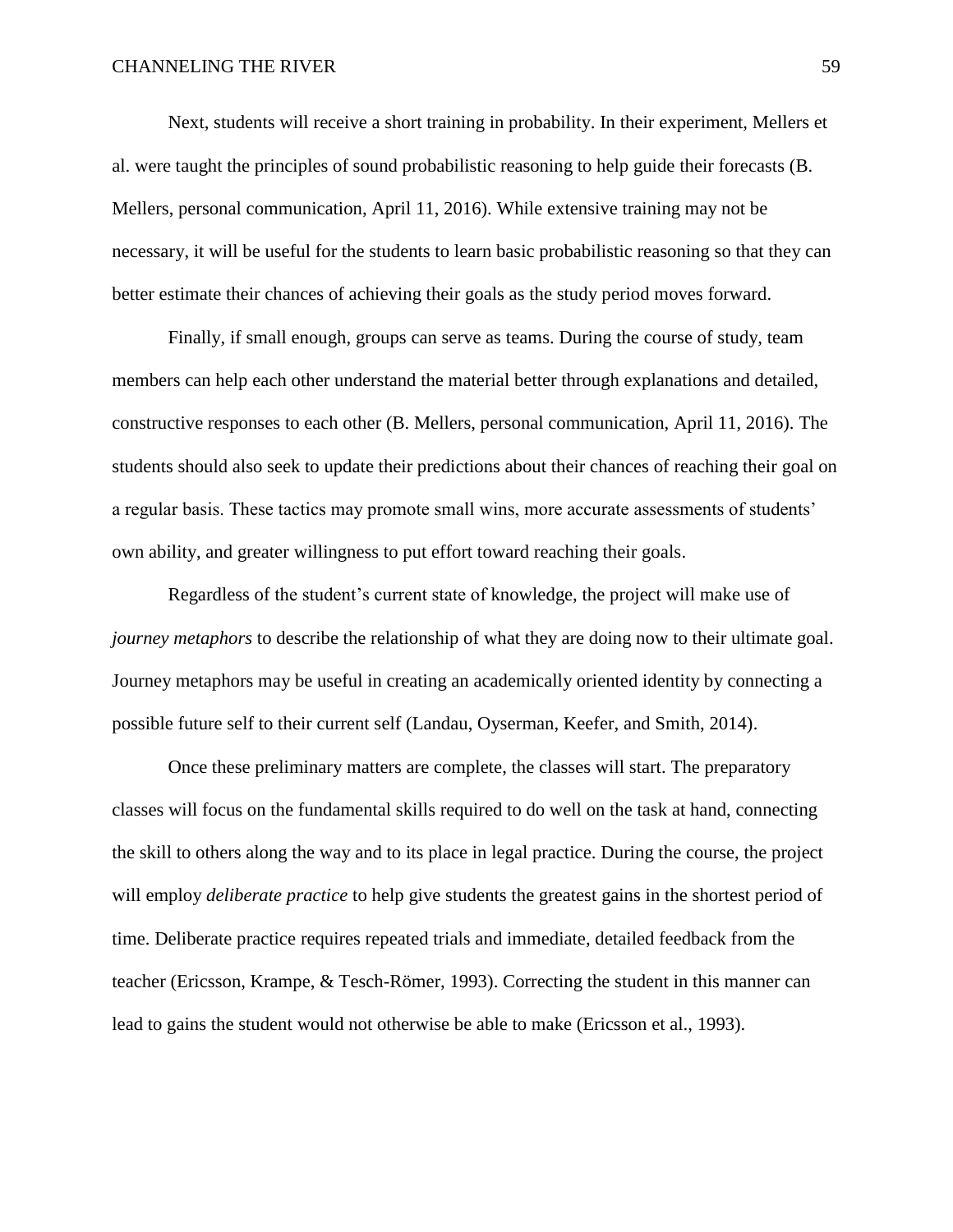To the extent possible, the project will also use individualized tutoring to assist student progress. Tutoring is one of the most effective ways to help students learn because tutors not only deal with academic material, but they also assist students with their emotions (Murphy Paul, 2014). A human tutor equipped with both the subject matter knowledge and training in effective psychological tools to surmount emotional obstacles can be an extremely effective resource.

Finally, to the extent possible, the program will make use of positive psychology tools and research to further help students see their own potential more clearly, and to overcome bumps in the road.

*Sub-goal 2a: Research and development.* Prior to offering the proposed class (here, the LSAT), the Project will engage in a study to test proof of concept, and to learn if including positive psychology will positively impact student scores. The study will consist of three trials. These trials will be used to test content and teaching techniques, as well as whether including positive psychology research will positively impact scoring.

Trial number one will take place in a two-month class. Students will be recruited from undergraduate feeder schools via flyers and other means, offering a free LSAT class. As they sign up, students will be randomly assigned into either the control group (a class without positive psychology) and the study group (which will include positive psychology).

At the beginning of the class, students will take a practice LSAT under standard testing conditions, and will be asked demographic and other relevant information. This will help the Project determine baseline levels of competence. At the end of the class, the students will take the test again, to see whether there is improvement, and whether there is more improvement in the positive psychology group.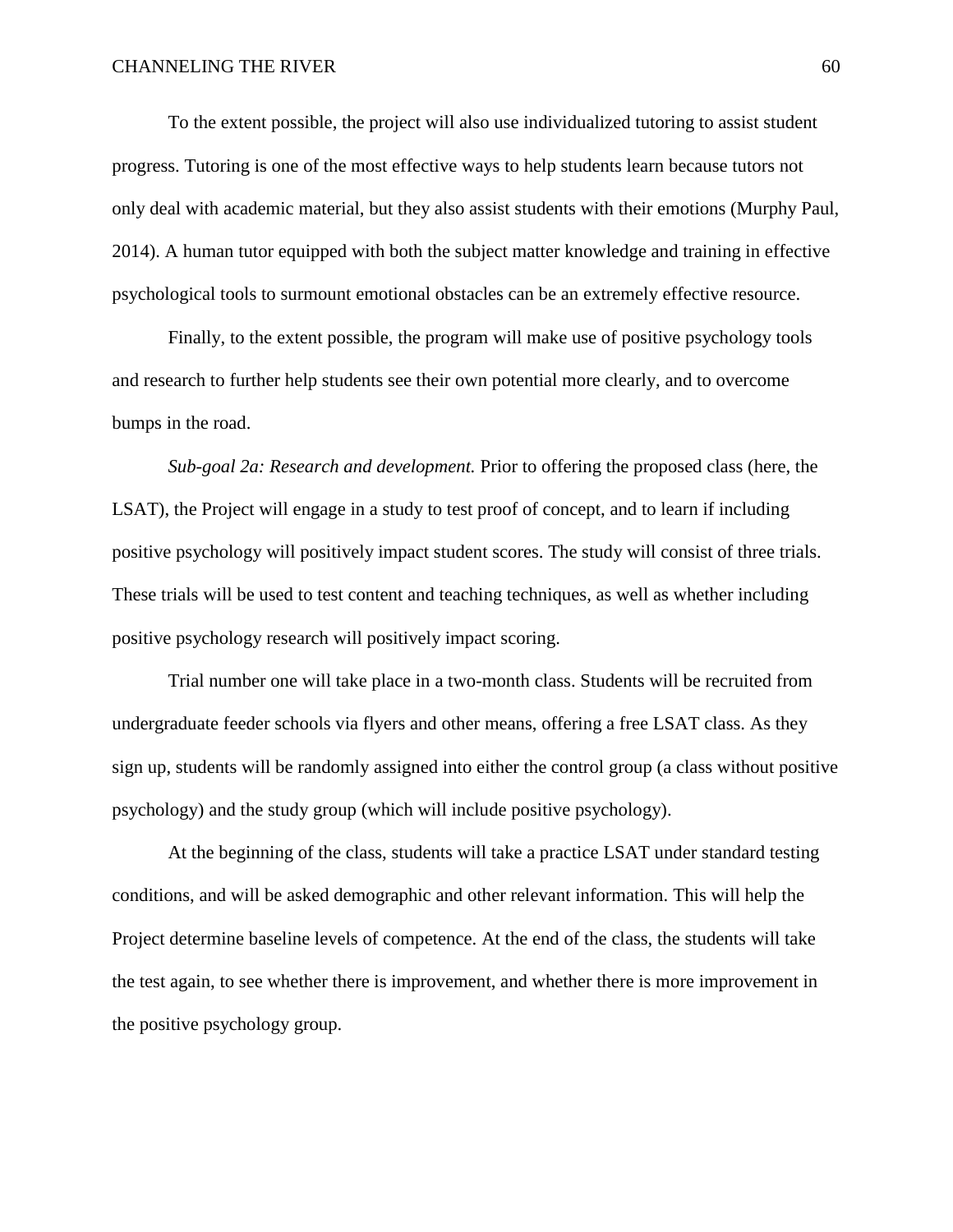As the optimal class length is also an important factor for the Project to determine, the Project will want to create longer versions of the class to see if there is a difference. One way to accomplish this is to simply make the study eight months. Here, students would be tested every two months to see how their skills progress and if learning starts to plateau in the sixth or eighth month. Another way to accomplish this is to do three separate studies, recruiting students for two longer versions of the same class. The Project will consult with its advisors to see which of these is more tenable. The Project will also seek to partner with LSAC to locate tests of approximately equal difficulty to use in this process.

The Project will be testing three assumptions in this study: (1) positive psychology will influence scores upward; (2) the length of time spent in class will influence scores upward; and (3) skills will start to plateau after a length of time. If these assumptions are proven, the Project will have proved its concept.

*Sub-goal 3: Relevant partners.* Where sub-goals one and two focused mainly on students, sub-goal three focuses mainly on people who students might reach out for assistance. The project will first target pre-law professors. I personally considered law school for several years before actually putting in an application, and met with three different pre-law professors in those years. My experience was that while everyone was willing to help, the quality of their advice varied wildly. Therefore, the project will seek out partnerships with colleges and their pre-law professors and programs. The goal of this effort will be to help pre-law professors not only answer the questions that students tend to ask, but to help completely inform their students in a way that resonates with the individuals in question.

A second possible partner is the law schools themselves. As noted in Denney (2015), a number of law school administrations are looking for answers as to changes in their pass rates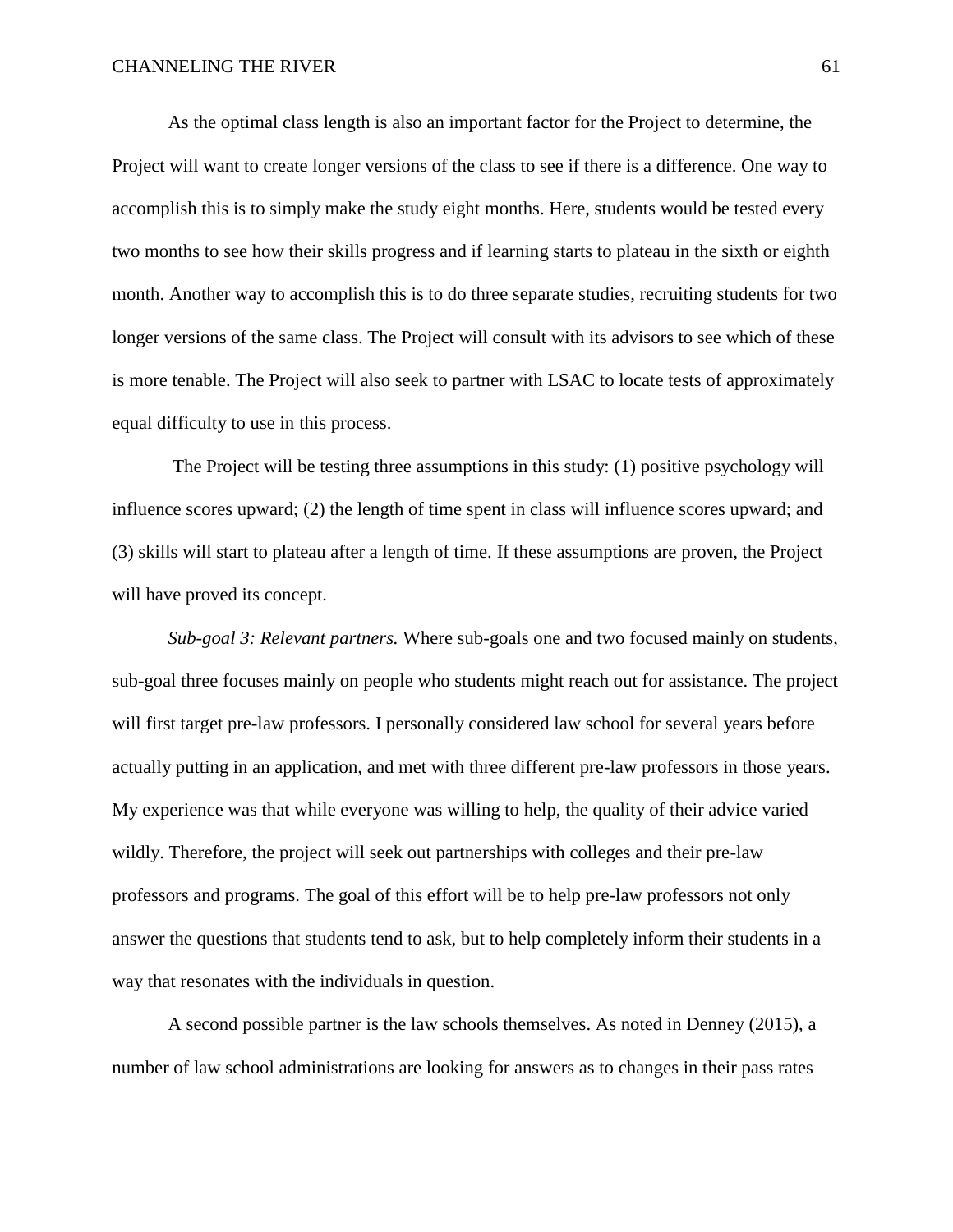over time. I am in the camp that the students who apply today represent a "normal" distribution of students, and that these students' Bar Exam results are what the schools should expect longterm if nothing changes.

To their credit, many schools provide additional resources for their students with Bar Exam prep classes, and academic success departments. I took two of these classes, sponsored by two different commercial prep courses, while I was in law school. Both focused on content. Neither focused on skills improvement. Rather, the idea was more to give students a head start by giving them some of the legal rules that might be tested in advance of the study period, so that some would stick in the student's head.

What the project would do differently is to first try to figure out what normal is for the school in question – what proportion of students pass, fail, and where they tend to land in the class rankings. Next, the project would try to predict who might fail based on past experiences, reports from professors, and any other information available. Finally, the project would target the students with the highest likelihood of failure, and create a prep class for those students, such as the one described in sub-goal 2.

*Triage.* Where helping students before the beginning of the process, before they take the LSAT, is ideal, not every possible student will be aware of or seek out the kind of detailed assistance noted above. In the very likely case that students wait until they are about to take the Bar Exam to seek assistance, the project's supplemental Bar Exam course – labeled here as *triage –* will seek to help students in the shortest possible timeframe.

By this point, the student is dealing with three years of law school results and their own opinions about whether they truly understand the material, while simultaneously dealing with the most extensive and stressful study period of the student's life. In my experience, and as per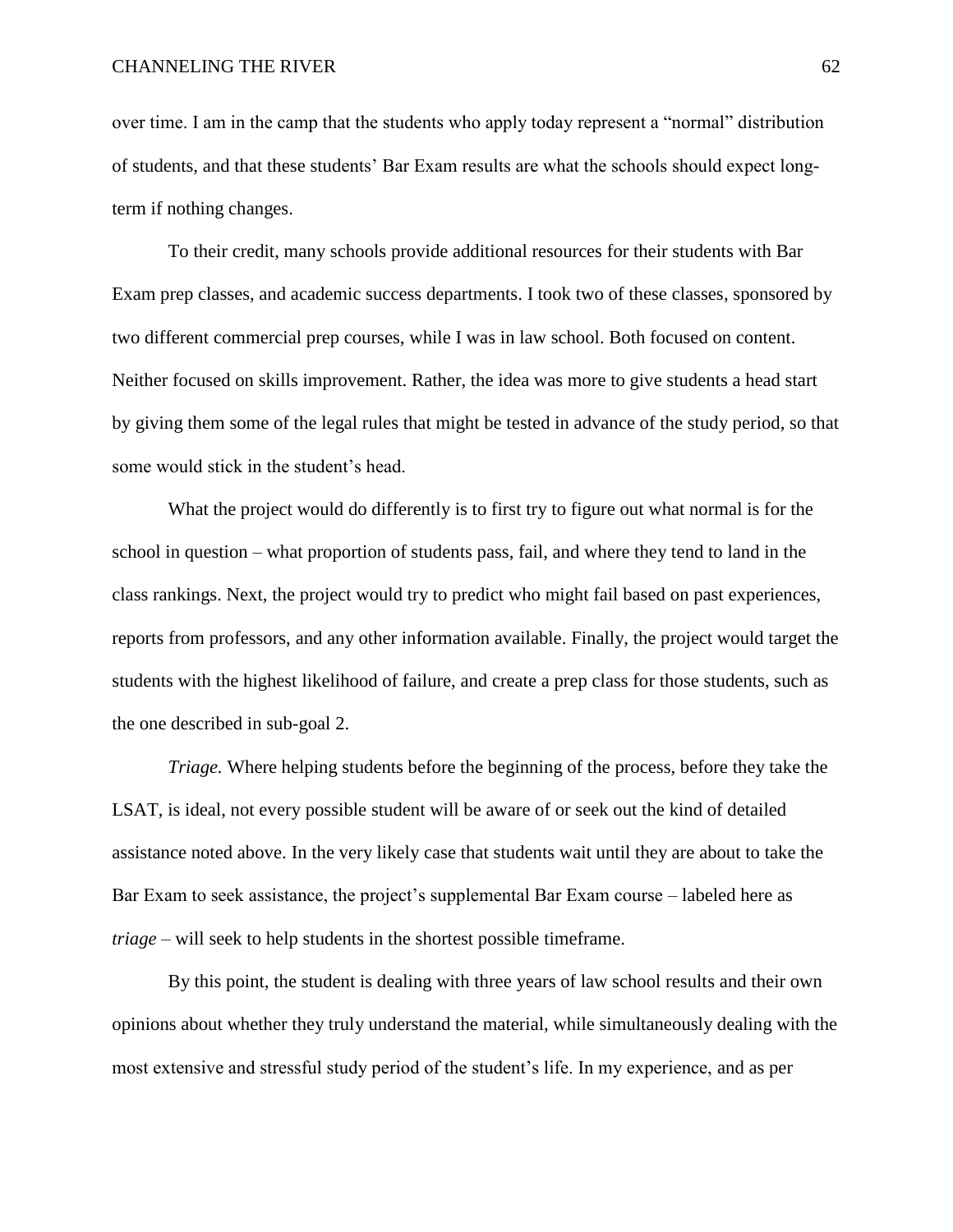Weick (1984), such students tend to fall back on previously learned study methods, even when they are not appropriate or effective. Rather, these students need extra work – such as writing one essay per day and receiving immediate feedback on it – but may not do the work even if asked.

The solution here may be to set up a class lasting several hours, recruit several essay graders, and instruct students to write several essays, with one of the graders giving detailed feedback before the student moves on to the next essay. There may also be other solutions worth attempting, and the project will attempt different methods until it figures out what works best.

*Potential obstacles.* This combination of sub-goals using positive psychology represents a good way to start building a culture of success to help prevent helplessness deficits in African-American students who might otherwise experience deficits that might interfere with their performance. However, there are a number of potential obstacles to the project's long-term success that must be accounted for.

1. Many students will not seek help, even if offered. (Evans et al., 2008) notes that the most popular study method is self-study. As noted in Part I, Americans highly value independence from authority, which may account for the prevalence of students who choose self-study. While, on average, these students perform as well as those taking commercial courses, at least some of these students could use assistance in learning the material. If the project cannot convince that group to seek help, then it should expect less success than hoped for. The information sharing described in Part I is a good first step, but can be tweaked as necessary to help convince more students who need help to seek out competent help.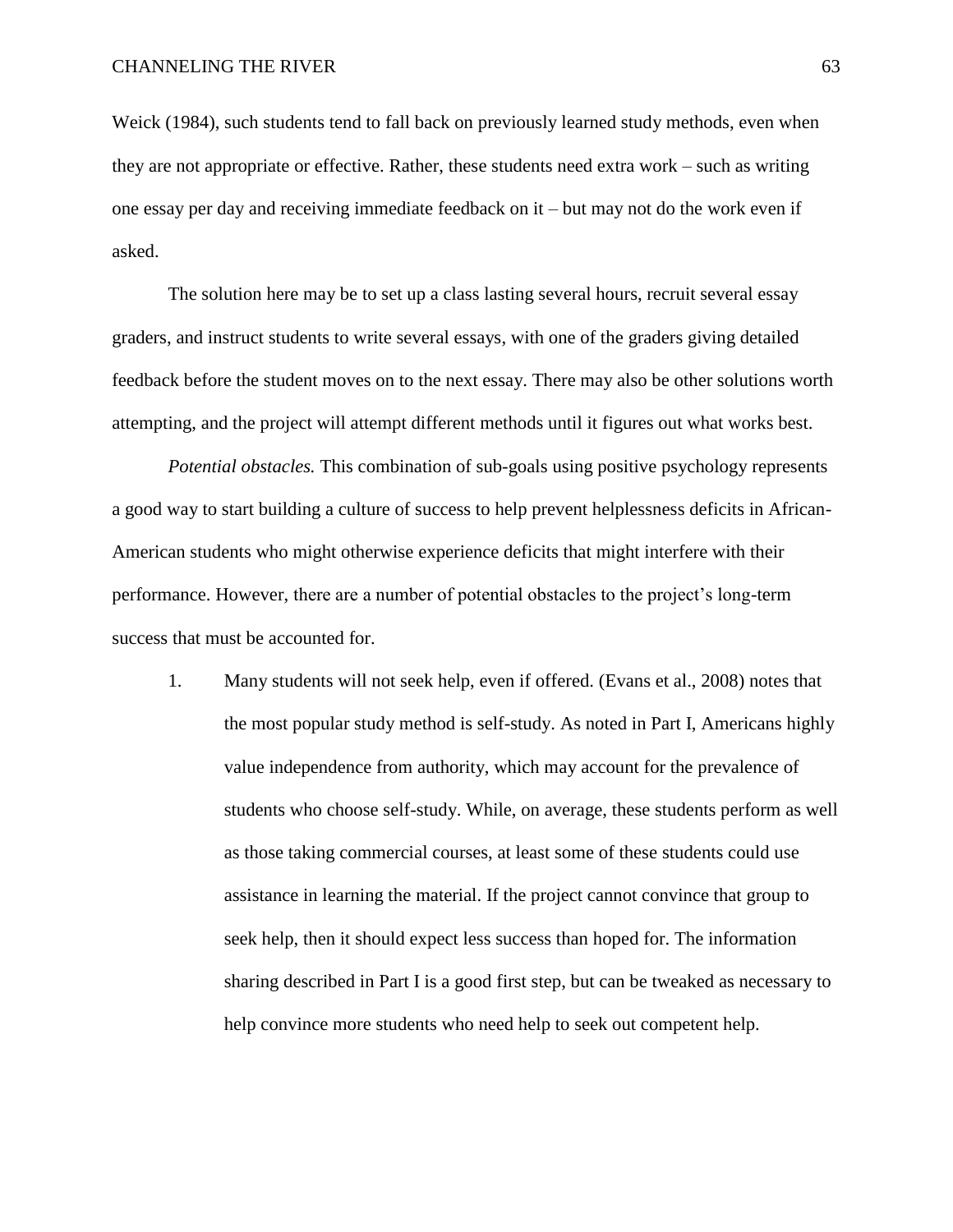#### CHANNELING THE RIVER 64

- 2. There are a multitude of commercial and non-commercial preparatory classes in existence. Essentially, creating classes makes the foundation their competition. However, if these organizations adopt some of the research used in the creation of the foundation's program, which in turn increases the scores and pass rates of lower performing students, this will be considered a victory. Partnering with or consulting for these organizations to help improve their products would be one way to dampen the negative aspects of perceived competition while helping to spread evidence-based tools to this community.
- 3. Law school deans share a wide variety of opinions as to the ability of their students to pass. Some may not like the idea of an outside agency coming in and apparently telling them how to run their school. However, in the spirit of seeking out small wins, the project will work hard to form partnerships with those schools that are interested, expecting only average results from those who show no interest.
- 4. It is possible that the project will not attract its target audience, instead attracting students who will perform to the level of their ability. The project may still be able to benefit these students by helping them clarify goals and providing access to needed information.
- 5. In my experience, prospective law students rush to take the LSAT, setting a date to take the test before they know where they stand, on the assumption that they have to attend law school at a certain time, rather than when they are truly able to compete with their peers. Students may see a nine-month program as too long to wait for their purposes, accepting a lower score and the possibility of not getting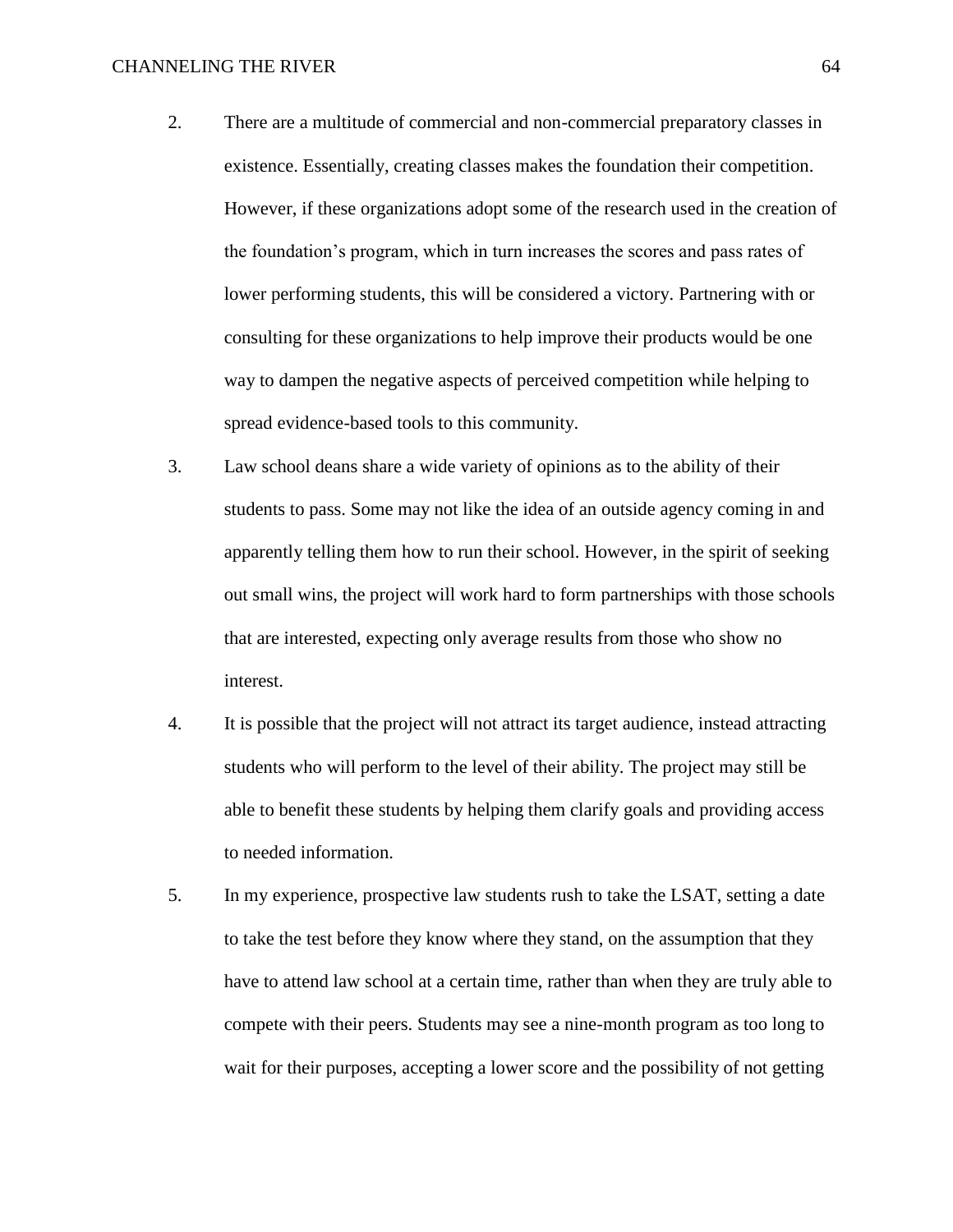into a school they want to go to. If the project wishes to attract these students, it will have to design a plan to help them feel that waiting is in their best interest.

6. The project may become obsolete. It is possible that African-Americans (as a group) will start to achieve according to their ability without the assistance of this project. In the past 34 years, the proportion of African-Americans earning \$75,000 or more doubled to 21% (adjusted for inflation) (Gates, 2016). The proportion making at least \$100,000 quadrupled to 13%. In comparison, the proportion of white Americans making at least \$100,000 rose to 26% from 11%. It is conceivable that these parents will, on their own, create the infrastructure to send a proportionate number of African-American students to law school 20 years from now. If so, the Project, as defined, would welcome a change to its charter, and the Foundation would be happy to close the Project and use the funds toward another project.

*Unexpected consequences.* Nearly every initiative results in unexpected consequences. The project should keep its eye out for information that suggests that negative consequences are arising from its efforts. For example, minorities commit suicide at half the rate of white people (Burns, n.d.). However, attorneys have a higher than average rate of suicide (Nydegger, 2014). Gaining proportional equality for African-Americans in law schools and law firms may thus lead to higher depression and suicide rates among African-American lawyers as they become part of the mainstream attorney culture. A possible solution might be using *positive education* research to promote strengths and resiliency at the outset of a student's legal career. Seligman, Ernst, Gillham, Reivich and Linkins (2009) taught these skills to a grammar school. The researchers and faculty both felt the program was a success (Seligman et al., 2009). Even if this research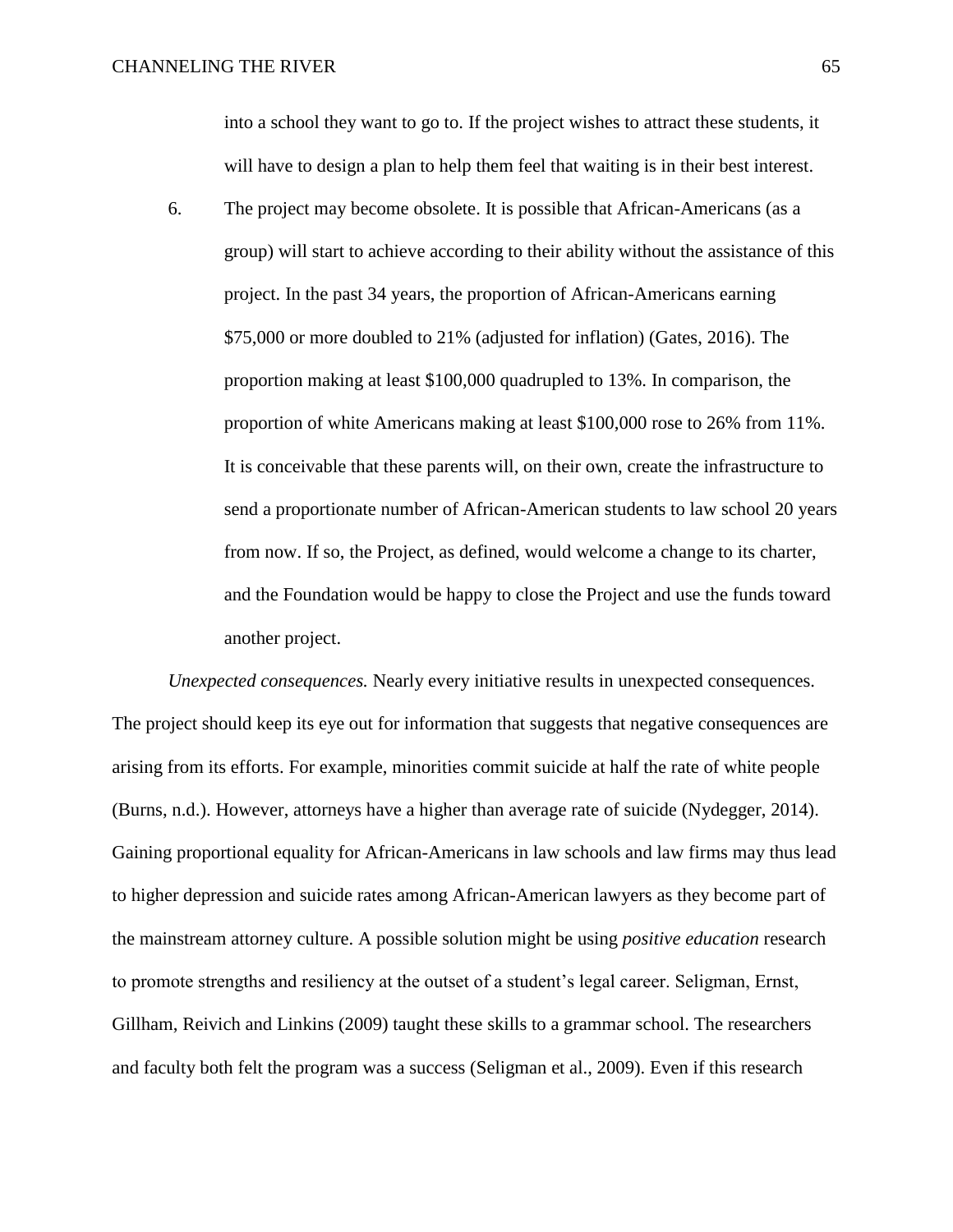cannot be applied on the law school level, the project will seek ways to avoid unexpected and unwanted negative consequences.

*Conclusion.* The Charles Hamilton Houston Project proposes to use data and positive psychology as part of an interdisciplinary approach to increase African-American success from the LSAT to the Bar Exam. By downplaying race and social comparison, focusing on the fundamental skills needed to succeed, engaging students with lessons from history and exercises derived from positive psychology, and engaging relevant stakeholders/influencers at each level, the Project hopes to successfully build target students' psychological capital, preventing them from experiencing helplessness deficits based on preexisting beliefs or any other detrimental psychological phenomena.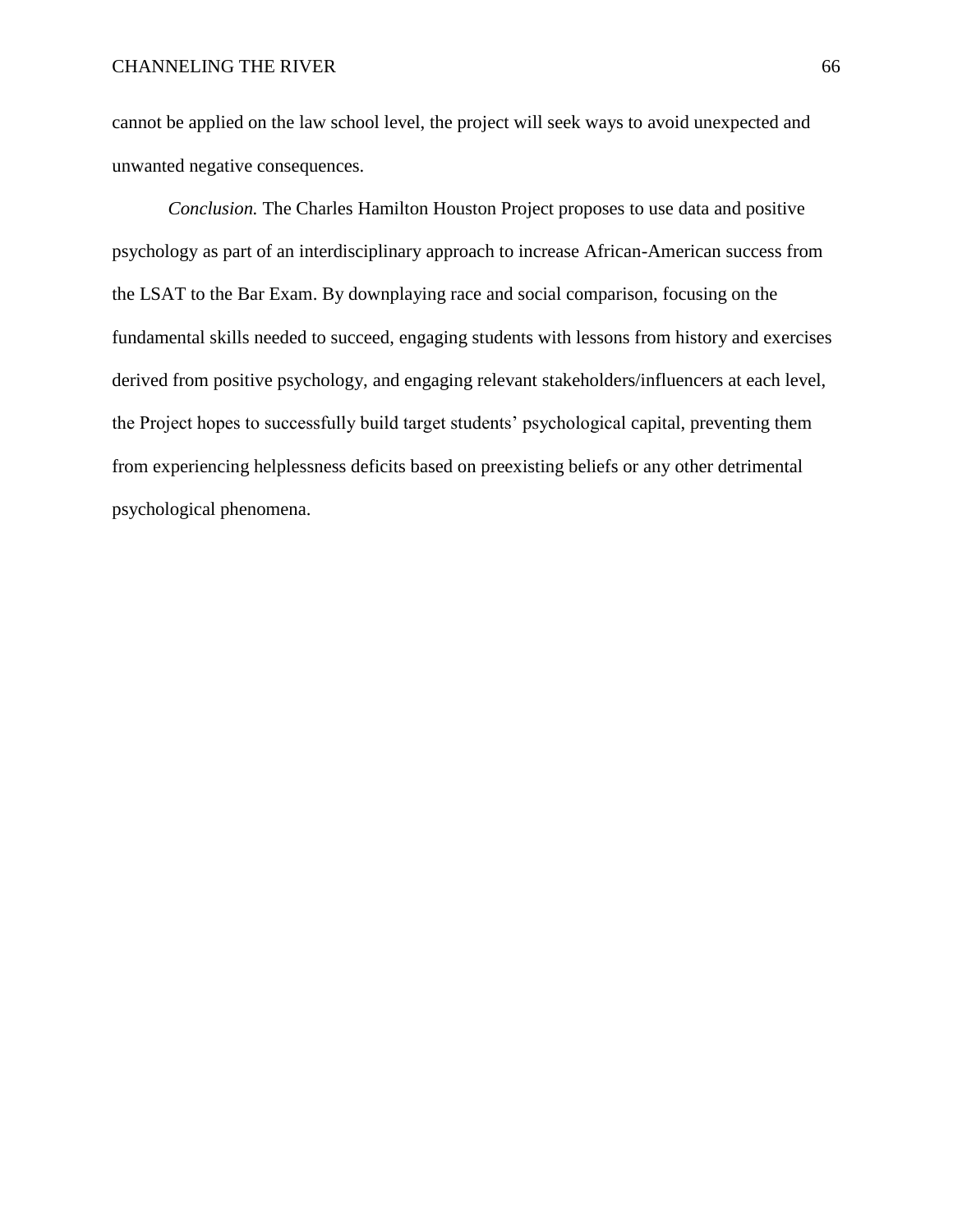## **Part III: Business Plan**

As conceived of in Part II, the Maroon Foundation's purpose will be to foster equal results in minority populations. The Charles Hamilton Houston Project, described in Part II, is an exemplar of how the Foundation intends to operate. There, African-Americans as a group have lower LSAT scores and Bar passage rates than the general population. The Project proposes to target the portion of students who have the ability to do well, but do not. If successful, increasing the LSAT score and Bar pass rate of this group will raise the average results of the African-American law student and prospective law student cohort. If completely successful, the average results will be in line with the average overall results for law students and prospective law students. This will increase the number of African-American attorneys, making it easier for law firms and other organizations to fulfill their diversity goals.

The Foundation will use the best available research methods to discover potential projects, and to create interdisciplinary project designs that have the best chance of obtaining the desired result. For example, the Project noted above contains research from education and positive psychology.

Hopefully, these projects will have spillover effects. In the case of attorneys, many will go into careers where they have direct and indirect impacts on people's lives. These careers are unavailable to those without a law license.

### **Business Model**

 $\overline{a}$ 

The Foundation will be organized as a public charity under section  $501(c)(3)$  of the Internal Revenue Code.<sup>67</sup> The Foundation will derive revenues from an active fundraising

<sup>&</sup>lt;sup>6</sup> It is possible that this choice of organization will mean that the Foundation cannot use the word "foundation" in its name.

<sup>&</sup>lt;sup>7</sup> For the purposes of this paper, the Foundation is conceived of as a public charity. However, its goals may also be well served if the Foundation is organized as a different type of business entity, such as a benefit corporation. This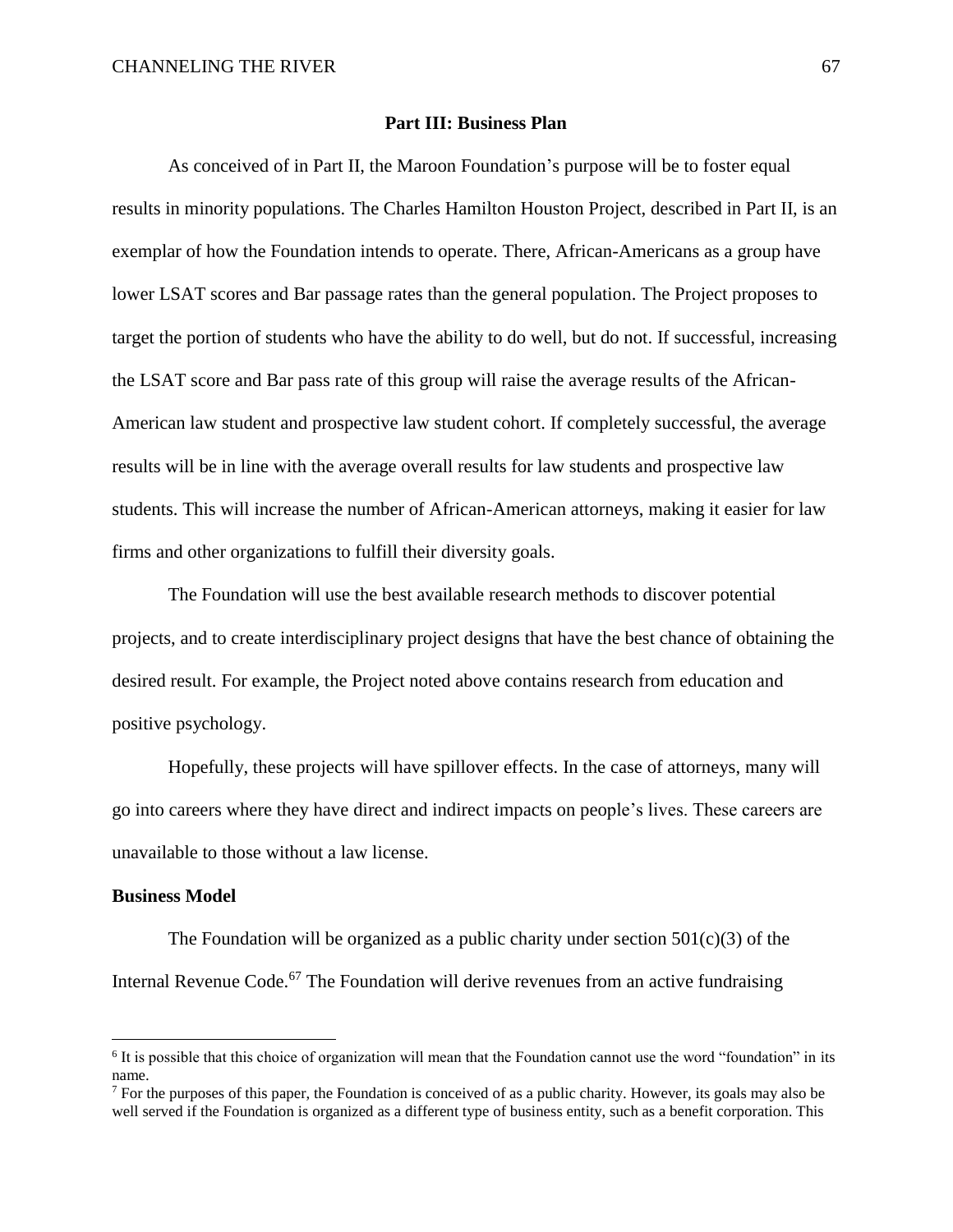program, seeking out contributions from public and private sources. The Foundation will also seek out opportunities to create revenue streams from fees for services and goods, licensing, or owning a for-profit operation. Ultimately, the Foundation hopes to become fully self-sufficient.

# **Funding**

 $\overline{a}$ 

As with any new non-profit, the Foundation's most pressing concern is obtaining start-up funding and creating revenue streams. McKeever (2015) can provide some useful guidance on how much the Foundation may need to raise, and what are the most likely sources of funding.

First, it is noteworthy that the two biggest sources of revenue – fees for goods and services from private and public sources – are highly overrepresented in McKeever's report. These two categories comprise 72 percent of revenues (McKeever, 2015). However, revenues from private sources are driven by tuition at institutions of higher education. Revenue from public sources is largely driven by government contracts (McKeever, 2015). While both may provide some funding, it is unlikely that these two categories will account for a similar proportion of revenues.

The third largest contributor to revenues is private contributions (McKeever, 2015), and it is likely that these contributions will be the Foundation's primary source of revenue. Therefore, the Foundation will seek out fellowships, grants, and individual donations. The Foundation will also seek to mimic some of the practices of high-impact nonprofits noted in McLeod Grant and Crutchfield (2007). One of these is creating a for-profit center, as noted above. Finally, the Foundation will devote some of its revenues to investing, eventually creating a third base of revenue.

form of business does not restrict its management team to the sole pursuit of profit, but also does not require management to depend on donations for the company's continued existence. Benefit corporations have been authorized in New York since 2011.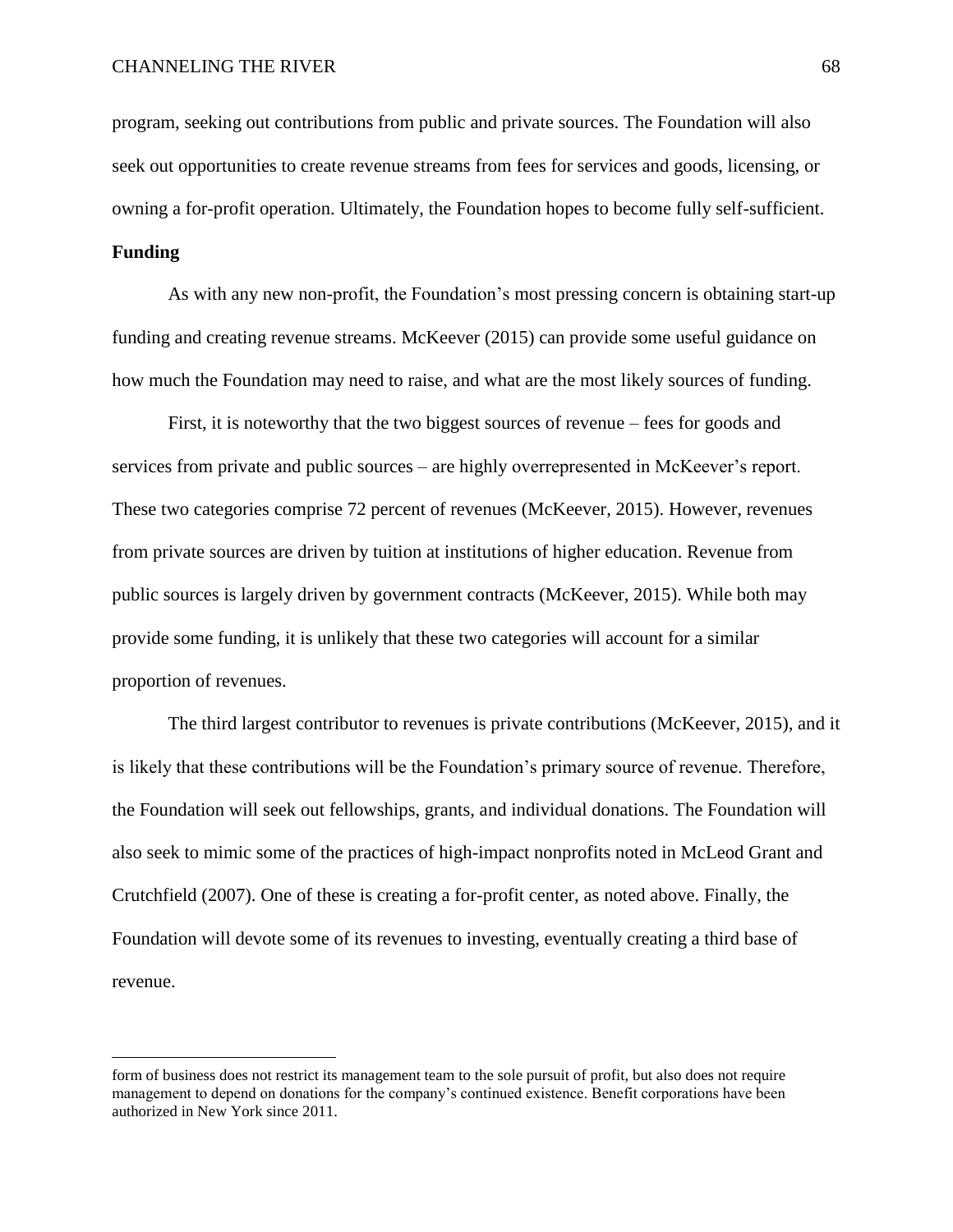Among the potential sources of funding are the following:

- Echoing Green Foundation/Open Society Black Male Achievement Fellowship: Program looks for persons who present innovative ways of addressing social issues related to African-American male achievement. Fellows receive \$80,000 plus additional stipends and support over two years.
- LSAC Diversity Initiatives Fund Grants: Funds projects designed to encourage underrepresented groups to pursue legal education and to increase the enrollment and successful law school completion of minority applicants.
- Draper Richards Kaplan Foundation Grants: Funds early stage non-profits in the United States with developed ideas. The organization seeks non-profits with potential to scale and potential to have a large impact.
- Fund for the City of New York Incubator/Partner Project Program: Provides financial management services, including a CFO, comptroller, auditor, human resources experts, and nonprofit coaches. The program welcomes inquiries from organizations starting a new project and have an established organization.
- Google Ad Grants: Provides \$10,000 of in-kind advertising per month to certain types of non-profit organizations. The organization will have to contact Google once it is up and running with a content-filled website to see if it is eligible.
- Individual donations solicited via a website and through fundraising events.
- State business laws provide for a wide variety of combinations of non-profit and forprofit ventures. In one example, Share Our Strengths uses funds generated by a consulting business that it owns to continue its mission (McLeod Grant & Crutchfield, 2007). In the course of its work, the Foundation will accumulate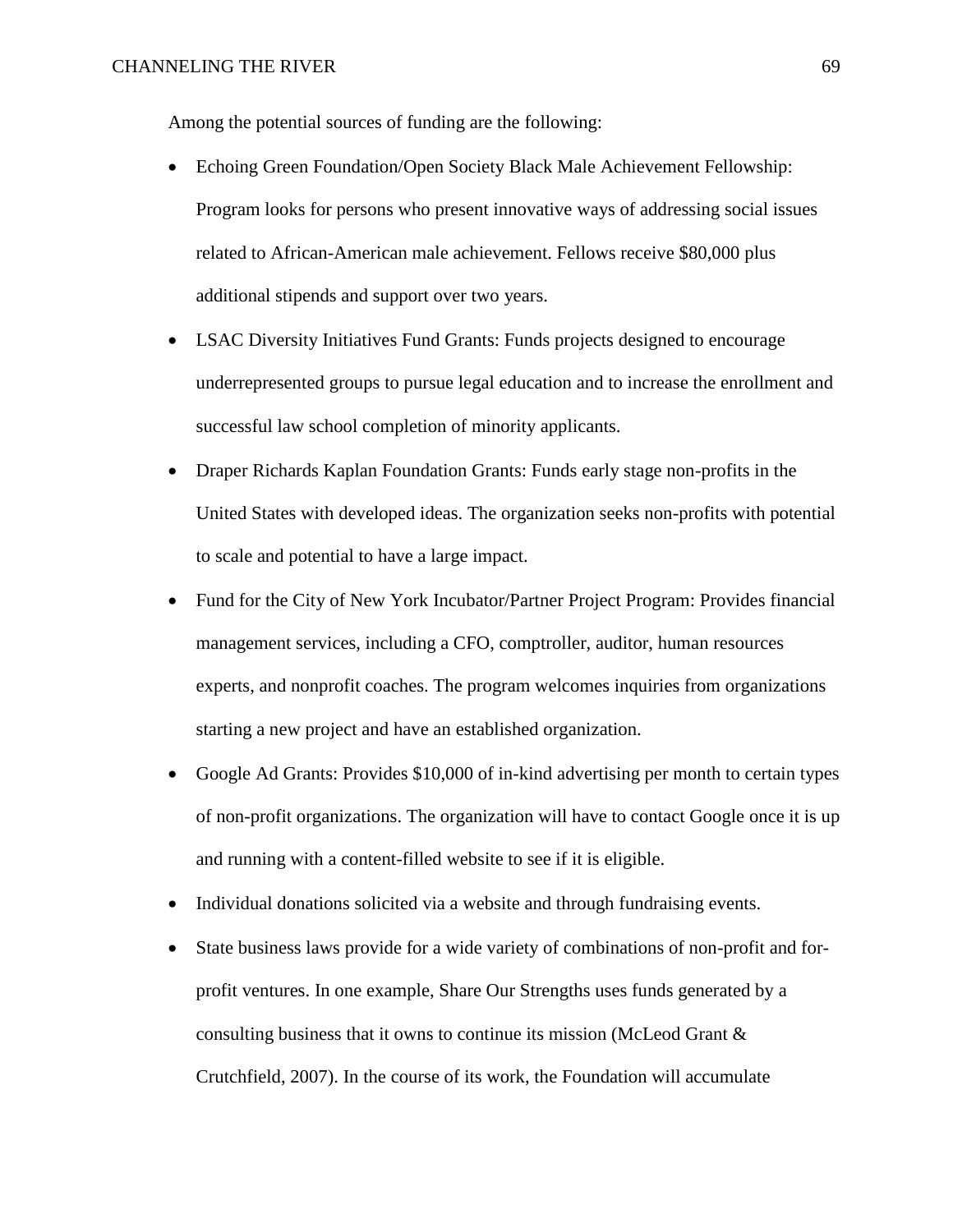expertise in education and positive psychology, among other things. This expertise can be spun off the Foundation's own consulting firm, thus generating funds for the Foundation. Additionally, the Project may wish to consider charging students for its Bar Exam program. In 2013, I paid over \$3,000 for a Bar review course. The program should be able to charge significantly less, while targeting specific groups of students. The project could easily earn \$60,000 per year by charging 20 students \$1,500 apiece to take a high-quality Bar Exam program that incorporates scientific findings into its program.

- Partnerships. Partnerships can provide funding, but a successful partnership can also provide information, support, and connections while the Foundation can also offer the partnering organization something of value. For example, a possible partner might be a large law firm. The firm could provide funds, but it could also provide personnel who can pass knowledge to students about the work environment and actual work of a large law firm. In turn, the Foundation could provide the firm with potential diverse candidates who have previously been advised about the firm's environment and have shown an aptitude for the type of work they would be assigned.
- McLeod Grant and Crutchfield note the importance building a strong community of supporters (2007). High-impact organizations tend to inspire their supporters by creating emotional experiences that lead not just financial support, but to evangelism. The Foundation will take care to create and maintain its relationships, while searching for ways to effectively promote participation by supporters.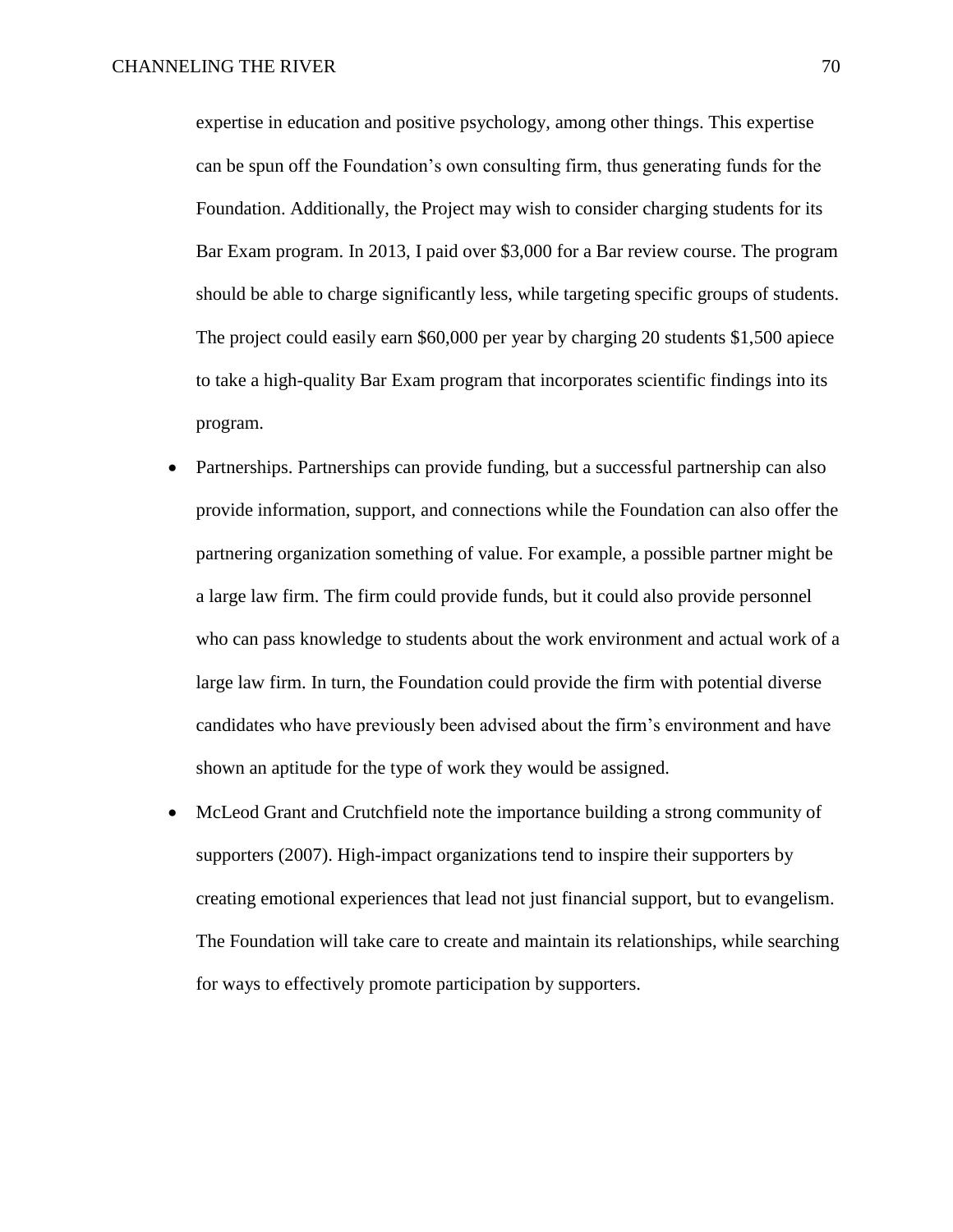# **Projected Financial Statements**

Although it is customary to provide detailed projected financial statements in a business plan, the necessary level of detail is beyond the scope of this paper. With that in mind, I present here my initial thoughts and research on how much this proposed business model might earn, where those funds may come from, and how much the Foundation might spend.

The following financial statements assume that the Foundation can achieve normalcy within five years. Here, *normalcy* means that the Foundation's revenues and expenses will be within one standard deviation of the average revenues and expenses of public charities focused on education.

**Initial Funding**. The Foundation will initially seek funding to cover at least its first year of operations, which administration, fundraising, and the Project's activities. Among other things, management will have to consider:

- Foundation Administrative Expenses
	- o Salary
	- o Office space and overhead
- Project Expenses
	- o Labor
		- **Curriculum developer**
		- Class instructor
		- Data analyst/statistician
	- o Non Labor
		- Class Materials
		- **Supplies**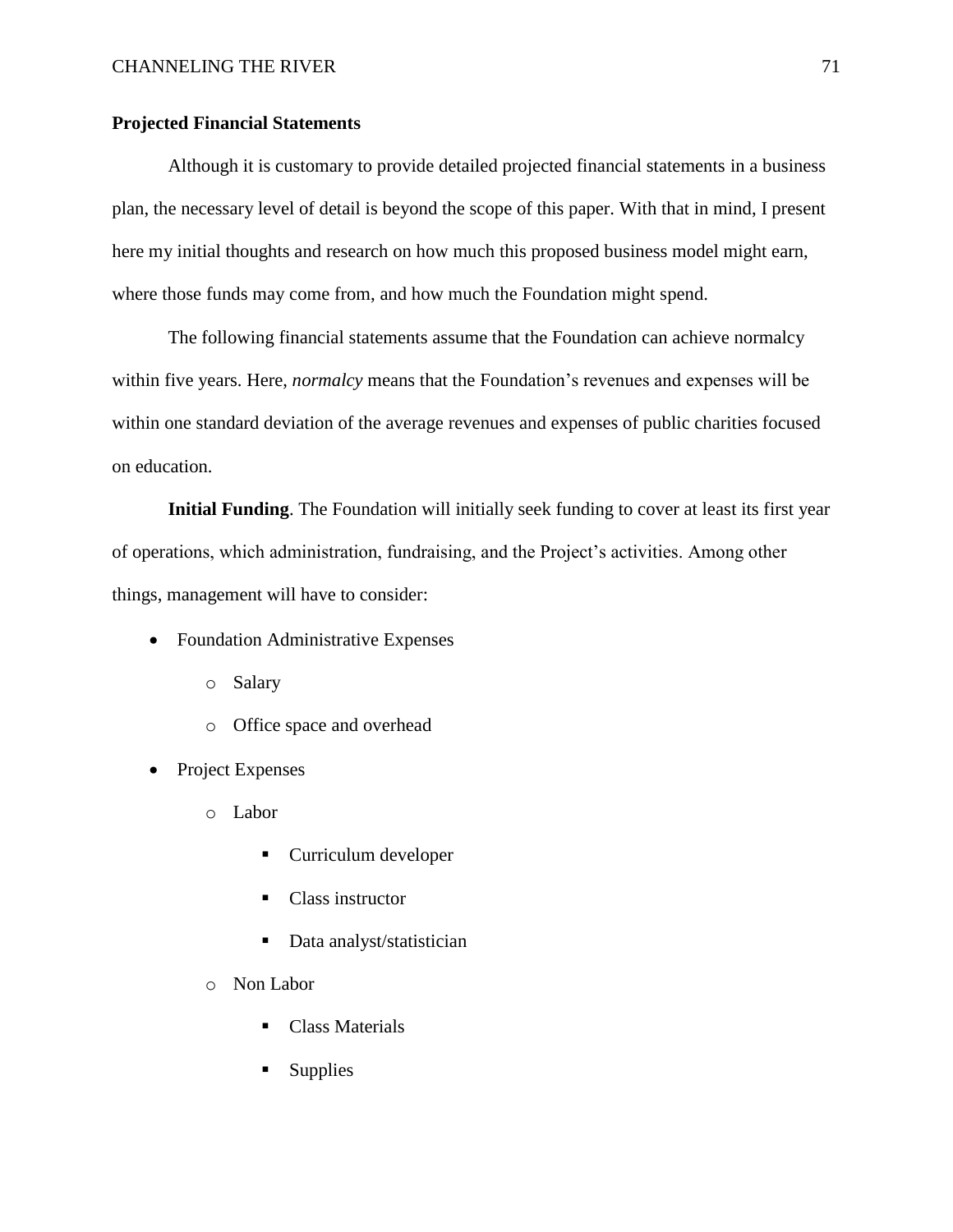- Software Licenses
- Online Surveys
- **University overhead**

**Continued operations.** The closest analog for the Foundation's initial estimated continued operations are public charities with a focus on education. Excluding institutions of higher education, there are 48,212 public charities that focus on education (McKeever, 2015). These institutions average \$2.2 million in revenues, \$2 million in expenses, and possess an average of \$7 million in assets (McKeever, 2015). The following estimates assume that the Foundation can be close to average within five years. The estimates assume that the Foundation's initial fundraising efforts go well, and that the growth rate diminishes over time. The estimates also use the S&P 500's historical growth rate of ten percent to simulate potential growth of the Foundation's assets. These estimates do not include the possibility of the Foundation seeking funding for its second project.

|                     | Year 1    | Year 2  | Year 3    | Year 4    | Year 5    |
|---------------------|-----------|---------|-----------|-----------|-----------|
| Revenues            | \$522,000 | 731,000 | 1,023,000 | 1,381,000 | 1,795,000 |
| Expenses            | 456,000   | 639,000 | 894,000   | 1,207,000 | 1,570,000 |
| <b>Net Proceeds</b> | 66,000    | 92,000  | 129,000   | 174,000   | \$225,000 |
| <b>Total Assets</b> | \$66,000  | 164,600 | 310,060   | 515,066   | \$791,573 |

While these estimates are incomplete, they provide a good starting point for the Foundation's ultimate estimates. I will seek to provide a complete estimate in the final version of this business plan.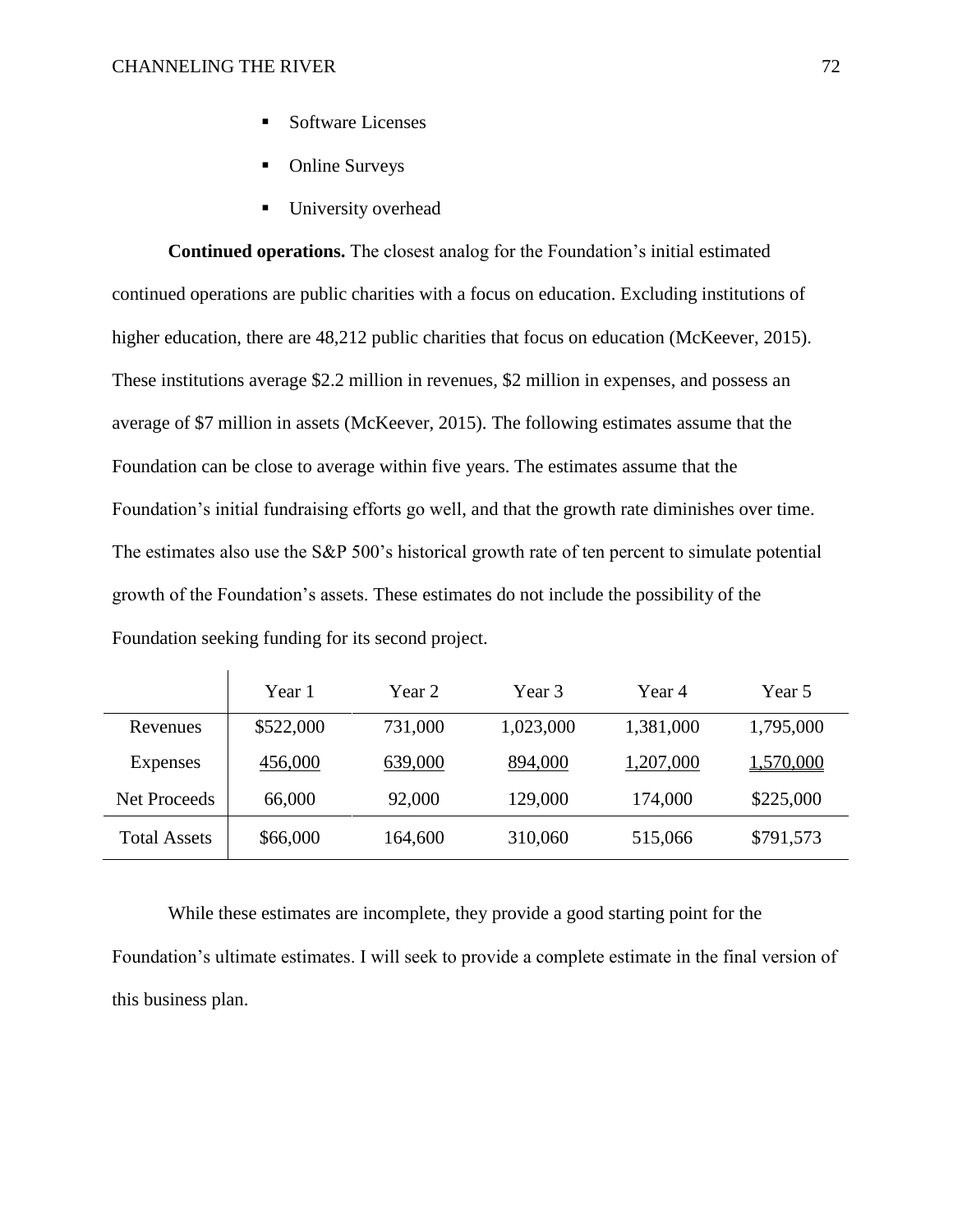### **Milestones, Assumptions, and Tasks**

In order to ensure the success, the Foundation must meet a number of objectives. These are listed below. These objectives assume an operational start date in January 2017. This should be enough time to account for the legal formation of the entity. This should also provide enough time to account for administrative matters related to this capstone.

**Milestones.** The Foundation hopes to meet the following milestones in order to ensure that its business functions smoothly.

- Raise capital. The organization will set a tentative initial funding goal of \$1 million in its first year. It is doubtful that the Foundation will need this level of funding in its first year. However, the attempt to raise this level of funding will prove instructive for the management team as it learns more about the true cost of running the business.
- Complete Project specifications. While Part II presents a general framework for the Project's operations, there are a number of aspects missing. Among these are the location of the classes, the content of the advertisements, and the costs of contacting the various schools. These specifications must be completed before starting operations. I speculate that it will take three – four months to complete these specifications.
- Prove concept. As noted in Part II, the Foundation will first seek proof of concept with the undergraduate/LSAT portion of the Project. Starting at the college level will allow the Project to gain valuable insights about its target audience and future directions. Proof of concept for this portion of the project works requires several things: (1) Showing that the inclusion of positive psychology in an LSAT class can raise student scores; (2) a showing that targeted advertising of important information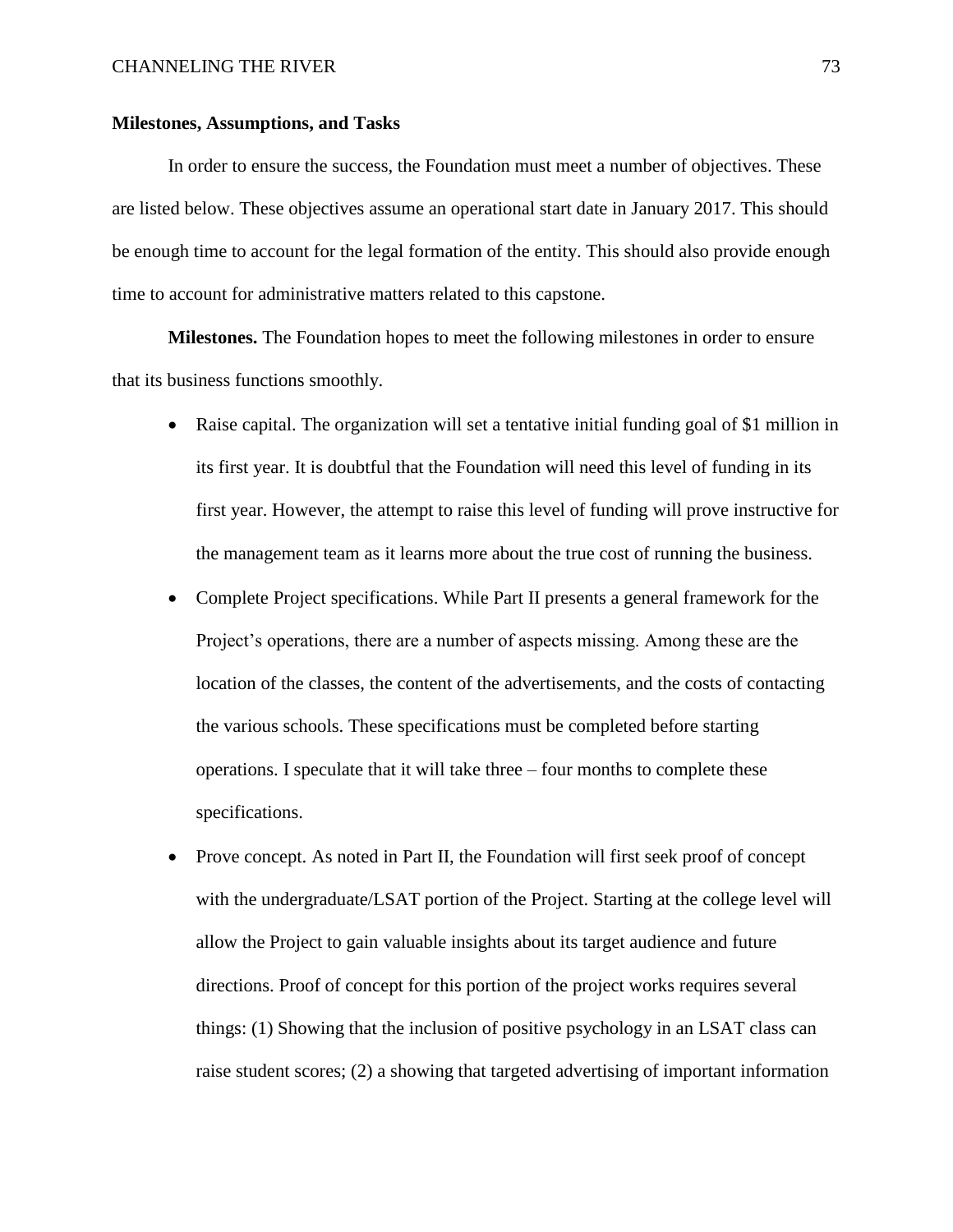can raise awareness among the target audience of what is required of them for success; and (3) a showing that providing relevant information to undergraduate and admissions faculty can help them to provide better services for their prospective and current students. The study design mentioned in Part II requires at least eight months to complete. An analysis of the results should take no more than one month. Therefore, proof of concept, with respect to including positive psychology in an LSAT class should take approximately ten months.

- Finish prototype/Start final version. The LSAT study mentioned above will serve as the prototype for this project. Moving from the study to the final version of the class should take no more than a month or two. This will help the Project make any changes it deems necessary, streamline operations, and time the offering of the class to the testing cycle. By this time, management should have also fully considered how it will help students with the application process, and created its prototype website, information brochures, and advertisements. As a result, it should take approximately one year from the beginning of the initial study for the Project to be ready with its final version of the LSAT portion of the project.
- Achieve breakeven. The Project will consider the breakeven point the point at which its revenues can support all of its proposed tasks. Therefore, the Project will need enough funds to support its proposed writing and Bar Exam projects, in addition to its LSAT program.

**Assumptions.** The Foundation's business model makes the following assumptions:

- The Foundation will devise projects that someone thinks are worth funding.
- The Project is something someone thinks is worth funding.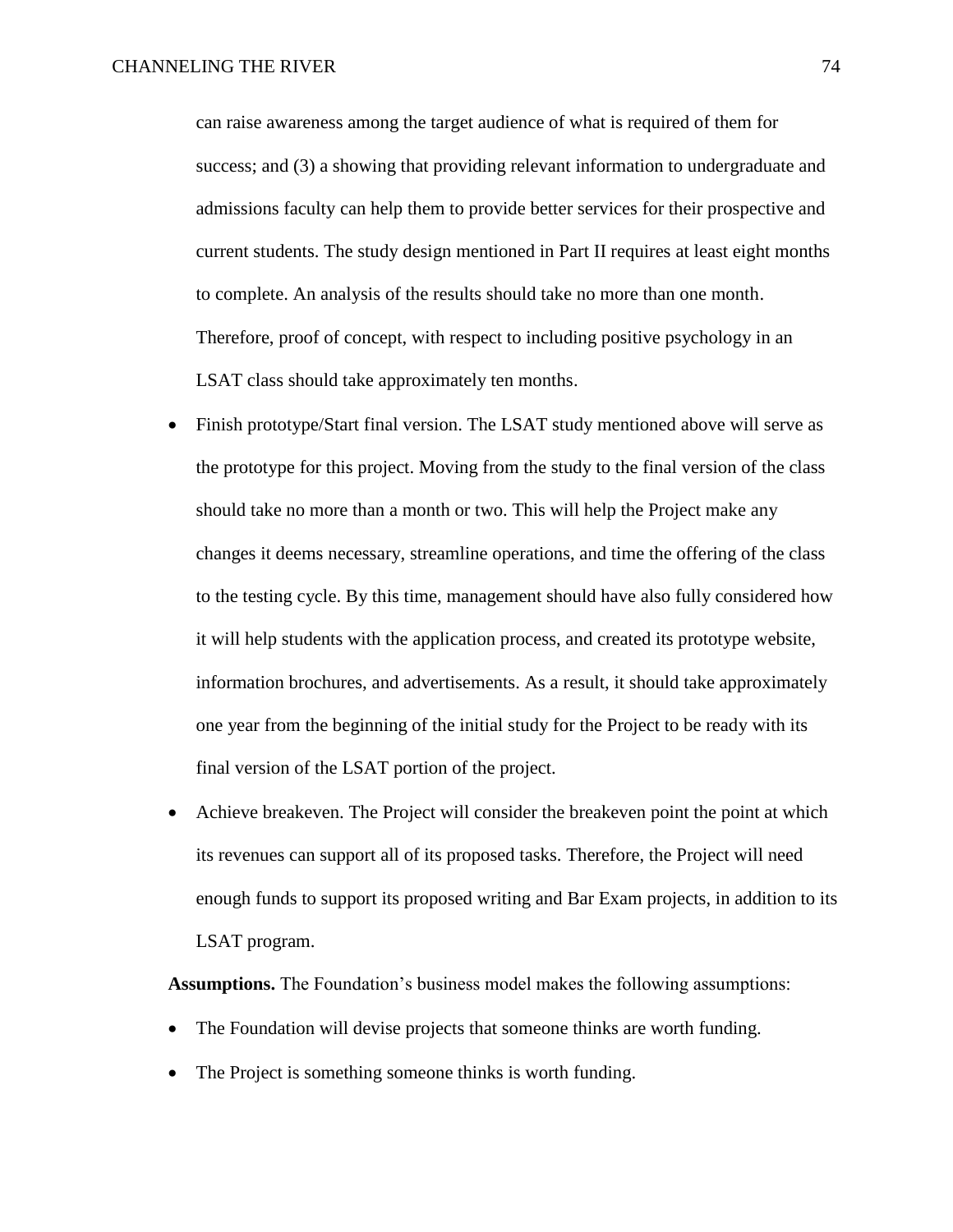- The Project has chosen the correct factors that may be preventing students from achieving success.
- There may be additional pre-college factors that the Project needs to consider; however, these factors are not strongly implicated in terms of what is being proposed.
- The Foundation will have the ability to fund the Project within a year.
- There is not already a working prototype of this model.
- Relevant organizations will be interested in working with the Project.
- The Project can recruit enough students to conduct a proper study.
- The findings from research into positive psychology are scientifically valid.
- At least one member of the Project is personally connected to its target audience. This may prove useful in some way.
- There will be few disruptive organizational issues in the first years of the program.
- The Foundation will be able to find space to run the Project.

**Tasks.** The Foundation must complete the following tasks in order to be successful:

- Recruit a *right hand* and a *left hand* for the management team. While *right hand* usually refers to an indispensable part of the team, here both are considered indispensable. The person who serves as the right hand should be someone who is strongly creative, and can envision multiple possibilities for the various areas of the Foundation's projects. The person who serves as the left hand should be someone with extensive business experience. This person should be able to tell the rest of the management team when a course of action is unlikely to work, and suggest practical alternatives.
- Recruit a board of directors/advisors.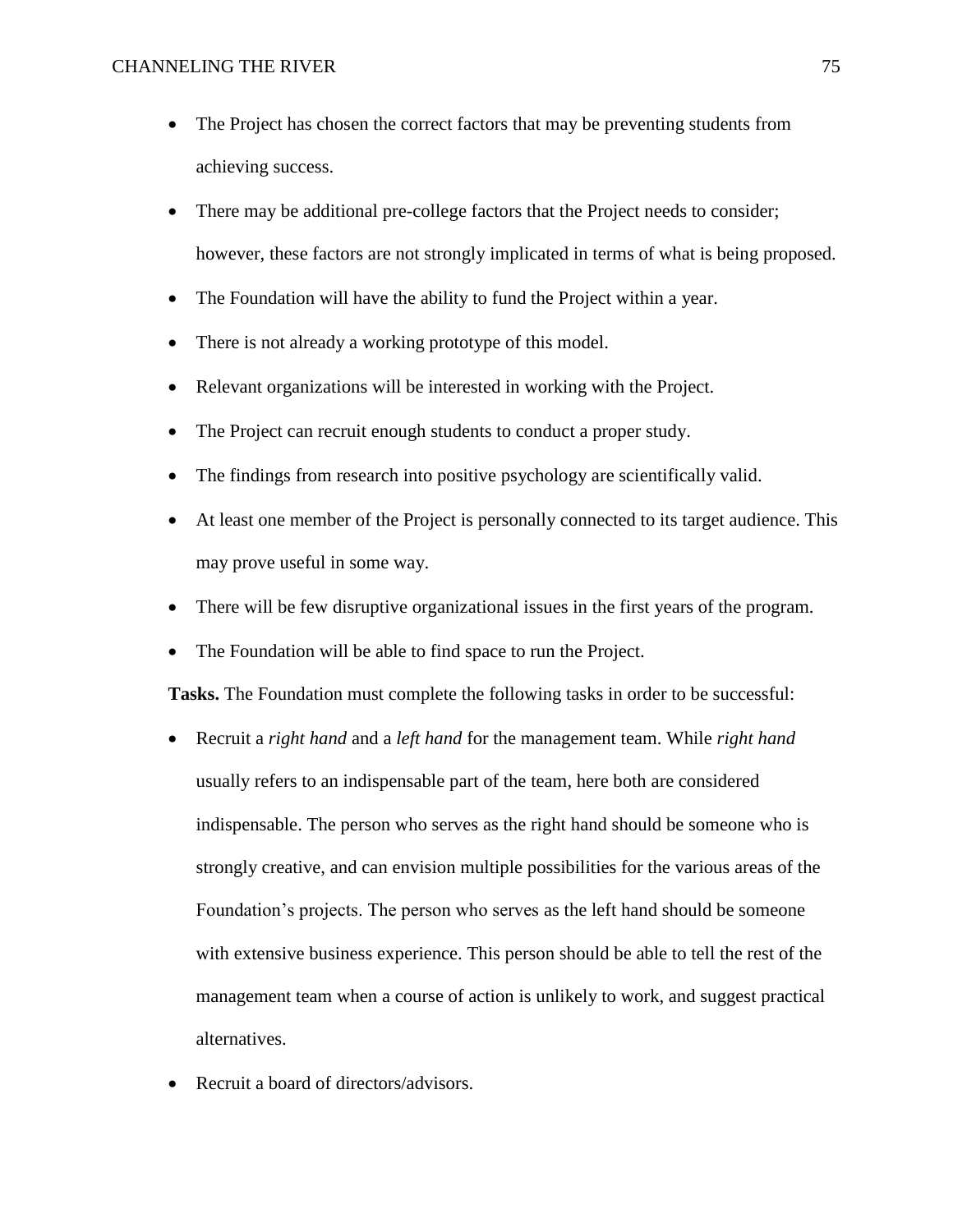### CHANNELING THE RIVER 76

- Legally form the Foundation.
- Obtain tax-exempt status.
- Raise funds.
- Obtain office space.
- Purchase office equipment (including necessary software).
- Find space to conduct studies.
- Recruit teachers (if not teaching ourselves).
- Create curriculum.
- Create books and study materials.
- Complete study design.
- Run study.
- Approach organizations that may be interested in partnership.
- Develop website.
- Create ads.
- Start corporate bank account.
- Recruit additional staff.
- Review business plan; revise as needed.

# **Marketing**

The Foundation will have two marketing goals. Its major marketing goal is to inform potential donors of its existence, in an effort to obtain continued funding. Its minor marketing goal is to recruit students to participate in its programs. As some of the mechanism behind student recruitment has already been discussed, this section will address only the Foundation's fundraising. The following are all forms of marketing that the Foundation will engage in: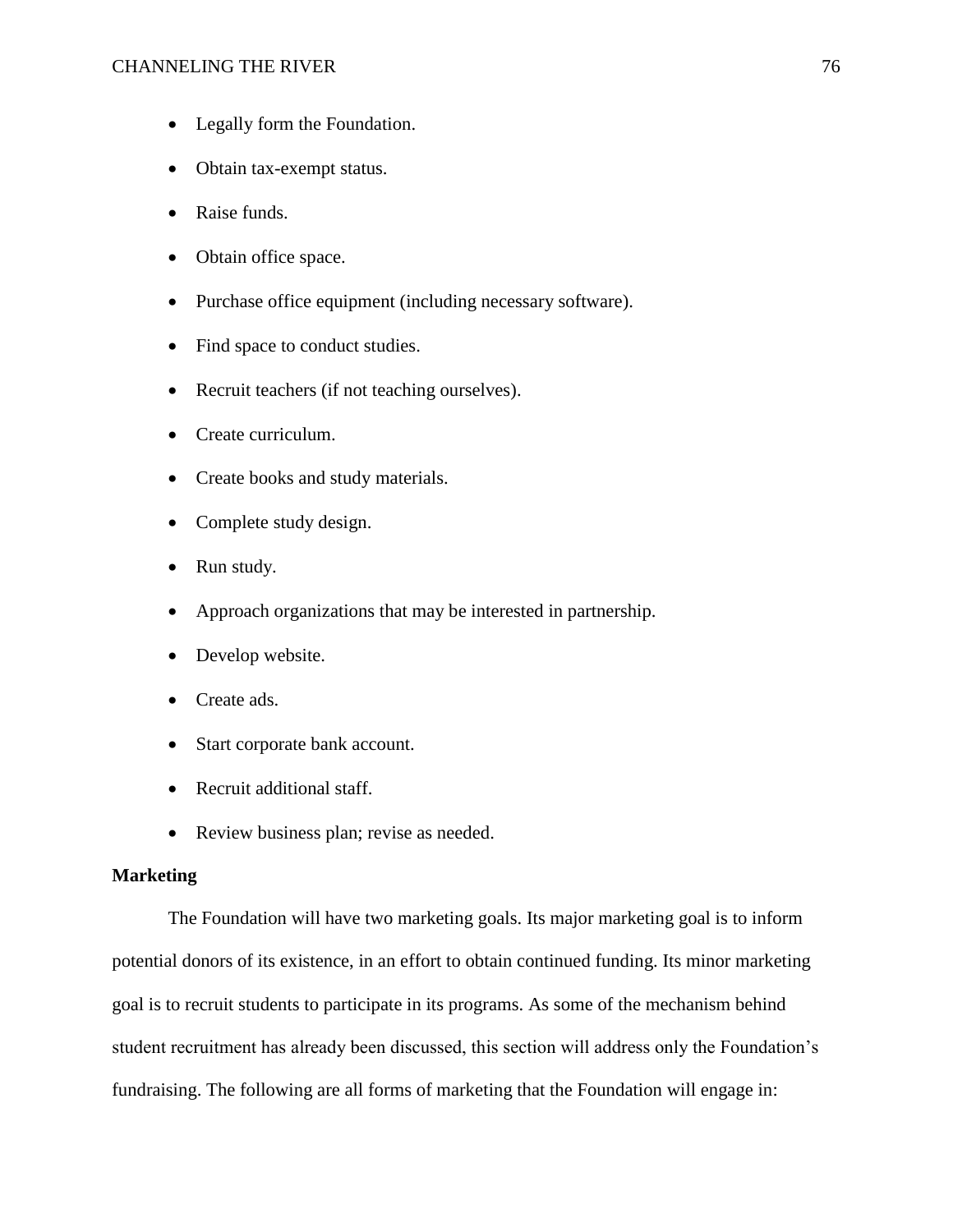- Some of the grant-making organizations listed above post descriptions of their winners on their websites. If the Foundation or its founders win any of these grants, this will help to bring some attention to the Foundation.
- MAPP, the University of Pennsylvania, and the various programs the founders belong to all have alumni associations and networks. Appearing in their news items will help bring some attention to the Foundation.
- I plan to engage in academic writing and public speaking as part of my future activities. Even where these do not involve talking about the Foundation, they can still serve as a form of marketing.
- As mentioned above, we hope to turn both our Board of Directors and our students into advocates for the Foundation. We hope that their interest in the Foundation's success leads to word-of-mouth advertising for the Foundation.
- The Project includes advertising as part of its strategy. These advertisements will be heard and seen not only by the intended audience, but also by others. This spillover will also serve as a form of marketing.
- Persons involved in the Project can make appearances at legal and positive psychology events, allowing them to get to know persons who might be interested in funding the Foundation.
- The Board of Directors may have information about other methods of obtaining funding. The management team will ask for their counsel and act accordingly.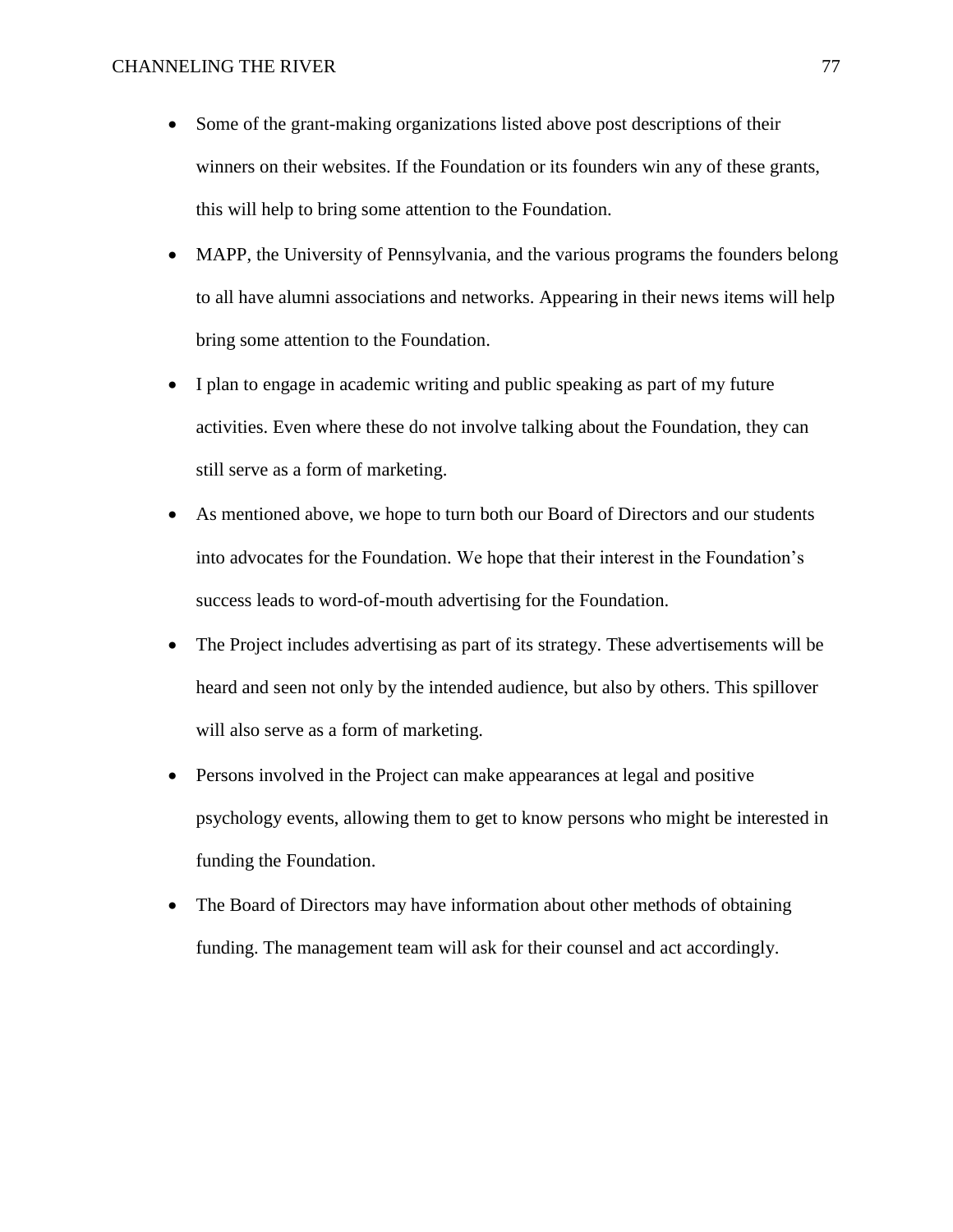## **Competition**

The Foundation faces no shortage of competition. There are currently over 1.5 million tax-exempt organizations in the United States (National Center for Charitable Statistics, n.d.). Specific competition will depend on the projects that the Foundation takes on.

With respect to the Project's goals, more than 3,000 colleges and universities that offer 4 year degrees (NCES, n.d.). Many of these offer pre-law counseling. At least some have in-house pre-law and LSAT preparation programs. There are 205 ABA accredited law schools and several unaccredited schools (American Bar Association Section of Legal Education and Admissions to the Bar, n.d.). At least some of these run academic success programs aimed at the Project's target audience. Finally, there are nearly 50,000 public charities with a focus on education (McKeever, 2015). In particular, Practicing Attorneys for Law Students and LatinoJustice hold programs that compete directly with the Project's anticipated focus. It is anticipated that a number of these organizations will compete directly with the Project for student attention and funding dollars.

In addition to competition from public charities, the Foundation also faces competition from for-profit companies. Organizations such as Kaplan and Barbri offer test preparation and other services. They also have name recognition and a presence within the schools. Being present in the school with an advertising table may be impossible for an organization that focuses only on certain racial groups.

Even though the Project faces a lot of competition, it does have several advantages over its competition. First, the priority for the Project is results, not dollars. If the Project successfully improves its target audience's results, they are likely to tell others. This can result in a steady stream of students utilizing the Project's programs.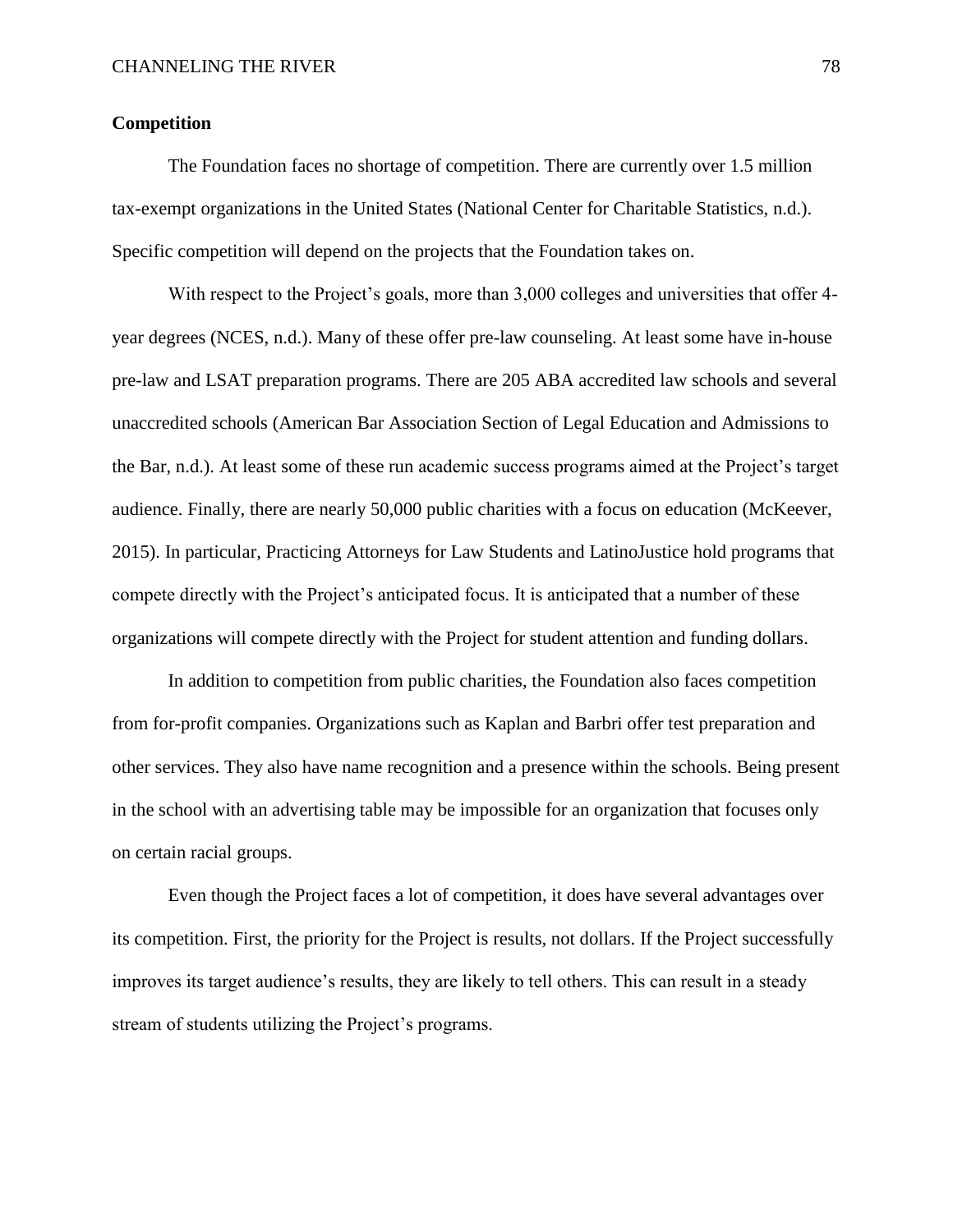Second, the Project will commit to creating and using high-quality research to create its programs. This will allow the Project to make updates (or simply to stick with what works) faster than organizations without the same expertise or access to expertise.

Third, the Project intends to work at multiple levels in order to achieve its goals. This multilevel focus seems to be unique to the Project, though it is possible that another organization that works on several levels exists.

Fourth, I am only aware of one program introduces students relatively deeply to formal logic – Blueprint LSAT Test Prep, though others may exist. It is unlikely, but not impossible, that some include positive psychology as part of their service. This may change as companies become more aware of positive psychology research. If this happens, the Project will welcome the opportunity to partner with or profit from a consulting relationship with these companies.

Additionally, the Project has several competitive advantages over possible competitors:

- The Project has defined a very specific audience. This makes it easier to target resources toward this audience, and makes measurement of the Project's results more meaningful than programs serving a more general audience.
- The founder is a member of the Project's audience. This may help people working for the Project to better understand and relate to the Project's audience.
- The Foundation will be committed to truly understanding an issue before devoting time and money toward programs. This will help the Foundation to be more effective than its competitors.
- The Project intends to recruit persons who can be effective teachers, not just persons who scored well on the test in question. Performing well on a test is not necessarily correlated with one's ability to teach a subject.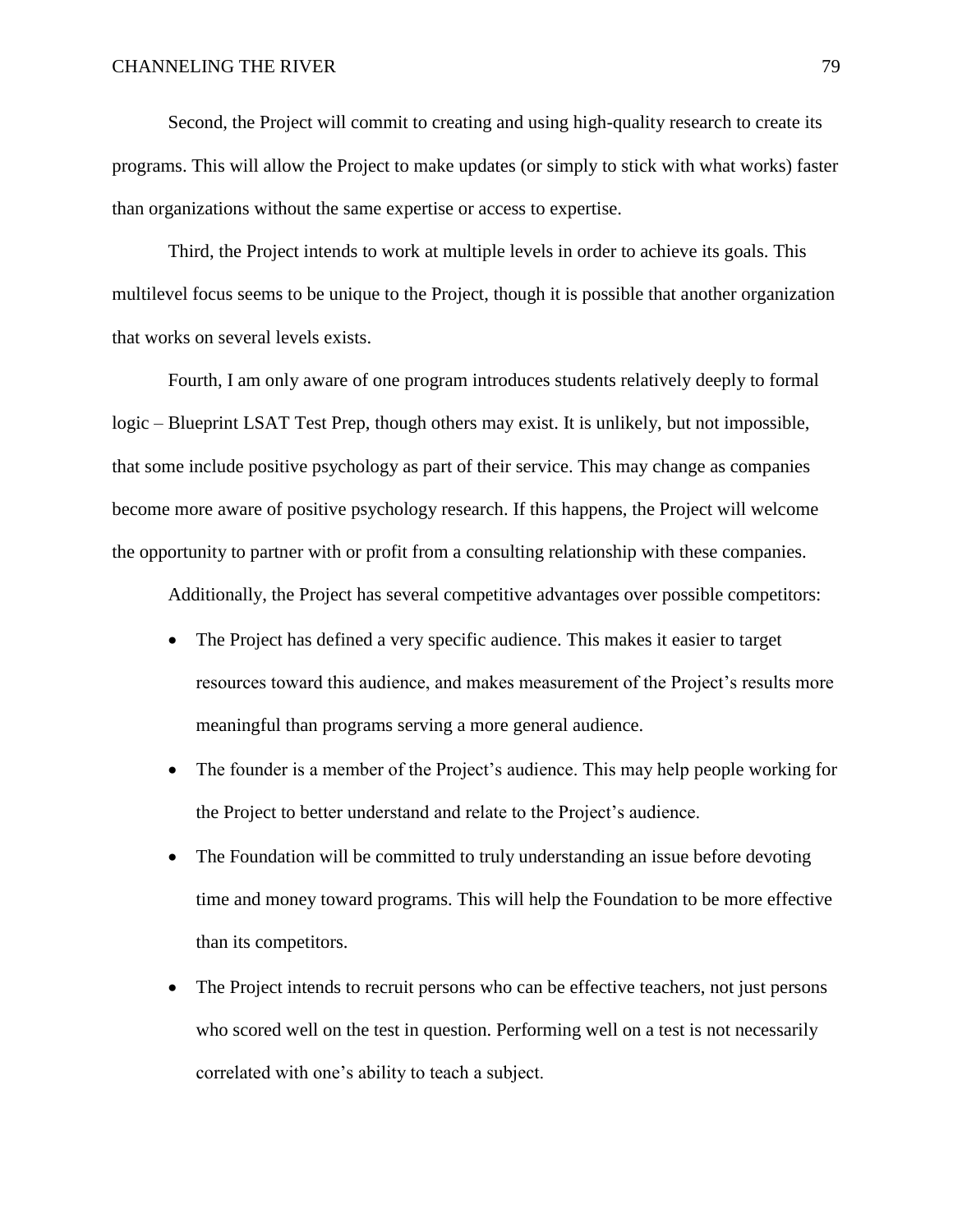- The Project is looking to work at multiple levels, rather than just presenting a test preparation program. This should help create conditions for success for at least some who are not in the Project's test preparation program.
- The Project is looking to emulate an already successful idea in spreading the knowledge of what's expected and how to do well for potential attorneys. Using a variation of a successful model is a great starting point and will help to make the Project's goal easier to obtain.

Educational institutions need not be strictly competitors. As mentioned above, the Project is looking to partner with some of these organizations. One definition of success for the Project is helping these organizations increase the probability that their minority students will perform as well as their general populations. This does not have to happen through the plan described above. The Project's goals will be well-served if another organization can take on one of the Project's anticipated tasks.

## **Management**

The day-to-day management of the Foundation will be run a chief executive officer. Serving immediately under the chief executive officer will be co-chief operating officers, designated informally as the *right hand* and *left hand.* The right hand will be expected to more strongly contribute areas such as community relations and relationship building with the Foundation's partners. The left hand will be expected to more strongly contribute to areas such as management and administration. The chief executive officer will seek their counsel on important matters, in an effort to make the best possible decisions for the Foundation.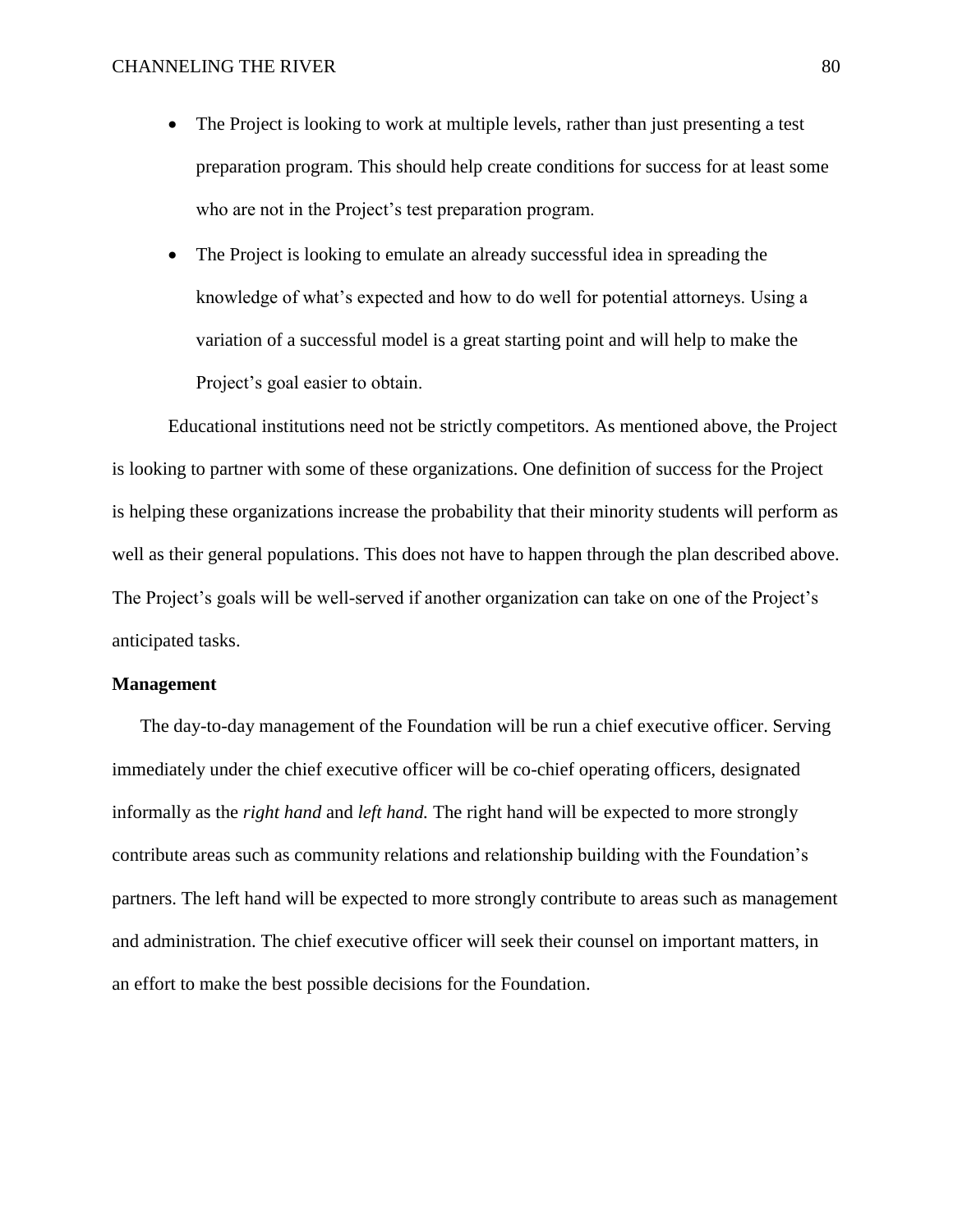## **Proposed management team.**

- Dwayne Allen Thomas (Founder, CEO) currently serves as the Assistant Law Clerk to Hon. Martin Solomon at the New York State Supreme Court, Civil Term, Kings County. Prior to his current position, Thomas ran a solo legal practice for a year. While in law school, Thomas served as the second editor-in-chief of *The BLS Advocate*, the student newspaper, and as the Career Development Chair of the Black Law Students' Association. As editor, Thomas increased the readership of the newspaper by 30%. As Career Development Chair, he tripled attendance at BLSA's events. Prior to law school, he worked three years as a licensed auto insurance sales agent and five managing an office and a staff of ten. While at Baruch, Thomas led a team of five to the finals of the Baruch College Entrepreneurship Competition. Thomas has won several awards as a result of his work, including the Chris Peterson Memorial Fellowship (MAPP Alumni Association), 3L and Alumnus of the Year (Brooklyn BLSA), and the SBA President's Award for Outstanding Community Service (Brooklyn Law). Thomas holds a Bachelor of Business Administration in Finance from Bernard M. Baruch College, a Juris Doctor from Brooklyn Law School, and is expected to receive a Master of Applied Positive Psychology from the University of Pennsylvania in August of 2016.
- TBD (COO, right hand). The ideal candidate for this position is someone with a working knowledge of law, law school, or positive psychology. This person should also have strong creativity and judgment, as well as organizing or management experience.
- TDB (COO, left hand). The ideal candidate for this position should be someone who is currently unconnected to the Founder or right hand. Ideally, the Foundation would hire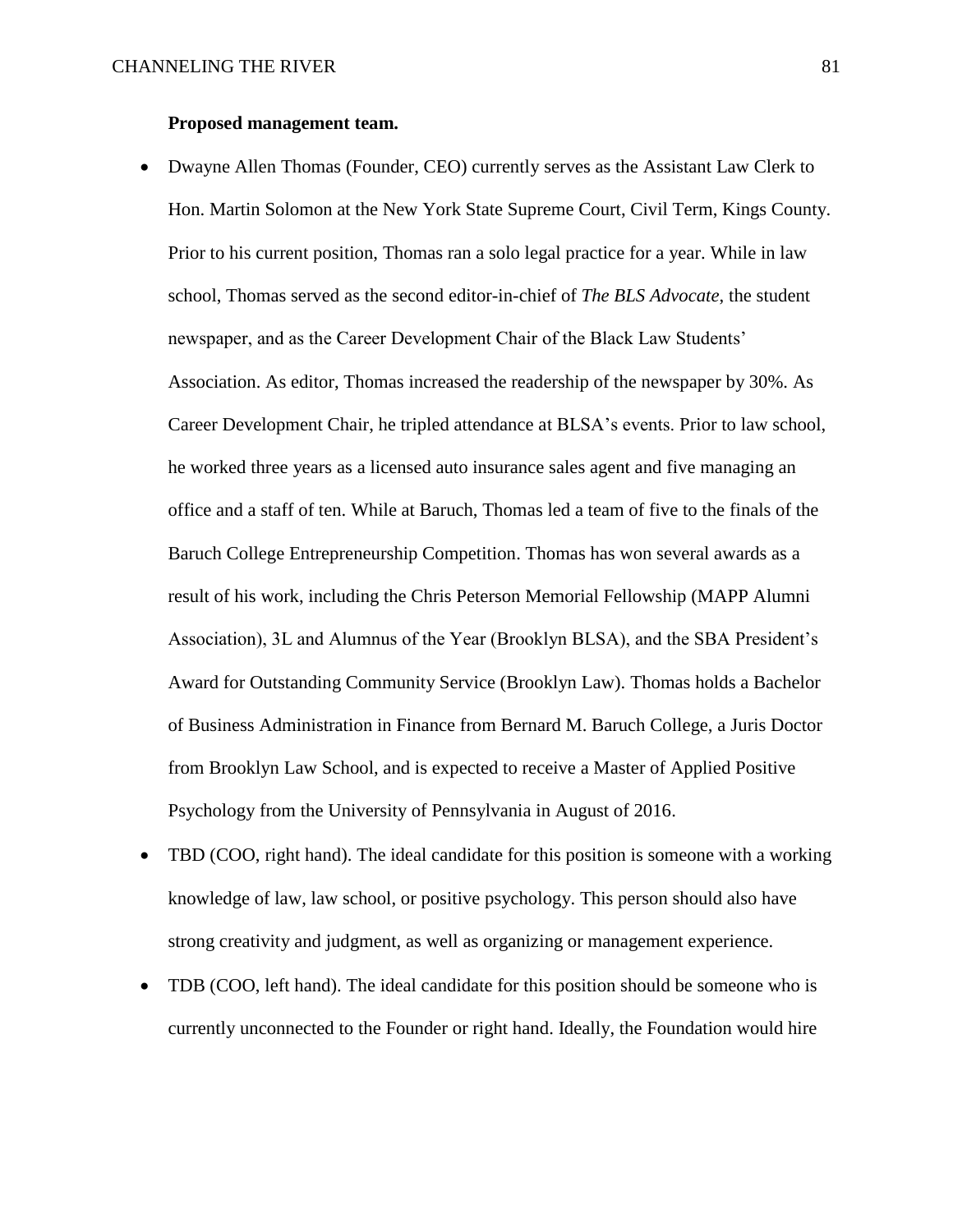someone with significant organizational experience who can use this experience to help guide the founding team in the proper operation of a public charity.

The Foundation will also recruit a Board of Directors, and possibly Advisors who do not wish to sit on the Board. The Board will consist of people who can advise the managing team to help them make good long-term decisions. Directors will encompass a variety of expertise, including running a non-profit enterprise, psychology, history, and law. The following group represents an ideal starting point for the Foundation's search for its Advisors and Board of Directors. The Foundation will contact this group as well as others as early as possible in the process to inquire as to their interest.

### **Proposed board members/advisors.**

- Greg Berman, Director of the Center for Court Innovation. Working with the Center from its start-up days, Berman served as its Deputy Director before becoming Director. The Center now has an annual budget of \$35 million. Berman has authored or co-authored several books and articles, and has served on several boards and task forces. Berman graduated from Wesleyan University and is a former Coro Fellow in Public Affairs. Berman's full biography can be found at http://www.courtinnovation.org/staff.
- Michael Brown, CEO and Co-Founder, City Year. City Year is one of the high-impact non-profits profiled in McLeod Grant and Crutchfield (2007). City Year provides tutoring to students in high-poverty communities to help the higher than average dropout rates in these communities. Brown is a graduate of Harvard and Harvard Law School. He has also received the Reebok Human Rights Award and has been awarded several honorary degrees. Brown's full biography can be found at https://www.cityyear.org/aboutus/leadership/senior-leadership.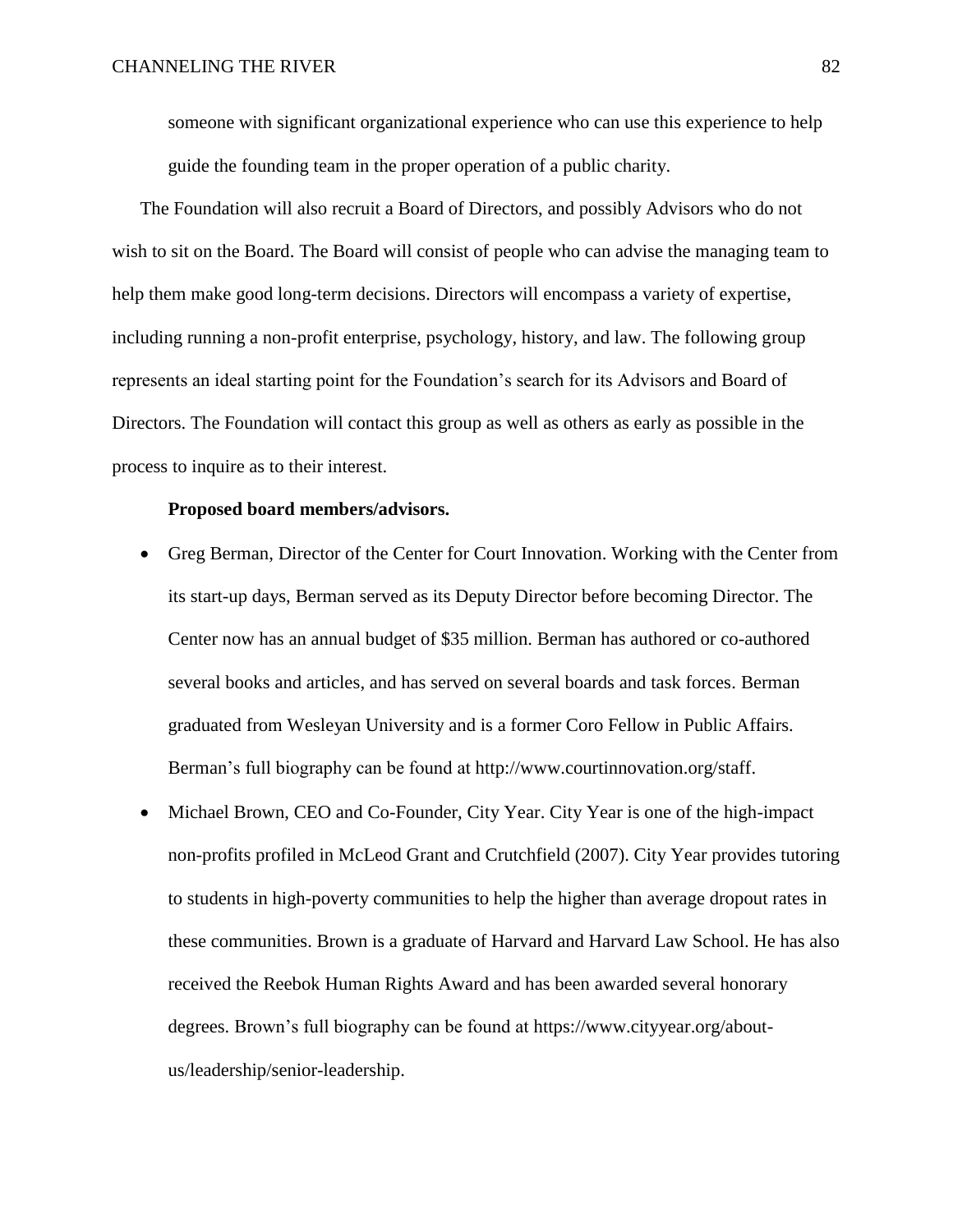- Angela Duckworth, Founder and Scientific Director of the Character Lab. A former management consultant and  $7<sup>th</sup>$  grade teacher, Duckworth entered the Ph.D. program at the University of Pennsylvania to study the connection between effort and success. Duckworth recently released her first book, *Grit: The Power of Passion and Perseverance*, and is a 2013 MacArthur Fellow. Duckworth's full biography can be found at https://characterlab.org/our-team.
- Charles J. Ogletree, Jr., Jesse Climenko Professor of Law, Harvard Law School and Founding Director of the Charles Hamilton Houston Institute for Race and Justice. Ogletree has been named one of the 50 Most Influential Minority Lawyers in American by the National Law Journal. Ogletree focus of scholarship is complex constitutional issues, and he has written extensively about criminal justice issues. Ogletree holds a B.A. and M.A. in Political Science from Stanford and a J.D. from Harvard Law School. Ogletree's full biography can be found at

http://hls.harvard.edu/faculty/directory/10635/Ogletree.

 Martin E. P. Seligman, Founder of Positive Psychology. Marty is an authority on positive psychology, resilience, learned helplessness, depression, optimism, and pessimism. A prolific writer, Seligman has written over 250 scholarly publications and 20 books. Seligman previously served as the President of the American Psychological Association. He holds a B.A. from Princeton and a Ph.D. from the University of Pennsylvania. Seligman's full biography can be found at

https://www.authentichappiness.sas.upenn.edu/faculty-profile/profile-dr-martin-seligman.

 Darren Walker is the President of the Ford Foundation, the second largest philanthropic organization in the United States. Prior to joining Ford, Walker was the Vice President of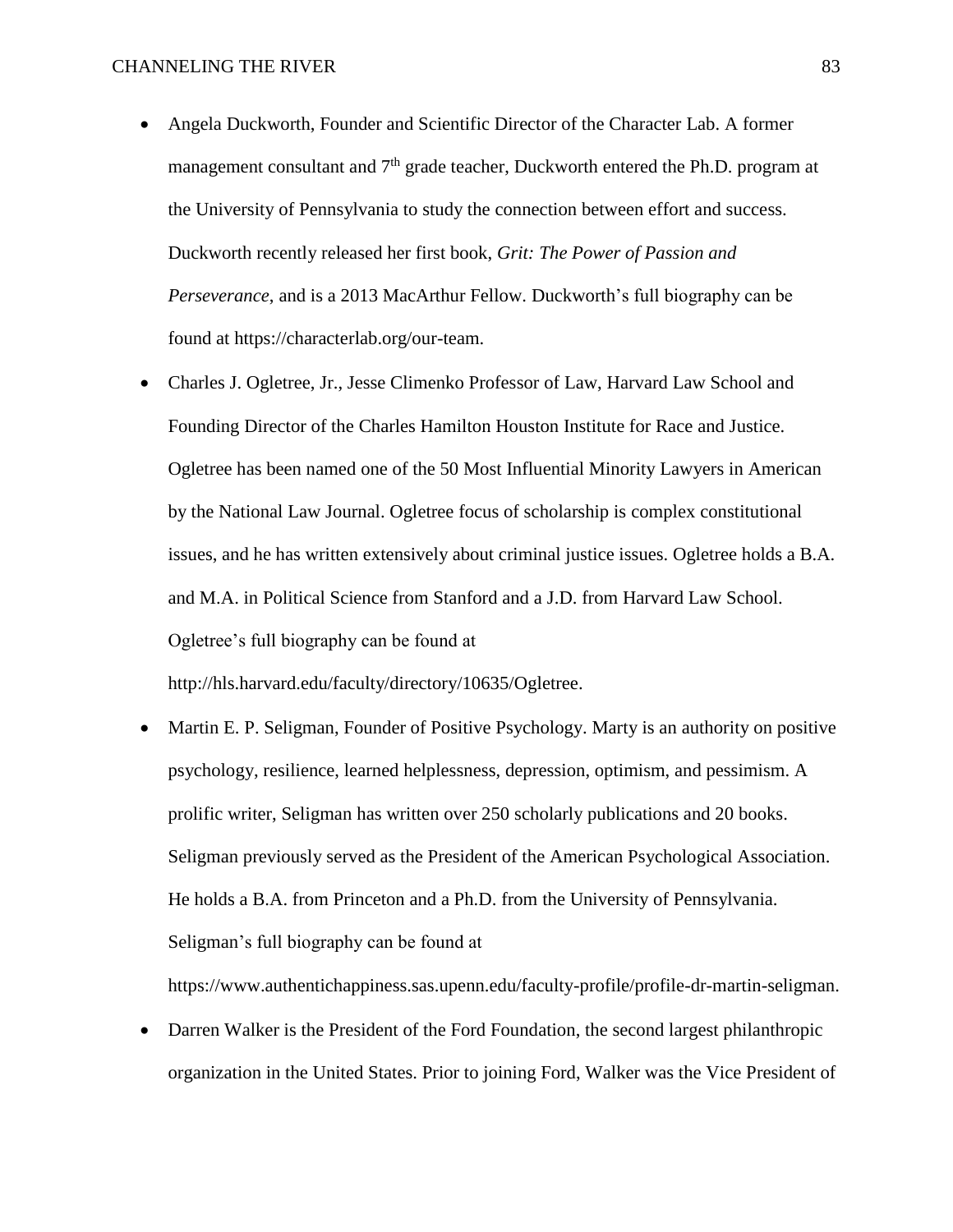the Rockefeller Foundation. While there, he managed the rebuild New Orleans initiative after Hurricane Katrina. In the 1990s, he served as the COO of the Abyssinian Development Corporation, Harlem's largest community development organization. There he oversaw a revitalization program which resulted in over 1,000 units of new housing. In 2016, Time magazine named him one of the 100 Most Influential People in the World. Walker's full biography can be found at https://www.fordfoundation.org/people/darrenwalker/.

 Heather Williams, Presidential Term Professor and Professor of Africana Studies, University of Pennsylvania. Prior to becoming a professor, Williams had a successful legal career, working for the Civil Rights Division of the U.S. Department of Justice and the New York State Attorney General's office. Williams left the law to pursue a Ph.D. in African-American history at Yale, and is now one of the leading scholars studying slavery in the  $18<sup>th</sup>$  and  $19<sup>th</sup>$  century American South. Williams has written several books, and has received a Mellon Foundation New Directions Fellowship for a project related to Jamaican immigration to the United States. Williams' full biography can be found at https://africana.sas.upenn.edu/department/heather-williams.

#### **Conclusion**

In 2013, African-American law students, who historically passed the Bar Exam at a lower rate than their counterparts, passed at almost the same rates as their counterparts. I argue that this result is not a fluke, and can be replicated. Finding students who have ability, but who might believe that success is not within their control, and equipping them with the fundamental academic skills they need to succeed and training to prevent adverse psychological phenomena is the key to effectively and consistently replicating these results. Positive psychology will play a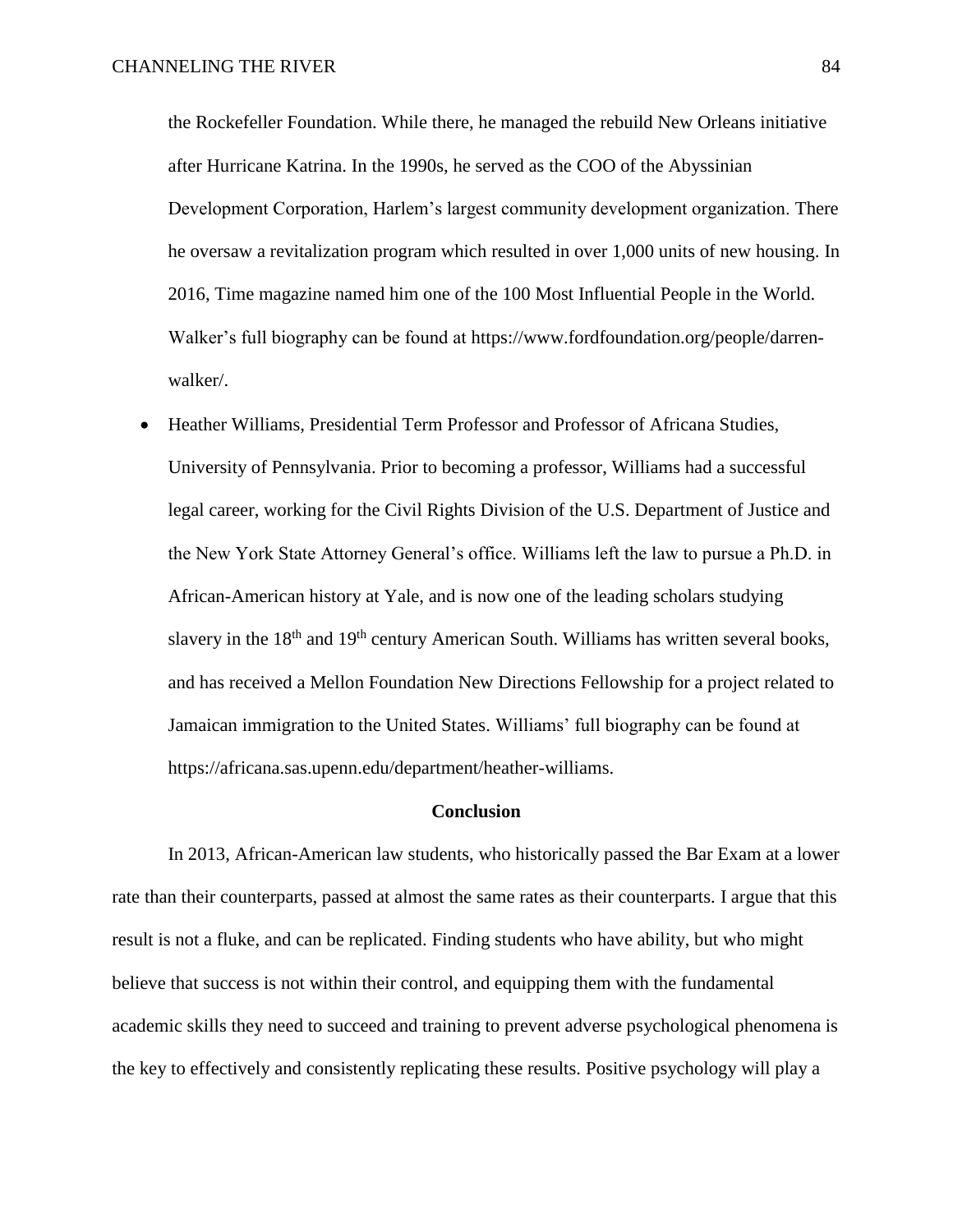strong part in this endeavor, and I look forward to applying what I've learned in an effort to make that happen.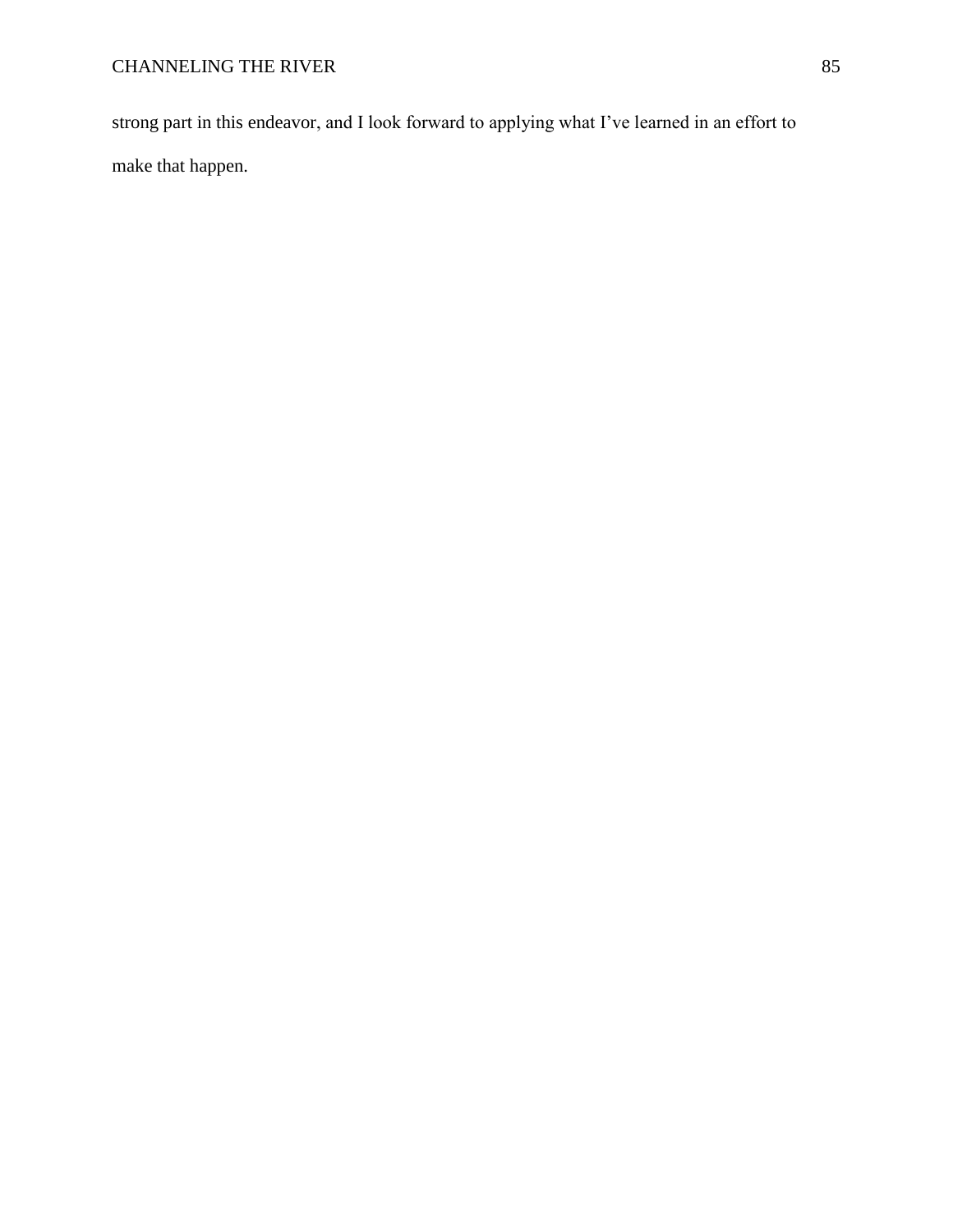#### **References**

- Abramson, L. Y., Seligman, M. E. P., & Teasdale, J. D. (1978). Learned helplessness in humans: Critique and reformulation. *Journal of Abnormal Psychology, 87*(1), 49-74.
- Almaatouq, A., Radaelli, L., Pentland, A., & Shmueli, E. (2016). Are you your friends' friend? Poor perception of friendship ties limits the ability to promote behavioral change. *PLoS ONE 11*(3), 1-13. doi: 10.1371/journal.pone.0151588
- American Bar Association. (2016). *Lawyer Demographics Year 2016*. Retrieved from http://www.americanbar.org/content/dam/aba/administrative/market\_research/lawyerdemographics-tables-2016.authcheckdam.pdf
- American Bar Association Section of Legal Education and Admissions to the Bar. (n.d.). ABAapproved law schools. Retrieved from

http://www.americanbar.org/groups/legal\_education/resources/aba\_approved\_law\_school s.html

*An act concerning Slaves and Servants*. (1705). Va. General Assembly [colonial legislature]. Retrieved from

http://www.encyclopediavirginia.org/ An act concerning Servants and Slaves 1705

- Aptheker, H. (1945). *Essays in the history of the American negro.* New York, NY: International Publishers.
- Baumeister, R. F., & Leary, M. R. (1995). The need to belong: Desire for interpersonal attachments as a fundamental human motivation. *Psychological Bulletin, 117*(3), 497- 529.
- Betts, J. R., & Shkolnik, J. L. (2000). Key difficulties in identifying the effects of ability grouping on student achievement. *Economics of Education Review*, *19*, 21–26.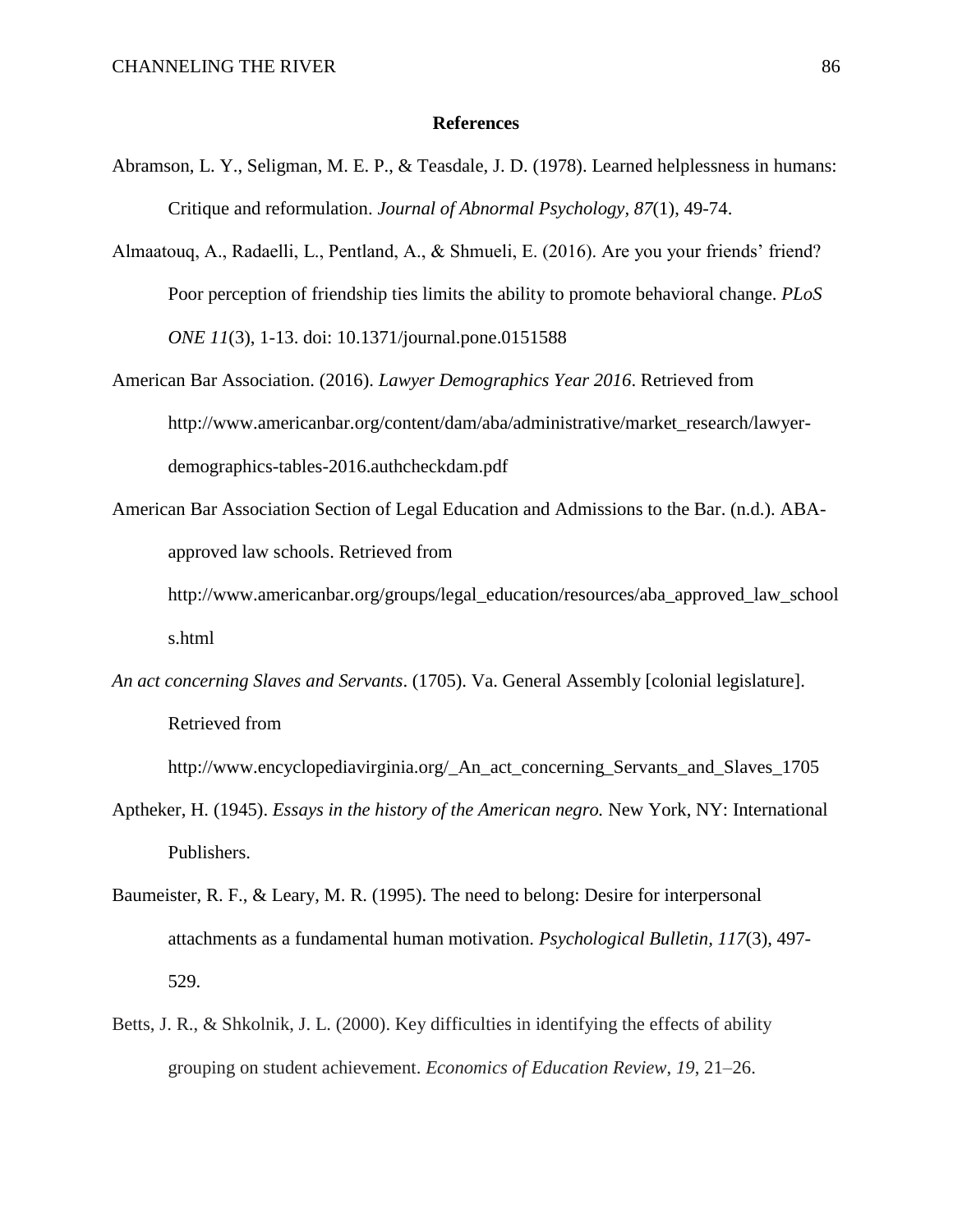- Biswas-Diener, R., Kashdan, T. B., & Minhas, G. (2010). A dynamic approach to psychological strength development and intervention. *Journal of Positive Psychology, 6*(2), 106-118. doi: 10.1080/17439760.2010.545429
- Brooklyn Law School. (2016). Bar Pass Rate [Data file]. Retrieved from https://www.brooklaw.edu/admissions/statisticsandprofile/barpassstatistics *Brown v. Bd. of Education*, 347 U.S. 483 (1954).
- Brown, I. Jr., & Inouye, D. K. (1978). Learned helplessness through modeling: The role of perceived similarity in competence. *Journal of Personality and Social Psychology, 36*(8), 900-908.
- Burns, K. (n.d.). Suicide rate for minorities much lower, Census data indicate. *News Reporting and the Internet.* Retreived from http://students.com.miami.edu/netreporting/?page\_id=1285
- Cavalli-Sforza, L. L., & Feldman, M. W. (1973). Models for cultural inheritance I. Group mean and within group variation. *Theoretical Population Biology, 4,* 42–55. doi: 10.1016/ 0040-5809(73)90005-1
- Charles, C. Z., Fischer, M. J., Mooney, M. A., & Massey, D. S. (2009). *Taming the river: negotiating the academic, financial, and social currents in selective colleges and universities.* Princeton, NJ: Princeton University Press.
- Cohen, G. L., Garcia, J., Apfel, N., & Master, A. (2006, September 1). Reducing the racial achievement gap: A social-psychological intervention. *Science, 313,* 1307-1310.
- Crum, A., & Phillips, D. J. (2015). Self-fulfilling prophesies, placebo effects, and the socialpsychological creation of reality. In R. Scott and S. Kosslyn (Eds.), *Emerging Trends in the Social and Behavioral Sciences* (pp. 1-14)*.* Hoboken, NJ: John Wiley and Sons.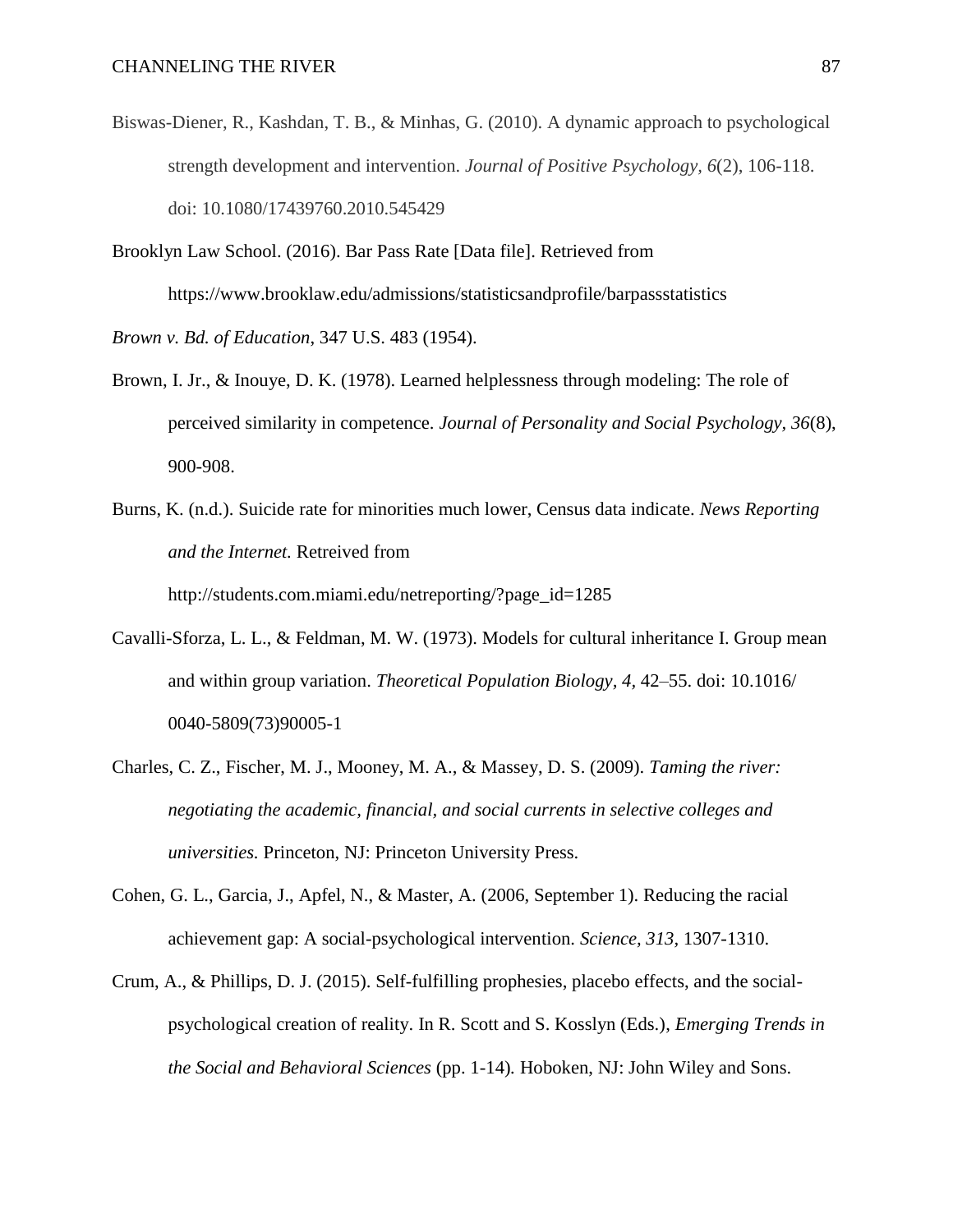- Dalessandro, S. P., Anthony, L. C., & Reese, L. M. (2012). *LSAT Performance with Regional, Gender, and Racial/Ethnic Breakdowns: 2005-2006 Through 2011-2012 Testing Years* [LSAT technical report series].
- Danziger, D., & Gillingham, J. (2003). *1215: The year of the Magna Carta.* New York, NY: Touchstone.
- Denney, A. (2015, November 9). Most New York law schools see decline in bar pass rates. *The New York Law Journal.* Retrieved from http://www.newyorklawjournal.com/id=1202741839953/Most-New-York-Law-Schools-See-Decline-in-Bar-Pass-Rates
- Diener, E. (2009). Positive psychology: Past, present, and future. In S. J. Lopez & C. R. Snyder (Eds.), *The Oxford handbook of positive psychology* (2nd Ed.) (pp. 7-11). New York, NY: Oxford University Press.

*Dow v. United States, 226 F. 145 (4<sup>th</sup> Cir. 1915).* 

- Duckworth, A. (2016). *Grit: The power of passion and perseverance.* New York, NY: Scribner.
- Duckworth, A. L., Grant, H., Loew, B., Oettingen, G., & Gollwitzer, P. M. (2011). Selfregulation strategies improve self-discipline in adolescents: Benefits of mental contrasting and implementation intentions. *Educational Psychology, 31*(1), 17-26. doi: 10.1080/01443410.2010.506003
- Duckworth, A., & Gross, J. J. (2014). Self-control and grit: Related but separable determinants of success. *Current Directions in Psychological Science,* 1-7. doi: 10.1177/0963721414541462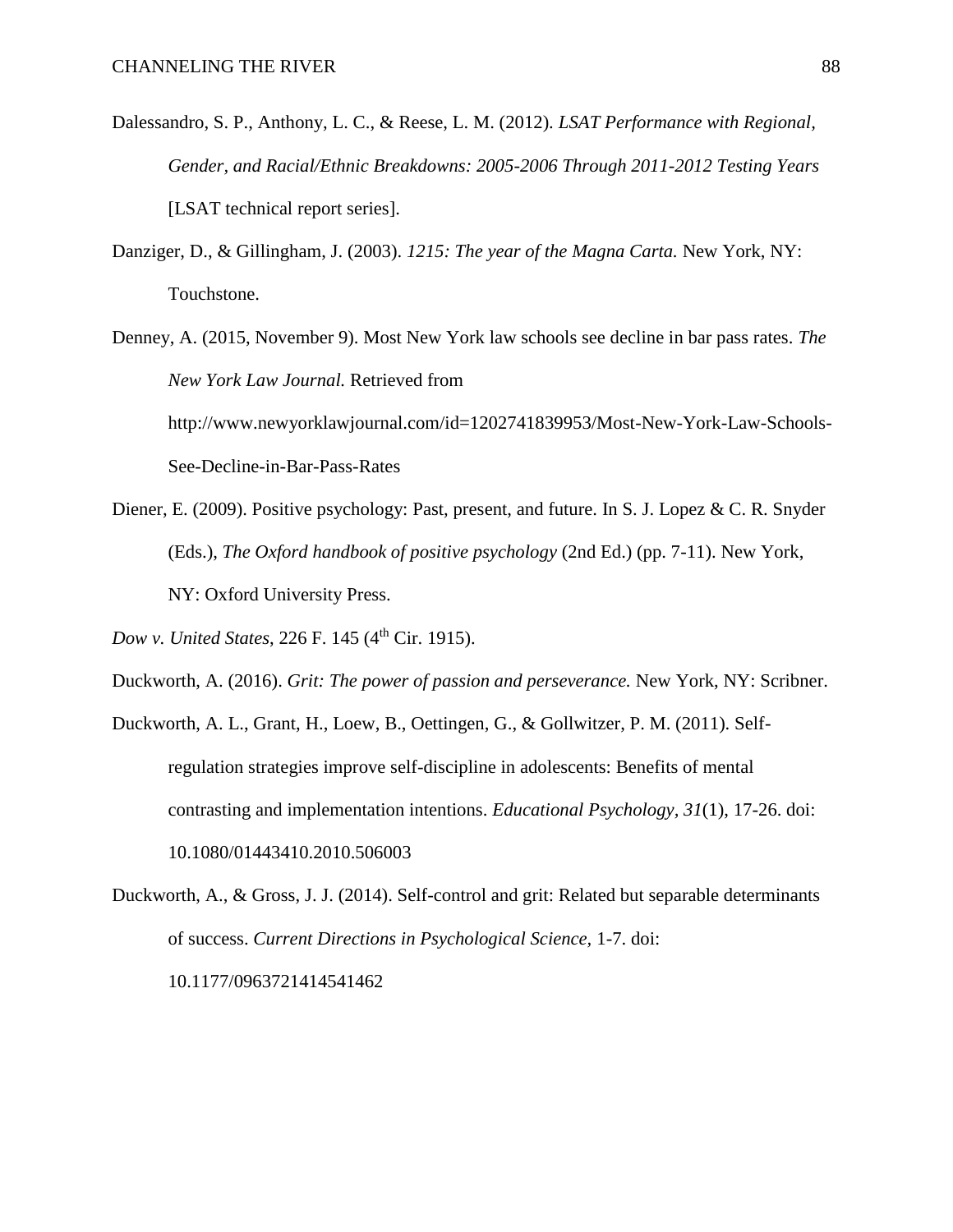- Duckworth, A., Peterson, C., Matthews, M. D., & Kelly, D. R. (2007). Grit: Perseverance and passion for long-term goals. *Journal of Personality and Social Psychology, 92,* 1087- 1101.
- Ericsson, K. A., Krampe, R. T., & Tesch-Römer, C. (1993). The role of deliberate practice in the acquisition of expert performance. *Psychological Review, 100,* 363–406. doi: 10.1037/0033-295X.100.3.363
- Evans, J., Thornton, A. E., & Reese, L. M. (2008). *Summary of Self-Reported Methods of Test Preparation by LSAT Takers for Testing Years 2005-2006 through 2007-2008* [LSAT Technical Report].
- Festinger, L. (1954). A theory of social comparison processes. *Human Relations, 7,* 117-140. doi: 10.1177/001872675400700202
- Forsyth, D. R. (2000). Social comparison and influence in groups. In J. Suls & L. Wheeler (Eds.), *Handbook of social comparison: Theory and research,* 81-103.
- Fowler, J. H., & Christakis, N. A. (2008). Dynamic spread of happiness in a large social network: Longitudinal analysis of the Framingham Heart Study social network. *BMJ, 337*(a2338) 23-27. doi: 10.1136/bmj.a2338
- Finucane, A. M. (2011). The effect of fear and anger on selective attention. *Emotion, 11*(4), 970- 974. doi: 10.1037/a0022574

Friedersdorf, C. (2015, December 15). Does affirmative action create mismatches between students and universities? *The Atlantic.* Retrieved from http://www.theatlantic.com/politics/archive/2015/12/the-needlessly-polarized-mismatchtheory-debate/420321/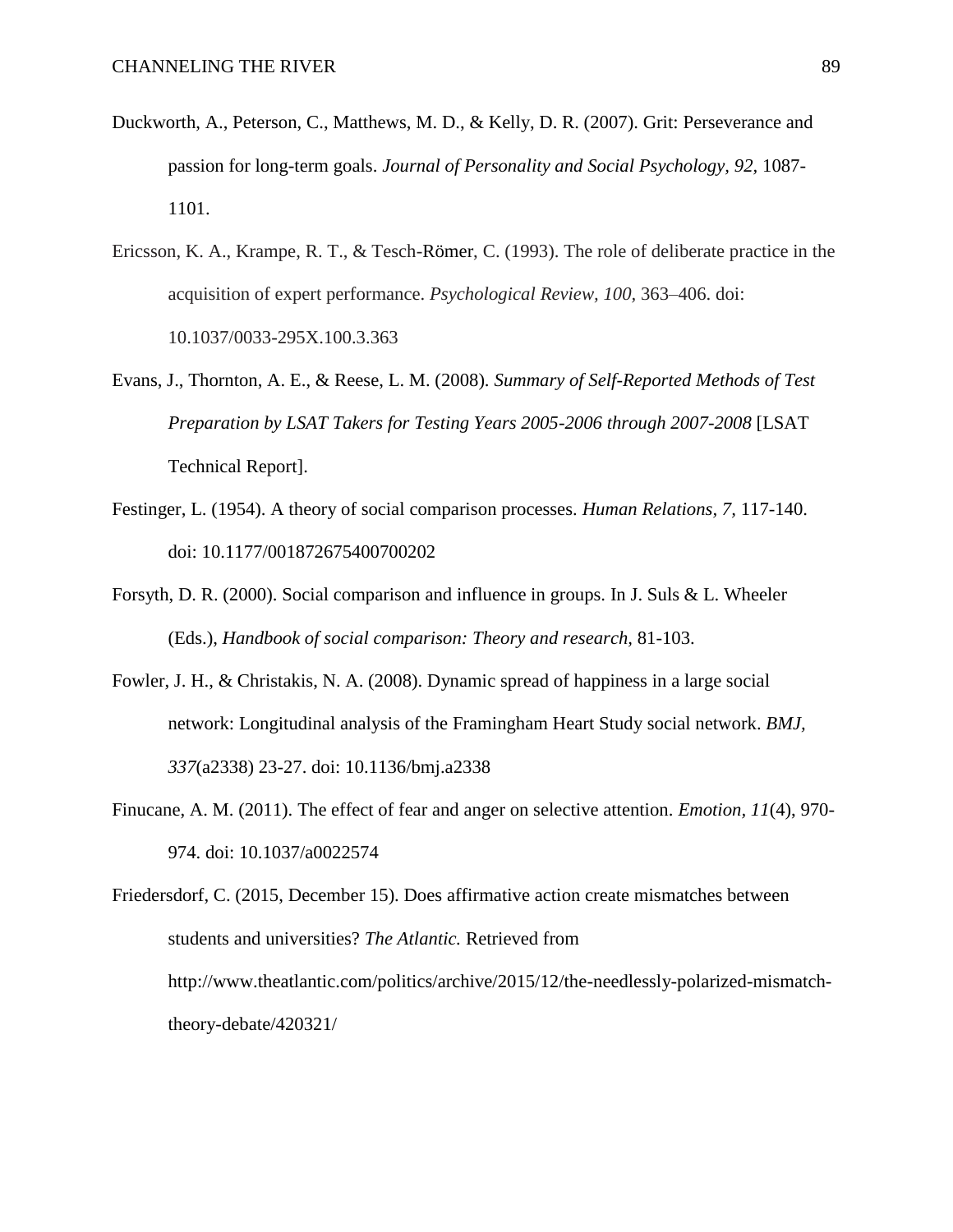- Gable, P. A., & Harmon-Jones, E. (2010). The motivational dimensional model of affect: Implications for breadth of attention, memory, and cognitive categorisation. *Cognition and Emotion, 24*(2), 322-337. doi: 10.180/02699930903378305
- Gates, H. L., Jr. (2016, February 1). Black America and the class divide. *The New York Times.*  Retrieved from http://www.nytimes.com/2016/02/07/education/edlife/black-america-andthe-class-divide.html? $r=0$
- Goldstone, L. (2005). *Dark bargain: Slavery, profits, and the struggle for the Constitution.* New York, NY: Walker.
- Harackiewicz, J. M., Canning, E. A., Tibbetts, Y., Giffen, C. J., Blair, S. S., Rouse, D. I., & Hyde, J. S. (2014). Closing the social class achievement gap for first-generation students in undergraduate biology. *Journal of Educational Psychology, 106*(2), 375-389.
- Heath, C., & Heath, D. (2010). *Switch: How to change things when change is hard.* New York, NY: Broadway Books.
- *History of Slavery in America*. (n.d.). Retrieved from

https://www.ocf.berkeley.edu/~arihuang/academic/abg/slavery/history.html

- Howard-Grenville, J. A., & Hoffman, A. J. (2003). The importance of cultural framing to the success of social initiatives in business. *Academy of Management Executive, 17*(2), 70- 84.
- Jack, A. A. (2015, September 12). What the privileged poor can teach us. *The New York Times.* Retrieved from http://www.nytimes.com/2015/09/13/opinion/sunday/what-theprivileged-poor-can-teach-us.html
- James, W. (1899/1983). The gospel of relaxation. In *Talks to teachers on psychology* (pp. 117- 119). Cambridge, MA: Harvard University Press.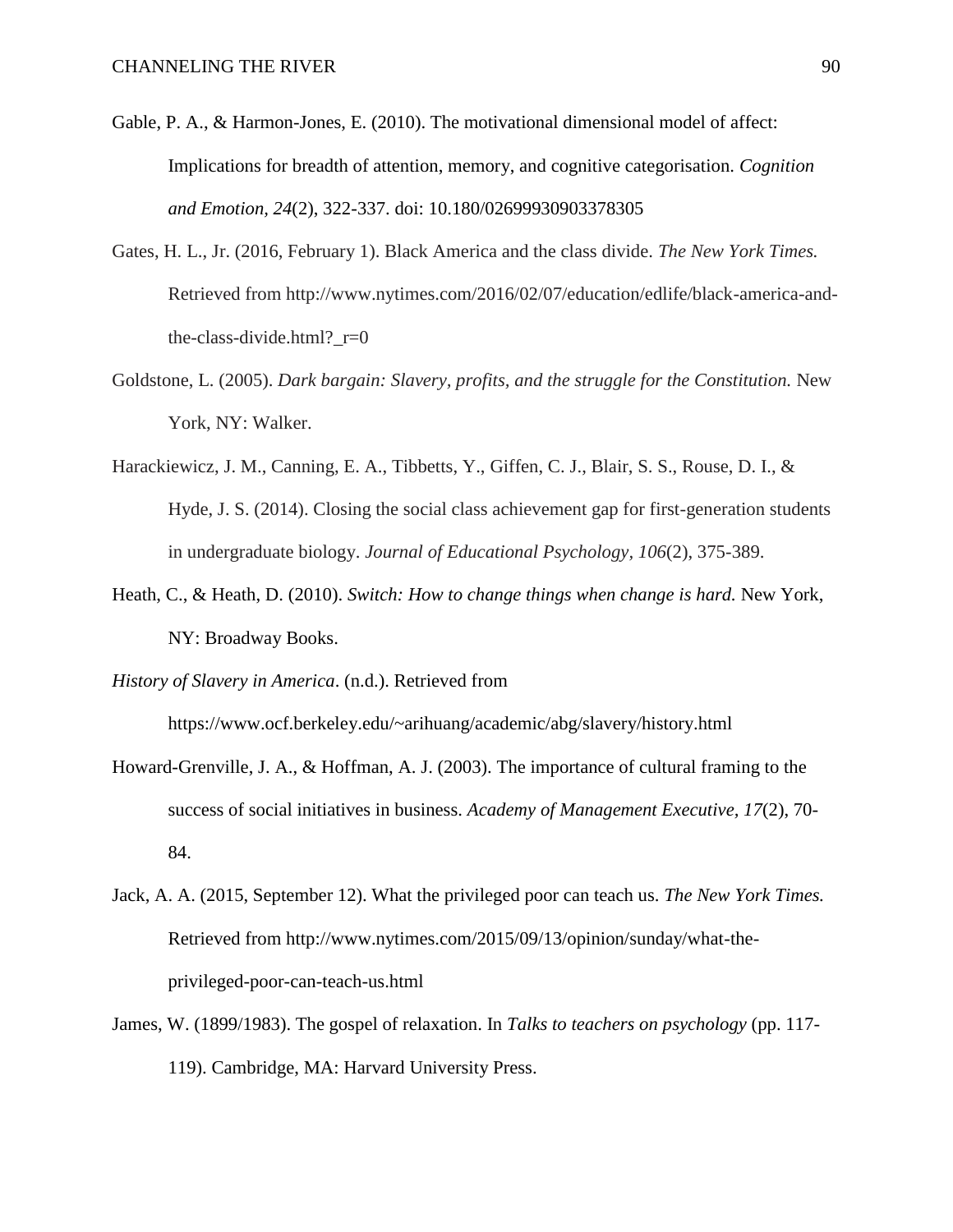- Joseph, S. (2015). The future of positive psychology in practice. In S. Joseph (Ed.), *Positive psychology in practice* (2nd Ed.) (pp. 823-828). Hoboken, NJ: John Wiley & Sons.
- Karas, T. (2014, November 13). Deans dismayed by declines in bar-pass rates. *The New York Law Journal*. Retrieved from http://www.newyorklawjournal.com/id=1202676229642/Deans-Dismayed-by-Declinesin-BarPass-Rates
- Keyes, R. (1992). *Nice guys finish seventh.* New York, NY: HaperCollins.
- Landau, M. J., Oyserman, D., Keefer, L. A., & Smith, G. C. (2014). The college journey and academic engagement: How metaphor use enhances identity-based motivation. *Journal of Personality and Social Psychology, 106*(5), 679-698. doi: 10.1037/a0036414
- Lauth, L. A., Sweeney, A. T., Fox, C., & Reese, L. M. (2014). *The Performance of Repeat Test Takers of the Law School Admission Test: 2006-2007 Through 2012-2013 Testing Years*  [LSAT Technical Report Series].
- Law School Admissions Council. (n.d.). *LSAT Scores as Predictors of Law School Performance.*  Retrieved from http://www.lsac.org/jd/lsat/your-score/law-school-performance
- Lee, J. (2015, August 4). The truth about Asian Americans' success (it's not what you think). *CNN* [opinion]. Retrieved from http://www.cnn.com/2015/08/03/opinions/leeimmigration-ethnic-capital/
- Locke, E. A., & Latham, G. P. (2002). Building a practically useful theory of goal setting and task motivation: A 35-year odyssey. *American Psychologist, 57*(9), 705-717. doi: 10.1037//0003-066X.57.9.705
- MacLeod, J. (1995). *Ain't no makin' it: Aspirations and attainment in a low-income neighborhood.* Boulder, CO: Westview Press.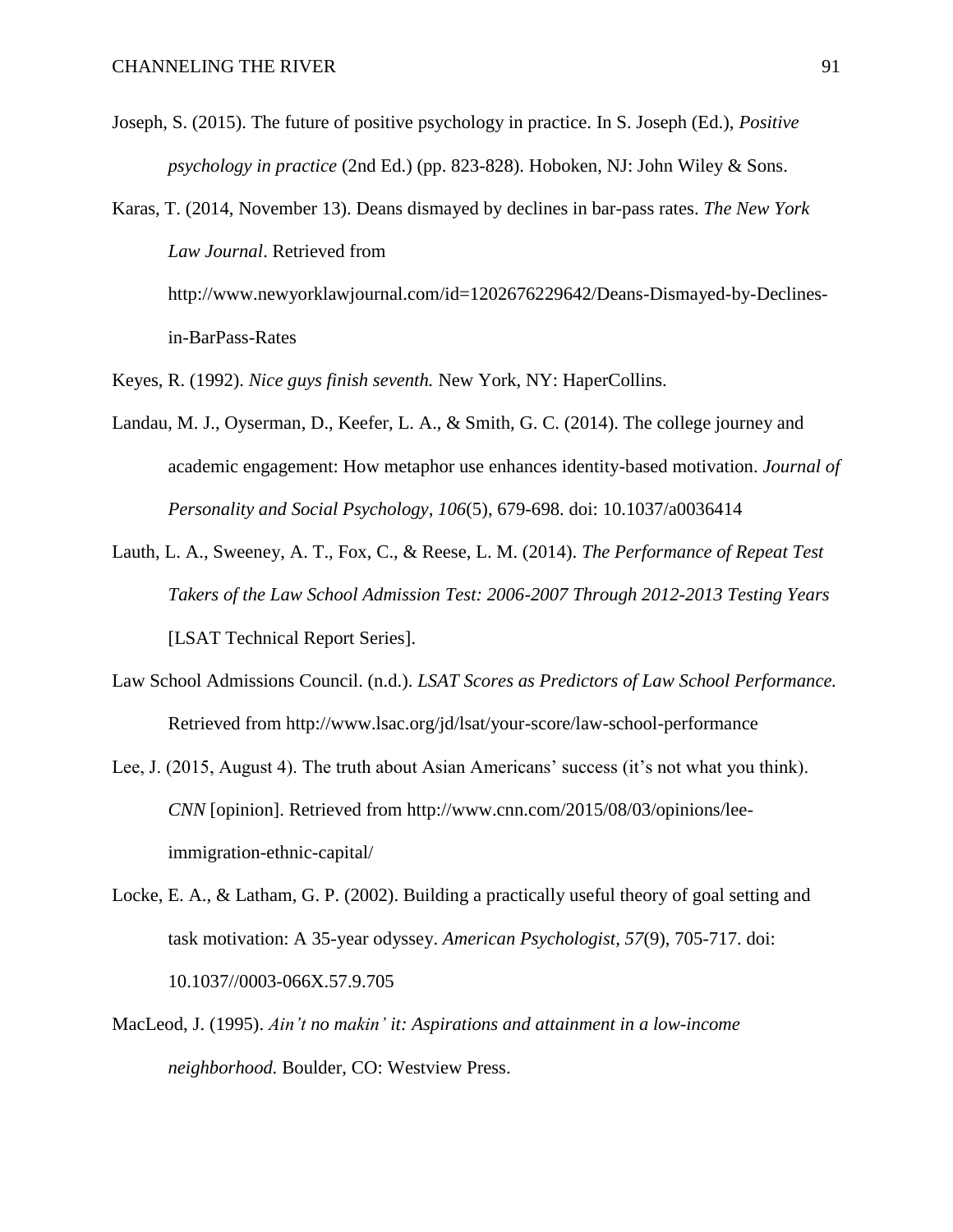- Maier, S. F., Peterson, C., & Schwartz, B. (2000). From helplessness to hope: The seminal career of Martin Seligman. In J. Gillham (Ed.), *The science of optimism and hope* (pp. 11-37). Radnor, PA: Templeton Foundation Press.
- Maier, S. F., & Seligman, M. E. P. (2016). Learned helplessness at fifty: Insights from neuroscience. *Psychological Review, 123*(4), 349-367. doi: 10.1037/rev0000033

Mann, C. C. (2011). *1493.* New York, NY: Vintage Books.

- Massey, D., Charles, C. Z., Lundy, G. F., & Fischer, M. J. (2003). *The source of the river: The social origins of freshmen at America's selective colleges and universities.* Princeton, NJ: Princeton University Press.
- McKeever, B. S. (2015). The nonprofit sector in brief 2015: Public charities, giving, and volunteering [The Urban Institute]. Retrieved from http://www.urban.org/sites/default/files/alfresco/publication-pdfs/2000497-The-Nonprofit-Sector-in-Brief-2015-Public-Charities-Giving-and-Volunteering.pdf
- McLeod Grant, H, & Crutchfield, L. R. (2007). Creating high-impact nonprofits. *Stanford Social Innovation Review.* Retrieved from

http://ssir.org/articles/entry/creating\_high\_impact\_nonprofits

- Melchert, N. (2002). Aristotle: The reality of the world. The good life. In *The great conversation: A historical introduction to philosophy* (4th ed.) (pp. 186-194). Boston, MA: McGraw-Hill.
- Mellers, B., Ungar, L., Baron, J., Ramos, J., Gurcay, B., Fincher, K., … Tetlock, P. E. (2014). Psychological strategies for winning a geopolitical forecasting tournament. *Psychological Science, 25*(5), 1106-1115. doi: 10.1177/0956797614524255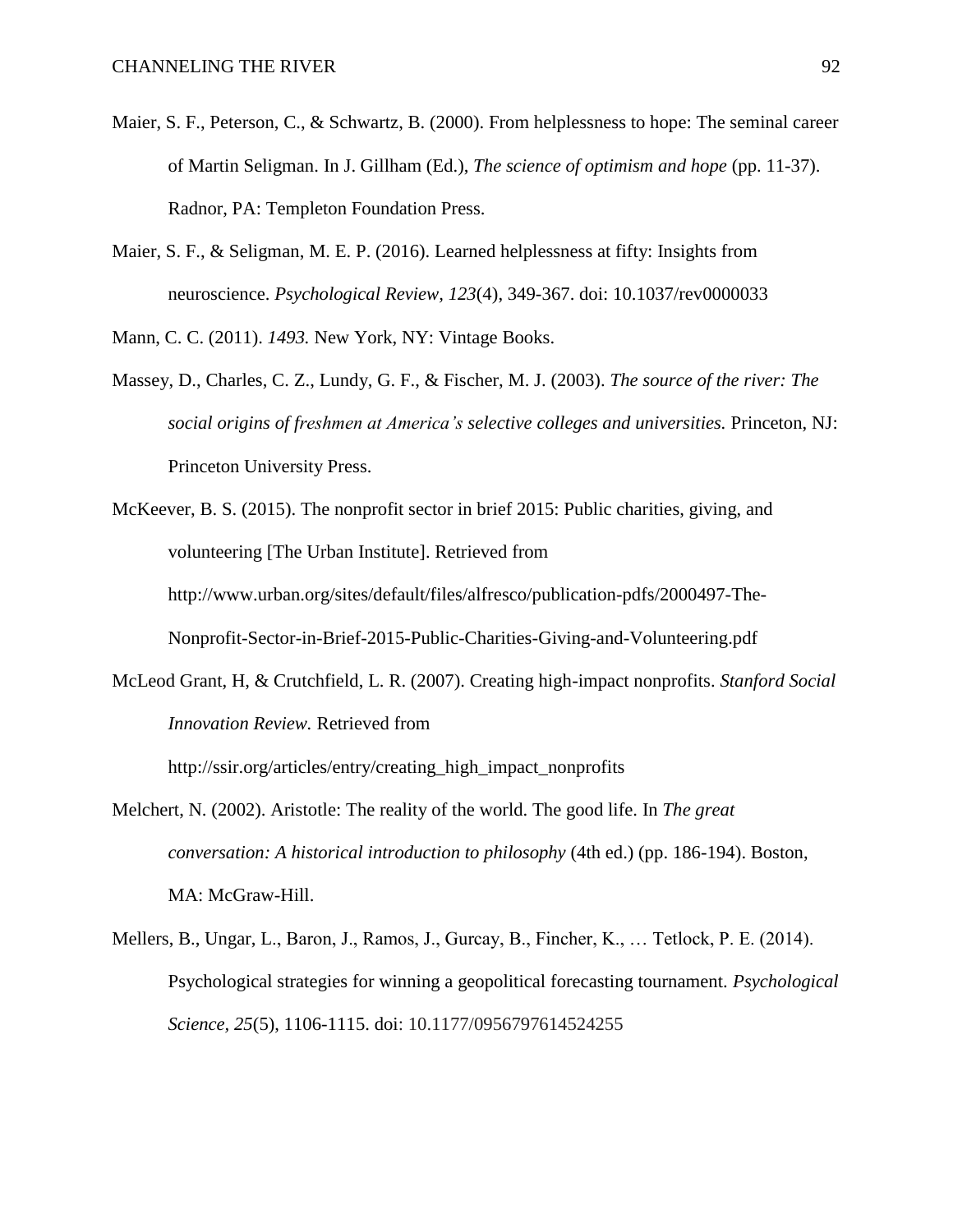- Mellers, B., Stone, E., Atanasov, P, Rorhbaugh, N. Metz, S. E., Ungar, L., …Tetlock, P. (2015). The psychology of intelligence analysis: Drivers of prediction accuracy in world politics. *Journal of Experimental Psychology: Applied, 21*(1), 1-14. doi: 10.1037/xap0000040
- Miller, C. L. (2013, November 23). Brooklyn Law School wows with 94% bar passage rate. *Brooklyn Daily Eagle.* Retrieved from http://www.brooklyneagle.com/articles/brooklynlaw-school-wows-94-bar-passage-rate-2013-11-26-210000
- Mirkus, J. (c. 1450/1905). *Mirk's festival: A collection of homilies.* T. Erbe (Ed.). London, UK: Kegan, Paul, Trench, Trübner & Co., Ltd. Retrieved from https://archive.org/details/mirksfestialcoll01mirkuoft
- Montagu, A. (1997). *Man's most dangerous myth: The fallacy of race* (6th Ed.). Walnut Creek, CA: AltaMira Press.
- Murphy Paul, A. (2014, September 17). The feeling of learning. *The Brilliant Blog.* Retrieved from http://anniemurphypaul.com/2014/09/the-feeling-of-learning/
- NAACP (n.d.). *NAACP History: Charles Hamilton Houston.* Retrieved from http://www.naacp.org/pages/naacp-history-charles-hamilton-houston
- Nadeem, S., Skrentny, J. D., Lee, J., Valdez, Z., & Gabbacia, D. R. (2015). Fifty years of "new" immigration [viewpoints]. *Contexts*. Retrieved from https://contexts.org/articles/fiftyyears-of-new-immigration/
- Nakahashi, W., & Ohtsuki, H. (2015). When is emotional contagion adaptive? *Journal of Theoretical Biology, 380,* 480-488. doi: 10.1016/j.jtbi.2015.06.014
- Nanda, S., & Warms, R. L. (2004). *Cultural Anthropology* (8th ed.). Belmont, CA: Thomson Wadsworth.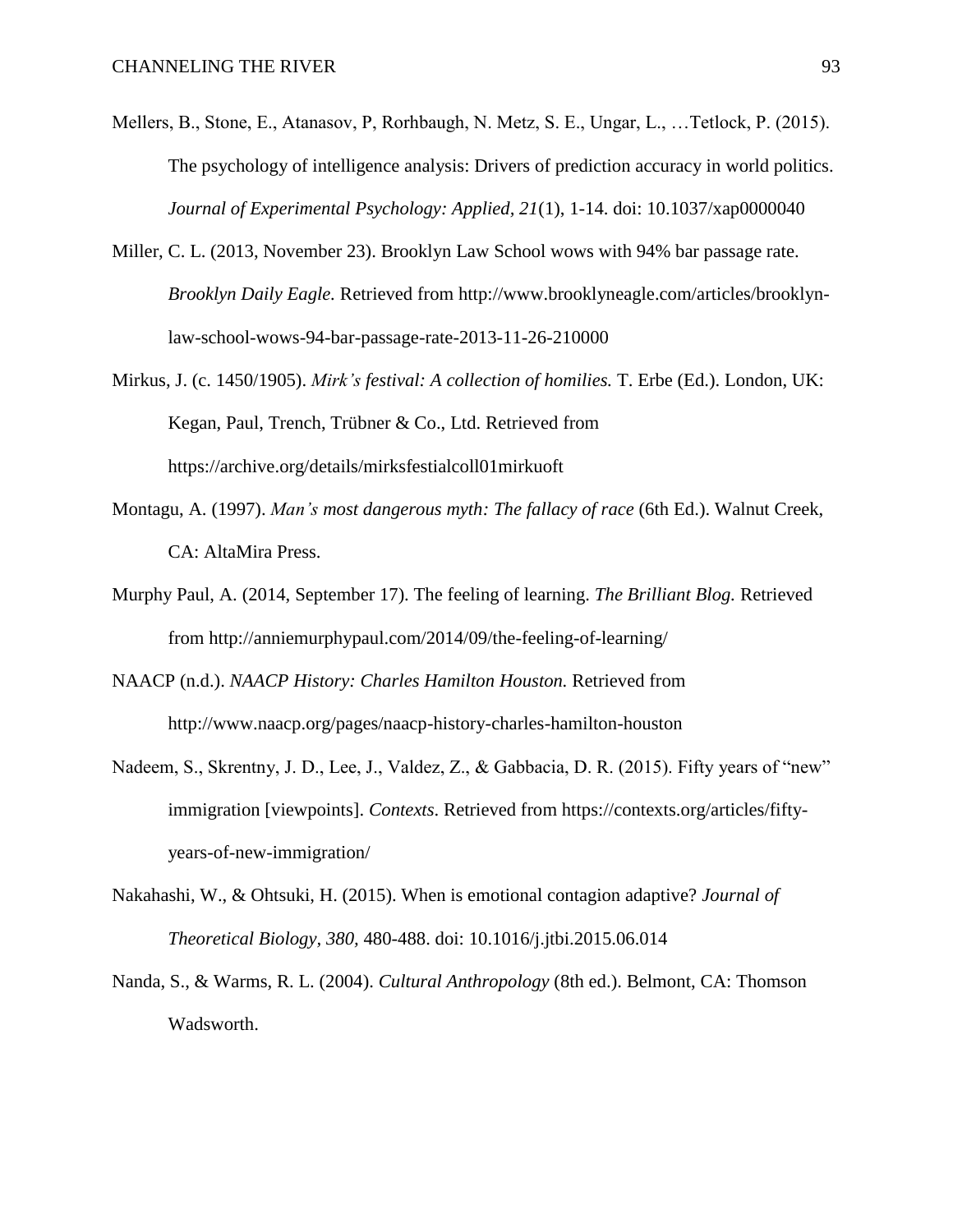- National Center for Charitable Statistics. (n.d.). *Quick Facts About Nonprofits.* Retrieved from http://nccs.urban.org/statistics/quickfacts.cfm
- National Center for Education Statistics. (n.d.). *Fast Facts.* Retrieved from http://nces.ed.gov/fastfacts/display.asp?id=84
- National Conference of Bar Examiners. (2012). 2012 statistics. Retrieved from http://www.ncbex.org/dmsdocument/145
- National Conference of Bar Examiners. (2013). 2013 statistics. Retrieved from http://www.ncbex.org/dmsdocument/144
- National Conference of Bar Examiners. (2014). 2014 statistics. Retrieved from http://www.ncbex.org/dmsdocument/164
- National Conference of Bar Examiners. (2015). 2015 statistics. Retrieved from http://www.ncbex.org/assets/media\_files/Bar-Examiner/articles/2016/BE-March2016- 2015Statistics.pdf
- New York State Board of Law Examiners. (2012). July 2012 Bar Exam Pass List [Data file]. Retrieved from http://www.nybarexam.org/EXRJ12/JUL2012Results.htm
- New York State Board of Law Examiners. (2014). July 2014 Bar Exam Pass List [Data file]. Retrieved from http://www.nybarexam.org/EXJ14/JUL2014Results.htm
- New York State Board of Law Examiners (2016). Annual Pass Rates 2004 2015 [Data file]. Retrieved from

http://www.nybarexam.org/ExamStats/NYBarExam\_AnnualPassRates%20\_2004- 2015.pdf

Niaswiadomy, M. (2010, July-September). LSAT scores of economics majors: The 2008-2009 class update. *Journal of Economic Education, 41*(3), 331-333.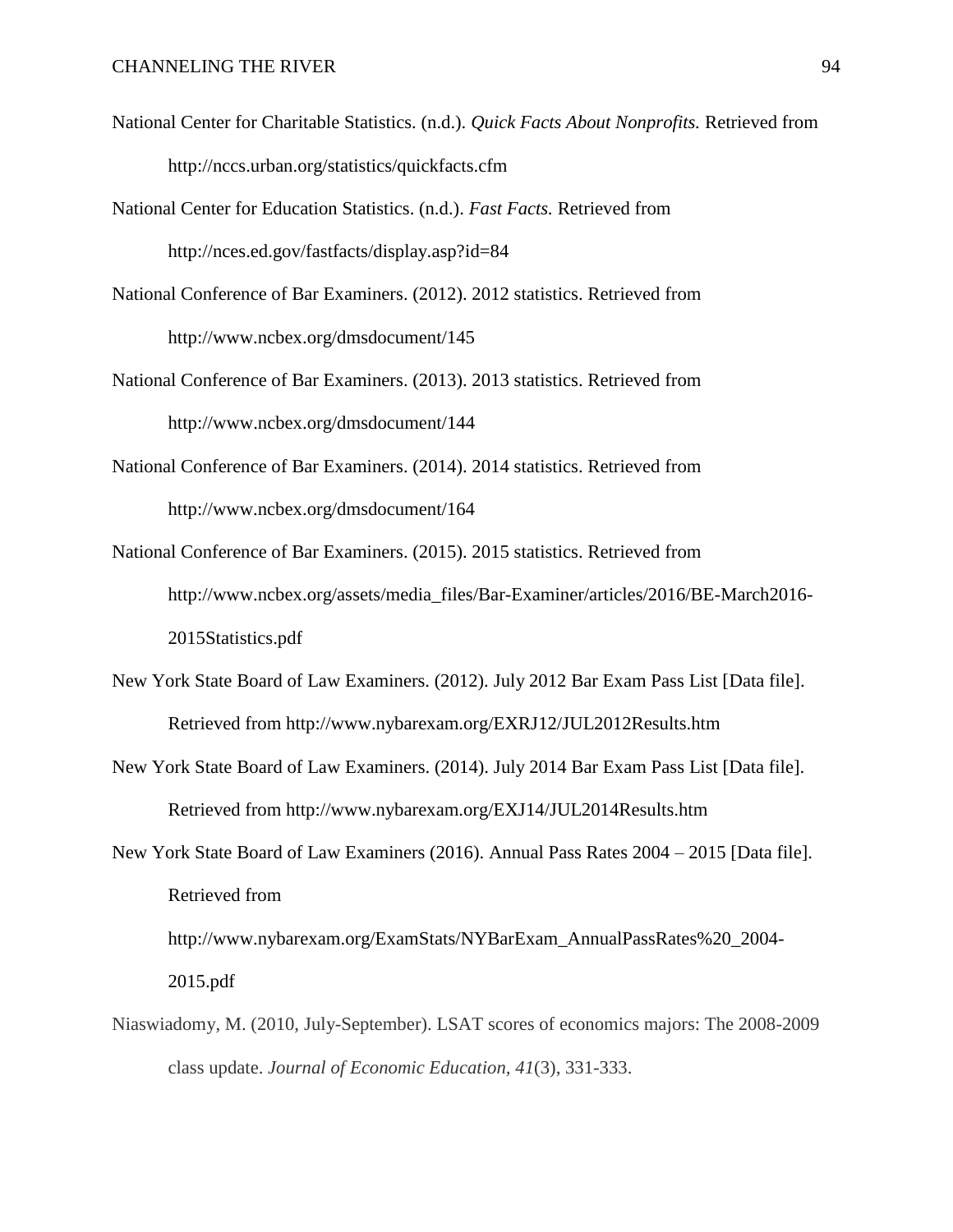- Noël, G. (2013, March 14). Op-ed: The number 80. *The BLS Advocate.* Retrieved from http://web.archive.org/web/20130808114651/http://blsadvocate.org/2013/03/the-number-80/
- Nydegger, R. (2014). Who commits suicide? Historical and statistical perspectives. In *Suicide and mental health* (pp. 15-26). Santa Barbara, CA: Greenwood
- Overmier, J. B., & Leaf, R. C. (1965). Effects of discriminative Pavlovian fear conditioning upon previously or subsequently acquired avoidance responding. *Journal of Comparative and Physiological Psychology, 60,* 213-217.
- Overmier, J. B., & Seligman, M. E. P. (1967). Effects of inescapable shock on subsequent escape and avoidance behavior. *Journal of Comparative Physiology and Psychology, 63,* 23-33.
- Pauwels, B. G. (2015). The uneasy and necessary role of the negative in positive psychology. In S. Joseph (Ed.), *Positive Psychology in Practice* (2nd Ed.) (pp. 807-821). Hoboken, NJ: John Wiley & Sons.
- PBS (n.d.). *From Indentured Servitude to Racial Slavery*. Retrieved from http://www.pbs.org/wgbh/aia/part1/1narr3.html

*People v. Hall*, 4 Cal. 399 (Cal. Sup. Ct., 1854).

Peterson, C. (2006). *A primer in positive psychology.* New York, NY: Oxford University Press.

- Peterson, C., & Seligman, M. E. P. (2004). *Character strengths and virtues.* New York, NY: Oxford University Press.
- *Plessy v. Ferguson*, 163 U.S. 537 (1896).
- Potter, B. A., & Estren, M. J. (2012). *Question authority; Think for yourself.* Oakland, CA: Ronin Publishing.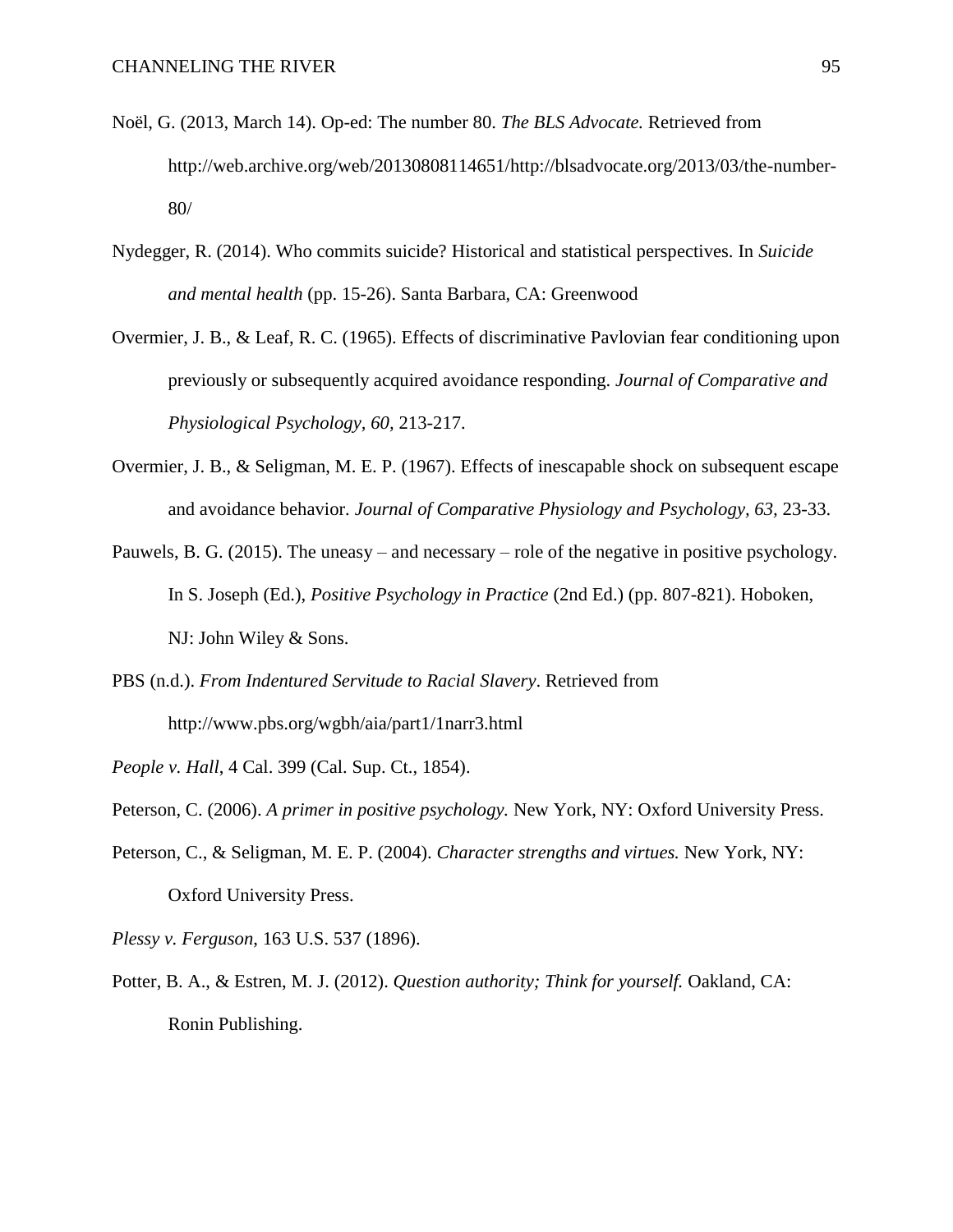- Prewitt, K. (2005). Racial classification in America: Where do we go from here? *Daedalus, 134*(1), 5-17.
- Prilleltensky, I. (2005). Promoting well-being: Time for a paradigm shift in health and human services. *Scandinavian Journal of Public Health, 33*(66 suppl), 53-60.
- Ravitch, D. (1987). The uses and misuses of tests. In *The schools we deserve: Reflections on the education crises of our time* (pp. 172-181). New York, NY: Basic Books.
- Reivich, K. & Shatté, A. (2002). *The resilience factor: 7 Essential skills for overcoming life's inevitable obstacles*. New York, NY: Broadway Books.
- Richerson, P. J., & Boyd, R. (2005). *Not by genes alone: How culture transformed human evolution.* Chicago, IL: University of Chicago Press.
- Roberts, D. (2011). *Fatal invention: How science, politics, and big business re-create race in the twenty-first century.* New York, NY: The New Press.

*San Antonio Independent School District v. Rodriguez*, 411 U.S. 1 (1973).

- Sander, R. H. (2004). A systematic analysis of affirmative action in law schools. *Stanford Law Review, 57,* (368-483).
- Seligman, M. E. P. (1991). *Learned optimism.* New York, NY: Knopf.
- Seligman, M. E. P. (1999). The president's address [annual report]. *American Psychologist, 54,*  559-562. doi: 10.1037/0003-066X.54.8.537
- Seligman, M. E. P., & Csikszentmihalyi, M. (2000). Positive psychology: An introduction. *American Psychologist, 55,* 1-14. doi: 10.1037//0003-066X.55.1.5
- Seligman, M. E. P., Ernst, R. M., Gillham, J., Reivich, K., & Linkins, M. (2009). Positive education: positive psychology and classroom interventions. *Oxford Review of Education, 35*(3), 293-311. doi: 10.1080/03054980902934593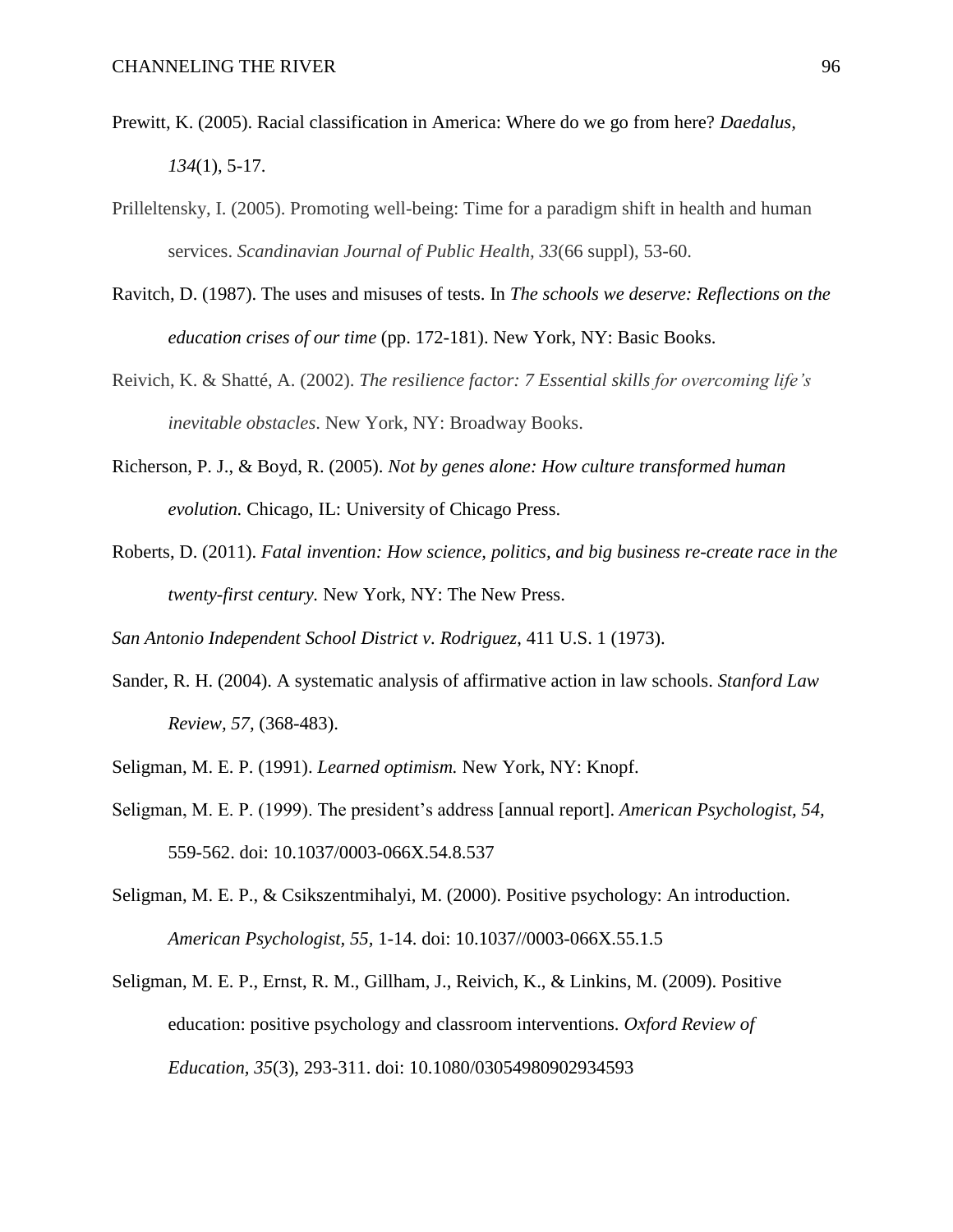Seligman, M. E. P., & Maier, S. F. (1967). Failure to escape traumatic shock. *Journal of Experimental Psychology, 74,* 1-9.

Shanklin, E. (1994). *Anthropology and race.* Belmont, CA: Wadsworth.

- Smith, L. M. (Writer), & Smith, L. M. (Director). (2003). The house we live in [Television series episode]. In L. M. Smith (Producer), *Race: The Power of an Illusion.* Lancaster, PA: California Newsreel.
- Steffes, T. L. (2012). *School, society, and state: A new education to govern modern America, 1890-1940*. Chicago, IL: University of Chicago Press.
- Tanaka, M. M., Kendal, J. R., & Laland, K. N. (2009). From traditional medicine to witchcraft: Why medical treatments are not always efficacious. *PloS ONE, 4*(4), 1-9.
- Tennie, C., Call, J., & Tomasello, M. (2009). Ratcheting up the ratchet: On the evolution of cumulative culture. *Philosophical Transactions of the Royal Society, 364,* 2405-2415. doi: 10.1098/rstb.2009.0052
- Tatchenkery, T., & Metzker, C. (2006). *Appreciative intelligence: Seeing the mighty oak in the acorn.* San Francisco, CA: Berrett-Koehler.
- Thomas, D. A. (2013, February 18/2015). Tracking the bar bubble. *The BLS Advocate.* Retrieved from https://medium.com/@BLSAdvocate/tracking-the-bar-bubble-52cc0bb50ad9#.9hwrrhpbx
- Tomasello, M., Kruger, A. C., & Ratner, H. H. (1993). Cultural learning. *Behavioral and Brain Sciences, 16,* 495–511.
- Trut, L. (1999). Early canid domestication: The farm-fox experiment. *American Scientist, 87*(2), 160. doi: 10.1511/1999.2.160
- *U.S. v. Thind*, 261 U.S. 204 (1923).